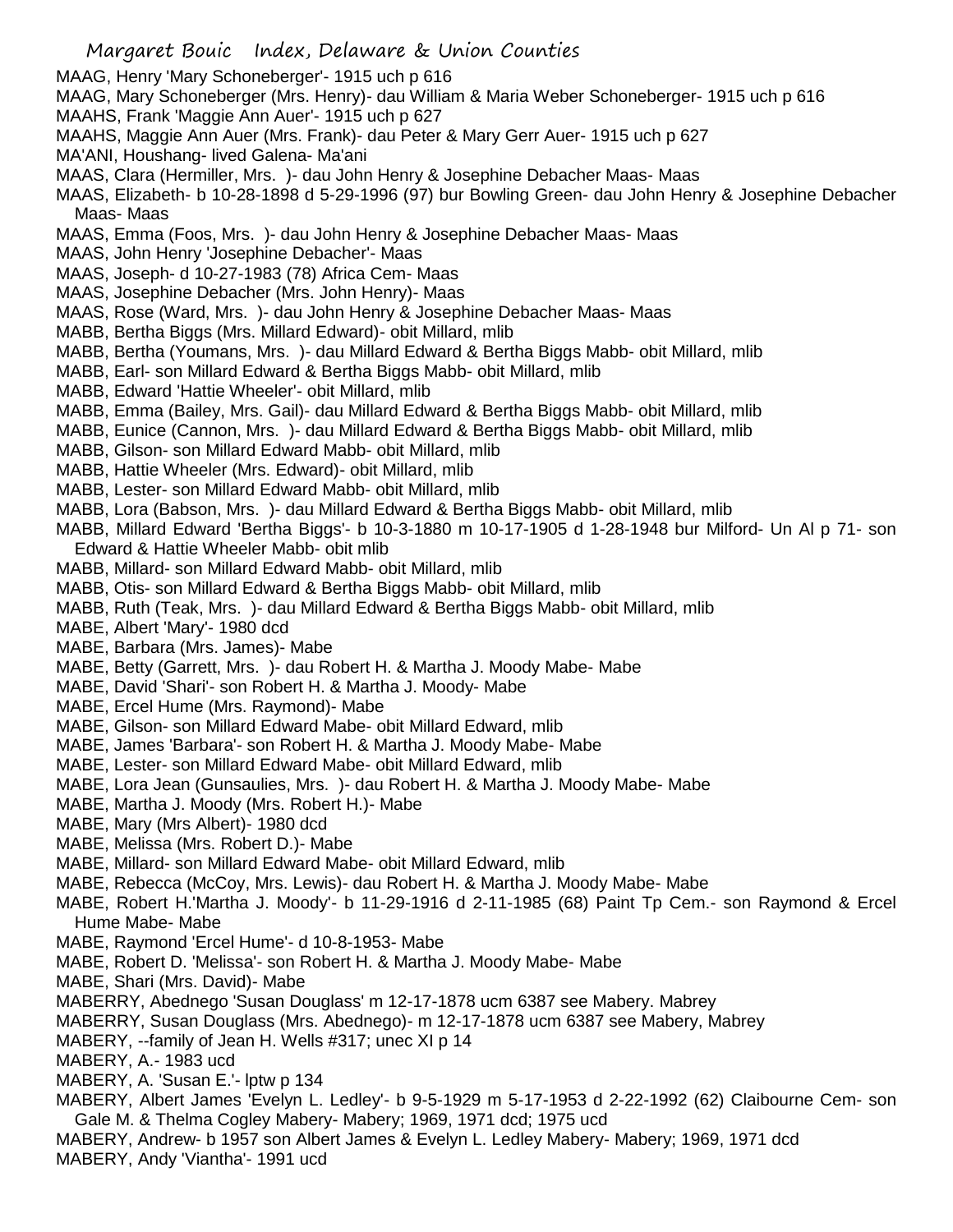MABERY, Charles- b 1959 son Albert James & Evelyn L. Ledley Mabery- Mabery; 1969, 1971 dcd; 1975 ucd MABERY, Charles Henry 'Orha Pearl Simpson'- b 12-25-1869/70 d 3-9/8-1937 Oakdale Cem II p 48- son

- Thomas & Julia Wright Mabery- Ped Christofer Jay Chapman #403 14, unec XIV p 57
- MABERY, Charles H.- b 12-1869 stepson Mary F. Mabery- 1900C Washington Tp 82 p 4A (30,O,O,O)
- MABERY, Charles- son Thomas & Mary F. Mabery- 1880C Washington Tp 53-54 p 6 (10,O,O,O)
- MABERY, Chester- b 2-1891- son Mary F. Mabery- 1900C Washington Tp 82 p 4A (9,O,O,O)
- MABERY, Clara- b 2-1884 dau Mary F. Mabery- 1900C Washington Tp 82 p 4A (16,O,O,O)
- MABERY, Clara B.- dau Lucy A. Mabery- 1880C Washington Tp 36-38 p 4 (6,O,O,O)
- MABERY, Cora (Mounts, Mrs. )- dau Gale M. & Thelma Cogley Mabery- Mabery
- MABERY, Cordilla (Mrs. William)- b 1-1854- 1880C Washington Tp 48-50 p 6 (26,O,O,O); 1900C Wash Tp 58 p 3A (46, O,Va,NJ) 5 ch, 4 living, m 24y
- MABERY, Deborah Fryman (Sproull, Mrs. Steve)- b 1956 dau Albert James & Evelyn L. Ledley Mabery-Mabery; 1969, 1971 dcd; 1975 ucd
- MABERY, Dorothy (Price, Mrs. )- dau Glae M. & Thelma Cogley Mabery- Mabery
- MABERY, Elnora "Nora" D.(Mrs. Oliver A.)- b 1-1877/6 d 1957 Byhalia Cem, lptw p 116; 1900C Washington Tp 273 p 12B (23,O,O,O) m 4 y, 1 ch
- MABERY, Emma J.- b 10-1879 dau Lucy A. Mabery- 1880C Washington Tp 36-38 p 4 (9,O,O,O); 1900C Wash. Tp 102 p 5A (20,O,O,O)
- MABERY, Esta L.- dau Thomas & Mary F. Mabery- 1880C Washington Tp 52-54 p 6 (1,O,O,O)
- MABERY, Evelyn L. Ledley (Mrs. Albert James)- m 5-17-1953; 1969, 1971 dcd; 1975 ucd
- MABERY, Florence- b 12-1893 son Mary F. Mabery- 1900C Washington Tp 82 p 4A (6,O,O,O)
- MABERY, Gale M. 'Thelma Cogley'- Mabery
- MABERY, Gary Lloid- d 1-8-1886 (5m5d) Byhalia Cem, lptw p 110- son William C. & Cordelia C. Mabery
- MABERY, Gladys Luli (Wells, Mrs. Frederick Lee)- b 11-17-1905 d 12-23-1976 dau Charles Henry & Orha Pearl Simpson Mabery- ped Christofer Jay Chapman #403 7, unec XIV p 57
- MABERY, Hazel A.- b 8-1895- 1900C Washington Tp 58 p 3A (4,O,O,O)
- MABERY, Jessica- dau Andy & Viantha Mabery- 1991 ucd
- MABERY, John- b 1955 son Albert James & Evelyn L. Ledley Mabery- Mabery; 1969, 1971 dcd
- MABERY, John- 1991 ucd
- MABERY, Josephine- dau Thomas & Mary F. Mabery- 1880C Washington Tp 52=-54 p 6 (7,O,O,O)
- MABERY, Joshua- b 1979 son Andy & Viantha Mabery- 1991 ucd
- MABERY, Julia Wright (Mrs. Thomas)- ped Christofer Chapman 403 29; unec XIV p 57
- MABERY, Lucy A.- b 7-1844 1880C Washington Tp 36-38 p 4 (36,O,O,O); 1900C Wash. Tp 102 p 5A (58,O,O,O) wid, 7 ch, 1 living
- MABERY, Lucy Wright (Mrs. William E.)- m 1-9-1867 ucm 4120
- MABERY, Mary F.- b 1-1851; 1900C Washington Tp 82 p 4A (49,O,O,Va)- wid, 4 ch
- MABERY, Mary E.- b 3-1879 dau William & Cordillia Mabery- 1880C Washington Tp 48-50 p 6 (11,O,O,O); 1900C Wash. Tp 48 p 3A (21,O,O,O)
- MABERY, Mary F. (Mrs. Thomas)- 1880C Washington Tp 52-54 p 6 (27,O,Va,Va)
- MABERY, Mary J.- dau Lucy A. Mabery- 1880C Washington Tp 36-38 p 4 (11,O,O,O)
- MABERY, Nettie K.- dau William & Cordillia Mabery- 1880C Washington Tp 48-50 p 6 (3,O,O,O)
- MABERY, Oliver A. 'Elnora D'- b 4-1876 d 1903 Byhalia Cem, lptw p 116- son William C. & Cordillia Mabery-1880C Washington Tp 48-50 p 6 (4,O,O,O); 1900C Wash. Tp 273 p 12B (24,O,O,O) m 4y
- MABERY, Orha Pearl Simpson (Mrs. Charles Henry)- b 2-2-2881 d 1953 dau John & Jane Page Simpson- ped Christofer Jay Chapman #403 15, unec XIV p 57
- MABERY, Rachael A.- dau Lucy A. Mabery- 1880C Washington Tp 36-38 p 4 (4,O,O,O)
- MABERY, Sarah E.- dau Thomas & Mary F. Mabery- 1880C Washington Tp 52-54 p 6 (14,O,O,O)
- MABERY, Sharon (Conley, Mrs. Hobart)- b 1954 dau Albert James & Evelyn L. Ledley Mabery- Mabery; 1969, 1971 dcd
- MABERY, Susan E. (Mrs. A.)- d 8-31-1886 (62-7-4) Rush Creek Cem, lptw p 134
- MABERY, Thelma (Mrs. Gale M.)- Mabery
- MABERY, Thomas 'Julia Wright'- ped Christofer Jay Chapman #402 28, unec XIV p 57
- MABERY, Thomas 'Mary F.'- 1880C Washington Tp 52-54 p 6 (49,O,Pa,Pa)
- MABERY, Viantha (Mrs. Andy)- 1991 ucd
- MABERY, William C. 'Cordilla'- b 9-1847 1880C Washington Tp 48-50 p 6 (32,O,Pa,Pa); 1900C Wash Tp 589 p 3A (52,O,Pa,Pa)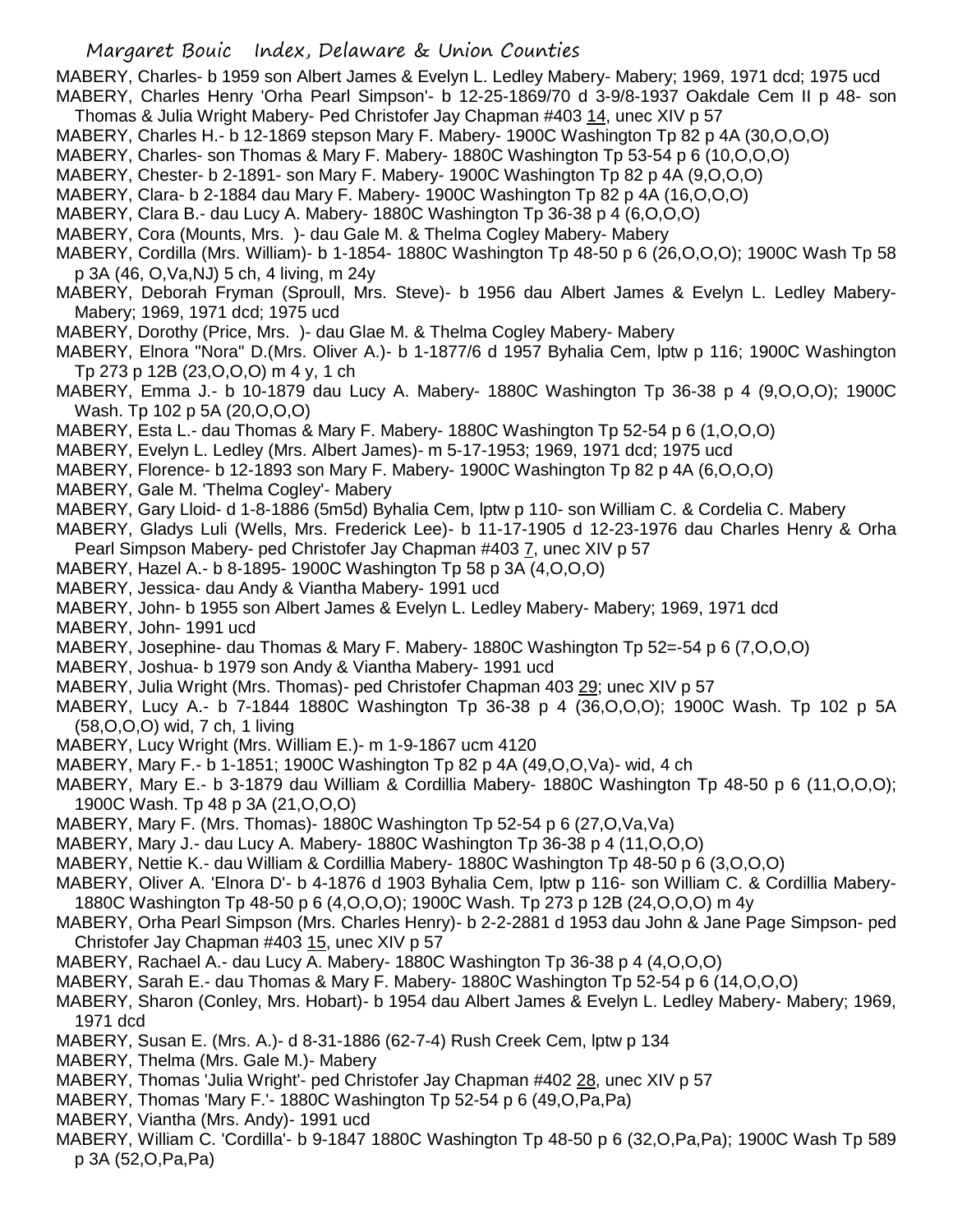- Margaret Bouic Index, Delaware & Union Counties MABERY, William E. 'Lucy Wright'- m 1-9-1867 ucm 4120 MABERY, Woneta (Mounts, Mrs. )- dau Gale M. & Thelma Cogley Mabery- Mabery MABIE, Elias'Eunice Oakley'- see Asp 349 MABIE, Eunice Oakley (Mrs. Elias)- see Asp 349 MABIE, Mary (Maine, Mrs. Joshua)- b 12-4-1803 m 4-27-1822 d 2-22-1877 dau Elias & Eunice Oakley Mabie-Asp (349) MABLE, James- 1870C James- 1870C Union Tp 159-158 p 22 (22,O) MABLE, Nathan- 1850C Berkshire Tp 90 p; 10 (19,O) MABRA, Burley J. 'Elizabeth'- d 4-21-1961 (78) Oak Grove Cem- Mabra MABRA, Elizabeth (Mrs. Burley J.)- Mabra MABRA, Elizabeth May- d 6-21-1976 (90) Mabra MABRA, Elizabeth Wilson- b 9-11-1885 dau William Wilson- Mabra MABRA, Frances (Pryor, Mrs. )- sister Burley J. Mabra- Mabra MABRA, Mary Jane (Ross, Mrs. )- sister Burley J. Mabra- Mabra MABRA, Ruth Ann (Foster, Mrs. )- sister Burley J. Mabra- Mabra MABREY, Abedney- 1880C Washington Tp 47-49 p 5 (68,Pa,Pa,Pa) MABREY, Carla Worthington (Mrs. Ray)- m 11-20-1965 dau Carl & Jeanine Worthington- 1985 uch p 150 MABREY, Kimberly- b 7-18-1974 dau Ray & Carla Worthington Mabrey- 1985 uch p 150 MABREY, Pamela Sue- dau Thomas & Beverly Mabrey- Mabrey- engaged to Matt Dague MABREY, Ray 'Carla Worthington'- m 11-20-1965- 1985 uch p 150 MABREY, Stephanie- b 8-24-1973 dau Ray & Carla Worthington Mabrey- 1985 uch p 150 MABREY, Susan- 1880C Washington Tp 47-49 p 5 (56,Va,Va,Va) MABRY, Abednego 'Sarah'- 1860C Washington Tp 1463-1473 p 198 (49,Pa) MABRY, Amanda Boggs (Mrs. William Harlan)- Mabry MABRY, Austin- b 1989 son Chuck L. & Esta L. Mabry- 1991 ucd MABRY, Bobby- son Clem & Myrtle Ritter Mabry- Mabry MABRY, Chelsey- b 1986 dau Kevin & Nancy Rausch Mabry- Mabry; 1991 ucd MABRY, Chuck L. 'Esta L.'- 1991 ucd MABRY, Cindy (Tidd, Mrs. )- dau William T. & Grace M. Edgington Mabry- Mabry MABRY, Clara (Egerton, Mrs. )- dau William Harlan & Amanda Boggs Mabry- Mabry MABRY, Claude F. 'Mary Clay'- b 10-21-1896 m 4-6-1917 d 5-2-1964 bur W. Liberty- son James & Dora Perry Mabry- Mabry MABRY, Clarence- son James & Dora Perry Mabry- Mabry MABRY, Clayton- son James & Dora Perry Mabry- Mabry MABRY, Clem 'Mrytle Ritter'- d 10-24-1976 son James & Dora Perry Mabry- Mabry MABRY, Clinton- son James & Dora Perry Mabry- Mabry MABRY, Clyde- son James & Dora Perry Mabry- Mabry MABRY, Cora (Lewis, Mrs. )- dau William Harlan & Amanda Boggs Mabry- Mabry MABRY, Dora Perry (Mrs. James)- Mabry MABRY, Esta L. (Mrs. Chuck L.)- 1991 ucd MABRY, Frederick F.- son Claude F. & Mary Clay Mabry- Mabry
- MABRY, Gerald- son Clem & Myrtle Ritter Mabry- Mabry
- MABRY, Grace M. Edgington (Mrs. William T.)- m 8-2-1942- Mabry; 1959, 1962 ucd
- MABRY, Hazel (Bevins, Mrs. )- dau William Harlan & Amanda Boggs Mabry- Mabry
- MABRY, James 'Dora Perry'- Mabry
- MABRY, Janice (Mrs. Roger)- Mabry; 1962, 1967, 1977, 1979, 1981, 1983, 1991 ucd
- MABRY, Jimmy- son Clem & Myrtle Ritter Mabry- Mabry
- MABRY, John H.- son Abednego & Sarah Mabry- 1860C Washington Tp 1463-1473 p 198 (20,O)
- MABRY, Kathryn Mae- b 10-7-1981 dau Kevin & Nancy Rausch Mabry- Mabry; 1991 ucd
- MABRY, Kevin 'Nancy' Rausch'-b 1954 m 10-23-1976 son Roger J. & Janice M. Mabry- Mabry; Rausch; 1962(7), 1967, 1977, 1981, 1983, 1991 ucd
- MABRY, Marcie- b 1975 dau Roger & Janice Mabry- Mabry; 1977, 1979, 1981, 1983, 1991 ucd- engaged to Keith Inskeep
- MABRY, Mary Clay (Mrs. Claude F.)- m 4-6-1917- Mabry
- MABRY, Maxine (Grauman, Mrs. )- dau Claude F. & Mary Clay Mabry -Mabry
- MABRY, Myrtle Ritter (Mrs. Clem)- b 6-1-1900 m 6-17-1919 d 6-4-1988 (88) bur Champaign Co.- dau Watson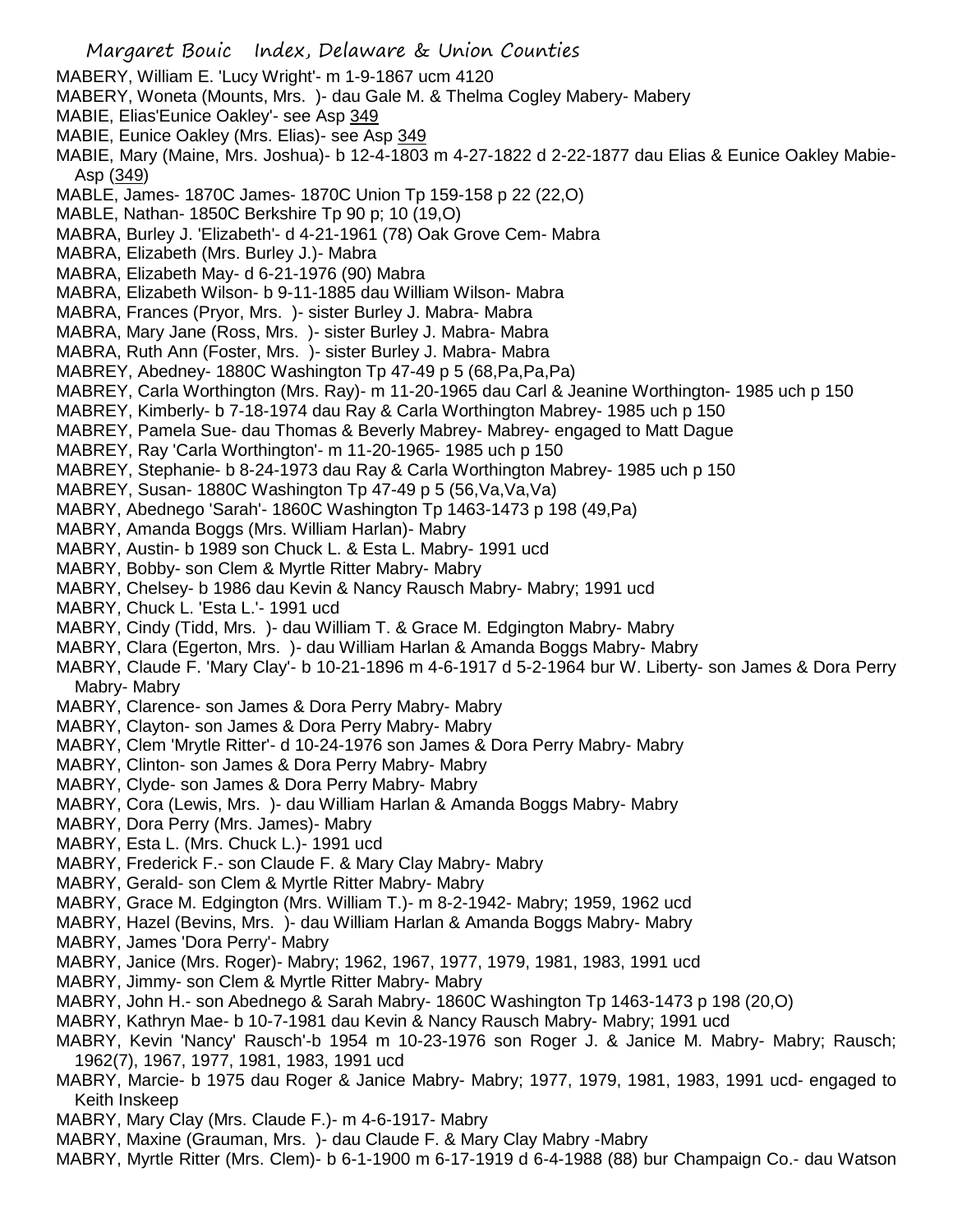& Effie Harpour Ritter- Mabry

- MABRY, Nancy Rausch (Mrs. Kevin)- m 12-23-1976 dau LeRoy Rausch- Rausch; 1977, 1981, 1983, 1991 ucd
- MABRY, Ray- nephew William T. Mabry- Mabry.
- MABRY, Ray- son William T. & Grace Mabry- 1959, 1962 ucd
- MABRY, Roger 'Janice'- Mabry; 1962, 1967, 1975, 1977, 1979, 1981, 1983, 1991 ucd
- MABRY, Ruth Ann (Lewis, Mrs. Steve)- dau William T. & Grace Edgington Mabry- Mabry; 1985 uch p 91; 1959, 1962 (3) ucd
- MABRY, Sarah (Mrs. Abednego)- 1860C Washington Tp 1463-1473 p 198 (47,Pa)
- MABRY, Sherry (Mrs. Tracy)- 1991 ucd
- MABRY, Susan (Peachey, Mrs. Richard)- dau Clem & Myrtle Ritter Mabry Mabry
- MABRY, Thomas- son Abednego & Sarah Mabry- 1860C Washington Tp 1463-1473 p 198 (23,Pa)
- MABRY, Tracy- b 1962 son Roger & Janice Mabry- 1967, 1977, 1979, 1981, 1983 ucd
- MABRY, Victor- b 1955 son Roger J. & Janice M. Mabry- 1962, 1967, 1977, 1979, 1983, 1991 ucd
- MABRY, Vivian (Sharon, Mrs. James)- dau Clem & Myrtle Ritter Mabry- Mabry
- MABRY, William- son Abednego & Sarah Mabry- 1860C Washington Tp 1463-1473 p 198 (12,O)
- MABRY, William Harlan 'Amanda Boggs'- Mabry
- MABRY, William T. 'Grace M. Edgington'- b 5-8-1912 m 8-2-1942 d 9-19-1994 (82) Green Camp Cem- son William Harlan & Amanda Boggs Mabry- Mabry; 1959, 1962 ucd
- MACABEE, Clara (Bougher, Mrs. Benjamin)- 1908 dch 824
- MACAK, June (Mrs. Richard J.)- 1961 dcd
- MACAK, Michael- son Richard J. & June Macak- 1961 dcd (10)
- MACAK, Richard J. 'June'- 1971 dcd
- MACAK, Richard- son Richard J. & June Macak- 1961 dcd (12)
- MACAK, Sally- dau Richard J. & June Macak- 1961 dcd ((5)
- MACAK, William- son Richard J. & June Macak- 1961 dcd (7)
- MACALLISTER, Rachiel (Frey, Mrs. Mike)- St. Paul p 144
- MACAMBRE, Sarah Lavoy (Mrs. Stephen D.)- m 1859; unec IV p 53
- MACAMBRE, Stephen D. 'Sarah Lavoy'- m 1859; unec iV p 53
- MACAN, John G.- delge II p 22
- MACAN, John 'Maria'- 1860C Dover Tp 265-254 (39,Irel)
- MACAN, Maria (Mrs. John)- 1860C Dover Tp 265-254 (38,Irel)
- MACAN, Mary A.- dau John & Maria Macan- 1860C Dover Tp 265-254 (2,O)
- MACARTY, Ralph- 1835 men p 47 #97 p 86 Orange Tp
- MACAULAY, Ann- b 1962 dau James D. & Doris MacAulay- 1964, 1969, 1971 dcd
- MACAULAY, Doris (Mrs. James D.)- 1961, 1964, 1969, 1971 dcd
- MACAULAY, James D. 'Doris'- 1961, 1964, 1969, 1971 dcd
- MACAULAY, Mary- b 1959 dau James D. & Doris MacAulay- 1961, 1964, 1971 dcd
- MACAULAY, Rob- b 1963 son James D. & Doris MacAulay- 1964, 1969, 1971 dcd
- MACAULEY, Alvan Jr. 'Katherine Shiell'- b 9-6-1896 d 6-22-1982- Macauley; 1985 uch p 38, 39
- MACAULEY, Ann (Watson, Mrs.George Grant)- b 2-20-1939 d 5-2-1987 (48) dau Alvan Jr. & Katherine Shiell Macauley- Macauley
- MACAULEY, Katherine Shiell (Mrs. Alvan,Jr.)-b 12-7-1902 d 9-28-1986 dau Robert III & Kittie May Green Shiell- Macauley; 1985 uch p 38, 39
- MACAULEY, Kittie (Tomson, Mrs. Arthur)- dau Alvan, Jr. & Katherine Shiell Macauley- Macauley
- MACAULEY, Mary (Davis, Mrs. Jon Francis)- b 11-4-1930 dau Alvan,Jr. & Katherine Shiell Macauley-Macauley; 1985 uch p 38, 39
- MACAY, John- Nash p 178
- MACBLANE, Alice (Mrs. Jesse A.)- 1961, 1964, 1969, 1971, 1980 dcd
- MACBLANE, Jesse A. 'Alice'- 1961, 1964, 1969, 1971, 1980 dcd
- MACCABEE, David- son David & Lela Brown Maccabee- Maccabee, obit Lela, mlib (brown)
- MACCABEE, David 'Lela Brown'- Maccabee; obit Lela, mlib (brown)
- MACCABEE, John- son David & Lela Brown Maccabee- Maccabee; obit Lela, mlib (brown)
- MACCABEE, Lela Brown (Mrs. David)- d 8-9-1978 (66) dau William & Myrtle Brown- Maccabee; obit mlib (brown)
- MACCALLUM, Amy- dau John L. Charlotte Zimmerman MacCallum- MacCallum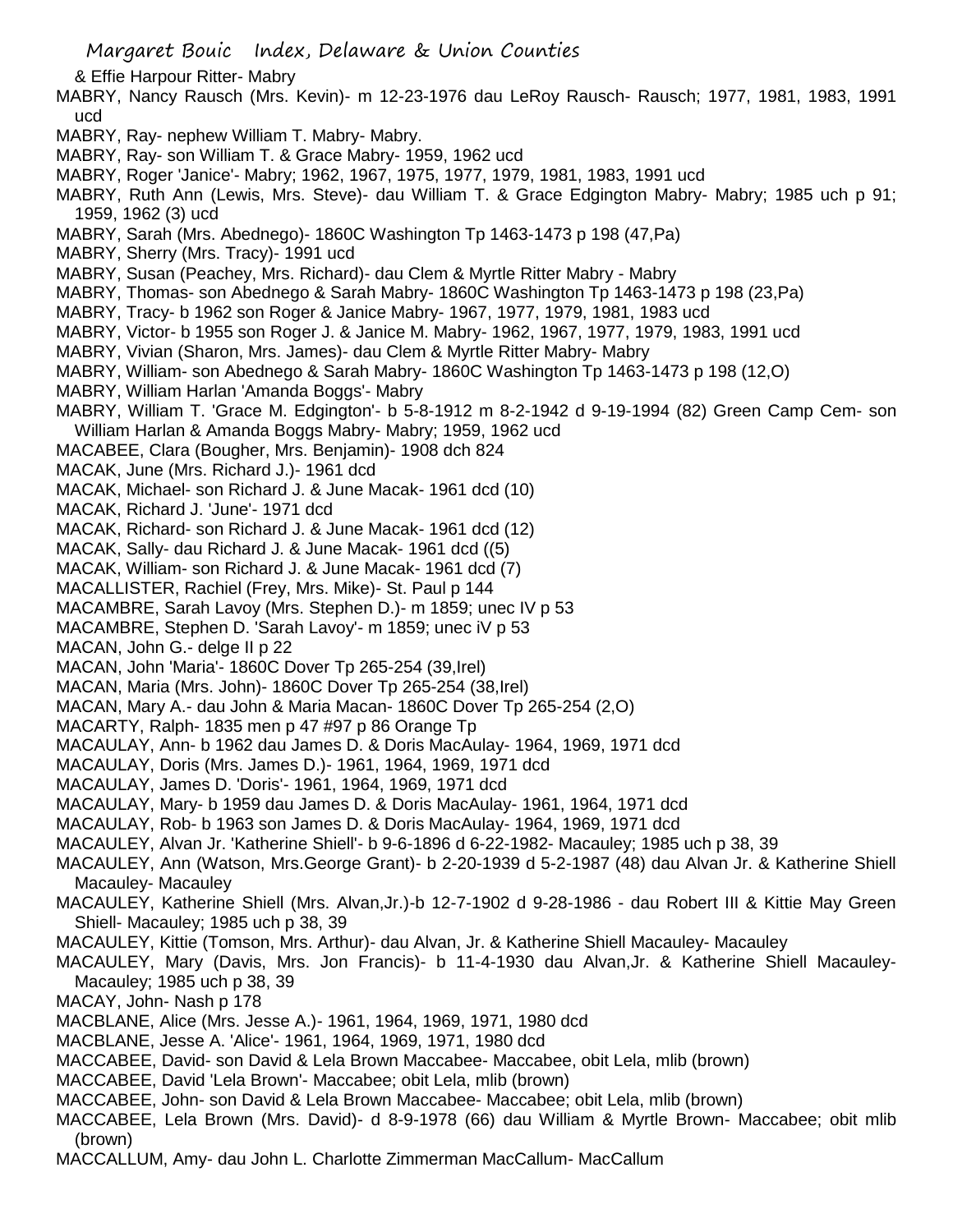Margaret Bouic Index, Delaware & Union Counties MACCALLUM, Charlotte Zimmerman (Mrs. John L.)- MacCallum MACCALLUM, Evelyn Stuller (Mrs. John)- MacCallum MACCALLUM, John 'Evelyn Stuller'- MacCallum MACCALLUM, John L. 'Charlotte Zimmerman'- b 11-30-1943 d 2-12-1997 (53) bur Wooster- son John & Evelyn Stuller MacCallum- MacCallum MACCALLUM, Judy (Benton, Mrs. )- dau John & Evelyn Stuller MacCallum- MacCallum MACCALLUM, Laura (Piper, Mrs. Terry)- dau John L. & Charlotte Zimmerman MacCallum- MacCallum MACCALLUM, Pamela (Stoffer, Mrs. Loren)- dau John L. & Charlotte Zimmerman MacCallum- MacCallum MACCALLUM, Pat (Bruce, Mrs. Robert)- dau John & Evelyn Stuller MacCallum- MacCallum MACCAMMON, Anita Brooker (Mrs. Gordon)- MacCammon MACCAMMON, Gordon "Mac" 'Anita Brooker'- b 8-18-1914 d 7-25-1993 (78) Oakdale Cem - MacCammon MACCAMMON, Gordon W. Mr.- son Gordon & Anita Brooker MacCammon- MacCammon MACCAMMON, Marge (Waters, mrs. )- sister Gordon MacCammon- MacCammon MACCAMOON, Shirley (Piccinini, Mrs. )- dau Gordon & Anita Brooker MacCammon- MacCammon MACCARTY, Laura- b 8-7-1868 Orange Tp dau Henry A. & Rebecca J. MacCarty- dcb MACCAY, Alexander- Nash p 180 MACCAY, Charles- son Robert & Elizabeth Williams Maccay- Nash p 180, 181 MACCAY, Elizabeth- dau Robert & Elizabeth Williams Maccay- Nash p 180 MACCAY, Elizabeth William (Mrs. Robert)(See, Mrs. )- dau Edward Williams- Nash p 180 MACCAY, John- son Robert & Elizabeth Williams Maccay- Nash p 180, 181 MACCAY, Leonard- grandson Robert & Elizabeth Williams Maccay- Nash p 180, 181 MACCAY, Mary- dau Robert & Elizabeth Williams Maccay- Nash p 180, 181 MACCAY, Rebecca- dau Richard Nash III- Nash p 128, 181 MACCAY, Robert 'Elizabeth Williams'- son Alexander Maccay- Nash p 180, 186 MACCAY, Tamar- dau Richard Nash III- Nash p 128 MACCHESNEY, Carlton 'Mable Alberta Rabold'- b 6-1-1900 m 12-28-1923- Weiser p 738 MACCHESNEY, Mable Alberta Rabold (Mrs. Carlton)- b 3-26-1898 m 12-28-1923 d 10-10-1949 dau Harry Wilson & Emma Gaiser Rabold- Weiser p 738 MACCKEY, Robert- Nash p 177 MACCOBY, Babbette Frank (Mrs. Dr. Herbert)- dau Harry c. & Celia Miller Frank- 1976 dch p 64 MACCOBY, Daniel Harman- son Dr. Herbert & Babette Frank Maccoby- 1976 dch p 65 MACCOBY, Frank- son Dr. Herbert & Babette Frank Maccoby- 1976 dch p 65 MACCOBY, Gina- dau Dr. Herbert & Babette Frank Maccoby- 1976 dch p 65 MACCOBY, Dr. Herbert 'Babette Frank'- 1976 dch p 65 MACCOMBS, Beverly Sue (Lawler, Mrs. )(Greenbaum, Mrs. Jerry Alan)- b 1-28-1957 m 12-1-1990- St. Paul p 115, 118 MACCOY, Charles W. 'Flora Brown'- d 1942 -MacCoy MACCOY, Clifford W.- son Charles W. & Flora Brown MacCoy- MacCoy MACCOY, Donald H.- son Charles W. & Flora Brown MacCoy- MacCoy MACCOY, Flora Brown (Mrs. Charles W.)- b 12-8-1885 d 4-25-1973 bur Toledo- dau William & Annie Gross Brown- MacCoy MACCOY, Virginia F.- b 11-23-1918 d 8-23-1990 (71) Oakdale Cem dau Charles W. & FLora Brown MacCoy-MacCoy MACCREADY, Bruce- 1955 son William R. & Marilyn MacCready- 1969, 1971 dcd MACCREADY, Heather- b 1959 son William R. & Marilyn MacCready- 1969, 1971 dcd MACCREADY, Marilyn (Mrs. William R.)- 1969, 1971, 1980 dcd MACCREADY, Robert-b 1957 son William R. & Marilyn MacCready- 1969, 1971, 1980 dcd MACCREADY, Scott- b 1961 son William R. & Marilyn MacCready- 1969, 1971, 1980 dcd MACCREADY, William R. 'Marilyn'- 1969, 1971, 1980 dcd MACCRIE, Patrick- Nash p 175 MACCUMBER, Edwin C.- d 5-16-1877 (26-89-14) Union Cem, delge III p 16 MACCUMBER, Job- d 3-28-1850 (52-3-28) Whitehall Cem, Powell p 341 MACCUMBERM, Amy A. (Mrs. Edwin C.)- d 5-16-1877 (26-8-14) Morehouse Cem- Powell p 339 MACDONALD, Archie J. 'Gisela'- MacDonald MACDONALD, Ellen (Almstead, Mrs. Frank)- d 3-3-1976 (82) bur Pittsfield Mass; MacDonald; Almstead MACDONALD, Margaret E. (Mrs. )- d 1-30-1981 (71) cremated- MacDonald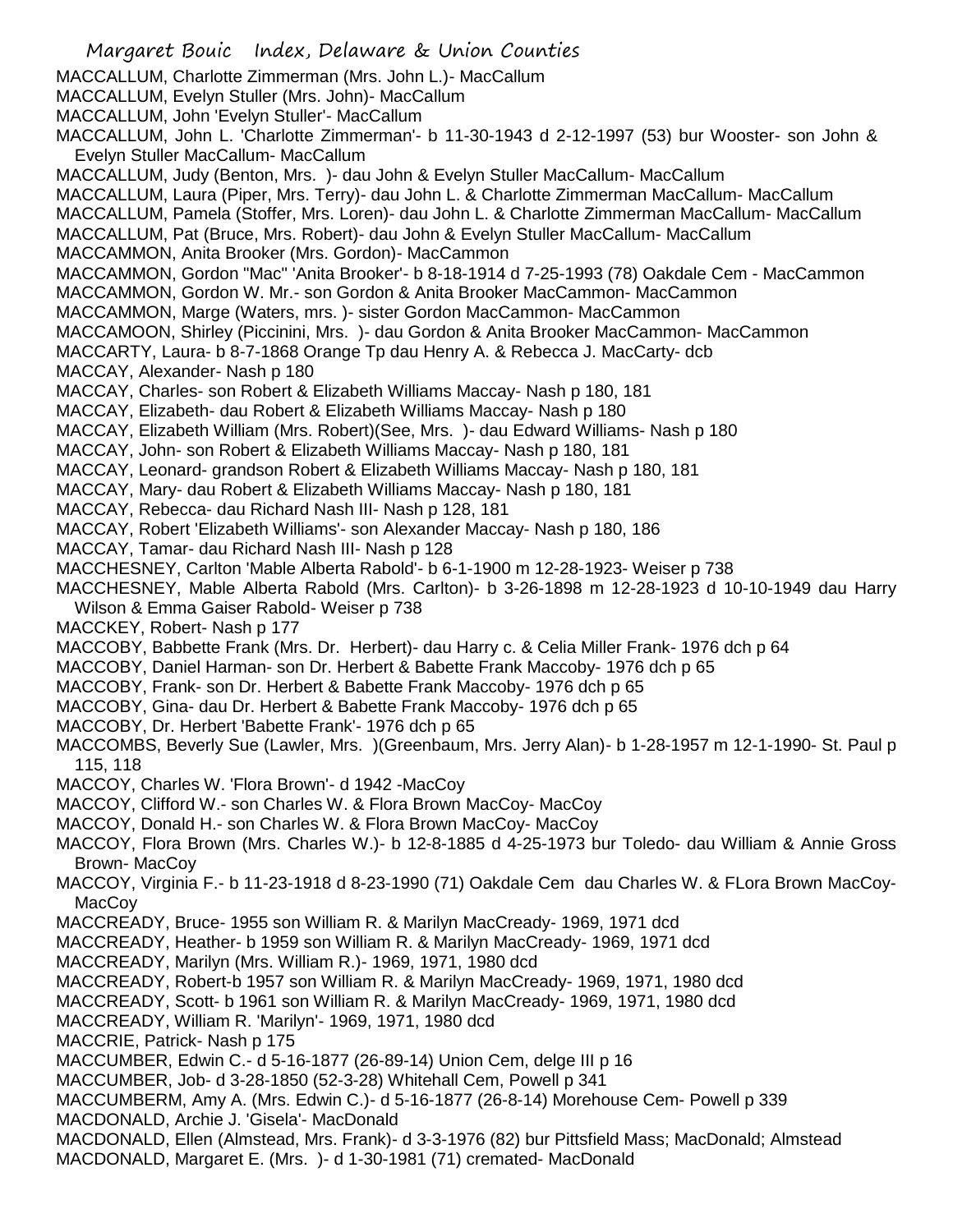- Margaret Bouic Index, Delaware & Union Counties
- MACDONALD, Nancy (Wilson, Mrs. )- dau Margaret E. MacDonald- MacDonald
- MACDONALD, Patricia- dau Margaret E. MacDonald- MacDonald
- MACDONALD, Robert Francis- son Archie J. & Gisela MacDonald- MacDonald- engaged to Amy Carol Kingsmore
- MACDONALD, Gisela (Mrs. Archie J.)- MacDonald
- MACE, Allen Woodworth 'Della Jennie Wiest'- b 2-3-1909 m 12--28-1929- Weiser p 304
- MACE, Alverta Romaine (Bixler, Mrs.Bruce Leroy)- b 8-29-1931 m 10-2-1948 dau Allen Woodworth & Della Jennie Wiest Mace- Weiser p 304
- MACE, Bernice Leona Wiest (Mrs. James Benjamin)- b 2-3-1924 m 11-19-1944 dau Daniel Joseph & Pollyann Nora Williard Wiest- Weiser p 306
- MACE, Beverly Ann Robinson (Mrs. Irvin Earl)- b 2-21-1938 m 6-223-1956- Weiser p 304
- MACE, Bruce Lamar- b 6-20-1947 d 6-20-1947 son James Benjamin & Bernice Leona Wiest Mace bur Gratz, Pa- Weiser p 306
- MACE, Bula (Mrs. William L.)- Mace
- MACE, Carolyn Ann- b 10-20-1950 d 10-22-1950 bur Gratz, Pa- dau James Benjamin & Bernice Leona Wiest Mace- Weiser p 306
- MACE, Cora Elizabeth Nice (Mrs. Mervin Mearl)- b 10-10-1936 m 5-22-1954- Weiser p 305
- MACE, Della Jennie Wiest (Mrs. Allen Woodworth)- b 7-1-1911 m 12-28-1929 dau Daniel Joseph & Pollyann Nora Williard Wiest- Weiser p 304
- MACE, Dennis Richard- b 3-6-1946 son James Benjamin & Bernice Leona Wiest Mace- Weiser p 306
- MACE, Dorothy (Nauman, Mrs. )- dau Lula Ethel Mace- Mace
- MACE, Elizabeth Fietta- b 11-5-1955 d 11-5-1955 dau Mervin Mearl & Cora Elizabeth Nice Mace- Weiser p 305
- MACE, Eugene Harry 'Sandra Elaine Cooper'- b 7-13-1938 m 6-23-1958- Weiser p 302
- MACE, Guy Larry- b 2-5-1952 son James Benjamin & Bernice Leona Wiest Mace- Weiser p 306
- MACE, Heidi Marie- b 6-17-1959 dau Mervin Mearl & Cora Elizabeth Nice Mace- Weiser p 305
- MACE, Howard- brother William L. Mace- Mace
- MACE, Irvin Earl 'Beverly Ann Robinson'- b 12-16-1936 m 6-23-1956 son Allen Woodworth & Della Jennie Wiest Mace- Weiser p 304
- MACE, Jack- from Madison Co to TX; unec VIII p 30
- MACE, James Benjamin 'Bernice Leona Wiest'- b 6-29-1923- Weiser p 306
- MACE, Kathryn Eleanore (Romberger, Mrs. Roger Lamar)- b 4-28-1930 m 7-19-1952 dau Allen Woodworth & Della Jennie Wiest Mace- Weiser p 304
- MACE, Lourena (Andrews, Mrs. )- dau Lula Ethel Mace- Mace
- MACE, Lula Ethel (Mrs. )- d 9-1-1969 (82) bur Wilmington- Mace
- MACE, Margaret (Emrick, Mrs. )- sister William L. Mace- Mace
- MACE, Marjorie (Minshall, Mrs. )- sister William L. Mace- Mace
- MACE, Max J.- brother William L. Mace- Mace
- MACE, Mearl Freeman- b 12-6-1954 son Mervin Mearl & Cora Elizabeth Nice Mace- Weiser p 305
- MACE, Mervin Mearl 'Cora Elizabeth Nice'- b 12-16-1936 m 5-22-1954 son Allen Woodworth & Della Jennie Wiest Mace- Weiser p 305
- MACE, Pauline Ida Clark (Mrs. Russel Allen)- b 1-7-1934 m 6-19-1954- Weiser p 304
- MACE, Robert- d 12-27-1951 obit, Del Mus Lib
- MACE, --(Cavey, Mrs. Perry)- dau Robert Mace- obit Robert, Del Mus Lib
- MACE, Russel Allen 'Pauline Ida Clark'- b 2-2-1934 m 6-19-1954 son Allen Woodworth & Della Jennie Wiest Mace- Weiser p 304
- MACE, Sandra Elaine Cooper (Mrs. Eugene harry)- b 4-26-1941 m 6-23-1958 dau Harry Daniel & Faye Georgianna Cook Cooper- Weiser p 302
- MACE, Susan Eileen- b 6-14-1955 dau James Benjamin & Bernice Leona Wiest Mace- Weiser p 306
- MACE, ---(Rice, Mrs. William)- sister William L. Mace- Mace
- MACE, Tanny Ann- b 10-3-1959 dau Eugene Harry & Sandra Elaine Cooper Mace- Weiser p 302
- MACE, William L. 'Bula'- d 11-10-1969 (69) bur Chillicothe- Mace
- MACEDONIA, Dr. Dominic A.- brother Dr. John A. Macedonia- Macedonia
- MACEDONIA, Dorothy M. (Mrs. Dr. John A.)- Macedonia
- MACEDONIA, Dr. John A. 'Dorothy M.'- d 12-5-1965 (45) bur Steubenville- Macedonia
- MACEDONIA, Mary (Liberatore, Mrs. )- sister Dr. John A. Macedonia- Macedonia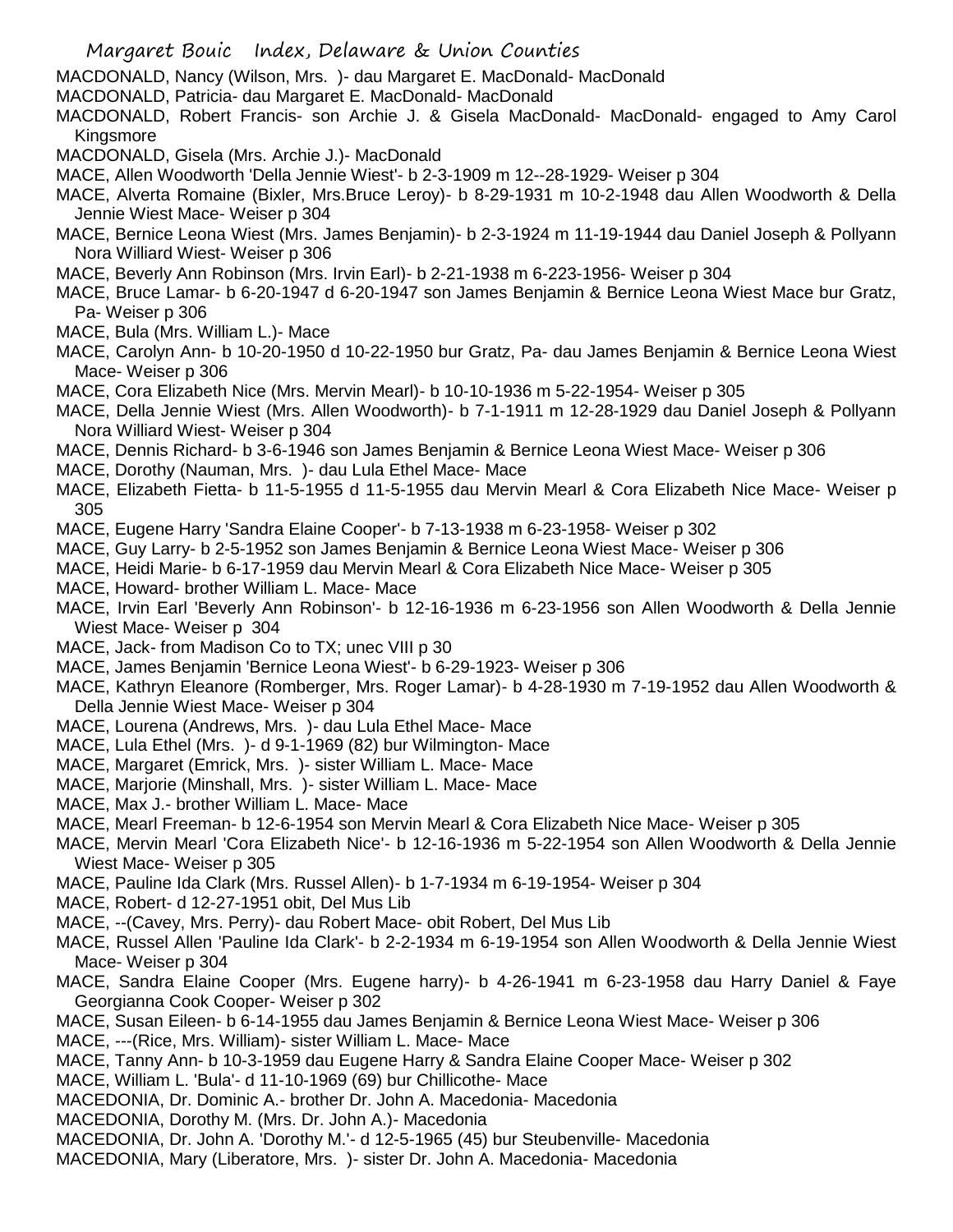MACEDONIA, Michael- (8-1965) son Dr. John A. & Dorothy M. Macedonia- Macedonia

MACEDONIA, Virginia (D'Angelo, Mrs. )- sister Dr. John A. Macedonia- Macedonia

MCELREE, Lawrence 'Mary Louise Stokes'- Weiser p 187

MCELREE, Mary Louise Stokes (Mrs. Lawrence)- b 1924 dau Edward Lowber & Mary Baldwin Irwin Brooks-Weiser p 187

MACELROY, James 'Pat'- 1971 ucd

- MACELROY, Pat (Mrs. James)- 1971 ucd
- MACELVAIN, Millie J. (Carmean, Mrs. Ben F.)- b 4-23-1857 Fayette co d 7-27-1952- Oakdale Cem II p 12
- MACENTIRE, Robert- d 3-24-1898/1893 (34-5-24) Jerome IOOF Cem, Dj Cem p 115
- MACEY, -- b 5-15-1887 Del Town- son George M. & Grace Peiffer Macey- dcb
- MACEY, Mary (Williams, Mrs. Thomas)- dcq George Hodges 131
- MACFARLAND, Alberta F. (Mrs. James D.)- 1964 dcd
- MACFARLAND, James D. 'Albert F.'- 1964 dcd

MACGHEE, ---Nash p 175

- MACGHIE, --Nash p 175
- MACGILL, Darlene Cecile- b 8-24-1957 dau Joseph Michael Bagani & Dorothy Joyce McConnell MacGill-Weiser p 303
- MACGILL, Dorothy Joyce McConnell (Mrs. Joseph Michael Begani)- b 9-11-1927 m 5-17-1952- Weiser p 303
- MACGILL, Elva Darlene Buffington (Begani, Mrs. Michael)(Mrs. Leonard)- b 7-19-1909 dau Joseph Arthur & Jennie Caroline Messersmith Buffington- Weiser p 303
- MACGILL, Joseph Michael Begani 'Dorothy Joyce McConnell'- b 4-21-1927 m 5-17-1952 son Elva Darlene Buffington MacGill- Weiser p 303
- MACGILL, Leonard 'Elva Darlene Buffington'- Weiser p 303
- MACGILL, Rebecca Louise- b 7-2-1953 dau Joseph Michael Begani & Dorothy Joyce McConnell MacGill-Weiser p 303
- MACGREGOR, Dr. Alexander- 1980 dcd
- MACGRUDDER, Mrs. died- mt 9-11-1850, unec VI p 18
- MACH, Catharine (Miehls, Mrs. )- dau Joseph & Susan Shiner Mach- obit Daniel V, mlib (brown)
- MACH, Daniel V.- b 9-5-1900 d 2-24-1972 (71) Oakdale Cem II p 9- son Joseph & Susan Shiner Mach-Mach; 1949, 1959, 1962, 1967, 1971 ucd
- MACH, Doris Chippendale (Mrs. Daniel V.)- obit Daniel, mlib (brown)
- MACH, Frederick A.- Mach
- MACH, Frederica Anne- dau Frederick A. Mach- Mach
- MACH, Grace (Rarick, Mrs. )- dau Joseph & Susan Shine Mach- obit Daniel, mlib (brown)
- MACH, Henry- Mach
- MACH, Joseph 'Susan Shiner'- b 1866 d 1948 Oakdale Cem II p 9; obit Daniel V., mlib (brown)
- MACH, Linda Carol Russell (Mrs. Robert W.)- m 11-25-1977 dau Dr. Leonard N. Russell- Mach
- MACH, Robert W. 'Linda Carol Russell'- m 11-25-1977 son Henry Mach- Mach
- MACH, Susan Shiner (Mrs. Joseph)- b 1873 d 1953 Oakdale Cem II p 9; obit Daniel V.,mlib (brown); 1949 ucd MACHA, Mary E. McKitrick (Mrs. )- d 1952 dau Albert Russell & Ida Elizabeth Gravius McKitrick - McKitrick p 87
- MACHAN, D. O. 'J.'- lptw p 17
- MACHAN, Eliza A. Carver (Mrs.Kellog G.)- ped Barbara Balo Clark #84 23, unec VI p 55
- MACHAN, Eliza A. (Wolford, Mrs. George Washington )- b 1847 d 1926 ped Barbara Balo Clark #84 11, dau Kellog G. & Eliza A. Carvery Machan- unec VI p 55
- MACHAN, Ellan- b 11-6-1886 Del Town dau Patrick & Allan Griffin Machan- dcb
- MACHAN, J. (Mrs. D. O.)- lptw p 17
- MACHAN, Kellog G. 'Eliza A. Carver'- b 1814 d 1883 ped Barbara Balo Clark #84 22; unec VI p 55
- MACHAN, Minnie- d 6-21-1879 (4-7-6) New Millcreek Cem, Liberty Tp, lptw p 17; dau of D. O. & J
- MACHEMEHL, Robert A.- 1980 dcd
- MACHER, Aaron- son Horatio Nelson & Levantia P. Cooper Macher- Asp 1134-4
- MACHER, Eva- dau Horatio Nelson & Levantia P. Cooper Macher- Asp 1134-1
- MACHER, Horatio Nelson 'Levantia P. Cooper'- Asp (1134)
- MACHER, Levantia P. Cooper (Mrs. Horatio Nelson)- b 9-22-1836 d 2-25-1879 dau Russell & Julia A. Maine Cooper- Asp 1134
- MACHER, Lulu- dau Horatio Nelson & Levantia P. Cooper Macher- Asp 1134-3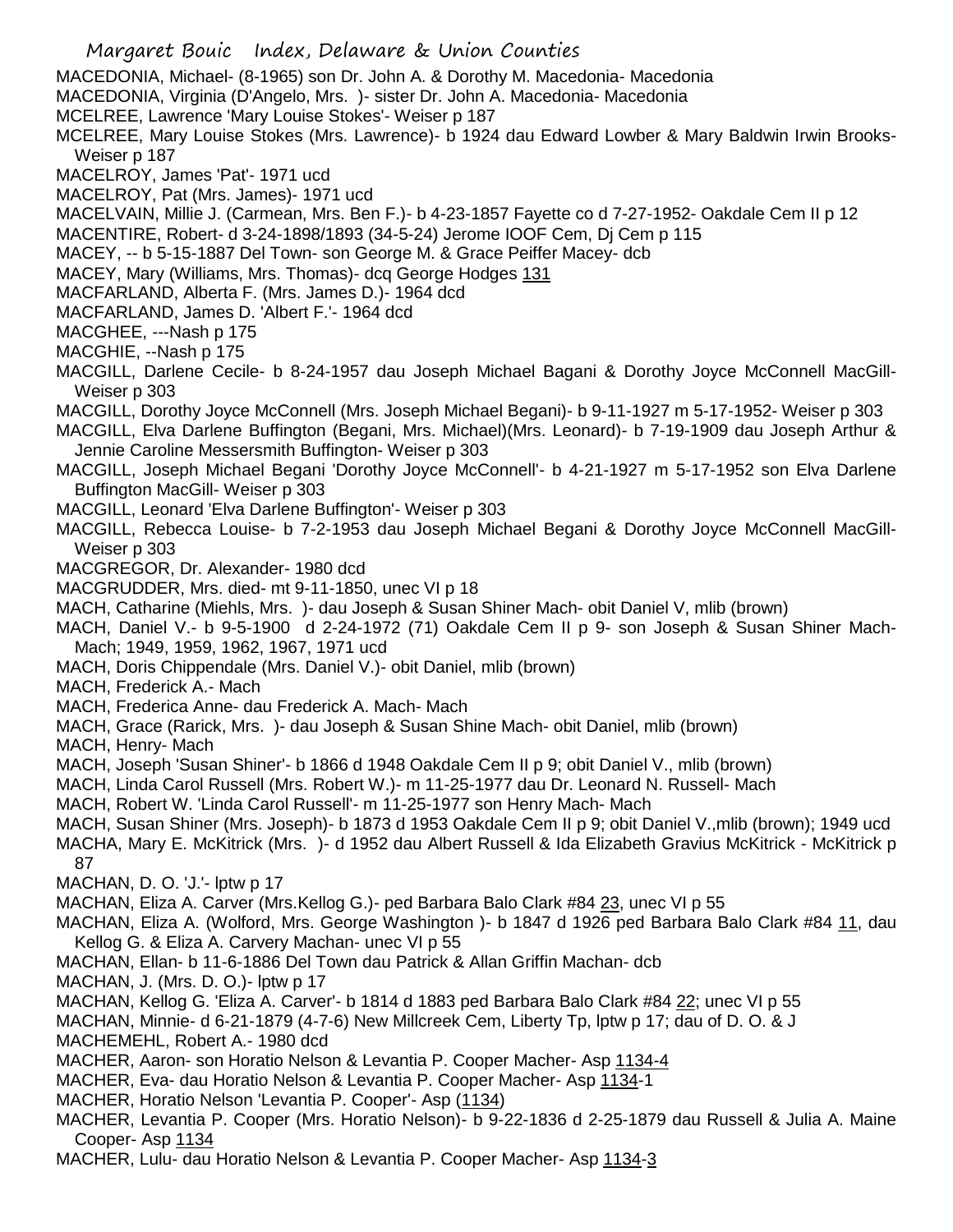MACHER, Mark- son Horatio Nelson & Levantia P. Cooper Macher- Asp 1134-5

MACHER, Russell- son Horatio Nelson & Levantia P. Cooper Macher- Asp 1134-2

MACHEY, Bessie- Pabst 7 p 19

- MACHLIN, Allice- dau Washington & Lucinda Machlin- 1870C Taylor Tp 1140-132 p 17 (6,O)
- MACHLIN, Barbary- 1870C Taylor Tp 140-132 p 17 (74,Pa)
- MACHLIN, Francis M.- son Washington & Lucinda Machlin- 1870C Taylor Tp 1140-132 p 17 (12,O)
- MACHLIN, Josiah- son Washington & Lucinda Machlin- 1870C Taylor Tp 1140-132 p 17 (4,O)
- MACHLIN, Lucinda (Mrs. Washington)- 1870C Taylor Tp 140-132 p 17 (37,O)
- MACHLIN, Sophie- dau Washington & Lucinda Machlin- 1870C Taylor Tp 1140-132 p 17 (9,O)
- MACHLIN, Washington 'Lucinda'- 1870C Taylor Tp 140-132 p 17 (36, Pa)
- MACHLING, Alice (Amrine, Mrs. Willis)- m 12-20-1880 umc 6862 dau George W. & Lucinda Abbott Machling-1883 uch V p 690; Machling see Macklin
- MACHLING, Barbara Sickafoos (Mrs. Phillip)- b 1-1-1797 m 1818 d 10-31-1888 (93y10m) Blues Creek Cem, djlm p 78; 1883 uch V p 690; ped Trella Hemmerly Romine #75  $27$ ; unec VI p 34
- MACHLING, Elizabeth (Sheneman, Mrs. David) b 3-7-1830 m 4-14-1852 d 1904 1883 uch V p 691; ped Trella Hemmerly Romine #75 13; unec VI p 34
- MACHLING, Etta E.- d 3-24-1891 (1-4-22) dau Josiah M. & Sophia D. Machling- Blued Creek Cem, djlm p 77
- MACHLING, Francis M. 'Flornece Kelsey'- m 9-25-1881 ucm 7024
- MACHLING, Frank M.- son George W. & Lucinda Abbott Machling- 1883 uch V p 690
- MACHLING, Florence Kelsey (Mrs. Francis M.)- m 9-25-1881 unm 7024
- MACHLING, George W. 'Lucinda Abbott'- b 3-26-1833 Westmoreland Co, Pa d 5-13-1904 (71y3m) Oakdale Cem 1872 (137F)- son Phillip & Barbara Machling- 1883 uch V p 690
- MACHLING, Josiah M. 'Sophia D.'- d 3-3-1892 (25-9-90 Blues Creek Cem, djlm p 77- son George W. & Lucinda Abbott Machling- 1883 uch V p 690
- MACHLING, Lucinda Abbott (Mrs. George W.)- b Licking Co,- d 11-13-1889 (59y10m) Oakdale Cem 1877 (137F)
- MACHLING, Nancy Shibler (Mrs. Philip)- m 5-21-1864 ucm 3590
- MACHLING, Phillip 'Barbara Sickafoos'- b 1-1-1795 m 1816 d 11-4-1868 (53-1-4) Blues Creek Cem, djlm p 78-
- 1883 uch V p 690; unec II p 38; ped Trella Hemmerly Romine #75 26; unec VI p 34
- MACHLING, Philip 'Nancy Shibler'- m 5-21-1864 ucm 3590
- MACHLING, Sophie D. (Mrs. Joseph M.)- b 11-1-1863 Blues Creek Cem, djlm p 77
- MACHLING, Sophia- dau George W. & Lucinda Abbott Machling- 1883 uch V p 690
- MACHONCHIRE, Ackerson McIntyre- son John & Jane Machonchire- 1850C Berlin Tp 2016 p 123 (20,O)
- MACHONCHIRE, Ard- ch John & Jane Machonchire- 1850C Berlin Tp 2016 p 123 (13,O)
- MACHONCHIRE, Jane (Mrs. John)- 1850C Berlin Tp 2016 p 123 (44,Pa)
- MACHONCHIRE, John 'Jane'- 1850C Berlin Tp 2016 p 123 (52,Pa)
- MACHONCHIRE, Nancy H.- dau John & Jane Machonchire- 1850C Berlin Tp 2016 p 123 (16,O)
- MACHONCHIRE, Samuel- son John & Jane Machonchire- 1850C Berlin Tp 2016 p 123 (10,O)
- MACHONCHIRE, Sarah M.- dau John & Jane Machonchire- 1850C Berlin Tp 2016 p 123 (6,O)
- MACHUSAK, Catharine May Epler (Mrs. Michael)- b 1-22-1916 dau George Howard & Ida May Adams Epler-Weiser p 386
- MACHUSAK, Michael 'Catharine May Epler'- Weiser p 386
- MACINTIRE, Edward- -MacIntire- engaged to Leanne Gale Graham
- MACINTIRE, Frances Alberta (Wrana, Mrs. Joseph W.)- b 5-2-1929 m 11-13-1952 dau Frank Edgar & Miranda Ruth Bohn MacIntire- Weiser p 596
- MACINTIRE, Frank Edgar 'Miranda Ruth Bohn'- b 10-8-1898 m 6-3-1924- Weiser p 595
- MACINTIRE, Frank Edgar III 'Judith Aleen Brull'- b 4-20-1932 son Frank Edgar & Miranda Ruth Bohn MacIntire- Weiser p 596
- MACINTIRE, Frank Edgar IV- b 10-17-1957 son Frank Edgar III & Judith Aleen Brull MacIntire- Weiser p 596
- MACINTIRE, Grace Keyser (Gardner, Mrs. Warren Lewis)- b 2-26-1925 m 8-14-1946 dau Frank Edgar & Miranda Ruth Bohn MacIntire- Weiser p 595
- MACINTIRE, Judith Aleen Brull (Mrs. Frank Edgar III)- b 8-17-1937- Weiser p 596
- MACINTIRE, Mary Louise- b 5-30-1937 dau Frank Edgar & Miranda Ruth Bohn MacIntire- Weiser p 596
- MACINTIRE, Miranda Ruth Bohn (Mrs. Frank Edgar)- b 5-1-1901 m 6-3-1924 dau David C & Sarah Jane Wert Bohn- Weiser p 595
- MACINTIRE, Sarah Miranda (Kostona, Mrs. Stephen)- b 7-27-1926 m 8-14-1951 dau Frank Edgar & Miranda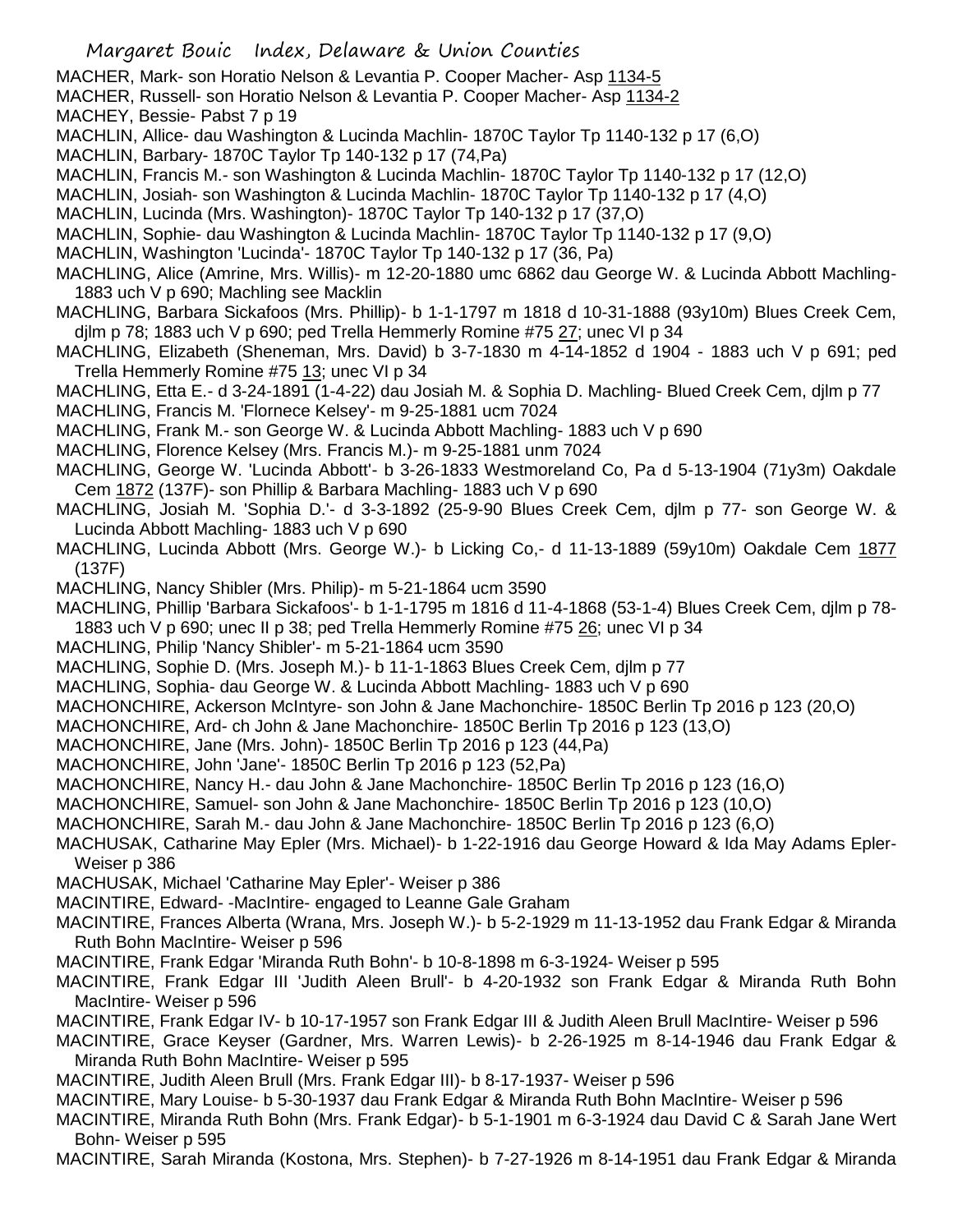Ruth Bohn MacIntire- Weiser p 595

MACINTIRE, Susan Anna (Kalesinskas, Mrs. Frank Paul)- b 9-22-1927 m 1-20-1952 dau Frank Edgar & Miranda Ruth Bohn MacIntire- Weiser p 596

MACINTIRE, Wilson Filmore- b 2-24-1935 son Frank Edgar & MIranda Ruth Bohn MacIntire- Weiser p 596 MACINTOSH, Bessie May (Musselman, Mrs. William Powell)- m 11-27-1917- Weiser p 679

MACINTYRE, Louise (Bowers, Mrs. John W.)- b 5-2-1913- Weiser p 146

MACIOCE, Charlotte- 1980 dcd; Harlem Tp

MACIOCE, Mario- 1980 dcd; Liberty Tp

MACISAAC, Eleanor Lorraine Meeker (Mrs. Martin)- b 8-25-1930 m 3-13-1951 dau Clyde Loraine & Ruther Boyce Hait Meeker- Weiser p 255

MACISAAC, Dawn Eleanor- b 7-20-1953 dau Martin & Eleanor Lorraine Meeker MacIsaac- Weiser p 255

MACISAAC, Martin 'Eleanor Lorraine Meeker'- b 7-29-1929 m 3-13-1951- Weiser p 255

MACISAAC, Roger Clyde- b 7-2-1958 son Martin & Eleanor Lorraine Meeker MacIsaac- Weiser p 255

MACISAAC, Wayne Martin- b 1-10-1953 son Martin & Eleanor Lorraine Meeker MacIsaac- Weiser p 255

MACIVOR, -- d 3-22-1923 infant dau of Dr. & Mrs. MacIvor-Oakdale Cem 3546 (H30)

MACIVOR, Dr. Angus 'Gladys Jewell'- b 11-7-1876 d 2-11-1956- Marysville p 32, 33, 37, 39; 1915 uch p 261

MACIVOR, Angus Neil 'Roberta Reichelderfer'- son Robert J. MacIvor

MACIVOR, August 'Gladys Jewell'- b 1876 d 1956 Oakdale Cem II p 104 (H-RH-14)

MACIVOR, -- 3-21-1923 infant dau of August & Gladys Jewell MacIvor- Oakdale Cem II p 69, 104

- MACIVOR, Barbara E.(Mrs. Dr. Malcolm)- MacIvor; 1959, 1962, 1967, 1971, 1973, 1975, 1977, 1979, 1981, 1983 ucd
- MACIVOR, Craig Edward- b 12-17-1982 son Duncan Campbell & Virginia Ann Bazarian MacIvor- MacIvor
- MACIVOR, Dr. Duncan Campbell 'Virginia Ann Bazarian'- b 1959 m 7-6-1974 son Dr. Malcolm & Barbara MacIvor- McIvor; 1959, 1962, 1967, 1971 ucd
- MACIVOR, Elizabeth Robin- b 4-30-1983 dau John & Susan Spain MacIvor- MacIvor; unec XIV p 41; 1985 uch p 132
- MACIVOR, Flora Margaret- b 7-6-1985 dau Angus Neil & Roberta Rdichelderfer MacIvor- MacIvor
- MACIVOR, Gladys Jewell (Mrs. Dr. Angus)- b 5-10-1891 m 1911 d 11-20-1980 Oakdale Cem II p 104 (H-RH-14)- dau George P. & Lunetta Cornell Jewell- MacIvor; Marysville p 33, 48
- MACIVOR, James Wilson Alexander- b 4-11-1981 son John & Susan Spain MacIvor- MacIvor; 1985 uch p 132; unec XIV p 41
- MACIVOR, John 'Susan Spain'- b 1951 m 3-29-1979; unec XIV p 41- son Dr. Malcolm & Barbara MacIvor-MacIvor; 1985 uch p 132; 1959, 1962, 1967, 1971, 1983 ucd
- MACIVOR, Lauren Margaret- b 10-2-1980 dau Dr. Duncan Campbell & Virginia ann Bazarian MacIvor-**MacIvor**
- MACIVOR, Dr. Malcolm 'Barbara'- son Angus & Gladys Jewell MacIvor- MacIvor; Marysville p 33; 1959, 1962, 1967, 1971, 1973, 1975, 1977, 1979, 1981, 1983 ucd
- MACIVOR, Margaret"Peggy" Edwards (Hendricks, Mrs. Herbert E.)- b 1952 m 9-1981 dau Dr. Malcolm & Barbara MacIvor- MacIvor; 1959, 1962, 1967, 1971, 1973 ucd
- MACIVOR, Robert J. 'Virginia'- son Angus & Gladys Jewell MacIvor- MacIvor; unec VII p 71

MACIVOR, Roberta Reidhelderfer (Mrs. Angus Neil)- m 3-21-1973 dau Robert Reichelderfer- MacIvor

- MACIVOR, Susan Spain (Mrs. John)- b 2-15-1954 m 3-29-1879 dau Wilson H. & Helen Bower Spain- unec  $XIV<sub>p</sub>$  41
- MACIVOR, Virginia Ann Bazarian (Mrs. Duncan Campbell)- m 7-6-1974- MacIvor
- MACIVOR, Virginia Cox (Meyn, Mrs. Henning E. L.)- m 1-31-1964 dau Robert MacIvor- MacIvor
- MACIVOR, Virginia (Mrs. Robert)- MacIvor; unec XII p 71
- MACK, Alexander- Maugans Anc p 76
- MACK, Annie (Haynie, Mrs. J. Thomas)- m 3-15-1882 ucm 7147
- MACK, Annie (Weiser, Mrs. Samuel H.)- Weiser p 505
- MACK, Barbara (Kinniard, Mrs. )- b 4-1-1959 dau Dean I. & Carol Laird Mack- Mack 125; 1962 ucd; 1964, 1969, 1971 dcd- engaged to Brian R. Bills
- MACK, Bertha Rittenhouse (Mrs. Harry)- b 5-30-1886 d 1935 New Millcreek Cem p 29-dau Joseph & Amanda Carr Rittenhouse- Bean 111497; opc 450; 1915 uch p 1046; Pabst 8 p 31, 39, 42; Maugans Anc p 92
- MACK, Brandon Brady- b 1-29-1975 son Dean Ivan II Mack- Mack 1231
- MACK, Carl- b 7-17-1913 son Rev. Ernest & Mary Muehlenbruch Mack- unec III p 60
- MACK, Carol Jean Laird (Mrs. Dean Ivan)- m 3-4-1951 dau Walter M. & Honor C. Van Atta Laird- Laird; Mack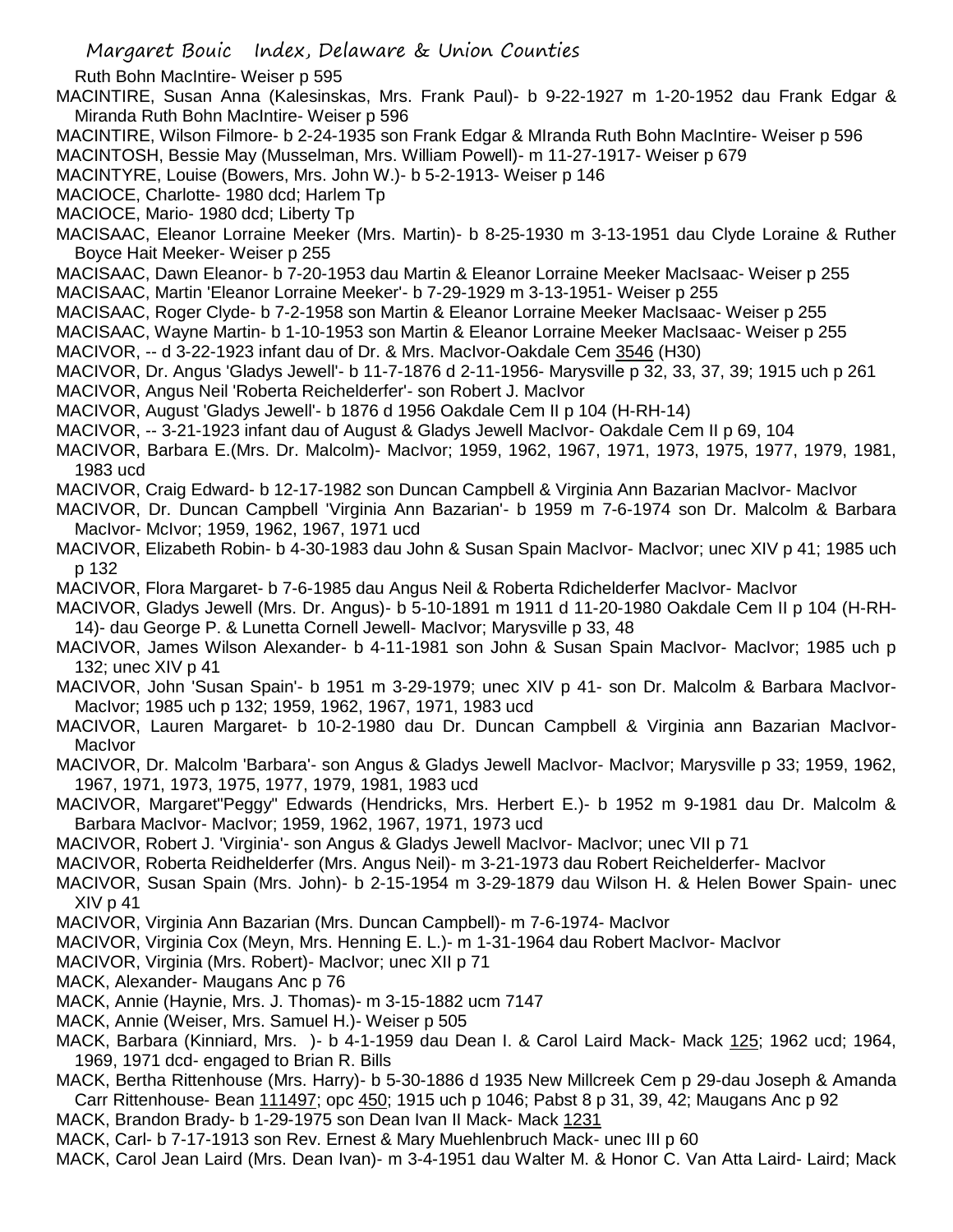(12); 1959, 1962 ucd; 1964, 1969, 1971, 1980 dcd

- MACK, Catharine (Pepper, Mrs. Edmind)- m 2-18-1861 dcm
- MACK, Cathrine R. (Johnson, Mrs. Oscar)(Miehls, Mrs. Joseph "Al")- b 1-14-1893 d 9-11-1988 (95) Oakdale Cem - dau Joseph & Susan Mack- Mack
- MACK, Daniel A. 'Lorraine'- 1962 ucd
- MACK, David 'Julie'- 1979, 1981, 1983 ucd
- MACK, Dean Ivan 'Carol Jean Laird'- b 9-26-1954 m 3-4-19151 son Howard & Viola "Ila" A. Hall Mack- Mack; obit Howard, mlib (brown); 1959, 1962 ucd; 1964, 1969, 1971, 1980 dcd
- MACK, Dean Ivan, II- b 9-1954 son Dean & Carol Jean Laird Mack- Mack; Mack 123; 1959, 1962 ucd; 1964, 1969, 1971, 1980 dcd
- MACK, Deborah Jean (Kelley, Mrs. Michael Patrick)- b 4-15-1962 dau Dean & Carol Jean Laird Mack- Mack 127; 1964, 1969, 1981, 1980 dcd
- MACK, Don E. 'Jacqualine Steltzer'- m 8-1-1951 Freshwater 220
- MACK, Don 'Helen'- d 4-6-1963 (54) Marlborough Cem- Mack; 1961 dcd
- MACK, Dora (Mrs. )- mother of Dora Nichols- dg 1-4-1910 Cry Ab p 83
- MACK, Edward- b 3-21-1907 d 9-21-1909 son Rev. Ernest & Mary Muehlenbruch Mack- unec III p 60
- MACK, Elisha 'Taphena Lord'- Bagley p 11
- MACK, Elise- dau John P. Mack- Mack
- MACK, Elsie- b8-18-1903 dau Rev. Ernest & Mary Muehlenbruch Mack- unec III p 60
- MACK, Rev. Ernest 'Mary Muehlenbruch' b 1-9-1873 m 9-23-1898- unec III p 60
- MACK, George "Herb"- Mack
- MACK, Harriet (Sherman, Mrs. Richard)- dau Harry & Bertha Rittenhouse Mack- Bean 1114971; Rittenhouse; Maugans Anc p 92; obit Harry, Del Mus Lib
- MACK, Harriette (Williams, Mrs. )- d 6-7-1993 (79) Oak Grove Cem- Mack
- MACK, Harry 'Bertha Rittenhouse''Lelah'- Bean (111497); 1915 uch p 1046; Maugans Anc p 92; obit Del Mus Lib
- MACK, ---(Prentiss, Mrs. Ray)- sister Harry G. Mack- obit Harry, Del Mus Lib
- MACK, ---(Kratzer, Mrs. Charles)- sister Harry G. Mack- obit Harry, Del Mus Lib
- MACK, Helen A. (Mrs. Don)- 1961, 1969, 1971 dcd
- MACK, Herold- b 7-15-1900 son Rev. Ernest & Mary Muehlenbruch Mack- unec III p 60
- MACK, Howard 'Ila A. Hall'- b 10-22-1907 m 12-6-1928 d 12-29-1969 Dublin Cem- son William & Nancy Purdum Mack- Mack; obit mlib (brown); 1949,1967 ucd
- MACK, "Ila" Viola A. Hall (Mrs. Howard)- b 5-19-1907 m 12-6-1928 d 5-24-1982 Dublin Cem- dau Lyman & Alice Lafler Hall- Mack 1; 1949, 1967, 1971, 1973, 1975, 1977 ucd; obit Howard, mlib (brown)
- MACK, Ira- brother Harry G. Mack- obit Harry G., Del Mus Lib
- MACK, Jacqualine Steltzer (or Quenby?) (Mrs. Done E.)- b 1-5-1930 m 8-1-1951 Freshwater p 220
- MACK, Jason- son John P. Mack- Mack
- MACK, John Philip- b 4-9-1953 d 5-20-1996 (43) Oakdale Cem -son Dean & Carol Jean Laird Mack- Mack 122; 1959, 1962 ucd; 1964, 1969, 1971 dcd
- MACK, Julie (Mrs. David)- 1981 ucd
- MACK, Justin Joshua- b 3-8-1979 son Roger Mack- Mack
- MACK, Joseph 'Susan'- Mack
- MACK, Kathleen- dau Daniel A. & Lorraine Mack- 1962 ucd (2)
- MACK, Kevin- son Daniel A. & Lorraine Mack- 1962 ucd (7)
- MACK, Laird 'Mary Jewell' son Howard & Ila A. Hall Mack- Mack 11 obit Howard, mlib (brown)
- MACK, Laura Hale (Mrs. Michael Walter)- Mack (113)
- MACK, Lelah E. "Dee" (Mrs.Harry)- d 7-28-1978 (86) Oak Grove Cem- Mack; obit Harry, Del Mus Lib
- MACK, Linda Sue- dau Laird & Mary Jewell Mack- Mack 111; 1959 ucd (5)
- MACK, Lorraine (Mrs. Daniel A.)- 1962 ucd
- MACK, Lucinda V. (Furgusson, Mrs. Jesse B.)- m 1-20-1840 Madison Co, unec IX p 18
- MACK, Mark- son Daniel A. & Lorraine Mack- 1962 ucd (8)
- MACK, Marsha Lyn (Jumper, Mrs. G. Arthur)- b 11-27-1951 m 10-10-1970 dau Dean Ivan & Carol Jean Laird Mack- Mack 121; 1959, 1962 ucd; 1964, 1969 dcd
- MACK, Mary Emily (Bagley, Mrs. Lorin Lathrop)- b 7-27-1813 m 8-6-1834 d 12-31-1890 dau Elisha & Taphena Lord Mack- Bagley p 11
- MACK, Bertha Mary Jewell (Mrs. Laird Howard)- b 3-12-1931 dau George & Sarah Jones Rowlands Jewell-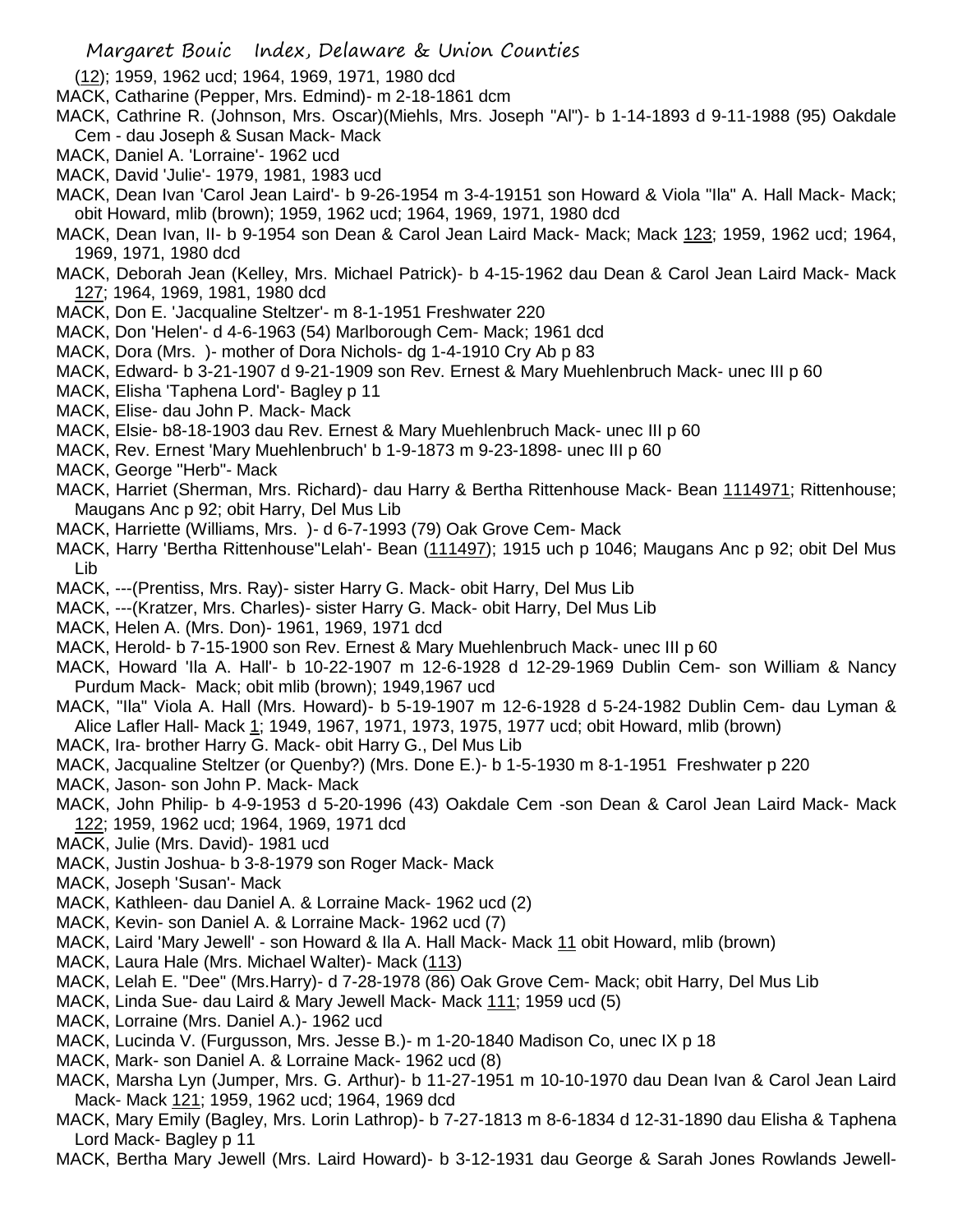1985 uch p 81; 1949, 1959 ucd; Mack (12)

- MACK, Mary Muehlenbruch (Mrs. Rev. Ernest)- m 9-23-1898- unec III p 60
- MACK, Michael Walter 'Laura Hale'- b 5-18-1957 m 7-1976 son Laird & Mary Jewell Mack- Mack 113; 1959 ucd
- MACK, Nancy Purdum (Mrs. William)- d 6-17-1959 (72) Dublin Cem- Mack
- MACK, Paul- son Rev. Ernest & Mary Muehlenbruch Mack- unec III p 60
- MACK, Phillip- son John P. Mack- Mack
- MACK, Robert- son Daniel A. & Lorraine Mack- Mack
- MACK, Roger Allen- b 1-18-1957 son Dean Ivan & Carol Jean Laird Mack- Mack 124; 1959, 1962 ucd; 1964, 1969, 1971 dcd
- MACK, Rolland- brother Harry G. Mack- obit Harry G., Del Mus Lib
- MACK, Sarah (Phelps, Mrs.Jonah)- dau John Mack- dcc Eulalie Cook Greene 53
- MACK, Steven Eugene- b d 4-23-1961 son Dean Ivan & Carol Jean Laird Mack- Mack 126
- MACK, Susan (Mrs. Joseph)- Mack
- MACK, Susan (Johnson, Mrs. Richard W.)- Mack
- MACK, Suzanne- dau Daniel A. & Lorraine Mack- 1962 ucd (1)
- MACK, Suzanne- b 11-1-1959 dau Laird & Mary Jewell Mack- Mack 114; 1959 ucd
- MACK, Taphena Lord (Mrs. Elisha)- Bagley p 11
- MACK, Terri Lynn- b 2-4-1955 dau Laird & Mary Jewell Mack- Mack 112; 1959 ucd
- MACK, Timothy- son Daniel A. & Lorraine Mack- 1962 ucd (4)-
- MACK, Vera- b 7-20-1911 dau Rev. Ernest & Mary Muehlenbruch Mack- unec III p 60
- MACK, William 'Nancy Purdum'- obit Howard L. Mack, mlib (brown)
- MACKAHY, Alex- Nash p 179, 180
- MACKAN, Ada Icelena (Davis, Mrs. John W.)- b 9-4-1880 m 5-8-1912 d 5-14-1949 dau Joseph Ed & Sarah Rose Bell Mackan- Bell 13521; obit Sarah Rose,mlib; Ost p 2; Hutchisson p 35; unec VIII p 40
- MACKAN, Alfred J. ' 'son Frank & Catherine Cody Mackan- Mackan
- MACKAN, Alice (Carpenter, Mrs. Frank)(McPeak, Mrs. Tobias)- b 10-25-1870 m(1) 4-5-1896 (2) 3-7-1901 d 12-9-1943 dau James & Louisa Wells Mackan- Mackan; Wells 1188; 1880C Scioto Tp 110 (9,O,Irel,O); dg 3- 30-1909 Cry Ab p 20
- MACKAN, Anna (Whiteus, Mrs. Harold)- dau Elmer Mitchell & Lulu M. Waring Mackan- Wells 118(11)3; Mackan
- MACKAN, Bessie Maude Pearl (Mrs. Emery Shea)- b 1-2-1878 m 11-15-1899 d 2-28-1971 Fairview Cem p 14; dau Chauncey & Sarah Smith Pearl- Wells (118(10))
- MACKAN, Bethany Anne- b 5-27-1982 dau Michael Dale & Debra Anne Fox Mackan- Bell 13522222
- MACKAN, Betty Lee Hull (Mrs. Edgar Dale)- m 7-14-1941 Bell (135222); Mackan; Hutchisson
- MACKAN, Carl Eugene- b 1924 d 1943 (18) not m -son Ernest Cleveland & Coral Maude Chambers Mackan-Bell 135223; obit mlib
- MACKAN, Carol Ann Ruhl (Mrs. Michael Dale)- Bell (1352222)
- MACKAN, Carrie M. (Ridenour, Mrs. Carl)- b 1-27-1899 Sc. Tp m 8-22-1923 d 7-15-1980 bur St. Paris- dau Joseph & Sarah Rose Bell Mackan -Bell 13523; Mackan; Hutchisson; dcb; obit Sarah Rose, mlib
- MACKAN, Catherine Cody (Mrs. Frank)- b 3-5-1879 m 5-1909 d 9-9-1964 Our Lady of Lourdes Cem lptw p 53 dau Michael & Anastasia Powers Cody- 1915 uch p 675
- MACKAN, Charlotte Hutchisson (Mrs. Peter)- b 8-13-1835 m 3-26-1857 ucm 2537 d 9-16-1869- New Millcreek Cem p 13- dau Joseph & Mary McVey Hutchisson- 1860C Millcreek Tp 83 (24,O); unec IV p 28, XIII p 15
- MACKAN, Christopher Girard 'Joan L. Chrysinger'- b 10-15-1959 son Edgar Dole & Betty Lee Hull Mackan-Bell 1352227; Mackan; Hutchisson
- MACKAN, Coral Maude Chambers (Mrs. Ernest Cleveland)- m 1-14-1909- Bell (13522)
- MACKAN, Debra Anne Fox (Mrs. Michael Dale)- m 10-16-1975 Bell (1352222); Mackan; Hutchisson
- MACKAN, Denver- d 6-4-1880 (3-8-18) New Millcreek Cem p 23- son Peter & Martha Rittenhouse Mackan-Rittenhouse 4; Hutchisson p 35; Mackan; 1880C Dover Tp 40-41 p 236 (3,O,Irel,O)
- MACKAN, Dorothy Rose (Yazel, Mrs. Eugene)(Ickes, Mrs. Carl)- b 2-25-1912 d 7-11-1985 bur Toledo- dau Ernest Cleveland & Coral Maude Chambers Mackan- Bell 135221; Mackan; Hutchisson
- MACKAN, Dotti (Mrs. Roger)- Mackan
- MACKAN, Edgar Dale 'Betty Lee Hull'- b 7-14-1920 m 7-14-1941 d 9-1988 Greenfield, O.- son Ernest Cleveland & Coral Maude Chambers Mackan- Bell 135222; Mackan; Hutchisson
- MACKAN, Edward- 1915 uch p 398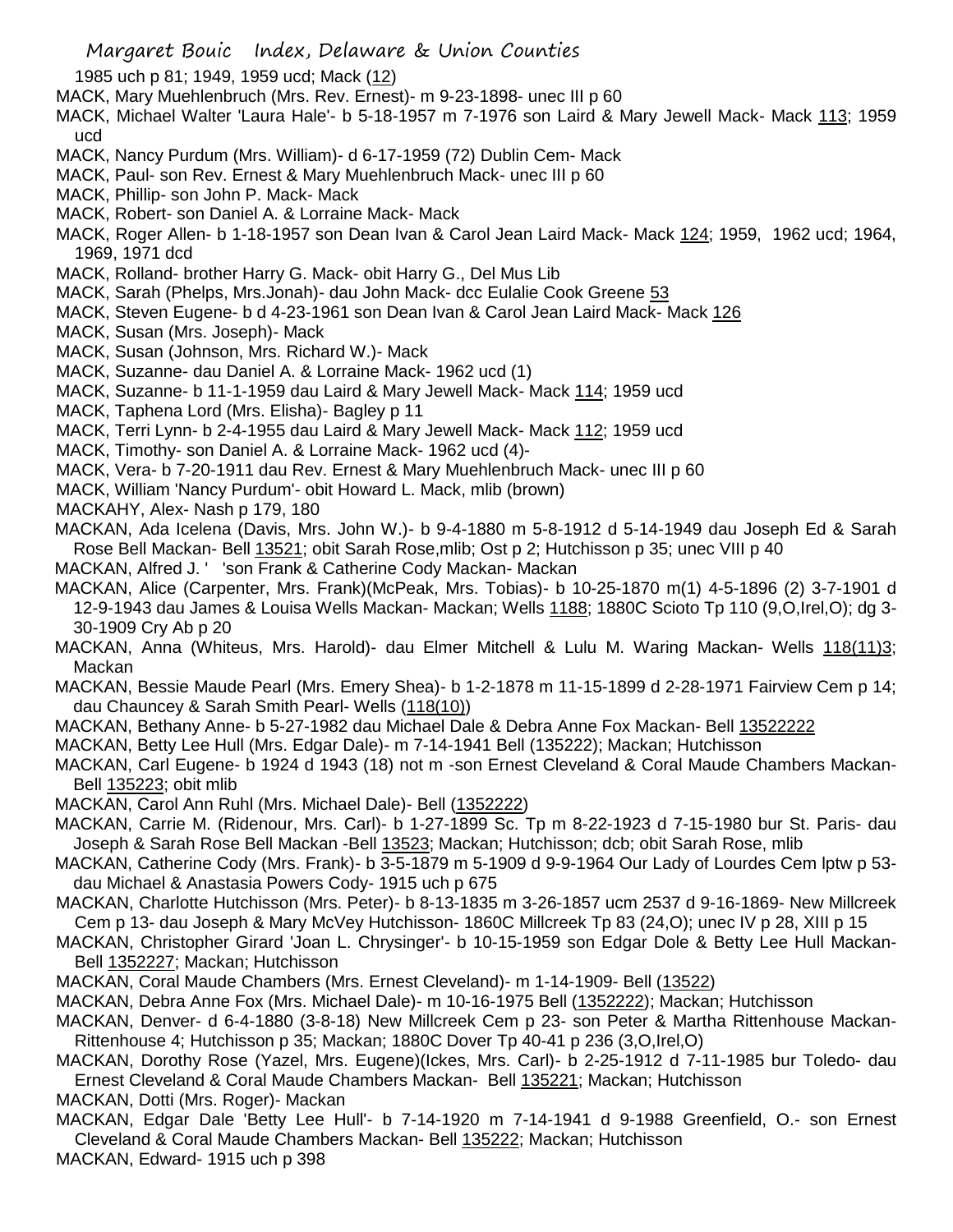- MACKAN, Edwin J. 'Helen'- b 4-14-1906 d 1-31-1996 (89) Fairview Cem- son Emery Shea & Bessie Maude Pearl Mackan- Mackan; Wells 118(10)1; 1961, 1964, 1969, 1971, 1980 dcd
- MACKAN, Elmer Mitchell 'Lulu M. Waring'- b 4-21-1876 d 6-14-1941 son James & Louisa Wells Mackan- 1915 uch p 456; Mackan; Pabst 7 p 15; Wells 118(11); 1880C Scioto Tp 110 (4,O,Irel,O);dg 12-11-1909 Cry Ab p 20
- MACKAN, Elsie Bea (Moseley, Mrs. Ralph)(Clevenger, Mrs.James G.)- b 2-11-1902 d (69) dau William & Grace Robinson Mackan- Robinson 4,5; Rittenhouse 4,5; 1915 uch p 878; dcb; Wells 11861; obit William, Del Mus Lib
- MACKAN, Emery Shea 'Bessie Maud Pearl'- b 7-25-1874 m 11-15-1899 d 10-23-1954 Fairview Cem p 14- son James & Louise Wells Mackan- Wells 118(10); 1880C Scioto Tp 110 (5,O,Irel,O); dg 3-30-1909 Cry Ab p 20
- MACKAN, Ernest Cleveland 'Coral Maude Chambers'- b 9-30-1888 m 1-14-1909 d 5-1963 Mt. Vernon- son Joseph Edward & Sarah Rose Bell Mackan- Bell 13522; Mackan; Hutchisson p 35; obit Sarah Rose, mlib; Bell
- MACKAN, Essey- d 10-20-1871 (11y13d) Fairview Cem p 5; Powell p 246- son James & Louisa Wells Mackan- Wells 1182; dg 4-2-1909 Cry Ab p 21
- MACKAN, Eva Lulu (Miller, Mrs. Ralph)- b 1902 m 10-13-1922 d 1983 Hopewell Cem, djlm p 87- dau Elmer Mitchell & Lulu M. Waring Mackan- Wells 118(11)2 Mackan
- MACKAN, Everett Gertrude (Morrison, Mrs. Pearl)- b 9-19-1882 dcb late d 2-21-1967 (84) dau James & Louisa Wells Mackan- Bovey 3; Beckley 3; Wells 118(12); opc 550; Maugans Anc p 52
- MACKAN, Francis- son Frank & Catherine Cody Mackan- Mackan
- MACKAN, Frank 'Catherine Cody'- b 12-5-1881 m 4-30-1907 d 1918 Our Lady of Lourdes Cem, lptw p 53; son Peter & Martha Rittenhouse Mackan- Rittenhouse 4; 1915 uch p 576; Mackan; 1900C Dover Tp 113-115 p 5B (17,O,Irel,O)
- MACKAN, Grace Robinson (Mrs. William)- b 1882 d 1910 Fairview Cem p 13- dau Guido & Laura J. Andrews Robinson; Robinson 3,4; Wells 1186; 1915 uch p 878; Sbc p 40; dg 6-14-1910 Cry Ab p 130, 131
- MACKAN, Helen Hall (Mrs. Edwin J.)- Mackan; Wells (18(10)1; 1961, 1964, 1969, 1971, 1980 dcd
- MACKAN, Ivaloo G. d 4-14-1979 (90) Forest Grove Cem -Mackan
- MACKAN, James- son John & Maria Mackan- 1880C Dover Tp 137-165 p 33
- MACKAN, James- b 1864 d 1943 Our Lady of Lourdes Cem, lptw p 49
- MACKAN, James Carroll 'Virgia Pennington'- m 3-31-1952 m 5-21-1973 son Edgar Dale & Betty Lee Hull Mackan- Bell 1352224; Mackan; Hutchisson
- MACKAN, James Emmett- b 12-25-1868 dcb d 6-30-1891 (22-6-4) Fairview Cem p 5, Powell 246- son James & Louisa Caroline Wells Mackan- Wells 1187; 1880C Scioto Tp 110 (11,O,Irel,O); dg 4-2-1909 Cry Ab p 21; mt 7-8-1891 p 3, 5 c 3
- MACKAN, James F.- b 8-1886 son Peter & Martha Rittenhouse Mackan- 1900C Dover Tp 113-115 p 5B (13,O,Irel,O)

MACKAN, James 'Louisa Caroline Wells'- b 12-28-1828 m 2-19-1857 ucm 2526 d 8-23-1909 Fairview Cem p 12, Powell p 245- Hutchisson p 18; Wells 118; 1985 uch p 65; Maugans Anc p 52; 1860C Millcreek Tp 84 (32,Irel); 1880C Scioto Tp 110 (52,Irel,Irel,Irel); unec V p 10; dcb late (Everett Gertrude)

- MACKAN, infant dau b 11-4-1872 Scioto Tp dau James Mackan- dcb
- MACKAN, James Michael- b 12-1-1975 son James Carroll & Virgia Pennington Mackan- Bell 13522241; Mackan; Hutchisson
- MACKAN, Joan L. Chrysinger (Mrs. Christopher Girard)- m 3-22-1985; Bell (1352227); Mackan; Hutchisson
- MACKAN, John J. "Jack" 'Sharon Owens'- m 10-30-1971 son Alfred Mackan- Mackan
- MACKAN, John 'Maria'- b 5-6-1818 Philipstown, Kings Co, Irel d 10-10-1894 (76-5-4) Our Lady of Lourdes Cem lptw p 49; 1880C Dover Tp 137-145 p 33 (59,Irel,Irel,Irel)
- MACKAN, John Purcell- b 10-26-1862 d 1-31-1925 Fairview Cem p 12 -son James & Louisa Caroline Wells Mackan- Wells 1184; 1880C Scioto Tp 110 (17,O,Irel,O); dg 3-30-1909 Cry Ab p 20
- MACKAN, Joseph Edward 'Sarah Rose Bell'- b 1859 m 11-18-1879 ucm 6593 d 1926 Milford Cem, Un Al p 45 son Peter & Charlotte Hutchisson Mackan- Hutchisson p 35; Bell (1352); Mackan; 1860C Millcreek Tp 84 (11/12,O); 1870C Mil Tp 28 p 4 (11,O); 1880C Mil Tp 142-147 p 16 (20,O,Irel,O)
- MACKAN, Joseph Theirs- b 11-4-1872 dcb d 6-30-1891 (18-7-26) Fairview Cem p 5, Powell p 246- son James & Louisa Caroline Wells Mackan- Wells 1189; 1880C Scioto Tp 110 (7,O,Irel,O); dg 4-2-1909 Cry Ab p 21; dcdeaths; mt 7-8-1891 p 3, 5 c3
- MACKAN, Karen Louise Rossetti (Mrs. Michael J.)- m 9-10-1966 dau Judge John Rossetti- Mackan MACKAN, Katherine (Mrs. )- Mackan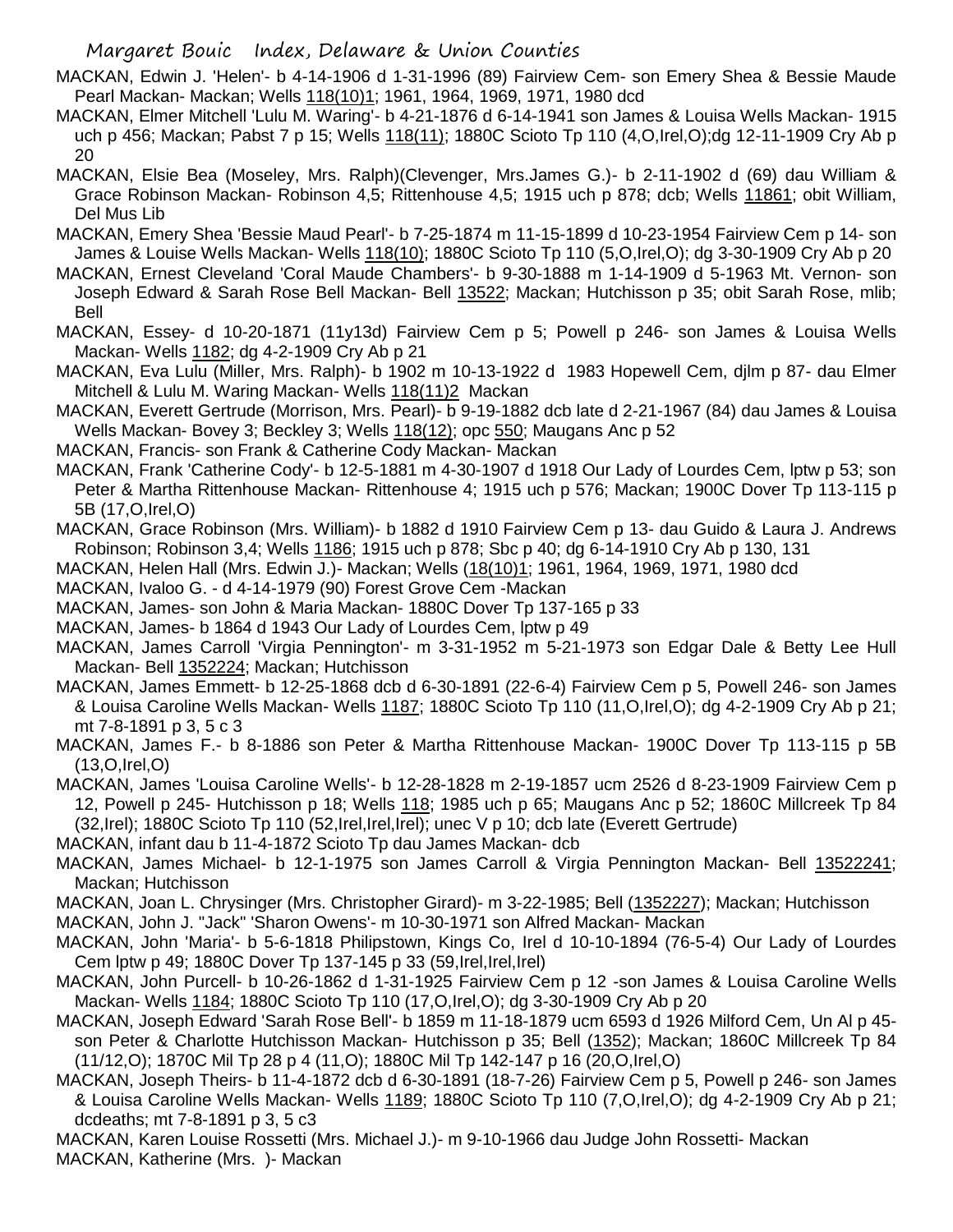MACKAN, Laura L. (Shaw, Mrs. David)- dau William & Grace Robinson Mackan- Wells 11862; Robinson 4; 1915 uch p 878; obit William, Del Mus Lib

MACKAN, Laura May (Sperrow, Mrs. Joshua)- b 12-3-1867 m 7-26-1888 d 4-27-1914 dau Peter & Charlotte Hutchisson Mackan- Hutchisson p 35; Mackan; unec IV p 53; 1870C Millcreek Tp 28 p 4 (3,O); 1880C Dover Tp 40-41 p 23 (12,O,Irel,O)

MACKAN, Louisa Caroline Wells (Mrs. James)- b 1840 m 2-19-1857 ucm 2526 d 1916 Fairvew Cem p 12, Powell 245; 1985 uch p 65; Maugans Anc p 52; unec V p 10; 1860C Millcreek Tp 84 (29,O); 1880C Scioto Tp 110 (39,O,Tenn,Va); dg 4-2-1909, Cry Ab p 21; dcb late (Everett Gertrude)

MACKAN, Lulu M. Waring (Mrs. Elmer Mitchell)- dau Earl & Anna Waring- Mackan; Wells (118(11))

MACKAN, Maria (Mrs. John)- b 1824 d 1909 Our Lady of Lourdes Cem p 49; 1880C Dover Tp 137-145 p 33 (57,Irel,Irel,Irel)

MACKAN, Martha Rittenhouse (Liggett, Mrs. William)(Mrs. Peter)- m(2) 3-27-1873 ucm 5241 New Millcreek Cem p 23- dau Thomas Rittenhouse; Carr (11485); Rittenhouse 4; 1880C Dover Tp 40-41 p 23 (34,O,O,O)

MACKAN, Mary A.- d 11-17-1861 (3-8-11) dau John & Mary Mackan- Our Lady of Lourdes Cem, Un Al p 19

MACKAN, Mary Catherine (Stevens, Mrs. Ernie)(Kirkpatrick, Mrs. Gene)(Jones, Mrs. Mark)- b 6-14-1955 m(2) 7-11-1980 (3) 9-28-1990 dau Edgar Dale & Betty Lee Hull Mackan- Bell 13522225; Mackan; Hutchisson

MACKAN, Mary E.- b 7-1-1861 d 9-23-1863 New Millcreek Cem p 2; dau Peter & Charlotte Hutchisson Mackan- Hutchisson p 35

MACKAN, Mary (Sprague, Mrs. William)- dau James & Louisa Wells Mackan- Wells 1181; 1860C Millcreek Tp 84 (2,O); 1880C Scioto Tp 110 (22,O,Irel,O); dg 3-30-1909 Cry Ab p 20; b 12-25-1868 Scioto Tp dcb

MACKAN, Matthew- b 1970 son Roger Lee & Tamara Lee Gale Mackan- 1971, 1980 dcd

- MACKAN, Mayne 'Ollie B.'- b 12-1873 son Peter & Martha Rittenhouse Liggett Mackan- Mackan; Rittenhouse 4; 1880C Dover Tp 40-41 p 23 (6,O,Irel,O); 1900C Jerome Tp 109-116 p 5A (26,O,Irel,O) m 1y
- MACKAN, Megan Kathrynne- b 8-9-1978 dau Michael Dale & Debra Anne Fox Mackan- Bell 13522221; Mackan; Hutchisson
- MACKAN, Michael Dale 'Carol Ann Ruhl''Debra Anne Fox''Michelle Burnett'- b 6-3-1947 m(2) 10-16-1975 (3) 9-15-1990 son Edgar Dale & Betty Lee Hull Mackan- Bell 1352222

MACKAN, Michael J. 'Karen Louise Rossetti'- m 9-10-1966 son Alfred Mackan- Mackan

MACKAN, Michelle Burnett (Mrs Michael Dale)- m 9-15-1990 Bell (1352222)

MACKAN, Norman Elmer- b 4-24-1907 d 8-1956 son Elmer Mitchell & Lulu C. Waring Mackan- Wells 118(11)1

MACKAN, Ollie B. (Mrs. Mayne)- b 7-1875 1900C Jerome Tp 109-116 p 5A (24,O,NY,O); m 1y, no ch

- MACKAN, Patricia Alouise (Klein, Mrs. David W.)- b 3-27-1943 m 12-1-1962 dau Edgar Dale & Betty Lee Mackan- Bell 113522221; Mackan; Hutchisson
- MACKAN, Patricia Ann- b 1-29-1986 dau Christopher Girard & Joan L. Chrysinger Mackan- Bell 13522272; Mackan; Hutchisson
- MACKAN, Peter 'Charlotte Hutchisson''Martha Rittenbouse'- m(1) 3-26-1857 ucm 2537 (2) 3-27-1873 ucm 5241 d 12-8-1915 (78-6-13) New Millcreek Cem p 23; 1883 uch V p 371; Hutchisson p 34, 35; Mackan; unec IV p 28, XII p 15; 1860C Millcreek Tp 83 (23,Irel); 1880C Mil Tp 40-41 p 23 (44,Irel,Irel,Irel); 1900C Dover Tp 113-115 p 5B (64,Irel,Irel,Irel); 1910C Dover Tp 165-169 (73,Irel,Irel,Irel)- wid; to US 1849

MACKAN, Rodney J. 'Kay M.'- d 5-18-1976 (36) Fairvew Cem- son Edwin & Helen Hall Mackan- Wells 118(10)11; 1961, 1969 dcd

MACKAN, Roger Lee 'Tamara Lee Gale' m 12-21-1969 son Edwin & Helen Hall Mackan- Wells 118(10)12; 1961(17), 1964, 1969, 1971, 1980 dcd

MACKAN, Roger 'Dotti'- son Edwin J. & Helen Mackan- Mackan

MACKAN, Rosa A.- d 2-14-1877 (13y10d) dau John & Mary Mackan- Our Lady of Lourdes Cem, lptw p 49

MACKAN, Rosalia (Hickok, Mrs. Albert J.)- dau James & Louisa Wells Mackan- Wells 1185; 1985 uch p 65; 1880C Scioto Tp 110 (15,O,Irel,O); dg 3-30-1909 Cry Ab p 20; obit William, Del Mus. Lib

- MACKAN, Sarah Rose Bell( Mrs. Joseph Edgar)- b 2-29-1860 m 11-18-1879 ucm 6593 d 7-11-1940 Milford Cem, Un Al p 45- dau Phineas,Jr. & Martha McKitrick Bell- Bell 1352; obit mlib; McKitrick; Hutchisson p 35; 1880C Millcreek Tp 142-147 p 16 (20,O,O,O)
- MACKAN, Sharon (Massenburg, Mrs. Henry C.)- m 6-29-1962- dau Alfred Mackan- Mackan
- MACKAN, Sharon Owens (Mrs. Jack)- m 10-30-1971 dau Robert Owens- Mackan
- MACKAN, ---(Hicks, Mrs.James)- dau Frank & Catherine Cody Mackan- Mackan
- MACKAN, Steven Girard- b 5-2-1989 son Christopher Girard & Joan L.Chrisinger Mackan- Bell 13522272; Mackan; Hutchisson
- MACKAN, Tamara Lee Gale (Mrs. Roger Lee)- 1971, 1980 dcd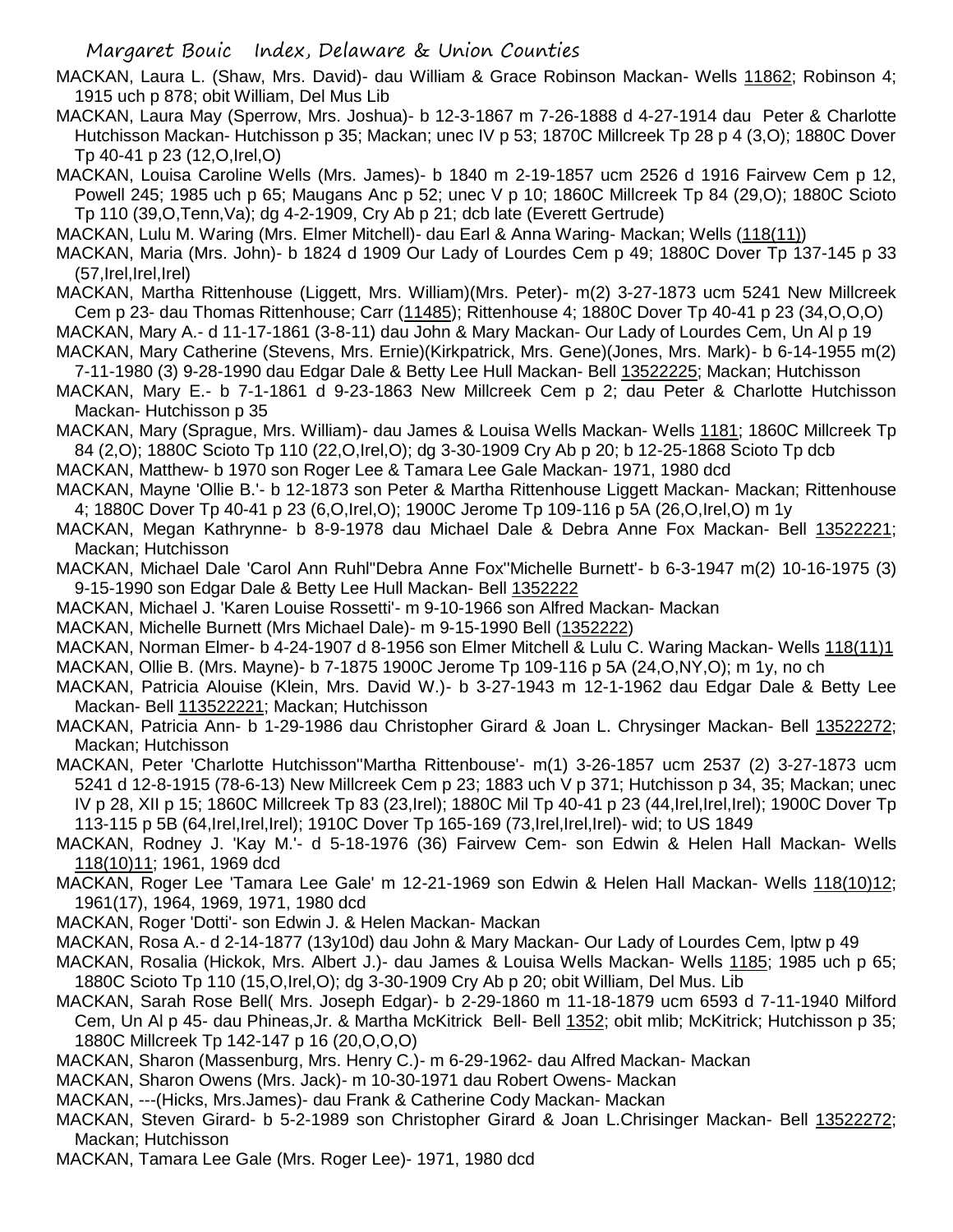MACKAN, Teresa Dell (Hazlett, Mrs. Barry Lee)- b 6-24-1950 m 5-17-1968 dau Edgar Dale & Betty Lee Hull Mackan- Bell 1352223; Mackan; Hutchisson

- MACKAN, Tom 'Ivaloo Graham'- Graham (17422)
- MACKAN, James Thomas- son Peter & Martha Rittenhouse Mackan- Rittenhouse 4
- MACKAN, Timothy Girard- b 11-30-1978 son James Carroll & Virgia Pennington Mackan- Bell 13522242
- MACKAN, Timothy Joseph- b 7-24-1956 son Edgar Dale & Betty Lee Hull Mackan- Bell 1352226
- MACKAN, Virgia Pennington (Mrs. James Carroll)- m 5-21-1973- Bell 1352224; Mackan; Hutchisson
- MACKAN, Wanda (Drake, Mrs.William Russell)- b 6-6-1911 m 6-7-1929 d 2-9-1988 (76) Claibourne Cem p 94 dau Elmer Mitchell & Lula M. Waring Mackan- Mackan; Wells 118(11)4
- MACKAN, William 'Grace Robinson'- b 1866 d 11-17-1949 (83) Fairview Cem p 13 son James & Louisa Wells Mackan- Wells 1186; Robinson 3,4; 1880C Scioto Tp 110 (13,O,Irel,O); dg 3-30-1909 Cry Ab p 20; 6-14-1910 Cry Ab p 130
- MACKAY----Nash p 177
- MACKAY, Agnes (Noltenius, Mrs. Eberhard Ludwig)- b 7-24-1906 m 7-10-1946- Weiser p 199
- MACKAY, Alexander- Nash p 175
- MACKAY, Carol Lynn- unec IX p 3
- MACKAY, Elizabeth Jean "Betty" (Langley, Mrs. Charles T.)- m 6-28-1941- Mackay
- MACKAY, Elsie- d 4-29-1961 bur Guelph, Ontario, Canada- Mackay
- MACKAY, James 'Marie Wilson'- Weiser p 549
- MACKAY, Marie Wilson (Mrs. James)- dau Edward & Clara Snyder Wilson- Weiser p 549
- NACKAY, Martin- son Walter Mackay- Nash p 175
- MACKAY, Walter- son Alexander Mackay- Nash p 175
- MACKEE----Nash p 175
- MACKEE, Neale- Nash p 178
- MACKEKI, Alexander- Nash p 179, 188
- MACKELFISH, George- see McElfish- d 8-25-1861- 1883 uch V p 76
- MACKELFISH, Malinda (Mrs. Goerge) -d 4-16-1860 1883 uch V p 76
- MACKELFISH, Nancy (Amrine, Mrs. Abraham)- b 4-26-1818 m 9-12-1839- dau George & Malinda Mackelfish-1883 uch V p 76
- MACKEN, Enid- researching Shelpman- unec X p 26
- MACKENSEN, Cynthia A. (Mrs. William H.)- 1991 ucd
- MACKENSEN, William H. 'Cynthia A.'- 1991 ucd
- MACKENZIE, Dariel W.- 1964 dcd
- MACKENZIE, Henry 'Sarah A. Martin'- m 6-13-1865 ucm 3739
- NACKENZIE Sarah A. Martin (Mrs. Henry)- m 6-13-1865 ucm 3739
- MACKER, Barbara Marie- dau Robert Macker- Macker- engaged to Thomas L. Agne
- MACKER, Emma (Snyder, Mrs. Harry T.)- Weiser p 574
- MACKER, Robert- Macker
- MACKERAL, Harvey 'Porthena Case'- m 5-14-1859 dcm
- MACKERAL, Porthena Case (Mrs. Harvey)- m 5-14-1859 dcm
- MACKERILL, Demmit W. 'Malona Titus'- m 8-28-1859 dcm
- MACKERILL, Malona Titus (Mrs. Demmit W.)- m 8-28-1859 dcm
- MACKERT, Barbara- dau Robert E. Mackert- Mackert
- MACKERT, Jonah- b 12-5-1994 son Steven & Kimberly Mackert- Mackert
- MACKERT, Kimberly (Mrs. Steven)- Mackert
- MACKERT, Robert E.- Mackert
- MACKERT, Steven 'Kimberly'- Mackert
- MACKERT, Susan Ann (Williams, Mrs. Robert Edward)- m 1-29-1977 dau Robert E. Mackert- Mackert
- MACKEY, ---Nash p 44, 177
- MACKEY, --family of Rosemary Romine #72, unec IX p 30
- MACKEY, Abigail Hope- b 8-12-1981 dau Jeff Mackey- Mackey
- MACKEY, Aeneas- Nash p 187
- MACKEY, Ahphlea- dau Rev. J. A. & Maria F. Randolph Pugh- dg 2-4-1910 Cry Ab p 93
- MACKEY, Rev. Alice Catherine Shrefler (Mrs. Rev. Tobe)- b 9-4-1906 m 4-12-1923 d 10-15-1991 (85) dau Darwin H. & Millicent McIntosh Shrefler- buried Mich.- Mackey
- MACKEY, Alice Mae- b 1960 dau Floyd P & Jane Mackey- Mackey; 1973, 1975, 1977 ucd- engaged to Craig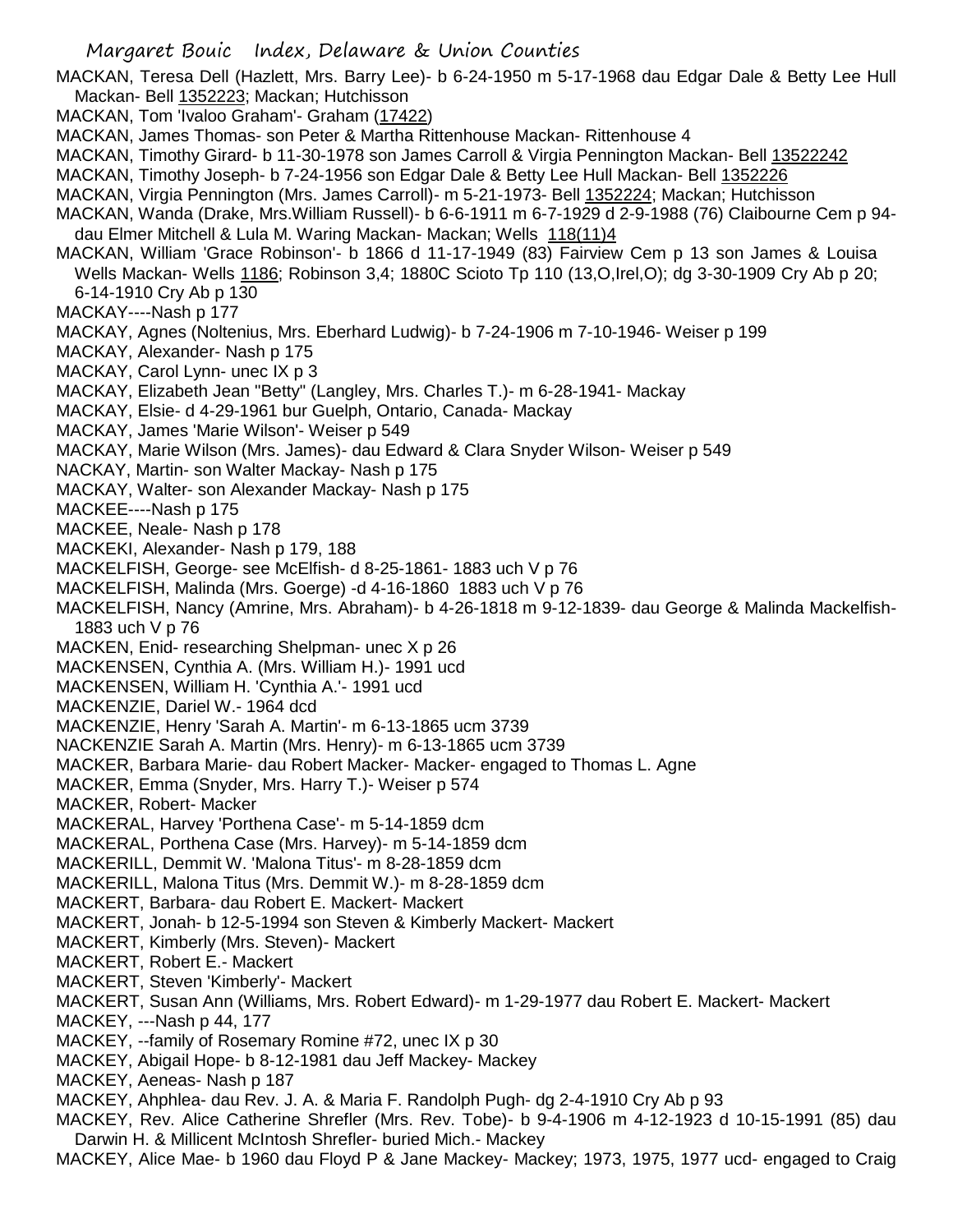E. Hix

- MACKEY, Almira Cameron (Mrs. Colonel)- dau John & Andorothy Peck Cameron- 1985 uch p 75
- MACKEY, Andrew- Eckelberry Ledger- delge X p 53
- MACKEY, Arlene (Simpson, Mrs. Kenneth A.)- b 1955 m 3-20-1976 dau Floyd P. & Jane Mackey- Mackey; 1975 ucd
- MACKEY, Bertha Maud Howard (Mrs. Oliver Miller)- (18-1888); dcb late (George Lewis)
- MACKEY, Brian K.- son Ernest & Melanie Davis Mackey- Mackey; 1980 dcd
- MACKEY, Chad- son Jmaes L. & Donna Mackey- 1991 ucd
- MACKEY, Chester Francis 'Ruth'- b 4-13-1897 d 12-11-1963 bur Newcomerstown- son Luther & Edna Mackey- Mackey; obit Ruth, mlib (brown)
- MACKEY, Colonel 'Almira Cameron'- 1985 uch p 75
- MACKEY, David- son David L. & Kristen Wood Mackey- Mackey
- MACKEY, David L. 'Kristen Wood'- b 11-20-1962 m 5-10-1985 d 12-15-1990 (28) Thompson Cem- son Ernest & Melanie Davis Mackey- Mackey
- MACKEY, Debbi Lyberger (Mrs. James)- Mackey
- MACKEY, Donna G. (Mrs. James L.)- 1971, 1973, 1975, 1979, 1981, 1983, 1991 ucd
- MACKEY, Dottie Legg (Mrs. Lewis G.)- d 5-6-1967 (78) Mackey; 1964 dcd
- MACKEY, Edgar "Eddie"- b 1969 son Floyd P. & Jane Mackey- 1973, 1975, 1977, 1979, 1981, 1983 ucd
- MACKEY, Edward F.- brother Homer D. Mackey- Mackey
- MACKEY, Elaine Knisely (Mrs. Frederick)- d 2-17-1995 Mackey
- MACKEY, Elizabeth Frazer (Mrs. Joseph)- m 12-8-1825 Holmes Co DAR Marriages
- Mackey, Ernest D. 'Melanie A.'- Mackey; 1980 dcd
- MACKEY, Floyd P. 'Jane'- Mackey; 1973, 1975, 1977, 1979, 1981, 1983, 1991 ucd
- MACKEY, Frederick 'Fritz' 'Elaine Knisely'- Mackey
- MACKEY, Gene- son Rev. Tobe & Rev. Alice Catherine Shrefler Mackey- Mackey
- MACKEY, Geneva- Sbc p 26
- MACKEY, George Lewis- b 6-14-1888 son Oliver Miller & Bertha Maud Howard Mackey- dcb late
- MACKEY, Hattie Pearl- b 5-1-1895 Columbus dau William H. & Anna E. Cudkmann Mackey- dcb
- MACKEY, Homer D.-b 6-8-1892 Oxford T. d age 69, buried Ashley Union Cem- son O. M. & Bertha Howard Mackey- Mackey
- MACKEY, James- Nash p 245
- MACKEY, James- 1980 dcd, Troy Tp
- MACKEY, James 'Debbi Lyberger'- Mackey
- MACKEY, James- son Ernest & Melanie Davis Mackey- Mackey
- MACKEY, James- son John & Mary Mackey- 1870C Dover Tp 86-88 p 11 (10,O)
- MACKEY, James L. 'Donna G.'- 1971, 1973, 1975, 1977, 1979, 1981, 1983, 1991 ucd
- MACKEY, James Luke- b 8-30-1980 son James Mackey- Mackey
- MACKEY, James Lynn- son Max Chester & Jean Cummings Mackey- Mackey; obit Max, obit, Jean, both mlib (brown)
- MACKEY, James Michael II- b 8-4-1996 son James & Debbie Lyberger Mackey- Mackey
- MACKEY, Jamie- b 1980 dau James L. & Donna Mackey- 1991 ucd
- MACKEY, Jane (Mrs. Floyd P.)- 1973, 1975, 1977, 1979, 1981, 1983, 1991 ucd
- MACKEY, Jane- dau Joseph Alexander- Nash p 135, 136
- MACKEY, Jean E. Cummings (Jeffrey, Mrs. )(Mrs.Max Chester)- b 1-22-1923 d 1-7-1979 (55) Oakdale Cem II p 111 (K-R1-20) dau Charles Cummings- Mackey; obit Max C. obit Jean both mlib (brown)
- MACKEY, Jeff- son Ernest & Melanie David Mackey- Mackey; 1983 ucd
- MACKEY, John- d 5-19-1794 bur near Uniontown, Pa- Nash p 28, 34, 42, 178, 180. 188, 245
- MACKEY, John 'Mary'- 1870C Dover Tp 86-88 p 11 (50,Irel)
- MACKEY, John 'Mary G.'- div 2-17-1825; delge IX p 36
- MACKEY, Joseph 'Elizabeth Frazer'- m 12-8-1825 Holmes Co DAR Marriages
- MACKEY, Joyce O'Neil (Mrs. Max Chester)- m 6-30-1968 dau Roy O'Neil- Mackey; obit Max Chester, mlib (brown)
- MACKEY, Kevin- son Ernest & Melanie Davis Mackey- Mackey; 1990 dcd
- MACKEY, Kristen Wood (Mrs. David L.)- m 5-10-1985 Mackey
- MACKEY, Lavena (Hanraham, Mrs. Henry)- lic 9-9-1863 ucm 3471
- MACKEY, Lewis G. 'Dottie Legg'- d 8-7-1962 Ashley Union Cem- brother Homer D. Mackey- Mackey

Margaret Bouic Index, Delaware & Union Counties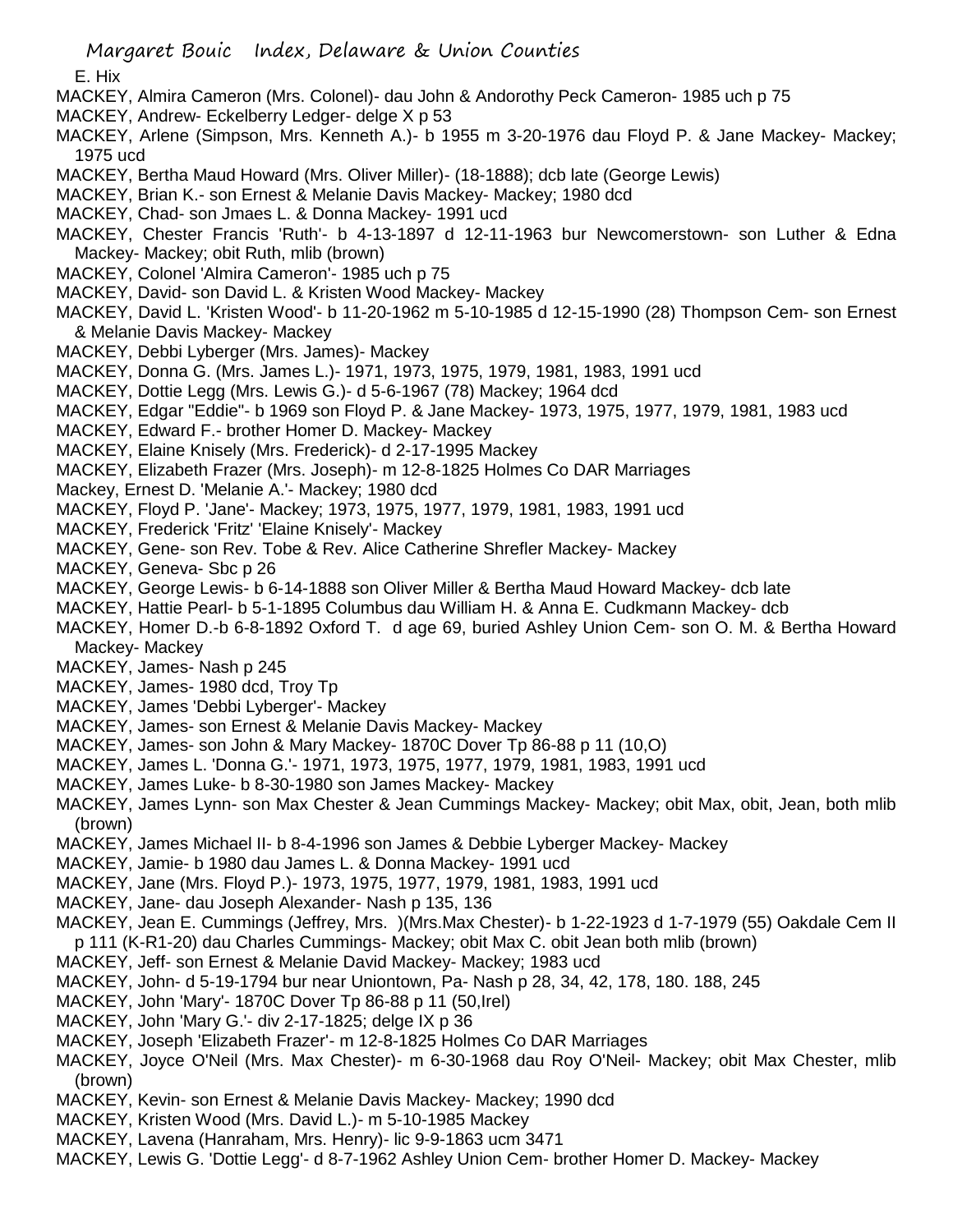MACKEY, Lynette (McGuire, Mrs. )- dau Frederick & Elaine Knisely Mackey- Mackey

- MACKEY, Mac Chadwick- b 8-17-1975 son James Lynn & Donna G. Tull Mackey- Mackey;
- 1975, 1981, 1983 ucd
- MACKEY, Mary G. (Mrs. John)- div 2-17-1825 Del. Co- delge IX p 36
- MACKEY, Mary (Mrs. John)- 1870C Dover Tp 86-88 p 11 (35,Irel)
- MACKEY, Mary (Montgomery, Mrs. )- delge III p 36, 43, 63; IV p 24, 43; V p 22, XII p 72
- MACKEY, Max Chester 'Jean E. Cummings''Joyce O'Neil"- b 1-7-1920 m(2) 6-30-1968 d 12-5-1973 or 2-22- 1981 Oakdale Cem II p 111 - son Chester Francis & Ruth Lewis Mackey- Mackey; obit mlib (brown)- WWII;
- Sbc p 26
- MACKEY, Max Jeffrey- son Max Chester & Jean Cummings Mackey- Mackey; 1979 ucd; obit Jean, mlib (brown)
- MACKEY, Melanie A. (Mrs. Ernest D.)- Mackey; 1980 dcd
- MACKEY, Oliver Miller 'Bertha Maud Howard'- dcb late (George Lewis) (24-1888)
- MACKEY, Pamela Ann (Rohr Mrs. Robert V.)-b 1963 m 8-22-1987 dau Floyd P. & Jane Mackey- Mackey; 1973, 1975, 1977, 1979 ucd
- MACKEY, Patrick- Nash p 182
- MACKEY, Patty- b 1965 dau Floyd P. & Jane Mackey- 1973, 1975, 1977, 1979, 1981, 1983 ucd
- MACKEY, Philip- Nash p 44
- MACKEY, Richard D.- 1973, 1975, 1977, 1979, 1983, 1991 ucd
- MACKEY, Robert- Nash p 45, 159, 178
- MACKEY, Robert- delge II p 9 (1810)
- MACKEY, Robert G.- 1973, 1975, 1977, 1979, 1983 ucd
- MACKEY, Robert W.- Nash p 45
- MACKEY, Rose A.- dau John & Mary Mackey- 1870C Dover Tp 86-88 p 11 (7,O)
- MACKEY, Ruth Lewis (Mrs. Chester Francis)- b 9-13-1901 m 5-31-1919 d 4-1-1963 bur Newcomerstown- dau Charles P. & Rose May Hostetler Lewis- Mackey
- MACKEY, Sue (Brown, Mrs. )- dau Frederick & Elaine Knisely Mackey- Mackey
- MACKEY, Thelma (Winkleman, Mrs. Leonard Guy)- Weiser p 759
- MACKEY, Rev. Tobe 'Alice Catherine Shrefler- Mackey
- MACKEY, William- Nash p 44, 186, 187
- MACKEY, William- d 9-13-1896 (33-4-20) Hyattville- dcdeaths
- MACKFIELD, Daisy Ann Bell- b 3-21-1879 Del Town dau Lewis & Sophia Oston Mackfield- dcb, colored
- MACKFIELD, L. H. H.- b 2-22-1889 son Louis & Sophia Alston Mackfield- dcb, colored
- MACKIE, ---Nash p 175
- MACKIE, Monica Jo (Smart, Mrs. Harry Mark)- b 10-30-1958 m 8-31-1985- Cowgill p 50
- MACKIE, Patrick- Nash p 175
- MACKIES,---Nash p 176
- MACKIN, Gladys M. Maugan (Mrs. Joseph)- dau Lawrence Maugan- Maugans Anc p 18
- MACKIN, Joseph 'Gladys M. Maugan'- Maugans Anc p 18
- MACKINNON, Margaret- b 1885 d 1962 Our Lady of Lourdes Cem, lptw p 54
- MACKINNON, Ronald J.- b 1885 d 1946 Our Lady of Lourdes Cem, lptw p 54
- MACLEAN, Eva- b 1851 d 4-27-1939 Oakdale Cem II p 12 (B-R7-14)
- MACKLEY, Albion G.- brother Ray Mackley- Mackley
- MACKLEY, Alice Tet (Mrs. John Henry)- Mackley
- MACKLEY, Anna Elizabeth "Betty" b 6-30-1912 d 10-12-1989 (77) Oak Grove Cem- sister Donald Mackley
- MACKLEY, Betty E. Masters (Mrs. Donald E.)- d 11-26-1973 (59) Mackley; Pabst 9 p 39, 42
- MACKLEY, Bobby Eugene 'Sharon Stickney'- son Ray & Mary M. Layton Mackley- Mackley; Sunbury p 136; 1964 dcd
- MACKLEY, Carol (Kern, Mrs. James)- dau Donald & Betty Masters Mackley- Mackley
- MACKLEY, Clella- b 6-23-1904 d 5-4-1991 (86) Galena Cem- dau John Henry & Alice Tet Mackley- Mackley; 1964, 1969, 1971, 1980 dcd
- MACKLEY, Cornelis- d 10-21-1900 (63-0-0) b Germany- son Jacob Mackley
- MACKLEY, Dixie (Rice, Mrs. Jesse,Jr.)- dau Ray & Mary Layton Mackley- Sunbury p 136
- MACKLEY, Donald E/F.'Betty Masters''Verona Main'- d 1981 (65) son Ed & Elsie Mackley- Mackley; Main
- MACKLEY, Doris (Innis, Mrs. )- dau Kenneth B. & Rosa M. Mackley- Mackley
- MACKLEY, Ed 'Elsie'- Mackley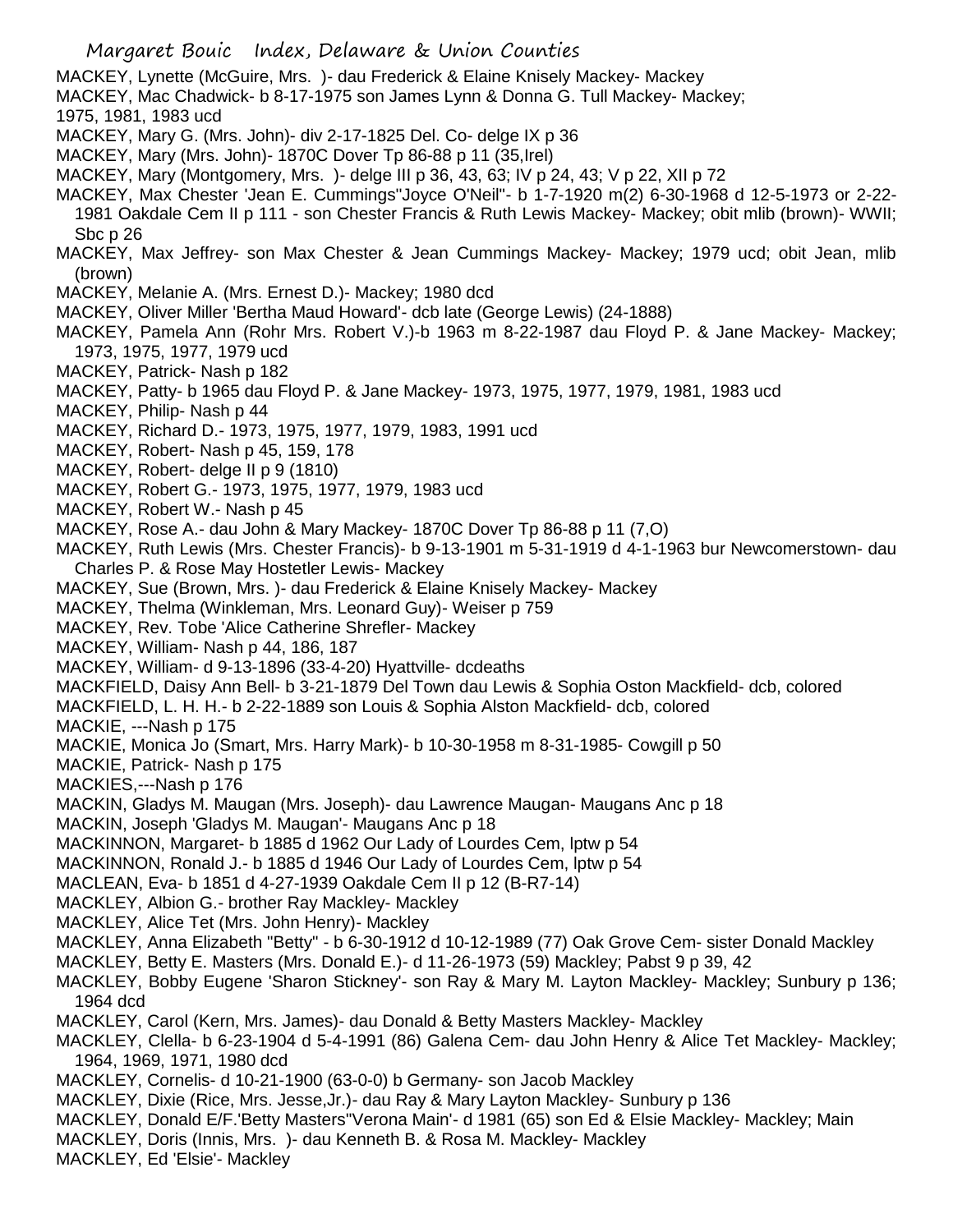- MACKLEY, Elizabeth- dau Ed & Elsie Mackley- Mackley
- MACKLEY, Elsie (Mrs. Ed)- d 6-12-1976 (90) Oak Grove Cem- Mackley
- MACKLEY, Ernest E.- brother Ray Mackley- Mackley
- MACKLEY, John Henry 'Alice Tet'- Mackley
- MACKLEY, Joseph Scott- b 1-3-1964 son Bobby Gene & Sharon Stickeny Mackley- Sunbury p 136
- MACKLEY, Kenda- b 1963 18-1981 dau Kenneth W. & Mary L.Mackley- Mackley; 1964, 1969, 1971, 1980 dcd MACKLEY, Kenneth- son Kenneth B. & Rosa M. Mackley- Mackley; 1964 dcd
- MACKLEY, Kenneth B.'Rosa M.'- d 7-19-1980 (67) Sunbury Mem. Pk.- Mackley; 1964, 1969, 1971, 1980 dcd
- MACKLEY, Louise Bridgman Welch (Mrs. Robert Edward)- m 6-12-1976 dau Charles W. Welch,Jr.- Mackley
- MACKLEY, Lowell Ray 'Patty Sue Caldwell'- son Ray & Mary M. Layton Mackley- Mackley; Sunbury p 136; 1964, 1969, 1980 dcd
- MACKLEY, Marjorie (Williams, Mrs. Boris)- dau Kenneth B. & Rosa M. Mackley- Mackley
- MACKLEY, Mary L. (Mrs. Kenneth W.)- 1964, 1969, 1971, 1980 dcd
- MACKLEY, Mary M. Layton (Mrs. Ray)- Sunbury p 90, 136; Mackley; 1961, 1969 dcd
- MACKLEY, Patty Sue Caldwell (Mrs. Lowell Ray)- Sunbury p 136; 1964, 1969, 1980 dcd
- MACKLEY, Ray 'Mary M. Layton'- d 3-18-1965 (56) bur Galena- son John Henry & Alice Tet Mackley-Mackley; Sunbury p 136; 1964 dcd
- MACKLEY, Robert Edward 'Louise Bridgman Welch'- m 6-12-1976 son Donald & Betty Masters Mackley-**Mackley**
- MACKLEY, Robin Lynn- b 6-29-1964 ch Lowell Ray & Batty Sue Caldwell Mackley- Sunbury p 136; 1969, 1980 dcd
- MACKLEY, Ronald Dean- b 6-30-1959 son Lowell Ray & Betty Sue Caldwell Mackley- Sunbury p 135; 1964, 1969 dcd
- MACKLEY, Rosa M. Waybright (Mrs. Kenneth B.)- d 12-31-1969 (53) bur Sunbury- Mackley; 1969, 1971 dcd
- MACKLEY, Sharon Stickney (Mrs. Bobby Gene)- Sunbury p 136
- MACKLEY, Timothy- b 1961 son Kenneth W. & Mary L. Mackley- Mackley; 1964, 1969, 1971, 1980 dcd
- MACKLEY, Verona Main (Miller, Mrs. )(Mrs. Donald E.)- dau Wilbur & Josie Bishop Main- Mackley
- MACKLIN, Alice (Amrine, Mrs. William- Macklin
- MACKLIN, Alice F.- b 3-1872 dau John & Ellen Macklin- 1900C Dover Tp 84-86 p 4B (28,O,Irel,Irel)
- MACKLIN, Anna Marquette (Mrs. Joseph James)- d 9-29-1948 (80) St. Mary's Cem- obit Del Mus Lib' (24- 18923) dcb late (John Warner Marfuardt
- MACKLIN, Anna Mae (Wilson, Mrs. Robert Wendell)(Hoskins, Mrs. Curtis Fay)- dau Sylvester Lewis & Bertha Macklin- Macklin; Hoskins 5,6; Pounds 5
- MACKLIN, Benjamin- d 7-22-1878 (32-4-1) b Berry Co H.- son Michael & Sarah Macklin- dcdeaths
- MACKLIN, Bertha Mae Shannon (Mrs. Sylvester Lewis)- d 3-6-1969 (66) bur St. Mary's, Del.- Macklin; 1961, 1964, 1969 dcd
- MACKLIN, Betty/Bette (Wildman, Mrs. Al)- dau Charles Joseph & Ruby Jones Macklin- Macklin
- MACKLIN, Bruce Allen 'Karen Maureen Fisher'- m 12-8-1974 son William Merle & Eileen Webster Macklin-Macklin; 1961 (9), 1964, 1969, 1971 dcd
- MACKLIN, Catherine (Murfield, Mrs. George W.)- Macklin
- MACKLIN, Charles J. 'Hope'- d 6-21-1974 bur Galion- Macklin
- MACKLIN, Charles Joseph 'Ruby Jones'- d 5-18-1971(76) Fairview Mem. Cem- Macklin; 1961, 1964, 1969, 1971 dcd
- MACKLIN, Charles- son Joseph & Anna Macklin- obit Anna, Del Mus Lib
- MACKLIN, Clifford- son Charles & Hope L. Macklin- Macklin; obit Hope, mlib
- MACKLIN, Dorothy (Barger, Mrs. John)- dau Charles Joseph & Ruby Jones Macklin- Macklin
- MACKLIN, Eileen Webster (Mrs. William Merle)- Macklin; 1961, 1964, 1969, 1971, 1980 dcd
- MACKLIN, Eleanor (Mrs. John L.)- d 12-25-1970 (47) bur Pensacola,Fl- Macklin
- MACKLIN, Ellen (Mrs. John)- b 6-1831 d 1906 Our Lady of Lourdes Cem, lptw p 54; 1900C Dover Tp 84-86 p 4B (68,Irel,Irel,Irel) m 38y, 10 ch, 5 living
- MACKLIN, Harold Raymond 'Zella Mae Schaffner'- b 6-5-1897 m 6-25-1925 d 5-19-1958- Weiser p 654
- MACKLIN, Hope L (Mrs. Charles J.)- b 7-18-1930 d 6-8-1981(50) bur Galion- Macklin; obit mlib
- MACKLIN, James- son William Merle & Eileen Webster Macklin- Macklin; 1961, 1964 (18), 1969 dcd
- MACKLIN, Jeri (Burns, Mrs. James)- dau Charles & Hope L.Macklin- Macklin; obit Hope, mlib
- MACKLIN, John 'Ellen'- b 7-1823/2 d 1917 Our Lady of Lourdes Cem, lptw p 54; 1900C Dover Tp 84-86 p 4B (76,Irel,Irel,Irel)- m 38y; to US 1860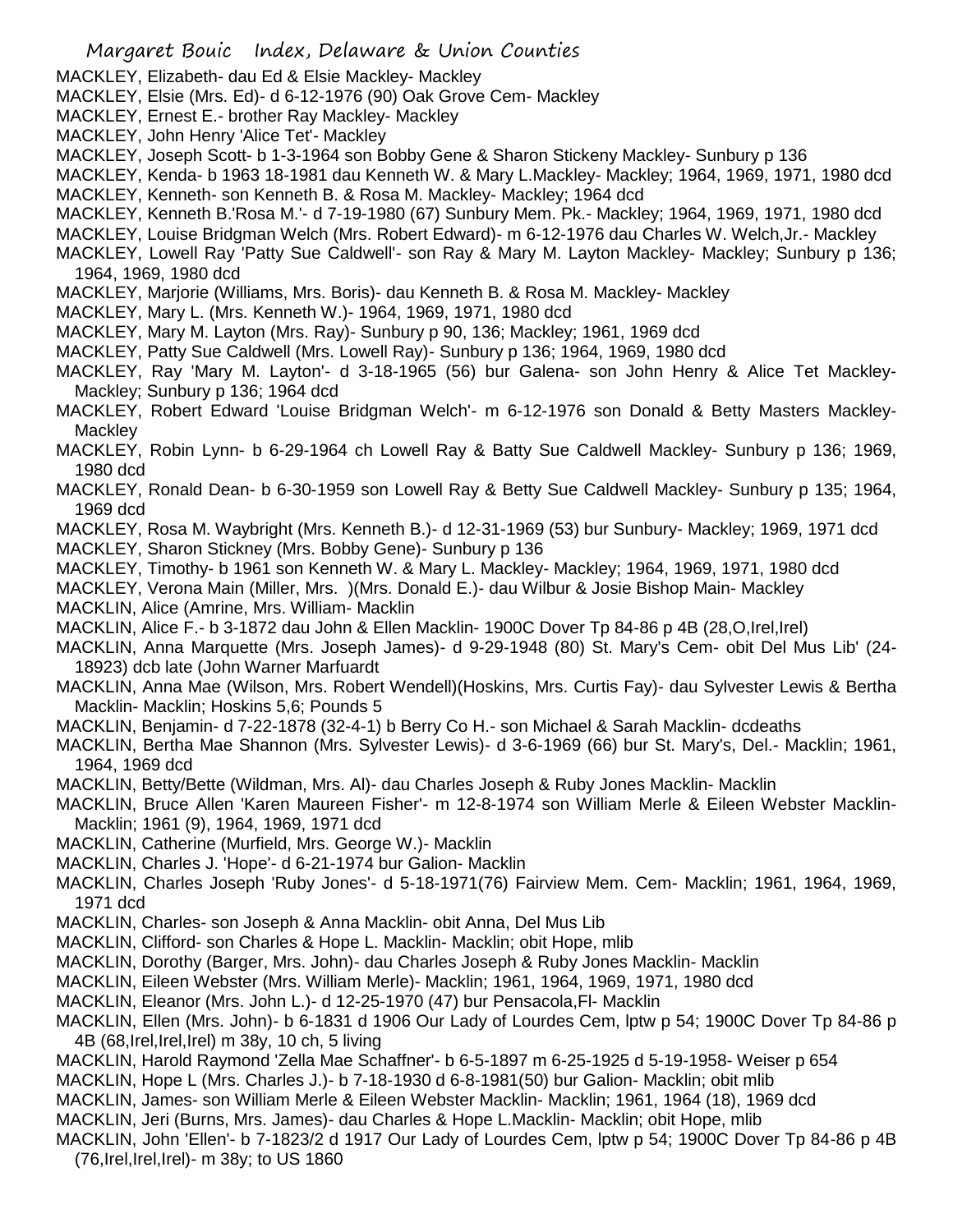MACKLIN, John Lewis 'Eleanor'- son John W. & Martha Margaret Evans Macklin- Macklin

- MACKLIN, John 'Martha Margaret Evans'- Macklin
- MACKLIN, John Warner- b 6-4-1893 son Joseph James & Anna Marquette Macklin- dcb late
- MACKLIN, John W. 'Mattie'- d 6-13-1980 (87) Radnor Cem- Macklin
- MACKLIN, John- son Joseph & Anna Macklin- Macklin; obit Anna, Del Mus Lib
- MACKLIN, Mrs. John- d Friday, Denver- dg 11-27-1906 Cry Ab p 135
- MACKLIN, Joseph 'Anna'- obit Anna, Del Mus Lib
- MACKLIN, Joseph James 'Anne Marquette- dcb late (John Warner) (27-1893)
- MACKLIN, Josh Allen- b 11-10-1985 son Bruce & Karen Macklin- Macklin
- MACKLIN, Kacy Haid- b 6-4-1979 dau Bruce Allen & Karen Maureen Fisher Macklin- Macklin; 1980 dcd
- MACKLIN, Karen Maureen Fisher (Mrs. Bruce Allen)- m 12-8-1974 dau Joseph C. Fisher- Macklin; 1980 dcd
- MACKLIN, Kathy (Davis, Mrs. Robert)- dau Charles & Hope L. Macklin- Macklin; obit Hope, mlib
- MACKLIN, Lewis- son Joseph & Anna Macklin- obit Anna, Del Mus Lib
- MACKLIN, Louise (Piper, Mrs. )- dau John W. & Mattie Macklin- Macklin
- MACKLIN, Lucy (Tyler, Mrs. Reid)- dau Joseph & Anna Macklin- Macklin; obit Anna, Del Mus Lib
- MACKLIN, Lyda Catherine- d 2-7-1986 (84) bur St. Mary Cem- sister John W. Macklin- Macklin
- MACKLIN, Lyda Catherine- b 12-31-1901 dau Joseph James & Anna Marquardt Macklin- Macklin; obit Anna, Del Mus Lib; dcb late
- MACKLIN, Lyn (Sherman, Mrs. Steve)- dau Charles & Hope L. Macklin- Macklin; obit Hope, mlib
- MACKLIN, Margaret Louise (Piper, Mrs. )- dau John & Martha Margaret Evans Macklin- Macklin
- MACKLIN, Marian E. Gatton (Mrs. William E.)- d 11-25-1977 (67) Oak Grove Cem Macklin
- MACKLIN, Martha "Mattie" Margaret Evans (Mrs. John W.)- d 10-13-1969 (75) Radnor Cem- Macklin
- MACKLIN, Mary Frances- d 9-20-1892 (0-6-20) Liberty Tp- dcdeaths
- MACKLIN, Michelle- dau Thomas L. & Susan Macklin- Macklin
- MACKLIN, Ruby D. Jones (Mrs. Charles Joseph)- b 9-4-1899 d 1-27-1996 (96) Fairview Park Cem- dau Will & Laverna McCombs Jones- Macklin; 1961, 1964, 1969, 1971 dcd
- MACKLIN, Sharma Joan (Seeber, Mrs. Ralph Clinton)- b 4-6-1928 m 4-20-1949- dau Harold Raymond & Zella Mae Schaffner Macklin- Weiser p 654
- MACKLIN, Stephanie- dau Thomas L. & Susan Macklin- Macklin
- MACKLIN, Susan R. Hobler (Mrs. Thomas L.) m 11-12-1971 dau James Hobler- Macklin
- MACKLIN, Susan (Wagner, MNrs. Jacob)- 1985 uch p 15
- MACKLIN, Sylvester Lewis 'Martha Mae Shannon' d 7-22-1968 (69) bur St. Mary ;s- Macklin- Macklin; 1961, 1964 dcd
- MACKLIN, ---(Murfield, Mrs. George)- dau Sylvester Lewis & Martha Macklin- Macklin
- MACKLIN, Thomas L.'Susan R. Hobler'- m 11-12-1971 son William Merle & Eileen Webster Macklein-Firechief, Delaware - Macklin; 1961 (13), 1964, 1969 dcd
- MACKLIN, William E.'Marian E. Gatton'- b 5-13-1906 d 1-1-1973/5 (67) Oak Grove Cem- son Joseph James & Anna Marquardt Macklin-Macklin; obit Anna, Del Mus Lib; dcb late
- MACKLIN, William Merle 'Eileen Webster'- b 9-13-1920 d 10-30-1993 (73) son Charles Joseph & Ruby Jones Macklin- Macklin; 1961, 1964, 1969, 1971, 1980 dcd
- MACKLIN, Zella Mae Schaffner (Mrs. Harold Raymond)- b 4-2-1901 m 6-15-1915 dau John & Almeda Emma Weiser Schaffner- Weiser p 654
- MACKLING, Alice (Amrine, Mrs. Willis)- 1985 uch p 88
- MACKLING, Barbry- dau Emanuel C. & Rhoda Mackling- 1870C Leesburg Tp 19 p 3 (14,O)
- MACKLING, B (Mrs. E. C.)- djlm p 77
- MACKLING, Daniel C.- d 8-2-1864 (11m) son E. C. & B.- Blues Creek Cem, djlm p 77
- MACKLIN, Della- d 1-7-1878 (5m2d) Delaware Tp- dcdeaths
- MACKLING, E. C. 'B'- djlm p 77
- MACKLING, Elizabeth A. Sisco (Mrs. George W.)- m 9-26-1869 ucm 4607; 1870C Leesburg Tp 21 p 3 (19,O)
- MACKLING, Elizabeth (Coffman, Mrs. Rudolph)- m 9-23-1869 ucm 4605
- MACKLING, Ellen- dau Emanuel C. & Rhoda Mackling- 1870C Leesburg Tp 19 p 3 (9,O)
- MACKLING, Emanuel C.'Rhoda'-1870C Leesburg Tp 19 p 3 (44,Pa)
- MACKLING, George W. 'Elizabeth A. Sisco'- m 9-26-1869 ucm 4607; 1870C Leesburg Tp 21 p 3 (21,O)
- MACKLING, George W. 'Lucinda'- b 3-26-1833 Westmoreland Co, Pa d 5-12-1904 Oakdale Cem I p 129 (F-R8-2)
- MACKLING, Lucinda (Mrs. George W.)- b 12-22-1831 Licking Co d 11-13-1889 Oakdale Cem I p 129 (F-R8-2)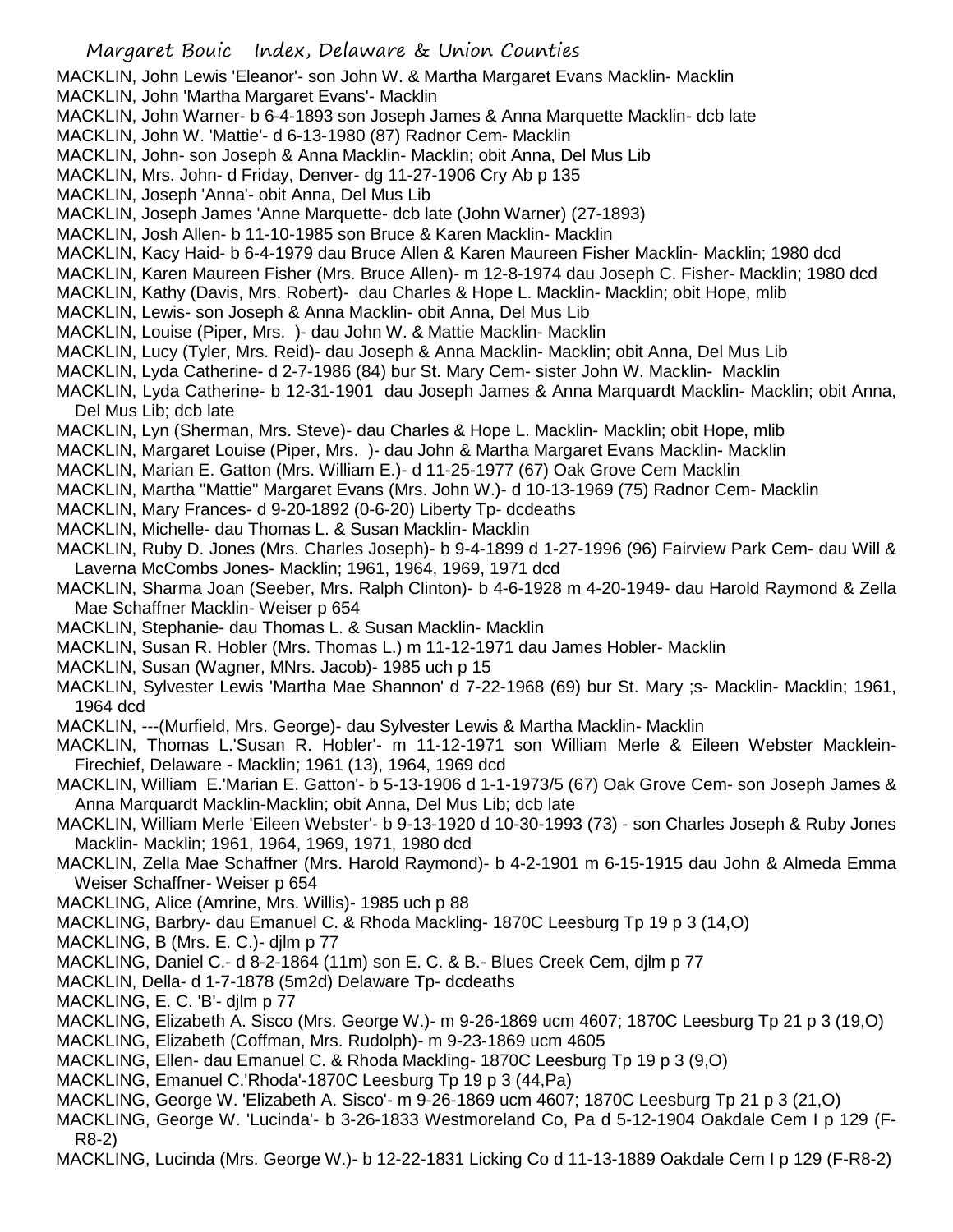Margaret Bouic Index, Delaware & Union Counties MACKLING, Malinda- dau Emanuel C. & Rhoda Mackling- 1870C Leesburg Tp 19 p 3 (11,O) MACKLING, Mary A. (Grancisco, Mrs. George W.)- m 3-9-1871 ucm 4888- dau Emanuel C. & Rhoda Mackling- 1870C Leesburg Tp 19 p 3 (17,O) MACKLING, Rhoda (Mrs. Emanuel C.)- 1870C Leesburg Tp 19 p 3 (43,Pa) MACKLING, William- son Emanuel C. & Rhoda Mackling- 1870C Leesburg Tp 19 p 3 (4,O) MACKNAMARA---b 3-14-1902 Delaware Tp son Richard & Anna Humble Macknamara- dcb MACKOLY, Alex- Nash p 179 MACKOY, John- Nash p 178 MACKT, James- 1880C Brown Tp p 381C (35, Va, Va, Va); delge X p 71 MACKY, ---Nash p 177 MACKY, Jane- Nash p 176 MACKY, Michael- Nash p 34, 42 MACKY, Patrick- Nash p 176 MACKY, Robert- Nash p 136, 176 MACLANE, Locklin- Pabst 6 p 27 MACLAREN, Rev. Robert R 'Sarah Glover'- 1908 dch 240, 241; dpc p 29, 108; hmp p 51, 67, 310, picture 311 MACLAREN, S. R.- son Rev. William Maclaren- hmp p 240 MACLAREN, Rev. William- hmp p 124, 148, picture p 240 MACLAREN, Sarah Glover (Mrs. Rev. Robert F.)- sister Mrs. Edward Neff- dpc p 29; hmp p 311 MACLARTY, Ivan- b 10-1892; 1900C Darby Tp 76-81 p 4A (7,O,O,O) MACLAUGHLIN, Bruce W. 'Joan W.'- 1991 ucd MACLAUGHLIN, Bruce Wellington 'Dana Aileen Booth'- m 9-9-1995 son Thomas & Joan MacLaughlin-**MacLaughlin** MACLAUGHLIN, Dana Aileen Booth (Mrs. Bruce Wellington)- m 9-9-1995 dau George Booth,Jr.- MacLaughlin MACLAUGHLIN, Heather (Johnson, Mrs. Alan)- dau Thomas & Joan MacLaughlin- MacLaughlin MACLAUGHLIN, Joan (Mrs. Thomas)- m 2-11-1956- MacLaughlin MACLAUGHLIN, Joan W. (Mrs. Bruce W.)- 1991 ucd MACLAUGHLIN, Scott- son Thomas & Joan MacLaughlin- MacLaughlin MACLAUGHLIN, Thomas 'Joan'- m 2-11-1956 -MacLaughlin MACLAY, Judge William- Powers p 117 MACLEAN, Katie- (17-1988)dau Malcolm & Suzanne A. MacLean- MacLean MACLEAN, Suzanne A.(Mrs. Malcolm)- MacLean MACLEOD, Scott C. 'Virginia'- 1991 ucd MACLEOD, Virginia (Mrs. Scott C.)- 1991 ucd MACMILLAN, Charles 'Sharon Carey'- MacMillan MACMASTER, Audrey (Ciatpa, Mrs. )- dau Phyllis Ida MacMaster- MacMaster MACMASTER, Dorothy (Campbell, Mrs. )- dau Phyllis Ida MacMaster- MacMaster MACMASTER, Phyllis Ida (Mrs. )- d 2-24-1975 (80) bur Jamaica, NY- MacMaster-MACMICHAEL, Debbie- 1977, ucd; 1980 dcd MACMICHAEL, Robbie/Robert- b 1977 son Debbie MacMichael- 1977 ucd; 1980 dcd MACMICHAEL, Tina/Teene'- b 1974 dau Debbie MacMichael- 1977 ucd; 1980 dcd MACMILLAN, Chester A.- son Chester & Marguerite MacMillan- MacMillan MACMILLAN, Chester 'Marguerite'- MacMillan MACMILLAN, Douglas Scott- b 1-25-1961 son Robert D. & Portia Rohrbough Macmillan MACMILLAN, Eileen (Stickney, Mrs. )- dau Chester & Marguerite MacMillen- MacMillen MACMILLAN, George 'Harriet Webster'- m 5-17-1842 Madison Co, unec IX p 56 MACMILLAN, Harriet Webster (Mrs. George)- m 5-17-1842 Madison Co, unec IX p 56 MACMILLAN, Helen (Mrs. Hugh)- 1961, 1964, 1969, 1971, 1980 dcd MACMILLAN, Hugh 'Helen'- MacMillan; 1961 dcd MACMILLAN, Jennifer- dau Charles & Sharon Carey MacMillan- MacMillan MACMILLAN, Laura- dau Charles & Sharon Carey MacMillan- MacMillan MACMILLAN, Marguerite (Mrs. Chester)- Oller Cem- MacMillan MACMILLAN, Mary- dau Charles & Sharon Carey MacMillan- MacMillan MACMILLAN, Merrill- son Reuben MacMillan- obit Reuben, mlib MACMILLAN, Michael- son Charles & Sharon Carey MacMillan- MacMillan MACMILLAN, Portia Rohrbough (Mrs. Robert D.)- dau Lynn Rorhbough- MacMillan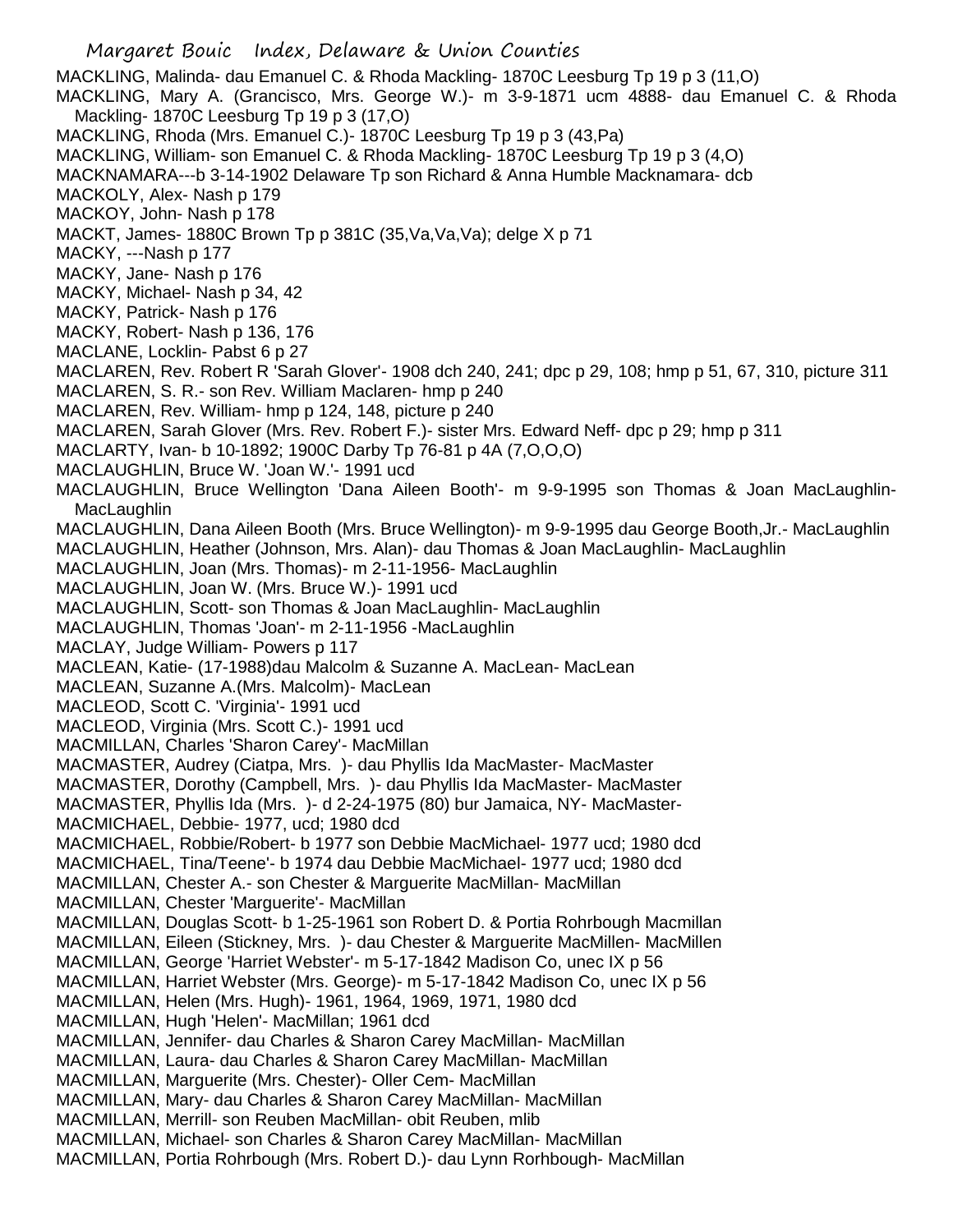Margaret Bouic Index, Delaware & Union Counties MACMILLAN, Reuben- d 7-3-1946 (78) bur Maple Grove Cem- obit mlib MACMILLAN, Robert D. 'Portia Rohrbough'- son Hugh MacMillan- MacMillan MACMILLAN, Sharon Carey (Mrs. Charles)- b 7-4-1941 d 3-29-1976 (35) Maple Grove Cem- dau Hugh & Irma Carey- MacMillan MACKNAMARA- b 3-14-1902 Del. Tp son Richard & AHha Humble Macknamara- dcb MACNAIL, Carol (Mrs. Lorrie)- 1980 dcd MACNAIL, Jane- dau Lorrie MacNail- 1971 dcd MACNAIL, Lindsay- b 1978 ch Lorrie & Carol MacNail- 1980 dcd MACNAIL, Lorrie 'Carol'- 1971, 1980 dcd MACOMBER, ---b 6-26-1869 Liberty Tp dau Wm. E. & Jane Macomber- dcb MACOMBER, ---b 3-1-1887 Liberty Tp ch A. & Ora Hinkle Macomber- dcb MACOMBER, Alice G. Owen(s) (Mrs. Fred S.)- d 5-17-1985 (77) Oak Grove Cem- Macomber MACOMBER, Alla Albina (Slack, Mrs. Ashford)- b 2-8-1896 m 12-23-1914 d 3-7-1950 dau John A. & Rainey Arwine Macomber- dcc Jarrod Weiser 13; dcb MACOMBER, Allis- b 2-8-1896 Liberty Tp dau John A. & Renia Arwein Macomber- dcb MACOMBER, Alma- hadc p 107 (1900 Liberty Tp) MACOMBER, Alva 'Mary Greene''Matilda Hinkle'- b 12-25-1812 m 2-18-1836 d 12-19-1903 Eversole Cem, Powell p 151- son Jeremiah Macomber- dcc Elmo Thomas Hall 10; hadc p 34; 1880 dch p 669; 1835 men p 20 #124 p 32 Concord Tp MACOMBER, Alva P. 'Ethel Rittenhouse''Madalin'- d 2-19-1962 (74) Eversole Cem, Macomber MACOMBER, Beatrice (Gardner, Mrs. Paul)- dau Alva P. & Ethel Rittenhouse Macomber- Macomber MACOMBER, Betty (Savage, Mrs. )- dau Stanley Alva & Frances Smart Macomber-Macomber MACOMBER, Blanch- delge VII p 24; dg 1-3-1902 p 4 MACOMBER, Charles Donald 'Lillian'- b 9-3-1905 d 3-11-1975 (69) Oller Cem- son Alva & Ethel Rittenhouse Macomber- obit mlib (brown); Macomber; 1959, 1962 ucd MACOMBER, Don 'Lillian I. Spafford'- d 1975- Macomber MACOMBER, Dorrance A.- b 11-29-1893 Liberty Tp d 4-6-1895 (1-4-8) Lib. Tp- son John A. Renia Macomber Macomber- dcb, dcdeaths MACOMBER, Elsie- b 12-18-1892 Liberty Tp d 1-20-1893 (1m7d) Lib Tp- dau John A. & Rena Irwine Macomber- dcb, dcdeaths MACOMBER, Bessie (Davis, Mea. )- b 4-27=1906 Liberty Tp dau John Arthur & Ramey Arewine Macomber- dcb late MACOMBER, Ethel Rittenhouse (Mrs. Alva P.)- b 2-15-1886 d 5-11-1966 dau Charles & Elizabeth Ritenhouse-Ritenhouse; Macomber; obit Charles D., mlib (brown) MACOMBER, Eva A.- b 9-21-1884 Liberty tp, dcb MACOMBER, Eva (Rutherford, Mrs. )- sister Alva P. Macomber- Macomber; delge VII p 24; dg 1-3-1902 p 7 MACOMBER, Florence- d 2-4-1888 (18-8-8) Liberty Tp dau William E. & Jane Read Macomber- dcdeaths MACOMBER, Frances Smart (Mrs. Stanley Alva)- Macomber MACOMBER, Fred Samuel'Alice G. Owen(s)'-b 5-6-1901 d 1-30-1964 (62)- son John Arthur & Raney Arwine Macomber- Macomber; dcb MACOMBER, Gertie May- b 1-6-1879 Licking Co- dau Jane Macomber- dcb MACOMBER, Hannah (Randall, Mrs. Joseph)- m 10-1672 dau William Macomber- Maugans Anc p 112 MACOMBER, Jane Reed (Mrs. William)- m 1-6-1867 delge XII p 11 MACOMBER, Jeremiah- dcc Elmo Thomas Hall 20 MACOMBER, Jeremiah 'Rebecca'- 1826 Harlem Tp, delge VI p 8; Liberty Tp 1826, delge VI p 57; unec II p 47 MACOMBER, Jeremiah 'Susannah Elsbree'- dcc Jarrod Weiser 104; hadc p 22; Powers Pat p 204; 1880 dch p 669, 709; 1835 men p 19 #67 p 30 Concord Tp MACOMBER, Joan (Askins, Mrs. )- dau Fred S. & Alice G. Owen Macomber- Macomber MACOMBER, Job- 1835 men p 48 #43 p 88 Peru Tp; hadc p 44 (Peru Tp) MACOMBER, John Arthur 'Rainey Arwine'- b 3-2-1855 son Naum & Mary Melvina Arthur Macomber- dcc Jarrod Weiser 26; dcb late (Esther Bessoe) (51-1906) MACOMBER, John W.- b 5-9-1898 Liberty Tp son John A. & Arewind Raney Macomber- dcb MACOMBER, Lillian(Mrs. Charles D.)- obit Charles D., mlib (brown); 1959, 1962 ucd MACOMBER, Lillian I Spafford (Mrs. Don "Mac")- b 1-20-1907 d 10-27-1983 (76) Oller Cem- dau Dalla & Clara Schertzing Spafford- Macomber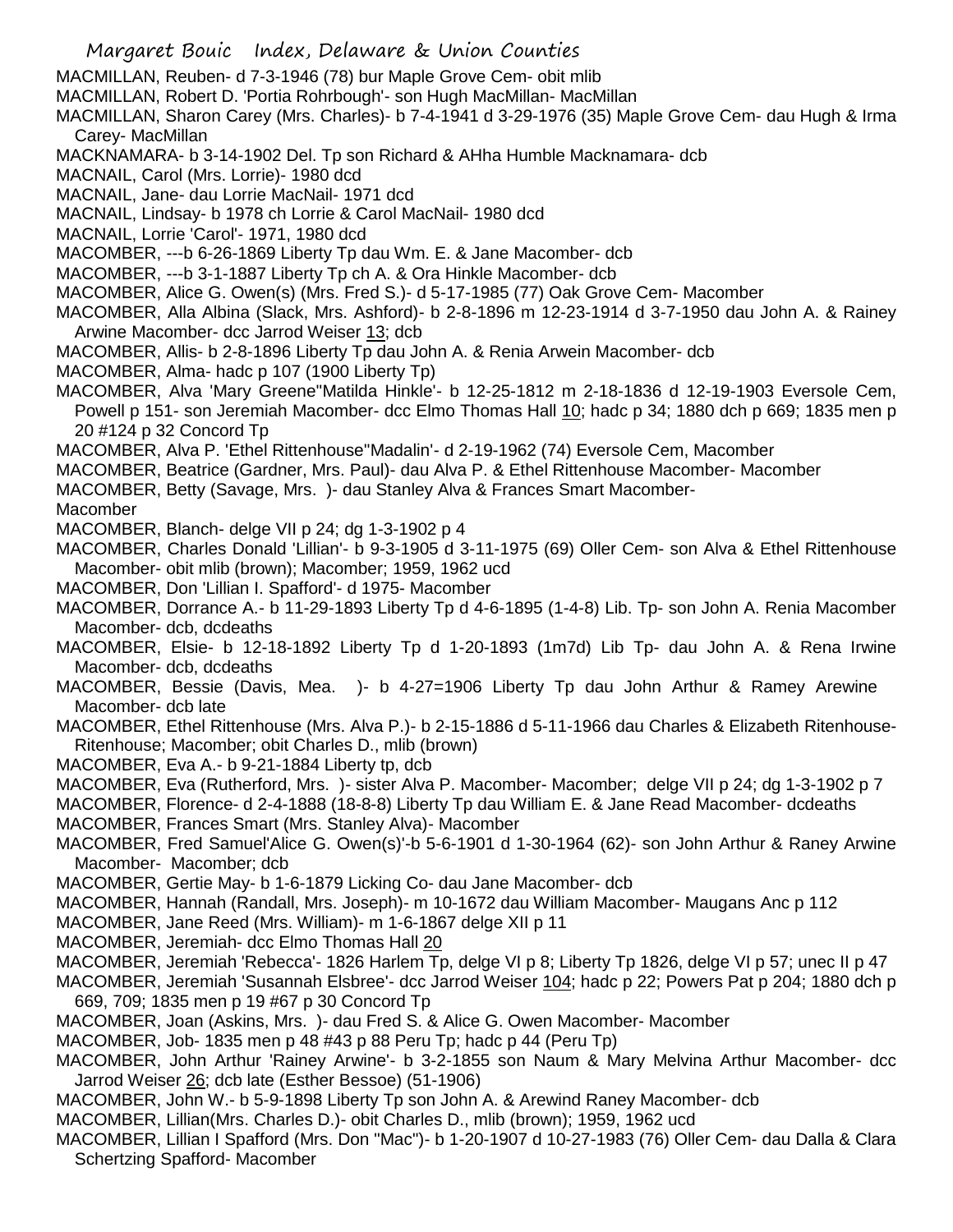MACOMBER, Mahaham- 1835 men p 20 #122 p 32 Concord Tp

MACOMBER, Martha (Athey, Mrs. )- b 8-25-1891 Liberty Tp dau John A. & Arewine Raney Macomber-Macomber; dcb

- MACOMBER, ----(Davis, Mrs. Willard)- sister Fred S. Macomber- Macomber
- MACOMBER, Mary Alice- dau Alva & Matilda Macomber- 1880 dch p 669
- MACOMBER, Mary Etta ( Mrs. Samuel Matthews)- (38-1889), dcb late Naum Jones
- MACOMBER, Mary Green (Mrs. Alva)- d 7-24-1840 (24-10-12) Eversole Cem p 2; 1880 dch p 669
- MACOMBER, Mary Greene (Mrs. Alva)- b 9-12-1815 m 2-18-1836 d 12-19-1903 dau Caleb & Catherine McMasters Greene- dcc Elmo Thomas Hall 11
- MACOMBER, Mary Melvina Arthur (Mrs. Naum)- b 5-20-1816 Clark County, O, d 7-1-1894 (78-1-13) Old Lib. Chyd, Powell p 156; dcc Jarrod Weiser 53; dcdeaths
- MACOMBER, Matilda (Hinkle, Mrs. )(Mrs. Alva)- d 2-23-1863 (36) Old Liberty Chdy, Powell p 151; 1880 dch p 669
- MACOMBER, Naum Jones- b 5-31-1889 son Samuel Matthews & Mary Etta Mmacomber- dcb late

MACOMBER, Naum 'Mary Melvina Arthur'- b 6-9-1811 d 8-4-1903 Old Liberty Chyd, Powell p 156- son Jeremiah & Susannah Elsbree Macomber- dcc Jarrod Weiser 52; delge VI p 35

- MACOMBER, Orrel Hinkle (Mrs. Alva)- dau William & Matilda Rodes Hinkle- delge VII p 12
- MACOMBER, Phebe (Hoops, Mrs. )- unec VII p 57
- MACOMBER, Dr. Philip- son Charles Donald & Lillian Macomber- Macomber; obit Charles D., mlib (brown)
- MACOMBER, Rainey Arwine (Mrs. John A.)- dau William Aarwind & Elizabeth Rader Macomber- dcc Jarrod Weiser 37; dcb late Esther Bessie (36-1906)
- MACOMBER, Rebecca Cork- b 8-26-1796 d 8-6-1854 Eversole Cem p 2
- MACOMBER, Rebecca (Mrs. Jeremiah)- unec II p 47 (dower)
- MACOMBER, Samuel Matthews 'Mary Etta Macomber'- (26-1889) dcb late Naum Jones
- MACOMBER, Stanley Alva 'Frances Smart'- d 2-12-1985 (78) bur Cal.- son Alva P. & Ethel Rittenhouse Macomber- Macomber; obit Charls D., mlib (brown); Macomber
- MACOMBER, Susan (Thomas, Mrs. Ural)- m 8-29-1858 dcm- dau Alva & Mary Green Macomber- 1880 dch p 669
- MACOMBER, Susannah Elsbree (Mrs. Jeremiah)- d 5-2-1846 (70-0-18) Eversole Cem p 2; dcc Jarod Weiser 105
- MACON?, Malissa- 1860C Jerome Tp 244 p 35 (15,O)
- MACOMBER, Susanna (Thomas, Mrs. Uaral)- b 2-20-1837 m 8-29-1858 d 2-20-1923 dau Alva & Mary Greene Macomber- dcc Elmo Thomas Hall 5
- MACOMBER, Walter- 1908 dch 399
- MACOMBER, W. E.- Co E. 30th Ohio Inf. Old Liberty Chyd, Powell p 156
- MACOMBER, William- 1908 dch 399
- MACOMBER, William- Maugans Anc p 112
- MACOMBER, William E. 'Jane Reed'- m 1-6-1867 delge XII p 11
- MACOMBER, William- brother Fred S. Macomber- Macomber
- MACOMBER, Zeno- son Alva & Mary Green Macomber- 1880 dch p 669
- MACON, Kitty- Pabst 1 p 7
- MACORD, Elcil- d 3-20-1893 (0-2-23) Orange Tp ch Frank Macord- dcdeaths
- MACOUBERY, James- 1860C York Tp 230-224 [ 30 (35,Irel)
- MACOUBREY, George A.- b 1-4-1852 son William & Jane Mulligan Macoubrey- 1883 uch V p 670; 1870C York Tp 222-216 p 29 (18,Irel)
- MACOUBREY, Jane Mulligan (Mrs. William)- dau James & Esther Mulligan- 1883 uch V p 670; 1870C York Tp 222-216 p 29 (58,Irel)
- MACOUBREY, Mary (Mrs. William)- 1883 uch V p 670
- MACOUBREY, Mary A.- b 12-29-1846 dau William & Jane Mulligan Macoubrey- 1883 uch V p 670; 1870C York Tp 222-216 p 29 (24,Irel)
- MACOUBREY, William- d 10-18-1879 (22-10-4) E. York Cem- York Cem p 81
- MACOUBREY, William 'Jane Mulligan'- son William & Mary Macoubrey- 1883 uch V p 670; 1870C York Tp 222-216 p 29 (45,Ireland)
- MACOUBREY, William 'Mary'- 1883 uch V p 670
- MACOUBREY, William J.- son William & Jane Mulligan Macoubrey- 1883 uch V p 670; 1870C York Tp 222- 216 p 19 (15,Scotland)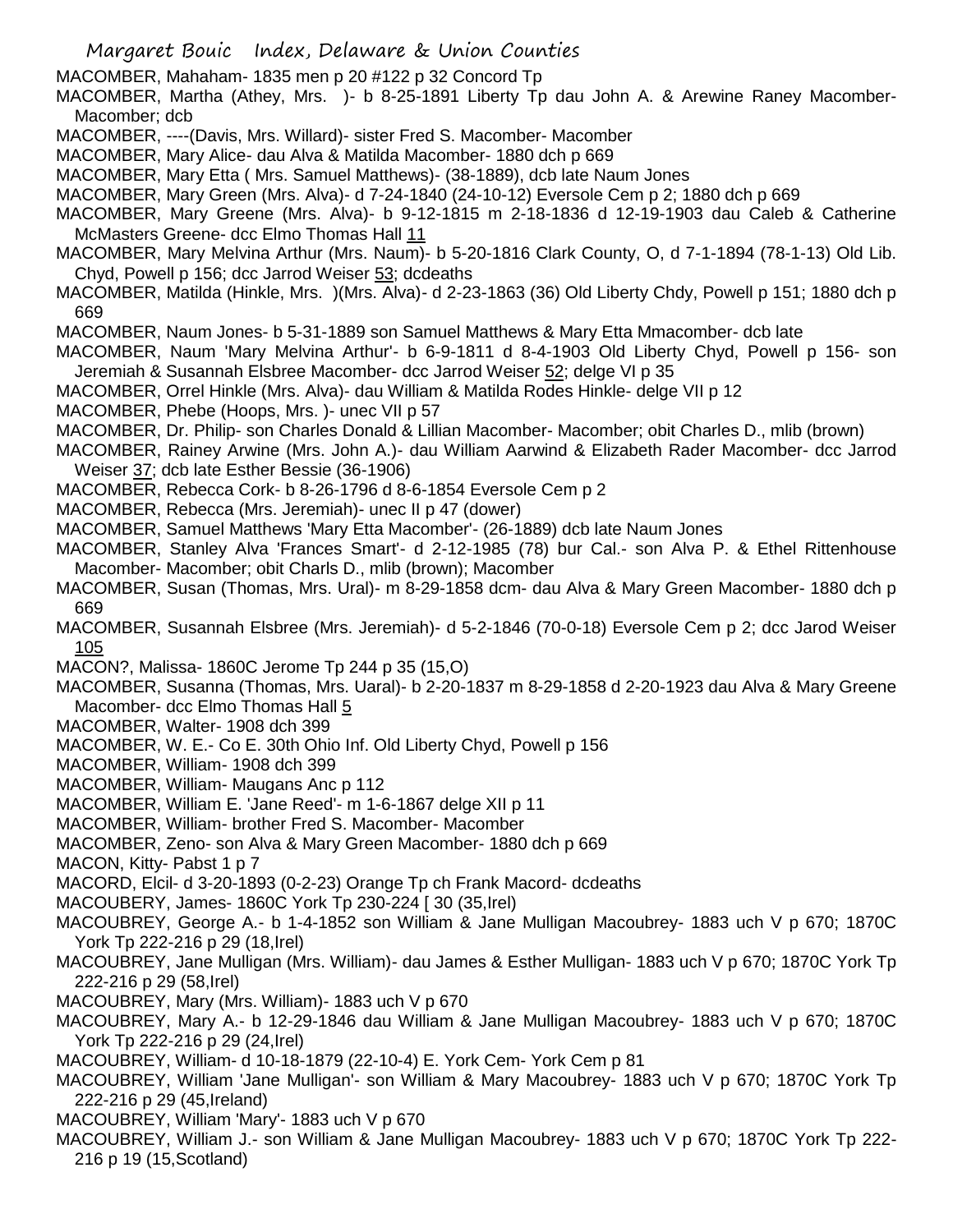Margaret Bouic Index, Delaware & Union Counties MACOY, James- Nash p 178 MACUMBER, Alva- brother Naum Macumber- dg 9-25-1903 Cry Ab p 199 MACUMBER, Naum- b 6-2-1811 Orange Tp d 8-5-1903 Concord Tp; dg 9-25-1901, Cry Ab p 199 MACPHERSON, Agnes Alice (McCluer, Mrs. Frederick Odell)- b 4-2-1868 m 12-30-1886 d 12-6-1953 dau John & Elizabeth Simms MacPherson- dcc Maxson Greene 7 MACPHERSON, Agnes Smith (Mrs. William)- b 4-25-1818 m 4-9-1840 d 1-6-1901 dcc Maxson Greene 29 MACPHERSON, Arthur 'Doris E. Schaffer''Hazel Robinson'- m 7-6-1974 brother John William MacPherson-**MacPherson** MACPHERSON, Doris E. Schaffer (Mrs. Arthur)- d 5-18-1973 (64) Oak Grove Cem- MacPherson MACPHERSON, Edith Marie- d 5-24-1959 (42) Oak Grove Cem sister John William MacPherson- MacPherson MACPHERSON, Elizabeth Sims (Mrs. John)- b 4-3-1842 m 12-25-1863 d 10-21-1915 dau David & Anne Eleanor Harrison Simms- dcc Maxson Greene 15 MACPHERSON, Florence (Fonarow, Mrs. )- sister John William MacPherson- MacPherson MACPHERSON, Hazel Robinson (Reed, Mrs. )(Mrs. Arthur)- m(2) 7-6-1974- MacPherson MACPHERSON, Howard- brother John William MacPherson- MacPherson MACPHERSON, John 'Elizabeth Simms'- b 6-7-1841 m 12-25-1863 d 4-27-1913 son William & Agnes Smith MacPherson- dcc Maxson Greene 14 MACPHERSON, John William- d 1-30-1976 (71) cremated, Oak Grove Cem- MacPherson MACPHERSON, Luther- brother John William MacPherson- MacPherson MACPHERSON Randy- delge VII p 15 MACPHERSON, William 'Agnes Smith'- b 6-15-1818 m 4-9-1840 d 6-20-1900- dcc Maxson Green 28 MACQUAY--- Nash p 175 MACQUOID, ---Nash p 175 MACRAE, Eunice Caroline Taylor (Mrs. Hugh II) b 2-9-1934 dau James Mark & Isabel Wallace Taylor-Genther p 86, 88 MACRAE, Hugh II 'Eunice Caroline Taylor'- b 11-24-1924- Genther p 86, 88 MACRAE, Marguerite Bellamy- b 3-2-1970 dau Hugh II & Eunice Caroline Taylor Macrae- Genther p 88 MACRAE, Worthy- 1969 dcd, Warthen W.- 1980 dcd MACREL, Shary- Ekelberry Ledger- delge X p 52 MACROY, Dan 'Sherie'- 1983 ucd MACROY, Sherie (Mrs. Dan) 1983 ucd MACTLEY, C.- CCC p 91 MACUBREY, George A.- b 1-1852 to US 1857- 1900C Washington Tp 148 p 7A (48, Irel, Irel, Irel)- brother Mary A. Macubrey MACUBREY, Mary A.- b 12-1846 to US 1857- 1900C Washington Tp 148 p 7A (53,Irel,Irel,Irel)- sister George A. Macubrey MACULDARY, Mary (Tracey, Mrs. Elza)- m 4-11-1857 ucm 2550 MACUMBER, Jane Reed (Mrs. William E.)- m 1-5-1867 delge X p 75 MACUMBER, Luernda (Arthem, Mrs. Pleasant)- b 6-31-1835 Madison Co, unec VIII p 67 MACUMBER, Mariah Comstock (Mrs. Richard)- unec IV p 17, XII p 15 MACUMBER, Richard 'Mariah Comstock'- unec IV p 17, XII p 15 MACUMBER, William E. 'Jane Reed'- m 1-5-1867- delge X p 75 MACY, Charles Thomas 'Nancy Strode Haines'- m 7-20-1957- Weiser p 106 MACY, Ella (Thompson, Mrs. Rev. E.)- d 7-8-1887 dg 7-15-1887 Cry Ab p 159 MACY, Rev. Dr. Gay'Jean Thomas'- Macy MACY, Helen C. (Lyday, Mrs. Charles)- Maugans Anc p 36 MACY, Jean Thomas (Mrs. Rev. Gay)- Macy MACY, Lucy (Sibley, Mrs. Abijah)- see Asp 498 MACY, Max- 1981 ucd MACY, Mildred (Evans, Mrs. Jack)- Maugans Anc p 13 MACY, Nacy Strode Haines (Mrs. Charles Thomas)- b 4-20-1935 m 7-20-1957 dau Isaiah & Margaret Strode Haines- Weiser p 106MADDAX, James- d 3-1-1879 (34) B Va----dcdeaths MADDAX, James- d 3-1-1879 (34) B Va----dcdeaths MADDEN, Amy- b 1976 dau Don W. & Rose M. Madden- 1981, 1983 ucd MADDEN, Anamae (Mrs. Chester)- 1979, 1981, 1983 ucd MADDEN, Barney 'Mary Ann Burris'- m 8-12-1869 ucm 4585; 1870C Allen Tp 120-114 p 8 (35, Irel)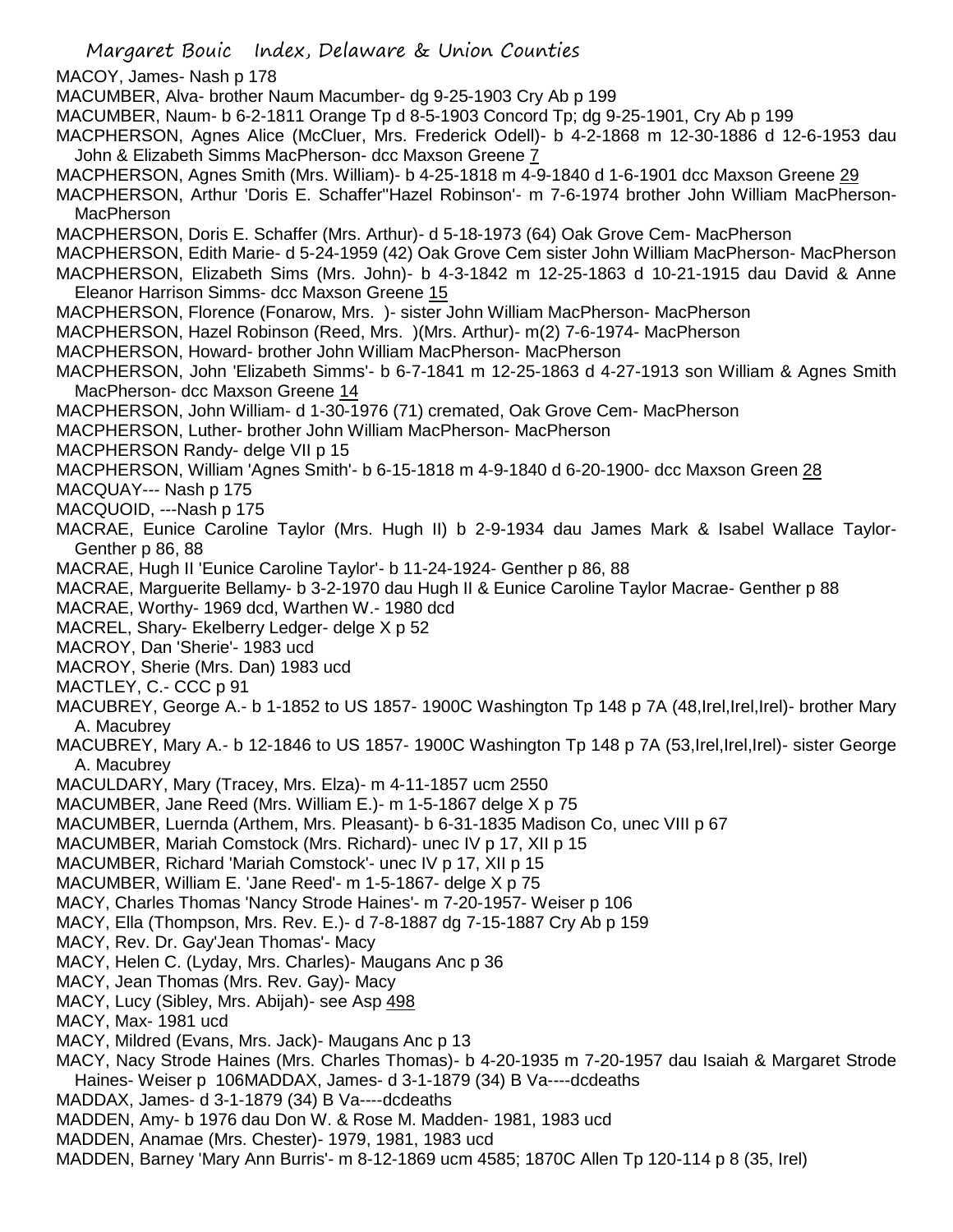Margaret Bouic Index, Delaware & Union Counties MADDEN, Dr. Rebecca K. "Becky"- dau C. Nolan & Shirley J. Overturf Madden- Madden MADDEN, Benjamin R. - b 9-28-1962 d 2-2-1994 (31) bur Milford- son C. Nolan & Shirley J. Overturf Madden-Madden MADDEN, Berneice (Caudy, Mrs. James)- dau Theodore N.,Sr. & Bernice L. Madden- Madden MADDEN, Bonnie L. (Mrs. Chester)- 1991 ucd MADDEN, Bruce George'- b 3-17-1950 son George James & Elizabeth Cancila Madden- Weiser p 413 MADDEN, Carl E. 'Maryvon Clark'- Madden MADDEN, Chester 'Anamae'- 1975, 1979, 1981, 1983 ucd MADDEN, Chester 'Bonnie L.'- 1991 ucd MADDEN, C. Nolan 'Shirley J. Overturf' b 6-21-1933 m 9-5-1959 d 3-22-1986 (52) - son Carl E. & Maryvon Clark Madden- Madden MADDEN, Cora Pollock (Mrs. Nathaniel "Than")- b 7-27-1870 m 12-24-1895 d 8-17-1966 Milford Cem. Un Al p 72- Madden MADDEN, David N. Pearl'- 1961, 1964, 1969, 1971 dcd MADDEN, Davis J.- 1964 dcd MADDEN, Delilah- dau Barney Madden- 1870C Allen Tp 120-114 p 8 (4,O) MADDEN, Delores- dau Robert & Jessie Sherman Madden- Maugans Anc p 158 MADDEN, Donald W. Rose A.'- 1973, 1975, 1977, 1979, 1981, 1983, 1991 ucd MADDEN, Ed. C.- 1915 uch p 401 MADDEN, Elizabeth Cancila (Mrs. George James)- b 8-22-1926 m 5-24-1947 dau Anthony & Grace Mildred Bettilyon Cancila- Weiser p 413 MADDEN, Elonore (Mrs. Theodore N.,Jr)- Madden MADDEN, Emmett- b 12-1883 nephew Asa & Laura Edson Smart- 1900C Millcreek Tp 86-88 p 4B  $(16, Ind,Ind, O)$ MADDEN, Eric S.- b 1964 son Don W. & Rose Madden- 1973, 1975, 1977, 1979, 1981, 1983, 1991 ucd MADDEN, George James 'Elizaeth Cancila'- m 5-24-1947- Weiser p 413 MADDEN, Helen Marie Cusic (Mrs. William Patrick)- b 1-31-1908 d 4-3-1986 dau James Centony & Ila Marie Milligan Cusic- ped Michael R. Madden, Jr. #215 5; unec X p 58; delge IV p 33 MADDEN, James Patrick 'Katherine Gorman'- b 10-27-1869 m 11-13-1895 d 12-31-1926 son Patrick & Margaret Gates Patrick- ped Michael R. Madden,Jr. #215 8; unec X p 58; delge IV p 33 MADDEN, Jean- ch David & Perlie Madden- 1961 dcd MADDEN, Jessie Sherman (Mrs. Robert)- dau Charles & Mary Olney Sherman- Maugans Anc p 158 MADDEN, John- 1980 dcd, Harlem Tp MADDEN, John- b 3-1870 son Barney & Mary Ann Burris Madden- 1870C Allen Tp 120-114 p 8 (3/12,O) MADDEN, Katherine Gorman (Mrs. James Patrick)- dau Daniel Patrick & Mary Whalen Gorman- ped Michael R. Madden,Jr. #215 9; unec X p 58 MADDEN, Kay Ilene (Mrs. Michael R.)- b 4-29-1934 dau Harold J. & Vera Mae Horton Colling- ped Michael R. Madden,Jr. #215 3; unec X p 58, delge IV p 33 MADDEN, L.- delge V p 300 MADDEN, Laura Renee Daniels (Mrs. Michael Nolan)- mt 9-6-1990 dau Ronald & Marjorie Daniels- Madden MADDEN, Lori- b 1961(7) dau Don W. & Rose Madden- 1973, 1975, 1977, 1979, 1981, 1981 ucd MADDEN, Louisa Dickerson (Mrs. William S.)- obit Nathaniel, mlib MADDEN, Louis F.- son Theodore N. .Sr. & Vernice Madden- Madden MADDEN, Marcia (Thompson, Mrs. )- dau Carl E. & Maryvon Clark Madden- Madden MADDEN, Margaret Gates (Mrs. Patrick)- ped Michael R. Madden,Jr. 215 17; unec X p 59; delge IV p 33 MADDEN, Mary Ann Burris (Mrs. Barney)- m 8-12-1869 ucm 4585; 1870C Allen Tp 120-114 p 8 (24,O) MADDEN, Mary E. (Woodard, Mrs. Edward)- m 7-15-1841 Madison Co, unec IX p 55 MADDEN, Mary (Spence, Mrs. )- dau Wm. S. & Louisa Dickinson Madden- obit Nathaniel, mlb MADDEN, Maryvon Clark (Mrs. Carl E.)- Madden MADDEN, Michael Nolan 'Laura Renee Daniels'- mt 9-6-1990 son C Nolan & Shirley J. Overturf Madden-**Madden** MADDEN, Michael R. Jr. b 6-9-1955 son Michael R. & Kay Ilene Colling Madden- ped 1; unec X p 58, 59; unec VIII p 2, IX p 2, #215; delge IV p 33

MADDEN, Michael R.,Sr 'Kay Elene Colling'- b 1935 son William Patrick & Helen Marie Cusic Madden- ped Michael Madden,Jr. #215 unec X p 58; delge IV p 33

MADDEN, Nancy L. (Hines, Mrs. Nathan W.)- m 6-14-1866 dg 6-18-1907 Cry Ab p 50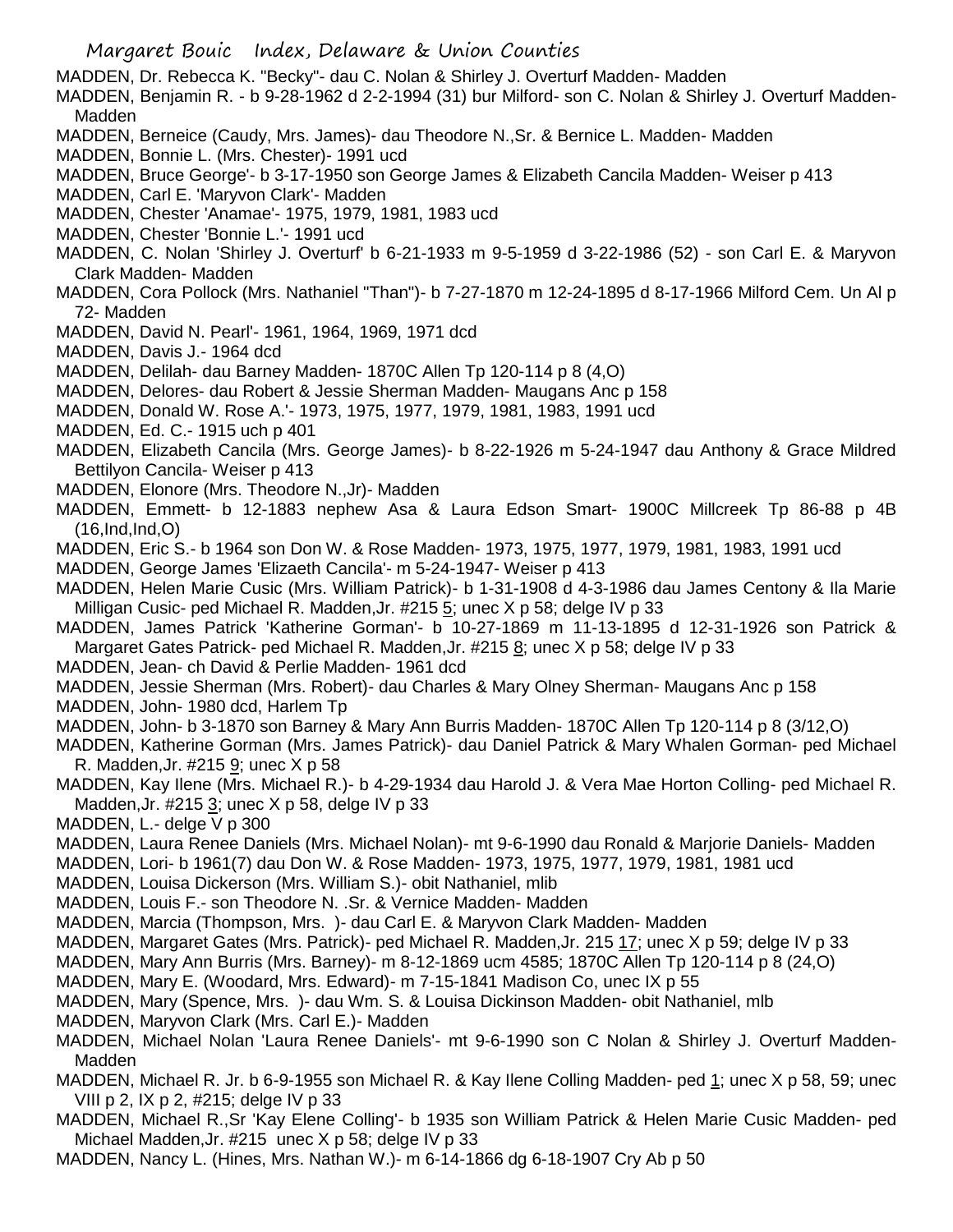MADDEN, Nathaniel C."Than"'Cora Pollock'- b 1-26-1872 d 6-7-1941 (69) Milford Cem, Un Al p 72- son Wm. S. & Louisa Dickinson Madden- obit mlib- 1915 uch p 400

- MADDEN, Pat (Martin, Mrs. )- dau Carl E. & Maryvon Clark Madden- Madden
- MADDEN, Patrick 'Margaret Gates'- ped Michael R. Madden, Sr #215 16; unec X p 59, delge IV p 33
- MADDEN, Pearl "Perlie" (Mrs. David N.) 1961, 1964, 1969, 1971, 1980 dcd

MADDEN, Rebecca Beard (Mrs. T. H.)- d 4-9-1868 (70-10-10) Marengo Cem- Powell p 373

- MADDEN, Reed Douglas- b 11-23-1952 son George James & Elizabeth Cancila Madden- Weiser p 413
- MADDEN, Robert 'Jessie Sherman'- Maugans Anc p 158
- MADDEN, Robert,Jr.- son Robert & Jessie Sherman Madden- Maugans Anc p 158
- MADDEN, Robert- son Theodore N.,Sr & Vernice L. Madden- Madden
- MADDEN, Rose A. (Mrs. Don W.)- 1973, 1975, 1977, 1979, 1981, 1983, 1991 ucd
- MADDEN, Sarah Ann (Curry, Mrs. M. B. William)- m 6-25-1841 unec IX p 55
- MADDEN, Shirley J. Overturf (Mrs. Carl Nolan)(Copp, Mrs. Arthur W.)- m 9-5-1959- dau Paul & Jean Overturf-**Madden**
- MADDEN, T. H. 'Rebecca Beard'- d 1891 (87) Marengo Cem, Powell p 373, 377
- MADDEN, Theodore N.Sr. 'Vernice L.'- Madden
- MADDEN, Theodore N.,Jr.'Elonore'- son Theodore N.,Sr. & Vernice L. Madden- Madden
- MADDEN, Theodore N.- d 12-8-1986 (79) Green Lawn Cem- Madden
- MADDEN, Thomas H.- 1908 dch 861

MADDEN, Ulysses- son Mary J. Madden- 1880C Liberty Tp Un Co 57-58 p 6 (17,O,O,O)

- MADDEN, Vernice L. (Mrs. Theodore N.,Sr.)- d 5-2-1984 (79) Green Lawm Cem- Madden
- MADDEN, Warren- unec I p 10
- MADDEN, William Patrick 'Helen Marie Cusic'- b 1-15-1906 d 11-29-1986 son James Patrick & Katherine Gorman Madden- ped Michael R. Madden, Jr. #215 4; unec X p 58; delge IV p 33
- MADDEX, Alma Baker (Mrs. Horace Lee)- m 8-25-1931- 1985 uch p 67
- MADDEX, Amanda Melvin (Mrs. James Solomon)- 1985 uch p 66
- MADDEX, Anise Gault (Mrs. Joseph H.)- m 5-14-1878 ucm 6249. also 6263
- MADDEX, Anna Idella Hard (Mrs. James Jackson)- b 1870 d 1953 Claibourne Cem p 40- dau Horace & Margaret Jane Howard Hard- 1985 uch p 66, 132; Maddex
- MADDEX, Cornelia (Curry, Mrs. Thomas H.)- m 1-2-1877 ucm 6006
- MADDEX, Dodger- b 10-15-1861 d 2-6-1867 Unionville Cem, DJ p 34
- MADDEX, Emma- b 1-27-1857 d 3-5-1875 Unionville Cem, DJ p 34
- MADDEX, Hattie (Haltie)- b 10-9-1859 d 7-2-1876 Unionville Cem, DJ p 34
- MADDEX, Horace Lee 'Alma Baker'- b 1-27-1907 m 8-25-1931 d 10-10-1950 son James Jackson & Anna Idella Hard Maddex- 1985 uch p 67
- MADDEX, Ila Madonna (Speyer, Mrs. Paul George)- b 9-18-1904 dau James Jackson & Anna Idella Hard Maddex- 1985 uch p 66, 130, 132
- MADDEX, Isabel- b12-1850; 1900C Marysville 62 p 3B (49,O,Pa,O)
- MADDEX, Jack Baker- b 8-21-1940 son Horace Lee & Alma Baker Maddex- 1985 uch p 67
- MADDEX, James Jackson 'Anna Idella Hard'- b 1868 m 2-5-1891 d 1942 Claibourne Cem p 40- son James Solomon & Amanda Melvin Maddex- 1985 uch p 66, 132; Maddex
- MADDEX, James Solomon 'Amanda Melvin'- 1985 uch p 66
- MADDEX, Jerry Lee- b 10-28-1942 son Horace Lee & Alma Baker Maddex- 1985 uch p 67
- MADDEX, Joseph- son James Solomon & AManda Melvin Maddex- 1985 uch p 66
- MADDEX, Joseph H 'Anise Gault'- m 5-14-1878 ucm 6249, also 6263
- MADDEX, Judy Louise (Winters, Mrs. David)- b 10-16-1945 m 2-2-1968 dau Horace Lee & Alma Baker Maddex- 1985 uch p 67
- MADDEX, Madonna (Speyer, Mrs. Paul G.)- b 9-18-1904 m 10-1-1924 d 4-21-1993 (88) Price Cem- dau James and Anna Hard Maddex- Maddex
- MADDEX, Philip- b 7-4-1816 d 1-14-1900 Unionville Cem, DJ p 34, 52; 1883 uch V p 232, 233
- MADDEX, Rosanna- b 2-10-1831 d 2-13-1891 Unionville Cem, DJ p 34
- MADDOCK, Henry- Cheshire England- Genther p 35
- MADDOCK, Henry 'Rebecca Sandelands'- m 2-8-1738 son Mordecai Maddock- Genther p 35
- MADDOCK, Mordecai- oldest son of Henry Maddock- Genther p 35
- MADDOCK, Rebecca Sandelands (Mrs. Henry)(Smith, Mrs. William)- dau Jonas & Mary Taylor Sandelands-Genther p 35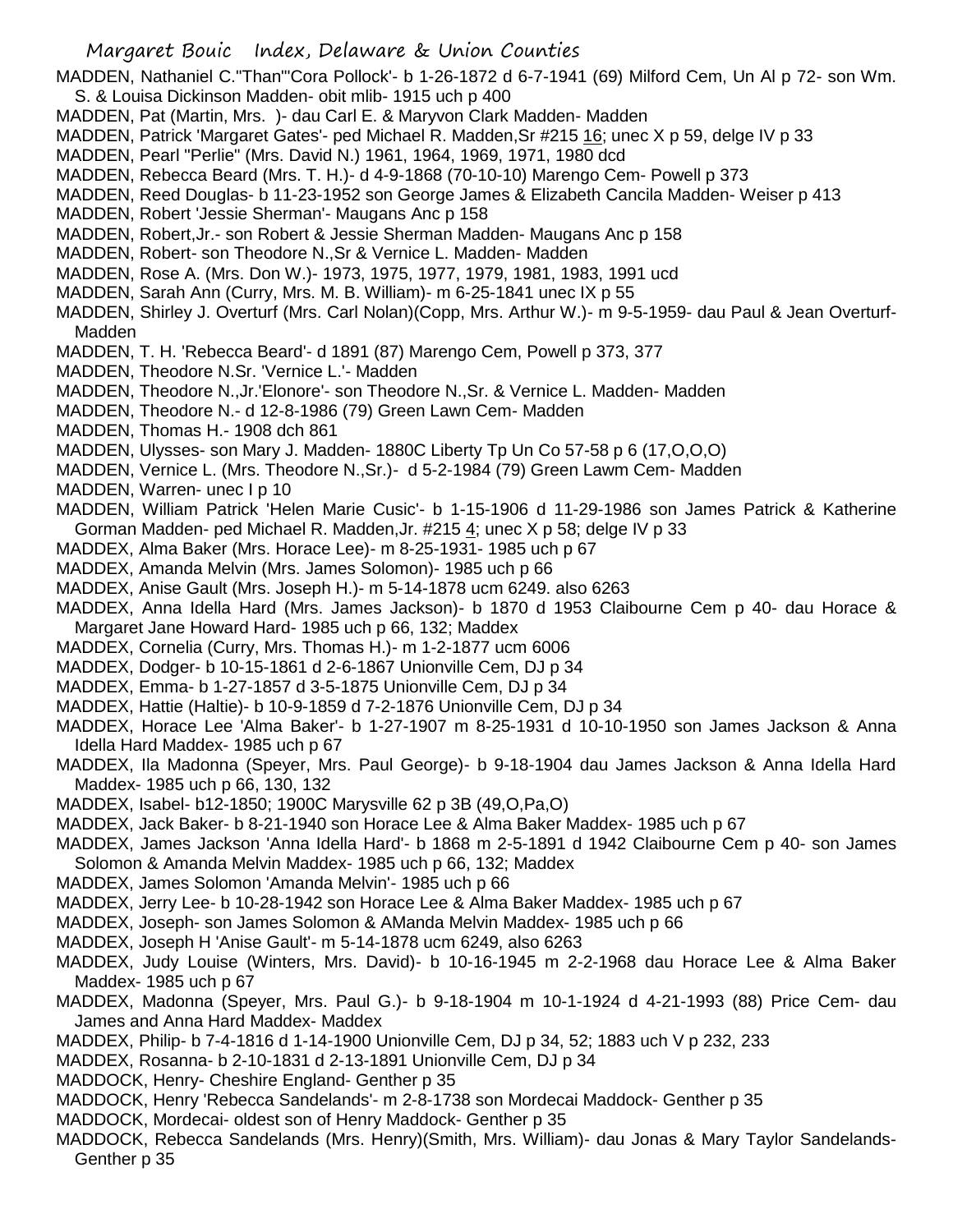MADDOX, ---delge VII p 24, dg 1-3-1902

- MADDOX, Addie Glick (Mrs. Ralph B.)- d 2-10-1952 (76) Oak Grove Cem- DJ p 123- dau Cass & Susan Glick- 1908 dch 596, 884
- MADDOX, A. H.- 1908 dch 399
- MADDOX, Alchea Hamilton (Mrs. Harry/Henry)- dau Robert Hamilton- 1908 dch 884; dg 8-23-1907 Cry Ab p 64
- MADDOX, Alma Louise Baker (Mrs. Horace Lee)- b 7-15-1909 m 8-25-1932 dau William Warren & Jennie Veda Fryman Baker- Warren-Swick p 14; delge VII p 49, VIII p 24; Maddox
- MADDOX, Anna Mae (Bond, Mrs. )- sister Notley Sinclair Maddox- Maddox
- MADDOX, Anna T. (Mrs. James)- b 3-1870 1900C Claibourne Tp 201-215 p 9A (30,O,O,O) m 9y; 1910C Claib. NP 131 p 5B (40,O,O,O) m 19y, 2 ch
- MADDOX, Bednego- 1880 dch p 283; 1908 dch 382; delge X p 35
- MADDOX, Bennett Dison 'Mary Ann Horn'- son J. Motley Maddox- 1908 dch 884
- MADDOX, Bennett- son Bennett Dison & Mary Ann Norn Maddox- 1908 dch 884
- MADDOX, Caroline (Tonsor, Mrs. Stephen)- dau Notley Sinclair & Kathleen Beach Maddex- Maddex
- MADDOX, Catherine (Mary C.)(Gooding, Mrs. Charles)- b 3-14-1866 dau Henry C. & ELizabeth Frederick Maddox- 1908 dch 884; 1880 dch p 668
- MADDOX, Charles R.- b 10-6-1900 Liberty Tp son Harry & Alchea B. Hamilton Maddox- dcb; 1908 dch 884; obit Harry C., Del Mus Lib
- MADDOX, Clara Grumley (Mrs. John W.)- d 12-4-1962 Oak Grove Cem- dau Sebastian Grumley- 1908 dch 884; Maddox; obit John, Del Mus Library
- MADDOX, Cora Willis (Mrs. Frederick)- dau Brainard Willis- 1908 dch 884
- MADDOX, Cornelia- dau Philip & Rosanna Maddox- 1870C Darby Tp 211-199 p 26 (18,O)
- MADDOX, Daniel- 1870C Allen Tp 109-103 p 7 (23,O)
- MADDOX, Daniel- 1870C Allen Tp 84-81 p 6 (24,O)

MADDOX, David- son Isaac & Maria Maddox- 1870C Allen Tp 108-102 p 7 (15,O)

- MADDOX, Diantha (Mrs. John)- 1870C Allen Tp 84-81 p 6 (25,O)
- MADDOX, Duncan- son Bennett Dison & Mary Ann Horn Maddox- 1908 dch 884
- MADDOX, Elizabeth A. Broderick (Mrs. Henry C.)- m 4-22-1858 dcm
- MADDOX, Elizabeth A. Frederick (Mrs. Henry C.)- b 10-27-1835 d 7-1918- dau John & Catherine Frederick-1908 dch 884; 1880 dch p 668; Maddox
- MADDOX, Elizabeth- dau Bennett Dison & Mary Ann Horn Maddox- 1908 dch 884
- MADDOX, Elizabeth F.- b 9-7-1873 Liberty Tp dau Henry C. & Elizabeth Fredrick Maddox- dcb
- MADDOX, Elizabeth (Nash, Mrs. Thomas)- d 1903; Nash p 211, 221
- MADDOX, Elizabeth (Rogers, Mrs. James)- dcq Dorothy Agnes Rogers Simpson 9
- MADDOX, Emma J.- dau Phillip & Rosanna Maddox- 1870C Darby Tp 211-199 p 26 (14,O)
- MADDOX, Floy (Gooding, Mrs. Harry)- b 9-7-1873 dau Henry c. & Elizabeth Frederick Maddox- 1908 dch 884; 1880 dch p 668; obit John W., Harry C. Frederick, Del Mus Lib
- MADDOX, Fredrick T/L 'Cora Willis'- b 9-6-1861 d 4-10-1946 (84) Oak Grove Cem -son Henry C. & Elizabeth Frederick Maddox- 1880 dch p 668; 1908 dch 884; obit, Del Mus Library
- MADDOX, Gail- borther Notley Sinclair Maddox- Maddox
- MADDOX, Garnet E.(Schuette, Mrs. )- b 5-20-1902 Liberty Tp -dau John W. & Clara Grumley Maddox-Maddox; dcb; 1908 dch 884; obit John W., Del Mus Lib
- MADDOX, Grace (Dodds, Mrs. )- sister Notley Sinclair Maddox- Maddox
- MADDOX, Hamer- son Philip & Rosanna Maddox- b 1872 d 8-5-1896 (22y3m) Oakdale Cem I p 99 (D-R9-13); 1880C Unionville 230 (7,O,MD,O)
- MADDOX, Harriet (Johnson, Mrs. )- dau John W. & Clara Maddox; obit John W., Del Mus Lib
- MADDOX, Harriet- dau Phillip & Rosanna Maddox- 1870C Darby Tp 211-199 p 26 (9,O)
- MADDOX, Harry C. 'Alchea Hamilton'- b 8-22-1863 d 5-6-1952 (88) son Henry C. & Elizabeth Frederick Maddox- hadc p 97; 1880 dch p 668; 1908 dch 884; Pabst 7 p 25; obit Harry, Frederick, John W., Del Mus Lib
- MADDOX, Helen O. Bame (Mrs. Walter G.)- d 7-28-1984 (77)- Oak Grove Cem- Maddox; 1961, 1964, 1969, 1971, 1980 dcd
- MADDOX, Henry- brother W. D. Maddox- dg 3-2-1906 Cry Ab p 84
- MADDOX, Henry C. 'Elizabeth Frederick' b 12-15-1832 m 4-22-1858 dcm son Bennett Dison & Mary Ann Horn Maddox- 1908 dch picture p 882, 883, 884; 1880 dch p 667; rec p 17; Powell p 170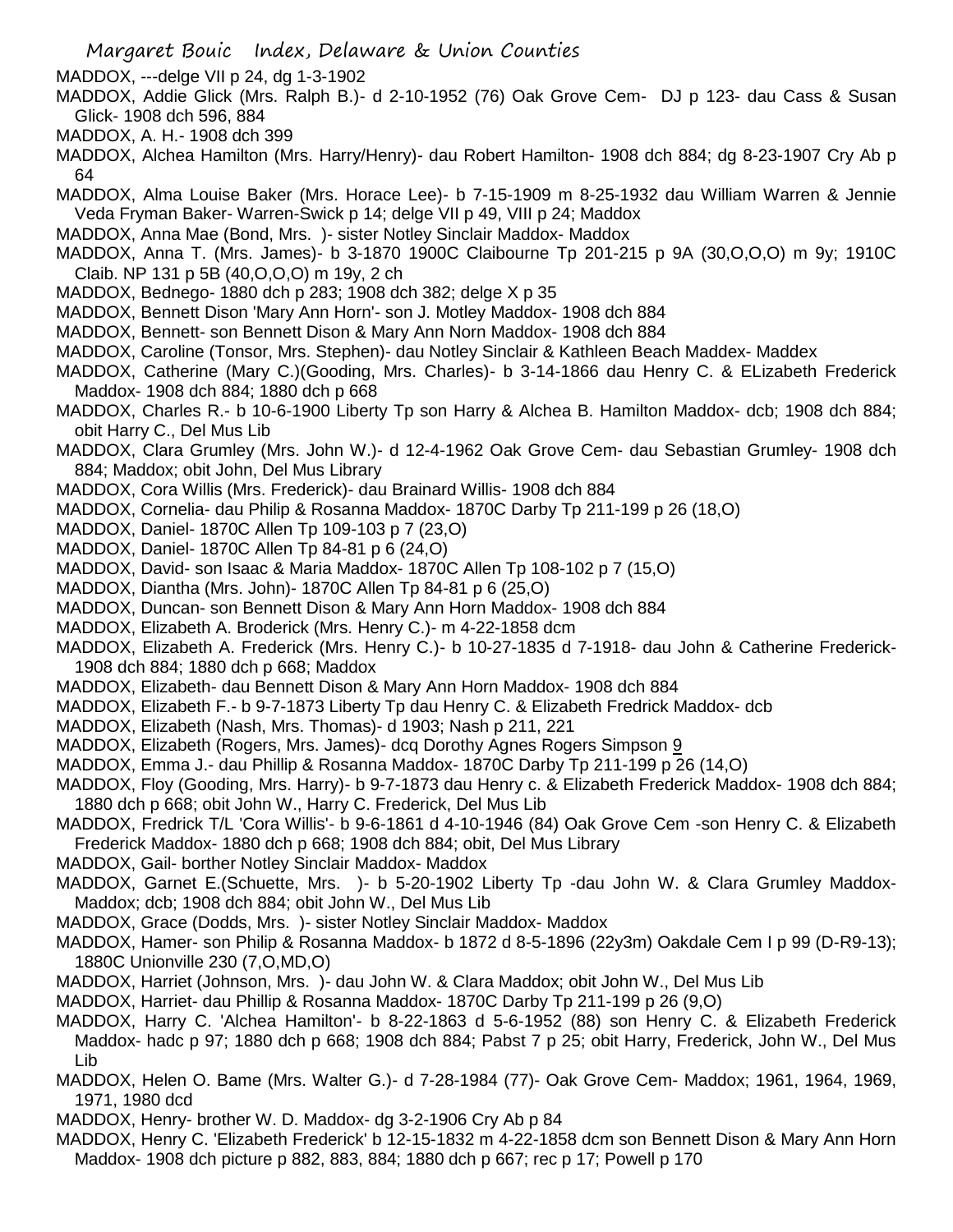- Margaret Bouic Index, Delaware & Union Counties
- MADDOX, Henry C.- grandfather of ---Andrews- dg 1-13-1901, Cry Ab p 56
- MADDOX, Herselia- ch Bennett Dison & Mary Ann Horn Maddox- 1908 dch 884
- MADDOX, Hester- dau Bennett Dison & Mary Ann Horn Maddox- 1908 dch 884
- MADDOX, Horace Lee 'Alma Louise Baker'- b 1-26-1908 m 8-25-1932 son James & Anna Maddox- Warren-Swick. p 14; Maddox; 1910 Claibourne NP 131 p 5B (3,O,WVa,O)
- MADDOX, Ila M.- dau James & Anna Maddox- 1910C Claibourne NP 131 p 5B (5,O,WVa,O)
- MADDOX, Isaac 'Maria'- 1870C Allen Tp 84-81 p 6 (58,O)
- MADDOX, Isabel Watson (Mrs. John A.)- m 9-9-1875 ucm 5753 d 12-16-1907 (57y3m) Oakdale Cem 2087 (153D), I p 99 (B-R8-13); mt 3 p 15, 16; 1880C Marysville 412-455 p 31 (31,O,Pa,O)
- MADDOX, Jack Baker- b 8-21-1940 son Horace Lee & Alma Louise Baker Maddox- Maddox; Warren-Swick. p 14
- MADDOX, James 'Anna T.'- b 10-1868- 1900C Claibourne Tp 210-215 p 9A (31,WVa,WVa,WVa); 1910C Claib. NP (31,WVa,WVa,WVa) m 19y
- MADDOX, James- b 6-9-1927 son Birgil & Martha Ellen Nash Maddox- Nash p 348
- MADDOX, James 'Sarah Ann Stokes'- 1908 dch 633
- MADDOX, Jerry Lee- b 10-28-1942 son Horace Lee & Alma Louise Baker Maddox- Maddox; Warren-Swick. p 14
- MADDOX, Jessie F.- b 3-30-1874 d 1896 Oller Cem p 19, Powell p 88; dau James & Sarah Ann Stokes Maddox- 1908 dch 633; dcb Concord Tp
- MADDOX, J. Motley- 1908 dch 883; 1915 uch p 263
- MADDOX, John- 1991 ucd
- MADDOX, John- 1883 uch IV p p 494
- MADDOX, John- d 2-13-1896; mt 1-29-1896
- MADDOX, John A. 'Isabel Watson'- b 8-24-1845 m 9-9-1875 ucm 5744 d 2-13-1896 Oakdale Cem I p 99 (D-R9-13) 18th Ohio Cav.son Philip & Rosanna Maddox- ; 1870C Darby Tp 211-199 p 26 (24,O); 1880C Marysville 412-455 p 31 (35,O,O,O)
- MADDOX, John 'Diantha'- 1870C Allen Tp 107-101 p 7 (31,O)
- MADDOX, John N.- son Bennett Dison & Mary Ann Horn Maddox- 1908 dch 884
- MADDOX, John Winfred 'Clara Grumley'- b 4-12-1870 d 9-4-1946 (76) Oak Grove Cem- son Henry C. & Elizabeth Frederick Maddox- 1880 dch p 668; 1908 dch 884; dcb Liberty Tp; ; obit; obit, Frederick, Del Mus Lib
- MADDOX, Judy Louise (Winters, Mrs. David)- b 10-16-1945 m 2-2-1968 d 1-31-1980 (34) cremated- dau Horace Lee & Alma Louise Baker Maddox- Maddox; Warren-Swick p 14
- MADDOX, Kathleen Beach (Mrs. Notley Sinclair)- Maddox
- MADDOX, L.- b 5-27-1880 dcb Franklin Co, Per Tp dau W. D. & A. Smith Maddox
- MADDOX, Laura (Hyre, Mrs. )- dau Ralph B. & Addie M. Glick Maddox- obit Addie, Del Mus Lib
- MADDOX, Lucy- dau Bennett Dison & Mary Ann Horn Maddox- 1908 dch 884
- MADDOX, Margery B.(Wilcox, Mrs. )- b 12-2-1900 dcb, Liberty Tp- dau Ralph B. & Addie M. Glick Maddox; obit Addie, Del Mus Lib
- MADDOX, Maria (Mrs. Isaac)- 1870C Allen Tp 84-81 p 6 (52,O)
- MADDOX, Martha- dau Bennett Dison & Mary Ann Horn Maddox- 1908 dch 884
- MADDOX, Martha Ellen Nash (Mrs. Virgil)- b 2-4-1904 m 9-27-1922 dau Frank & Caroline Wilson Nash- Nash p 348
- MADDOX, Mary- 1870C Allen Tp 109-103 p 7 (18,O)
- MADDOX, Mary Ann Horn (Mrs. Bennett Dison)- dau John Horn- 1908 dch 883; 1880 dch p 667
- MADDOX, Mary E.(Jepson, Mrs. )- b 5-16-1899 dcb, Liberty Tp- dau John W. & Clara Grumley Maddox- 1908 dch 884; obit John W., Del Mus Lib
- MADDOX, Mary (Rutherford, Mrs. John)- dau James & Sarah Ann Stokes Maddox- 1908 dch 633
- MADDOX, M. C.- son-in-law of Catherine Frederick- dg 4-6-1866 Cry Ab p 54
- MADDOX, Monroe- son Philip & Rosanna Maddox- 1870C Darby Tp 211-199 p 26 (6,O); 1880C Union Tp 232 (17,O,Md,O)
- MADDOX, Notley Sinclair 'Kathleen Beach'- d 7-8-1986 (86) Forest Grove Cem- Maddox
- MADDOX, Olive (Andrews, Mrs. James B.)- b 7-10-1859 dau Henry C. & Elizabeth Frederick Maddox- 1908 dch 884; 1880 dch p 668
- MADDOX, Oron- son Philip & Rosanna Maddox- 1870C Darby Tp 2110199 p 26 (1,O); 1880C Unionville 232 (10,O,Md,O)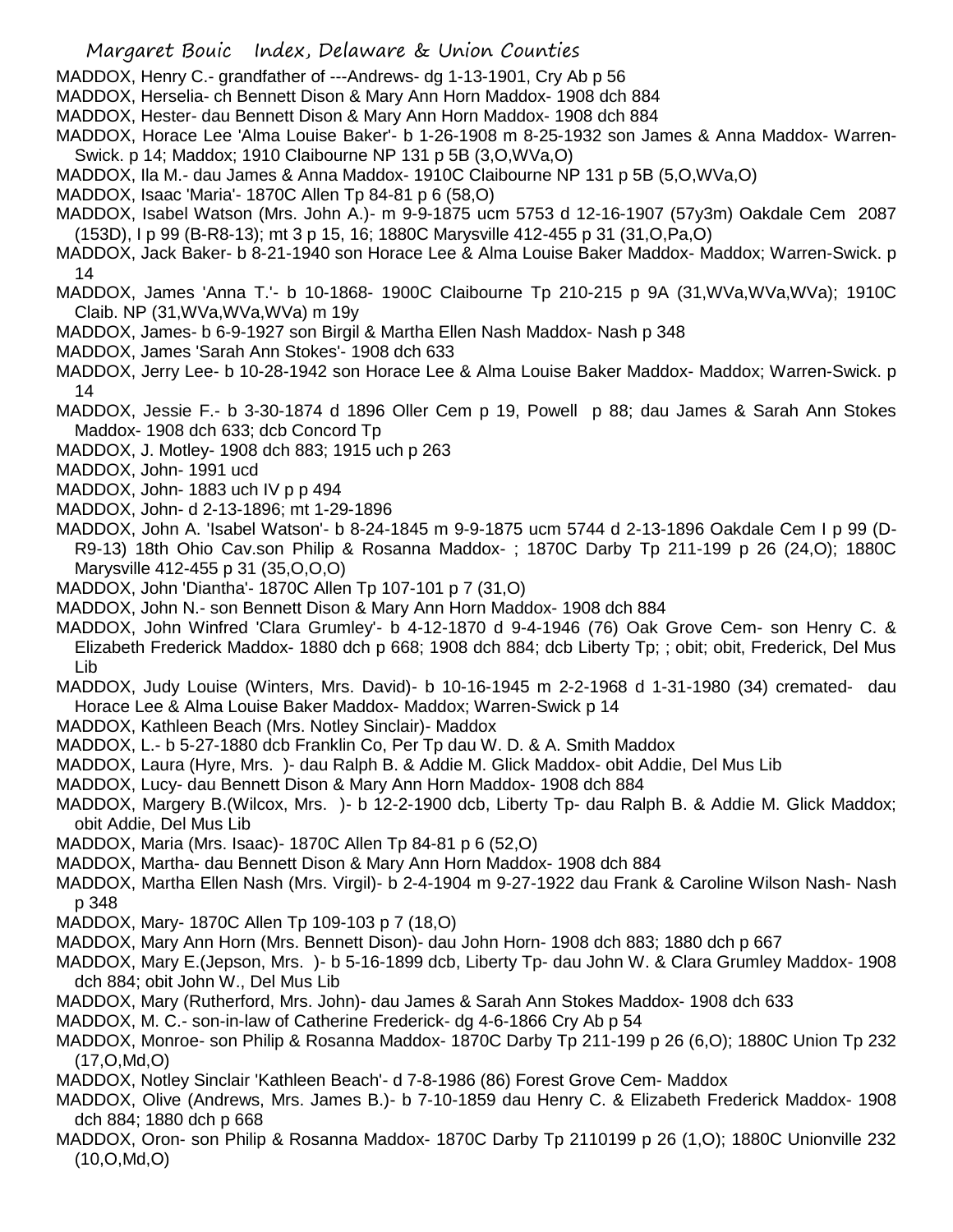- MADDOX, Orville- b 6-22-19223 son Virgil & Martha Ellen Nash Maddox- Nash p 348
- MADDOX, Paula Jean (Mizrahi, Mrs. Robert)- dau Notley Sinclair & Kathleen Beach Maddox- Maddox
- MADDOX, Pauline- b 9-6-1929 dau Virgil & Martha Ellen Nash Maddox- Nash p 348
- MADDOX, Philip 'Rosanna'- d 1-24-1900 (83) obit mlib; 1870C Darby Tp 211-199 p 26 (52,Md); 1880C Unionville 232 (63,Md,Md,Md)
- MADDOX, Rachel- dau Isaac & Maria Maddox- 1870C Allen Tp 108-102 p 7 (11,O)
- MADDOX, Ralph B. 'Addie Glick'- b 3-5-1868 son Henry C. & Elizabeth Frederick Maddox- 1908 dch 596, 884; 1880 dch p 668; obit Addie, obit Frederick, John W.- Del Mus Library
- MADDOX, Robert Hamilton- b 3-15-1897 dcb Liberty Tp son Harry C. & Alchea B. Hamilton Maddox; 1908 dch 884; obit Harry C., Del Mus Lib
- MADDOX, Rosanna (Mrs. Philip)- 1870C Darby Tp 211-199 p 26 (38,O); 1880C Unionville 232 (48,O,Md,Md)
- MADDOX, Ruby (Hayes, Mrs. )- dau John W. & Clara Grumley Maddox- Maddox; obit John W., Del Mus Lib
- MADDOX, Ruth (Gooding, Mrs. John O.)- b 11-27-1876 dcb, Liberty Tp- dau Henry C. & Elizabeth Frederick Maddox- 1908 dch 884; 1880 dch p 668; obit, Frederick, John W., Frederick, Del Mus Lib
- MADDOX, Sarah Ann Stokes (Mrs. James)- b 1851 d 1906 Oller Cem p 19; Powell p 88- dau George & Annie Hill Stokes- 1908 dch 633
- MADDOX, Thomas- 1870C Allen Tp 109-103 p 7 (25,O)
- MADDOX, Travis S.- dau Bennett Dison & Mary Ann Horn Maddox- 1908 dch 884
- MADDOX, Vernon- b 4-6-1925 son Virgil & Martha Ellen Nash Maddox- Nash p 348
- MADDOX, Virgil 'Martha Ellen Nash'- m 9-27-1922- Nash p 348
- MADDOX, Vivian Margaret (Campbell, Mrs. John Holmes)- m 8-8-1964 dau Walter C. & Helen O. Bame Maddox- Maddox; 1961, 1964 dcd
- MADDOX, Walter G.'Helen O. Bame'- b 2-24-1913 d 12-17-1994 (81) Oak Grove Cem- son J. W. & CLara Grumley Maddox- Maddox; 1961, 1964, 1969, 1971, 1980 dcd
- MADDOX, W. D.- murdered- brother Henry Maddox- dg 3-2-1906 Cry Ab p 84
- MADDOX, William- 1870C Allen Tp 109-103 p 7 (21,O)
- MADDOX, William B.- son Bennett Dison & Mary Ann Horn Maddox- 1908 dch 884
- MADDOX, William- son Phillip & Rosanna Maddox- 1870C Darby Tp 211-199 p 26 (16,O)
- MADDY, Janice- b 1958 dau Kenneth W. & Wanda Maddy- 1971 dcd
- MADDY, Keith- b 1960- son Kenneth W. & Wanda Maddy- 1971 dcd
- MADDY, Kenneth- b 1956 son Kenneth W. & Wanda Maddy- 1971, 1980 dcd
- MADDY, Kenneth W. 'Wanda'- 1971, 1980 dcd
- MADDY, Wanda (Mrs. Kenneth W.)- 1971, 1980 dcd
- MADEIRA, Emma R.(Rick, Mrs. Cyrus)- m 1868- Weiser p 837
- MADEIRA, John- unec X p 65
- MADEJ, Carol (Wilson, Mrs. )- dau Theresa A. Madej- Madej
- MADEJ, James R.- son Theresa A. Madej- Madej
- MADEJ, Linda- dau Theresa A. Madej- Madej
- MADEJ, Theresa A.- d 4-3-1976 (54) Resurrection Cem, Cols. Madej
- MADEJ, Walter- son Theresa A. Madej- Madej
- MADER, Abraham 'Catharine Hain'- son John & Christiana Mader- Weiser p 468
- MADER, Albert- b 1-1900 son John & Anna M. Mader- 1900C Paris Tp 70-73 p 5A (4/12,O,O,O)
- MADER, Albert Victor- b 5-11-1895 d 1-6-1896 son William & ELiza Jane Hummel Mader- Weiser p 488
- MADER, Amos 'Elizabeth Zarker'- b 1825 d 1867 son Daniel & Anna Cahtarine Weiser Mader- Weiser p 486, 487
- MADER, Andrew J. 'Elizabeth Scheiderer'- b 1848 Ger d 9-5-1928 (80) Oakdale Cem 4066 (H5); 1915 uch p 992; Mader; Oakdale Cem II p 66; Marysville p 51
- MADER, Ann- b 1885 d 1943 Oakdale Cem II p 66 (H-R2-5)
- MADER, Anna Catherine Weiser (Mrs. Daniel)- b 7-8-1783 m 12-7-1809 d 8-11-1858 dau John & Justina Kehl Weiser- Weiser p 486
- MADER, Anna K. (Rausch, Mrs. Charles)- dau George Mader- 1915 uch p 756
- MADER, Anna Mae Snyder (Mrs. Clarence Monroe)- b 5-14-1884 d 7-15-1937- Weiser p 488
- MADER, Anna (McLaughlyn, Mrs. )- b 1864 d 1885 dau Moses Weiser & Anna Wagner Mader- Weiser p 487
- MADER, Anna M. (Mrs. John)- b 4-1879 1900C Paris Tp 70-73 p 5A (24,O,O,O) m 4y, 2 ch
- MADER, Anna Rausch (Mrs. John)- b 7-16-1869 m 5-9-1889 d 1961 St. John's Lutheran Cem, DJ p 69- dau Johannes & Caroline Horch Rausch- 1915 uch p 755; Rausch 164; Mader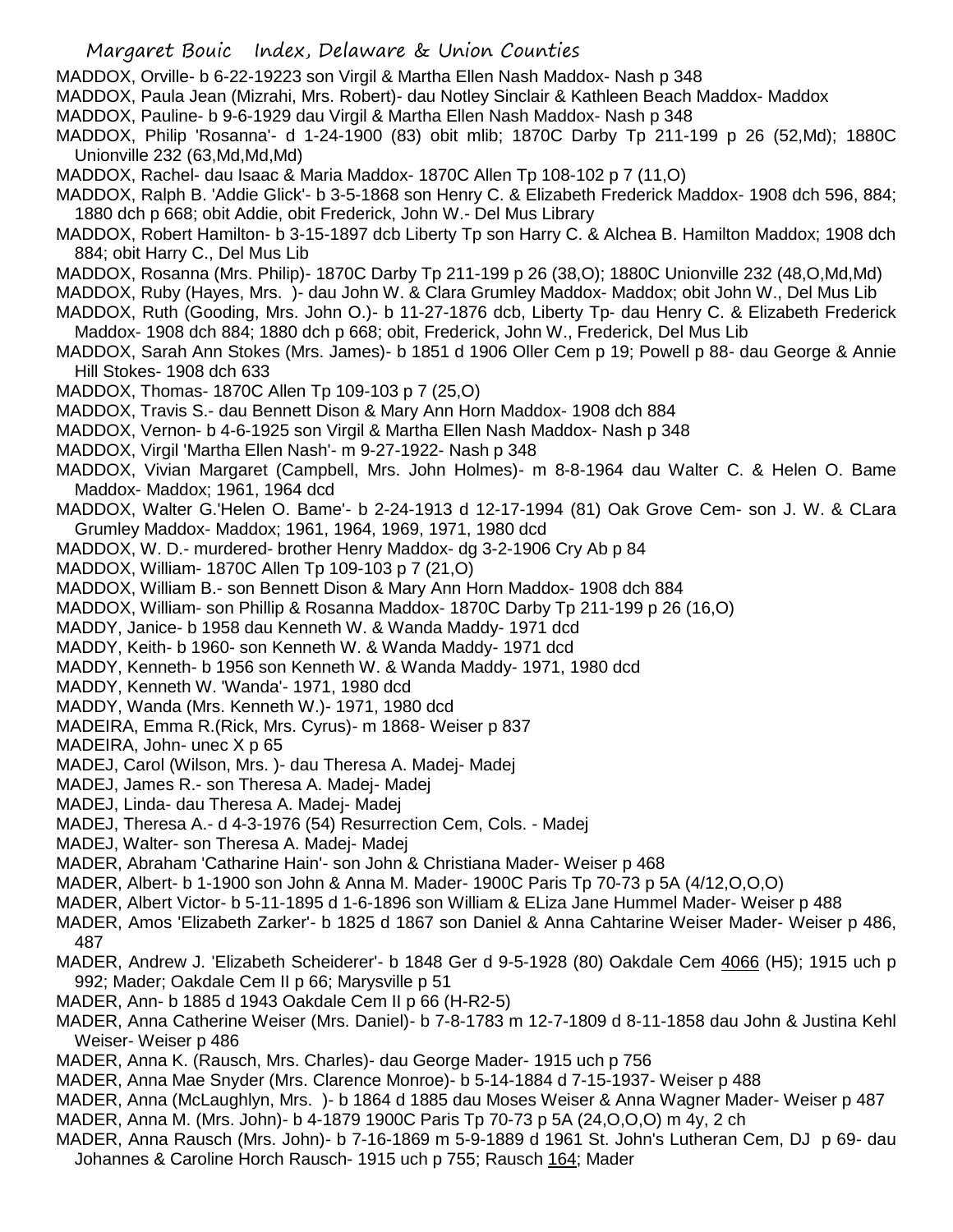- MADER, Anna Trapp (Mrs. )- dau George & Anna Nicol Trapp- 1915 uch p 683
- MADER, Anna Wagner (Mrs. Moses Weiser)- b 1829 d 1919 bur Lindlestown, Pa- Weiser p 486
- MADER, Barbara (Scheiderer, Mrs. Christopher)- 1985 uch p 122
- MADER, Barbara Strait (Mrs. John)- m 6-9-1955- Rausch (16414) III p 298
- MADER, Benjamin- son Amos & ELizabeth Zarker Mader- Weiser p 492
- MADER, Bernette (Slack, Mrs. Junior)- b 9-27-1924 m 6-3-1949 dau Ernest & Matilda Burns Mader- Mader; Rausch 19213, III p 308
- MADER, Beulah (Mrs. Emmett)- b 1893- Weiser p 492
- MADER, Caroline Marie"Carrie" Trapp (Mrs. Frank)- b 6-13-1883 m 1904 d 2-8-1935 Oakdale Cem II p 77 (H-R12-4)- dau Johann George & Anna Christina Nicol Trapp- 1985 uch p 139; Mader
- MADER, Catharine Hain (Mrs. Abraham)- Weiser p 486
- MADER, Catharine Jane- b 1-31-1845 dau Moses Weiser & Susanna Mader- Weiser p 487
- MADER, Catharine- dau John,Jr. & Catharine Mader- Weiser p 486
- MADER, Catharine (Poffenberger, Mrs. Andrrew)- dau Amos & Elizabeth Zarker Mader- Weiser p 492
- MADER, Catharine (Spitler, Mrs. Martin)- dau John & Christiana Mader- Weiser p 486, 493
- MADER, Charles B.- son Walter & Weltha Mader- obit Weltha, mlib
- MADER, Charles Leroy- b 4-22-1893 d 5-4-1901 son William & ELiza Jane Hummel Mader- Weiser p 488
- MADER, Cheryl Ann- b 3-21-1958 dau John & Barbara Strait Mader -Rausch 164142 III p 298
- MADER, Christine- dau Matthew & Louis Fox Mader- 1915 uch p 697
- MADER, Christopher "Chris" 'Ferne C. Roney'- n 4-4-1882 d 12-17-1957 (75) Oakdale Cem II p 77 son Andrew J. & Elizabeth Scheiderer Mader- obit, mlib; Mader
- MADER, Chris- son Ralph C. & Mary Mader- Mader
- MADER, Christiana (Mrs. John)- Weiser p 486
- MADER, Clara Bishop (Moder, Mrs. George)(Mrs. Frank)- b 8-26-1889 m(2) 1939 d 12-5-1968 Oakdale Cem dau Emanuel & ELizabeth Troeschel Bishop- Mader
- MADER, Clara- b 8-3-1875 d 1-21-1876 dau Daniel E. & Veronica Warner Mader- Weiser p 490
- MADER, Clarence Monroe 'Anna Mae Snyder'- b 9-7-1889 d 8-12-1944 son William & Eliza Jane Hummel Mader- Weiser p 488
- MADER, Conrad 'Margaret Rausch'- b 11-15-1868 m 5-17-1890 d 4-22-1951 St. John's Cem, DJ p 70- Rausch (192) II p 280
- MADER, Cora (Haas, Mrs. Ezra)- b 9-16-1876 d 1-17-1932 dau Daniel E. & Veronica Warner Mader- Weiser p 490
- MADER, Daniel 'Anna Charine Weiser'- b 9-16-1787 m 12-7-1809 d 8-18-1848 son John & Chirstiana Mader-Weiser p 486
- MADER, Daniel E. 'Veronica Warner'- b 7-11-1842 m 12-13-1862 d 6-6-1903 son Amos & Elizabeth Zarker Mader- Weiser p 487
- MADER, Daniel- son Moses Weiser Mader- Weiser p 487
- MADER, Daniel Tobias- b 5-17-1886 d 8-2-1887 son William & ELiza Jane Hummel Mader- Weiser p 488
- MADER, David- b 3-9-1866 son Daniel E. & Veronica Warner Mader- Weiser p 487
- MADER, David 'Elizabeth Haian''Sarah'- b 5-21-1785 d 12-19-1856 son John & Christiana Mader- Weiser p 486
- MADER, David- son John Jr. & Catharine Mader- Weiser p 486
- MADER, Doris Linnemeir (Mrs. Gerald)- m 10-18-1952- Rausch (16411) III p 298
- MADER, Dorothy (Yadon, Mrs. Gordon)- b 3-31-1927 m 9-9-1948 dau Gerhard & Ida Ahrens Mader- Rausch 16412 III p 298
- MADER, Eddie- b 8-26-1884 d 9-12-1884 son Daniel E. & Veronice Warner Mader- Weiser p 492
- MADER, Edith- b 7-1897 dau John & Anna M. Mader- 1900C Paris Tp 70-73 p 5A (2,O,O,O)
- MADER, Eleanor- dau Walter & Weltha Mader- obit Weltha, mlib
- MADER, Elenor- b 1857 d 1860 dau Moese Weiser & Anna Wagner Mader- Weiser p 487
- MADER, Eliza Jane Hummel (Mrs. William)- b 4-9-1865 m 7-16-1885 d 4-30-1938- Weiser p 487
- MADER, Elizabeth B. (Mrs. George)- b 1860 d 1935 Trinity Lutheran Cem, DJ p 77
- MADER, Elizabeth Loschky (Mrs. George)- m 9-4-1881 ucm 7010
- MADER, Elizabeth Haine (Mrs. David)- Weiser p 486
- MADER, Elizabeth- dau John,Jr. & Catharine Mader- Weiser p 486
- MADER, Elizabeth- dau John & Christiana Mader- Weiser p 486
- MADER, Elizabeth "Betty" (Mrs. Richard O.)- 1961, 1964, 1969, 1971 dcd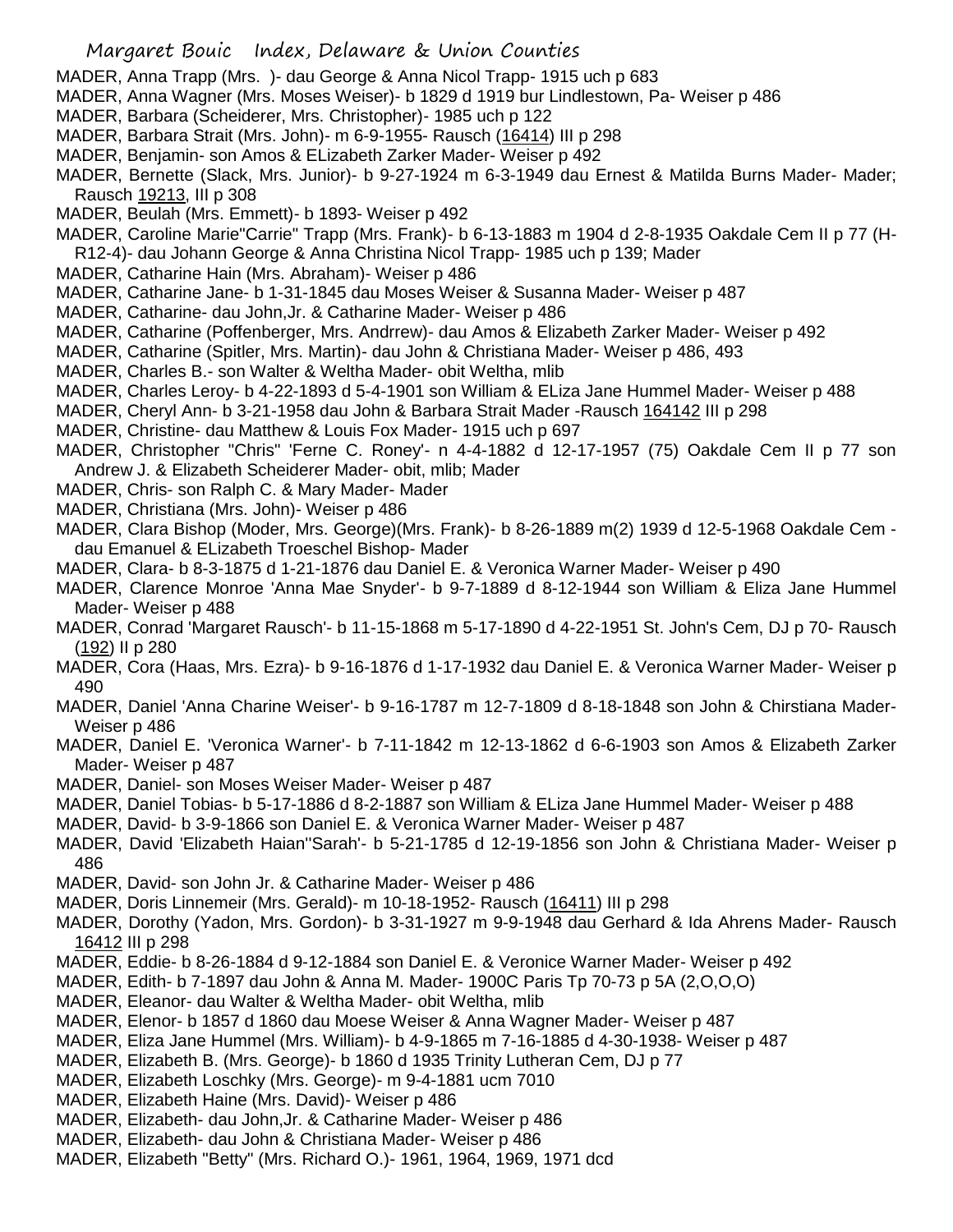MADER, Elizabeth Scheiderer (Mrs. Andrew J.)- b 1854 d 1-1-1937 Oakdale Cem II p 66; obit Christopher, mlib; Mader; 1915 uch p 992

- MADER, Elizabeth Scheiderer (Mrs. John A.)- m 4-24-1873 ucm 5263
- MADER, Elizabeth (Scheiderer, Mrs. John P.)- m 5-4-1871 ucm 4924- dau George Mader- 1883 uch V p 256
- MADER, Elizabeth (Welch, Mrs. David)- m 9-21-1957 dau Gerhard & Ida Ahrens Mader- Rausch 16415 III p 298
- MADER, Elizabeth Zarker (Mrs. Amos)- b 1823 d 2-11-1913- Weiser p 487
- MADER, Elizabeth (Zarker, Mrs. Benjamin)- dau Daniel & Anna Catharine Weiser Mader- Weiser p 486, 487
- MADER, Elizabeth (Zeiders, Mrs. Lewis)- b 7-4-1872 d 1909 dau Daniel E. & Veronica Warner Mader- Weiser p 489
- MADER, Elsie Naomi (Boyer, Mrs. Herbert Monroe)- b 3-27-1903 m 11-26-1925 dau William & Eliza Jane Hummel Mader- Weiser p 489
- MADER, Emily (Lingle, Mrs. John)- dau Daniel & Anna Catharine Weiser Mader- Weiser p 486, 487
- MADER, Emmett 'Beulah'- b 6-8-1889 d 1947 son Daniel E. & Veronica Warner Mader- Weiser p 492
- MADER, Ernest C.'Matilda Burns'- b 3-10-1893 m 10-24-1914 d 12-16-1947 St. John's Cem, DJ p 70- son Conrad & Margaret Rausch Mader- Mader; Rausch 1921 II p 280, III p 308
- MADER, Esther Elizabeth (Flemming, Mrs. Eugene)(Johnson, Mrs. Harry R.)- b 10-5-1900 m(1) 2-2-1919 dau William & Eliza Jane Hummel Mader- Weiser p 489
- MADER, Esther- dau John Jr. & Catharine Mader- Weiser p 486
- MADER, Eugene- son Frank & Carolyn Marie Trapp Mader- 1985 uch p 139
- MADER, Eva Margaretha- b 2-10-1847 d 11-2-1880 (33-8-20) Trinity Lutheran Cem, DJ p 77
- MADER, Eve Kliber (Mrs. George)- m 9-17-1871 ucm 4978
- MADER, Ferne C.Roney (Mrs. Christopher)- b 11-23-1883 d 9-20-1971 Oakdale Cem II p 77 (H-R12-4)- dau Hiram & Rilla Parthemer Roney- Mader; obit Christopher, mlib
- MADER, Florence Thompson (Mrs. Paul Richard)- b 12-29-1900 m 2-5-1927- Weiser p 489
- MADER, Frank 'Caroline Trapp'- b 1-23-1876 d 3-24-1959 Oakdale Cem II p 77 (H-R12-4) son Andrew J. & Elizabeth Scheiderer Mader- Mader; obit Christopher, mlib
- MADER, Frank 'Clara Bishop'- d 1959; Mader; 1915 uch p 529
- MADER, Gene- on Frank & Carrie Trapp Mader- Mader
- MADER, George- 1883 uch V p 256
- MADER, George 'Elizabeth B.'- b 1846 d 1920 Trinity Lutheran Dem, DJK p 77, G
- MADER, George 'Elizabeth Loschky'- m 9-4-1881 ucm 7010
- MADER, Georg 'Margaretha'- b 12-28-1824 d 10-28-1892 (67y10m) St. John's Lutheran Cem, DJ p 57
- MADER, George 'Eve Kliber'- m 9-17-1871 ucm 4978; 1915 uch p 756
- MADER, Gerald 'Doris Linnemeier'- b 2-23-1924 m 10-18-1982 son Gerhard & Ida Ahrens Mader- Rausch 16411, III p 298
- MADER, Gerhardt 'Ida Ahrens'- b 11-16-1899 m 6-28-1921 d 1-1972 (72) son John & Anna Rausch Mader-Rausch 1641; obit mlib (brown)
- MADER, Grace Sloat (Mrs. John Earl)- b 5-28-1913 m 5-1940- Weiser p 488
- MADER, Harold C.- son Walter & Weltha Mader- Mader; obit Weltha, mlib
- MADER, Harriet- dau Moses Weiser & Anna Wagner Mader- Weiser p 487
- MADER, Harriet (Wilt, Mrs. Hiram)- dau Amos & Elizabeth Zarker Mader- Weiser p 492
- MADER, Helen E. (Kellar, Mrs. Lawrence F.)- dau Lawrence J. & Matilda M. Coleman Mader- Mader; Kellar
- MADER, Henry- b 9-3-1869 d about age 33- son Daniel E. & Veronica Warner Mader- Weiser p 489
- MADER, Ida Ahrens (Mrs. Gerhard)- b 9-4-1900 m 6-28-1921 Rausch (1641)
- MADER, Isaac- son John & Christiana Mader- Weiser p 486
- MADER, Jacob- son John & Christiana Mader- Weiser p 486
- MADER, Jane (Low, Mrs. Ivan)- m 11-18-1949- dau Walter & Weltha Mader- Mader; obit Weltha, mlib
- MADER, Janet (Burkepile, Mrs. Ainsworth Q) m 1970- 1985 uch p 21
- MADER, Jeffrey Robert- b 5-14-1955 son Robert & Patricia Bronson Mader- Rausch 164131 III p 298
- MADER, Jestine (Brightbill, Mrs. William)- dau Daniel & Anna Catharine Weiser Mader- Weiser p 486, 487
- MADER, Joanne Leslie- b 8-1-1956 dau Gerald & Doris Linnemeier Mader- Rausch 164112 III p 298
- MADER, Johann Wolfgang 'Katharina'- b 5-24-1820 d 1-6-1892 (71-7-13) Trinity Lutheran Cem, DJ p 79
- MADER, John A. 'Elizabeth Scheiderer'- m 4-24-1873 ucm 5263
- MADER, John 'Anna M.'- b 3-1873 1900C Paris Tp 70-73 p 5A (27,O,Ger,Ger) m 4y
- MADER, John 'Anna Rausch'- b 12-29-1865 d 1943 St. John's Cem, DJ p 69; Rausch (164); 1915 uch p 755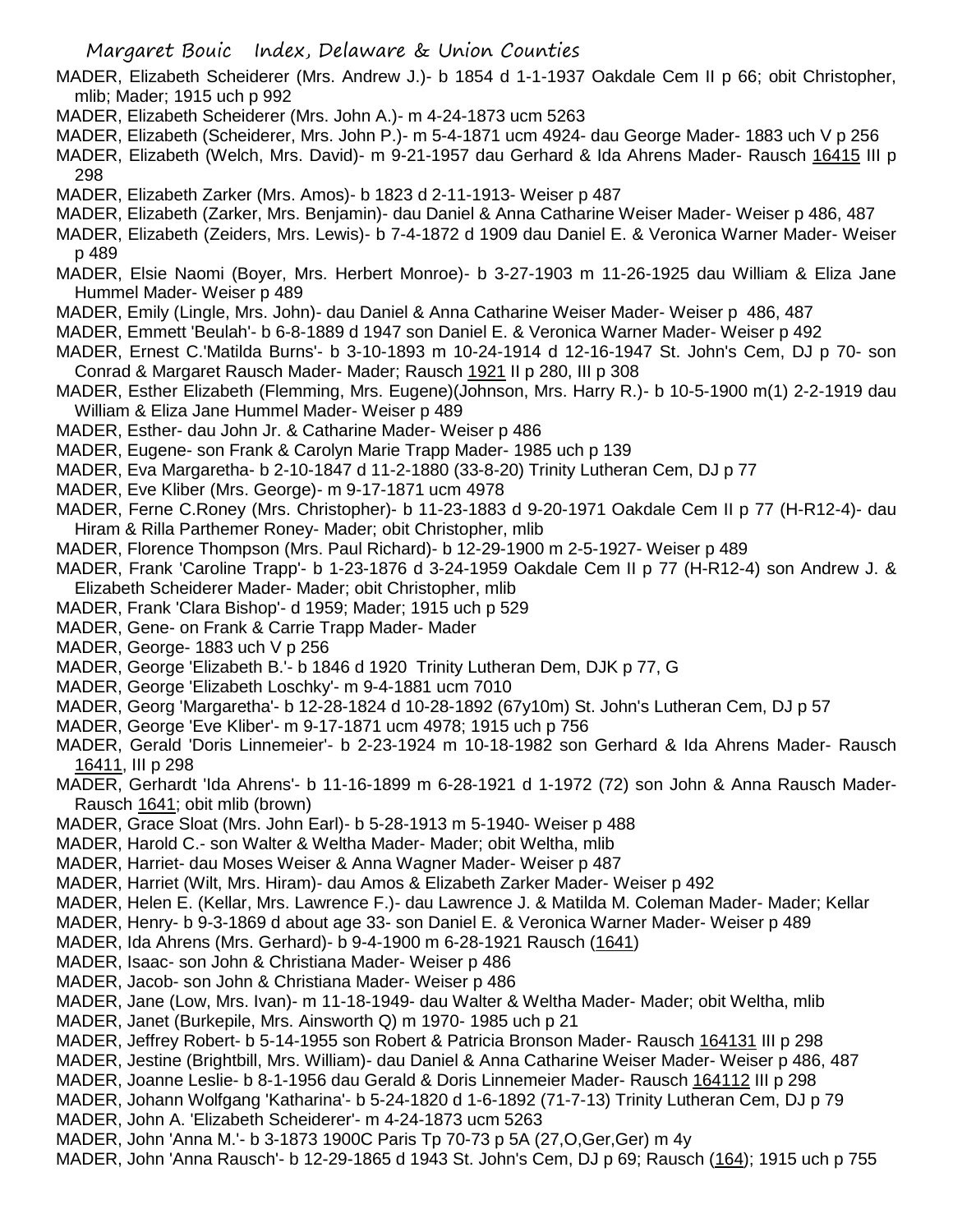- MADER, John 'Barbara Strait'- b 2-7-1932 m 6-9-1955 son Gerhard & Ida Ahrens Mader- Rausch 16414 III p 298
- MADER, John Carl- b 1-25-1957 son John & Barbara Strait Mader- Rausch 164141 III p 298
- MADER, John 'Christiana'- Weiser p 486
- MADER, John,Jr. 'Catharine'- son John & CHristiana Mader- Weiser p 486
- MADER, John Earl 'Grace Sloat'- b 10-3-1917 m 5-1940 son Clarence Monroe & Anna Mae Snyder Mader-Weiser p 488
- MADER, John- son Walter & Weltha Mader- obit Weltha, mlib
- MADER, Katharina (Mrs. Johann Wolfgang) b 8-7-1821 d 10-29-1894 (75-2-24) Trinity Lutheran Cem, DJ p 79
- MADER, Kunigunda (Rausch, Mrs. Charles)- b 10-27-1863 m 8-28-1886 d 3-13-1936- Rausch (162) II p 274
- MADER, Lawrence J. 'Matilda M. Coleman'- b 1892 d 1956 Oakdale Cem II p 79 (H-R14-3); Mader
- MADER, Leah- dau Moses Weiser Mader- Weiser p 487
- MADER, Lee- b 1954 son Richard O. & Betty Mader- 1961, 1964, 1969, 1971 dcd
- MADER, Lewis- son Matthew & Louis Fox Mader- 1915 uch p 796
- MADER, Litty Margaret- b 11-26-1842 dau Moses Weiser & Susanna Mader- Weiser p 487
- MADER, Louis Fox (Mrs. Matthew)- dau John L. & Anna W. Barbara Greenbaum Fox- 1915 uch p 697
- MADER, Lucia M. (Thompson, Mrs. Ted/Edward)- b 1-30-1916 m 6-12-1938 d 9-16-1990 (74) Oakdale Cem -
- dau Ernest & Matilda Burns Mader- Mader; Rausch 19211, II p 280. III p 308
- MADER, Lucile- dau Matthew & Louis Fox Mader- 1915 uch p 697
- MADEJ, Luther- b 1895 d 1939 Soldier- Oakdale Cem II p 66
- MADER, Lydia (Lerew, Mrs. Charles)- b 5-1-1887 d 3-3-1927 dau Daniel E. & Veronice Warner Mader- Weiser p 492
- MADER, Lydia (Nicol, Mrs. Herman G.)- b 10-9-1895 m 8-11-1916 Rausch (1192) III p 269
- MADER, Lynn Elise- b 9-19-1954 dau Gerald & Doris Linnemeier Mader- Rausch 164111
- MADER, Lynn- b 1957 ch Richard O. & Betty Mader- 1961, 1964, 1969, 1971 dcd
- MADER, Mabel V. Kuntz (Mrs. Robert Paul)- b 2-14-1918 m 7-7-1939- Weiser p 488
- MADER, Magdalena (Roush, Mrs. John A. W.)- m 11-10-1881 ucm 7061
- MADER, Margaret (Mehl, Mrs. Jim)- b 4-18-1919 m 10-1-1947 dau Ernest C. & Matilda Burns Rausch- Rausch 19212 III p 308
- MADER, Margaret Rausch (Mrs. Conrad)- b 3-24-18760 m 5-17-1890 d 1-2-1952 St. John's Cem, DJ p 70 dau Casper & Dorothea Bunsold Rausch- Rausch 192 II p 280
- MADER, Margaret "Maggie" (Williams, Mrs. Charles Foster)- b 1874 d 1953 Oakdale Cem II p 160 (M-R25- 11); 1915 uch p 697
- MADER, Margaret (Taylor, Mrs. )- dau Walter & Weltha Mader- obit Weltha, mlib
- MADER, Margaretha B. (Mrs. Georg)- b 10-15-1823 d 1-17-1896 972-3-2) St. John'S Lutheran Cem, DJ p 57
- MADER, Margaretta B. (Scheiderer, Mrs. Christopher)- m 9-4-1979 ucm 6523
- MADER, Margaretta E. (Sammler, Mrs. Robert J.)- m 10-24-1878 ucm 6349
- MADER, Maria Elizabeth (Shellhammer, Mrs. )- b 4-29-1841 dau Moses Weiser & Susanna Mader- Weiser p 487
- MADER, Maria Lucinda (Wenrich, Mrs. Daniel)- dau Daniel & Anna Catharine Weiser Mader- Weiser p 486, 487
- MADER, Marilyn (David, Mrs. Herbert)- b 12-2-1935 m 7-5-1958 dau Gerhard & Ida Ahrens Mader- Rausch 116416 III p 298
- MADER, Marjorie (Miller, Mrs. Harold)- dau Ernest & Matilda Burns Mader- Mader
- MADER, Martha- dau Matthew & Louis Fox Mader- 1915 uch p 697
- MADER, Mary Ann (Casssel, Mrs. Samuel B.)- b 12-31-1849 d 10-4-1878 dau Amos & Elizabeth Zarker Mader- Weiser p 492
- MADER, Mary (Mrs. Ralph C.)- Mader
- MADER, Mathilda C.- b 1893 d 1909 dau George & Elizabeth B. Mader- Trinity Lutheran Cem, DJ p 77
- MADER, Matilda Burns (Mrs. Ernest)- b 4-21-1893 m 10-24-1944 d 12-13-1996 (103) St. John's Cem DJ p 70 dau Gottlieb & Elizabeth Emmert Burns- Mader; Rausch (1921) II p 280, III p 308; 1977, 1979 ucd
- MADER, Matilda M. Coleman (Mrs. Lawrence J.)- b 10-14-1892 d 11-26-1984 (92) Oakdale Cem II p 79 (H-R14-3)-dau John & Margaret Zoellner Coleman- Mader
- MADER, Matthew 'Louisa Fox'- 1915 uch p 697
- MADER, Maxine (Butler, Mrs. Clyde H.)- b 8-15-1906 m 12-26-1928 d 12-30-1982 (76) Oakdale Cem II p 79 (H-R14-2)- dau Christopher & Ferne Roney Mader- Mader; obit Christopher, mlib

Margaret Bouic Index, Delaware & Union Counties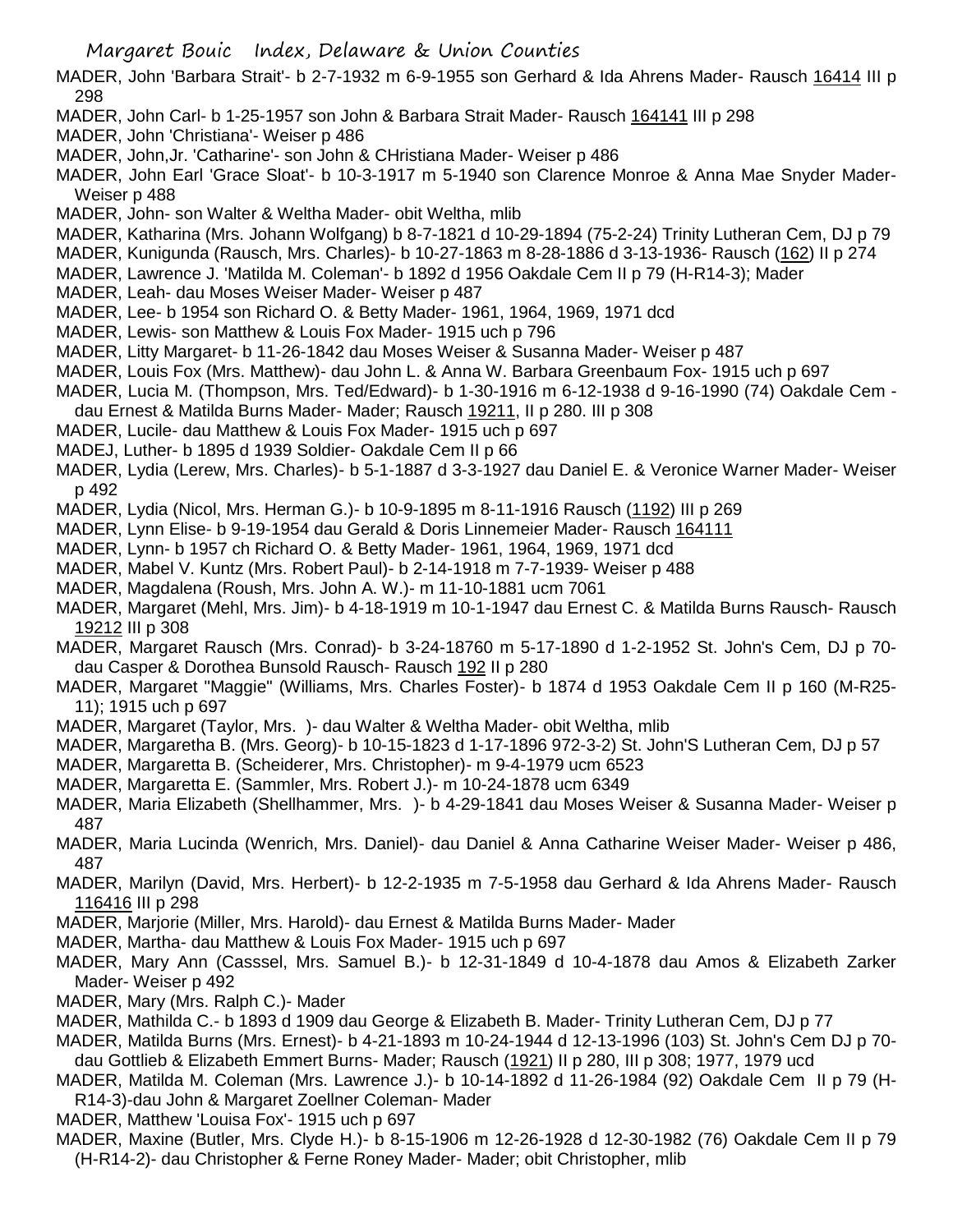- MADER, May- dau John Jr. & Catharine Mader- Weiser p 486
- MADER, Meda O. (Brungart, Mrs. Alfred)- b 11-18-1860 m 10-17-1880 d 6-15-1927- Weiser p 607
- MADER, Minnie Ellen (Derrick, Mrs. Harry Troutman)- b 12-10-1887 m 3-31-1909 d 5-29-1953 dau William & Eliza Jane Hummel Mader- Weiser p 488
- MADER, Minnie (Graham, Mrs. Walter)- b 1887 d 1964 Oakdale Cem II p 136 (M-R2-18)- dau Andrew J. & Elizabeth Scheiderer Mader- obit Christopher, mlib; Graham; Mader
- MADER, Moses- b 1855 d 1860 son Moses Weiser & Anna Wagner Mader- Weiser p 187
- MADER, Moses Weiser 'Susanna''Anna Wagner'- b 3-4-1812 d 1875 son Daniel & Anna Catharine Weiser Mader- Weiser p 486
- MADER, Nancy Jane- b 11-7-1942 dau John Earl & Grace Sloat Mader- Weiser p 488
- MADER, Patricia Bronson (Mrs. Robert)- m 7-28-1951- Rausch (16413)
- MADER, Paul Richard 'Florence Thompson'- b 4-7-1905 m 2-5-1927 son William & ELiza Jane Hummel Mader- Weiser p 489
- MADER, Rae Suzanne- b 4-26-1941 dau Robert Paul & Mabel V. Juntz Mader- Weiser p 488
- MADER, Ralph C.'Mary'- d 4-26-1982 (72) Fla. son Frank & Carolyn Marie "Carrie" Trapp Mader- Mader; 1985 uch p 139
- MADER, Rebecca Louise- b 5-16-1943 dau Robert Paul & Mabel V. Juntz Mader- Weiser p 488
- MADER, Richard O. 'Betty'- 1961, 1964, 1969, 1971, 1980 dcd
- MADER, Robert- son Moses Weiser & Anna Wagner Mader- Weiser p 487
- MADER, Robert 'Patricia Bronson'- b 8-29-1928 m 7-28-1951 son Gerhard & Ida Ahrens Mader- Rausch 16413 III p 298
- MADER, Robert Paul 'Mabel V. Kuntz'- b 2-7-1917 m 7-7-1939 son Clarence Monroe & Anna Mae Snyder Mader- Weiser p 488
- MADER, Ruth (Uhle, Mrs. Fred)- dau Frank & Carolyn Marie Trapp Mader- 1985 uch p 139
- MADER, Ruth May (Glatfelter, Mrs. Edward A.)- b 5-1-1897 m 6-10-1926 dau William & ELiza Jane Hummel Mader- Weiser p 488
- MADER, Sarah Ann- b 1853 d 1860 dau Moese Weiser & Anna Wagneer Mader- Weiser p 487
- MADER, Sarah (Beale, Mrs. William)- b 8-22-1810 dau Daniel & Anna Catharine Weiser Mader- Weiser p 486 MADER, Sarah (Mrs. David)- Weiser p 486
- MADER, Susan- d young dau Amos & Elizabeth Zarker Mader- Weiser p 487
- MADER, Susan- dau Moses Weiser Mader- Weiser p 487
- MADER, Susanna (Mrs.Moses Weiser)- b 9-16-181 d 10-27-1852- Weiser p 486
- MADER, T.- 1969 dcd
- MADER, Thomas Samuel- b 7-30-1957 son Robert & Patricia Bronson Mader- Rausch 164132 III p 298
- MADER, Veronica Warner (Mrs. Daniel E.)- b 1845 m 12-13-1862 d 12-24-1917 dau Jacob & Rebecca Young Warner- Weiser p 487
- MADER, Viola (Burns, Mrs. Harold August)- b 7-4-1926 m 6-20-1948 dau Ernest & Matilda Burns Mader-Mader; St. Paul p 24, 91; Rausch 19214 II p 280 III p 308, (14453) III p 285
- MADER, Viola Harrie (Mrs. )(Bonham, Mrs. )- dau Lafayette & Eunice Jack Harris- Genther p 114
- MADER, Walter- son Andrew & Elizabeth Scheiderer Mader- obit Christopher, mlib
- MADER, Walter,Jr.- son Walter & Weltha Mader- obit Weltha, mlib
- MADER, Weltha (Mrs. Walter)- b 11-20-1892 m 1909 d 1945 (52) Oakdale Cem II p 87 (H-RP-2)- dau Nancy Gray Dawson- obit mlib
- MADER, William 'Eliza Jane Hummel'- b 6-8-1867 m 7-16-1885 d 12-18-1944 son Daniel E. & Veronica Warner Mader- Weiser p 487
- MADER, William George- b 1-9-1941 son John Earl & Grace Sloat Mader- Weiser p 488
- MADER, William H.- son Amos & ELizabeth Zarker Mader- Weiser p 492
- MADER, William- son Moses Weiser & Anna Wagner Mader- Weiser p 487
- MADER, William Raymond- b 5-7-1891 d 4-25-1898 son William & Eliza Jane Hummel Mader- Weiser p 488 MADERA, Mary (Weiser, Mrs. Jabez)- m 1-5-1834; dcq, dcc Paul Barrett 13; Weiser p 80
- MADERS, Clarita Mae Huddleston (Little, Mrs. Edward)(Mrs. Diego Regina)(Pardo, Mrs. Ramior Vicente)- dau Clarence Largent & WIllie Robertine Holeymon Huddleston- dcq Clarita Huddleston Pardo 1; Pabst 6 p 92
- MADERS, Diego Regina 'Clarita Mae Huddleston'- Pabst 6 p 92
- MADGE, Helen (Weiser, Mrs. William Wesley)- b 5-18-1914 m 12-25-1934- Weiser p 740
- MADGENDAFFER, Catharine (Dasher, Mrs. Philip)- m 8-21-1851 ucm 1696
- MADIA, Rae- family Ruhl- 1985 uch p 121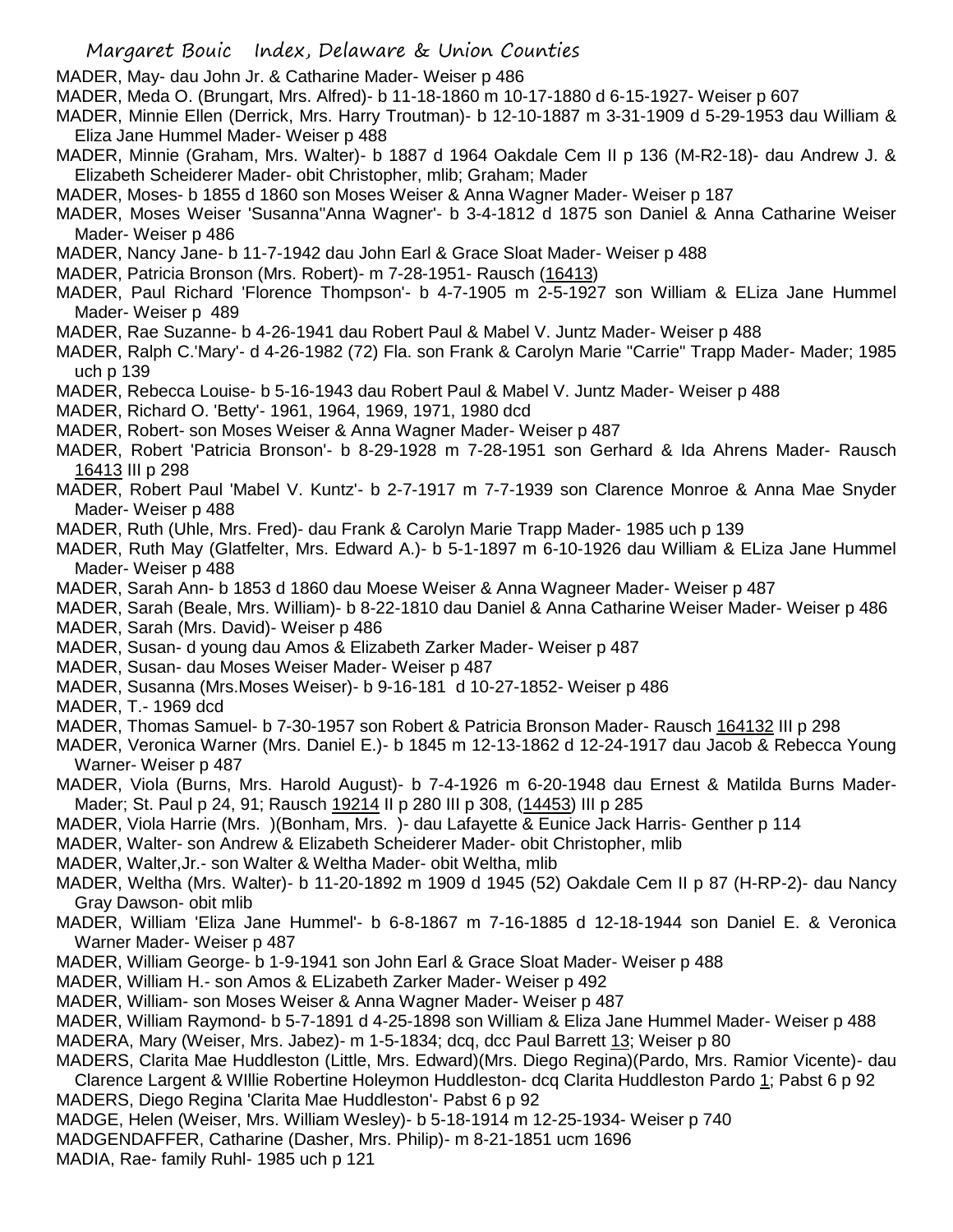- Margaret Bouic Index, Delaware & Union Counties MADIGAN, James 'Peggy Cottar'- m 7-30-1852 dcm MADIGAN, Mary E.- Black, Myers research- delge VI p 73 MADIGAN, Peggy Cottar (Mrs. James)- m 7-30-1852 dcm MADIN, Nancy Barker (Mrs. William)- m 11-3-1843 Madison Co, unec X p 7 MADIN, William 'Nancy Barker'- m 11-3-1843 Madison Co, unec X p 7 MADINGTON, Elizabeth- b 1805 NJ d 8-2-1900 Oakdale Cem I p 15 (E) MADISON- Mrs- sister Albert T. Brecht- dg 5-23-1905 Cry Ab p 29 MADISON, Adria(n)- ch James & Lucy Anderson Madison-1870C Delaware Town 328 (9m); dg 8-24-1894, Cry Ab p 178 MADISON, Alberta Eleanor Page (Mrs. )- d 6-30-1964 (52) Oak Grove Cem- dau Emma Page- Madison MADISON, Alena S. Temple (Mrs. Jacob)- m 12-11-1870 ucm 4834 MADISON, Andy- (17-1985) son Edward & Sandra Madison- Madison MADISON, Ann M.- 1870C Delaware Town 328 (23) MADISON, Ann M.- dau James & Loeza Madison- 1850C Delaware Town 1211 p 90 (16,O) MADISON, Arthur- 1870C Delaware Town 328 (15) MADISON, Arthur- d 5-1-1894 (37-0-0) son J. K. Madison- dcdeaths MADISON, Arthur Phelps 'Mary Judy Teele'- m 8-17-1963 son Arthur Madison- Madison MADISON, Ben- 1949 ucd MADISON, Berndaine (Smith, Mrs. )- dau Emma Mildred Madison- Madison MADISON, Bertha- b 11-6-1879, dcb, colored, Delaware Town dau Arthur & Mary McNabb Madison MADISON, Betty K. Kasun (Mrs. )- b 2-28-1901 d 10-18-1994 (93) bur Wheeling, WVa-dau Martin & Maria Agnic Kasun- Madison MADISON, Blankey M.- b 8-23-1881 dcb, colored, Delaware Town ch Arthur & Mary H. McNutt Madison MADISON, Charles A.- d 5-17-1881 (9-4-21) Delaware - dcdeaths MADISON, Cornelia- 1870C Delaware Town 328 (12) MADISON, Corazon T. (Mrs. James E.)- 1991 ucd MADISON, Douglas- son Alberta Eleanor Page Madison- Madison MADISON, Ed- delge XII p 34, research filling stations MADISON, E. D.- dg 7-26-1910 pallbearer for Stanley Utter, Cry Ab p 140 MADISON, Edward E. "Gene'- d 1-28-1982 (48) Oak Grove Cem- Madison MADISON, Edward James,Jr.- son Edward J. & Sandra E. Madison- Madison- engaged to Kellie Lynn Rousseau MADISON, Edward James 'Sandra E.'- Madison MADISON, Edwin D.- b 11-7-1883 dcb, colored, Delaware Town son Arthur & Nettie McNuff Madison MADISON, Edwin Douglas- brother Edward E. Madison- Madison MADISON, Eliza- 1870C Delaware Town 328 (17) MADISON, Eliza A. Anderson (Mrs. Martin)- m 4-18-1851 dcm; 1870C Del Town 332 (45) MADISON, Elizabeth- dau James & Loeza Madison- 1850C Del Town 1211 p 90 (12,O) MADISON, Elizabeth King (Scurry, Mrs. David)- m 11-10-1861 dcm MADISON, Emma Mildred- d 11-19-1980 (76) - Madison MADISON, Flora- Grad Del HS 1880; delge VI p 73 MADISON, Florence- 1870C Delaware Town 328 (8) MADISON, Gene- son Alberta Eleanor Page Madison- Madison MADISON, George- Pabst 2 p 44 MADISON, Dr. George- delge VIII p 29 MADISON, Grafton- d age 27, son James & Lucy Anderson Madison- 1870C Delaware Town 328 (4); dg 11- 10-1893 Cry Ab p 139 MADISON, Granville 'Lillian'- d 8-2-1961 974) Madison MADISON, Henry- b 8-1883 1900C York Tp 40 p 2B (16,O,O,O) MADISON, Jacob 'Alena S. Temple'- m 12-11-1870 ucm 4834
- MADISON, James- President- Powers p 135, 350
- MADISON, Dr. James- delge VIII p 29
- MADISON, James- son Alberta Eleanor Page Madison- Madison
- MADISON, James E. 'Corazon T.'- 1991 ucd
- MADISON, James 'Loeza'- 1850C Delaware Town 1211 p 90 (35,Va); 1835 men p 40 #13 p 71 Marlborough Tp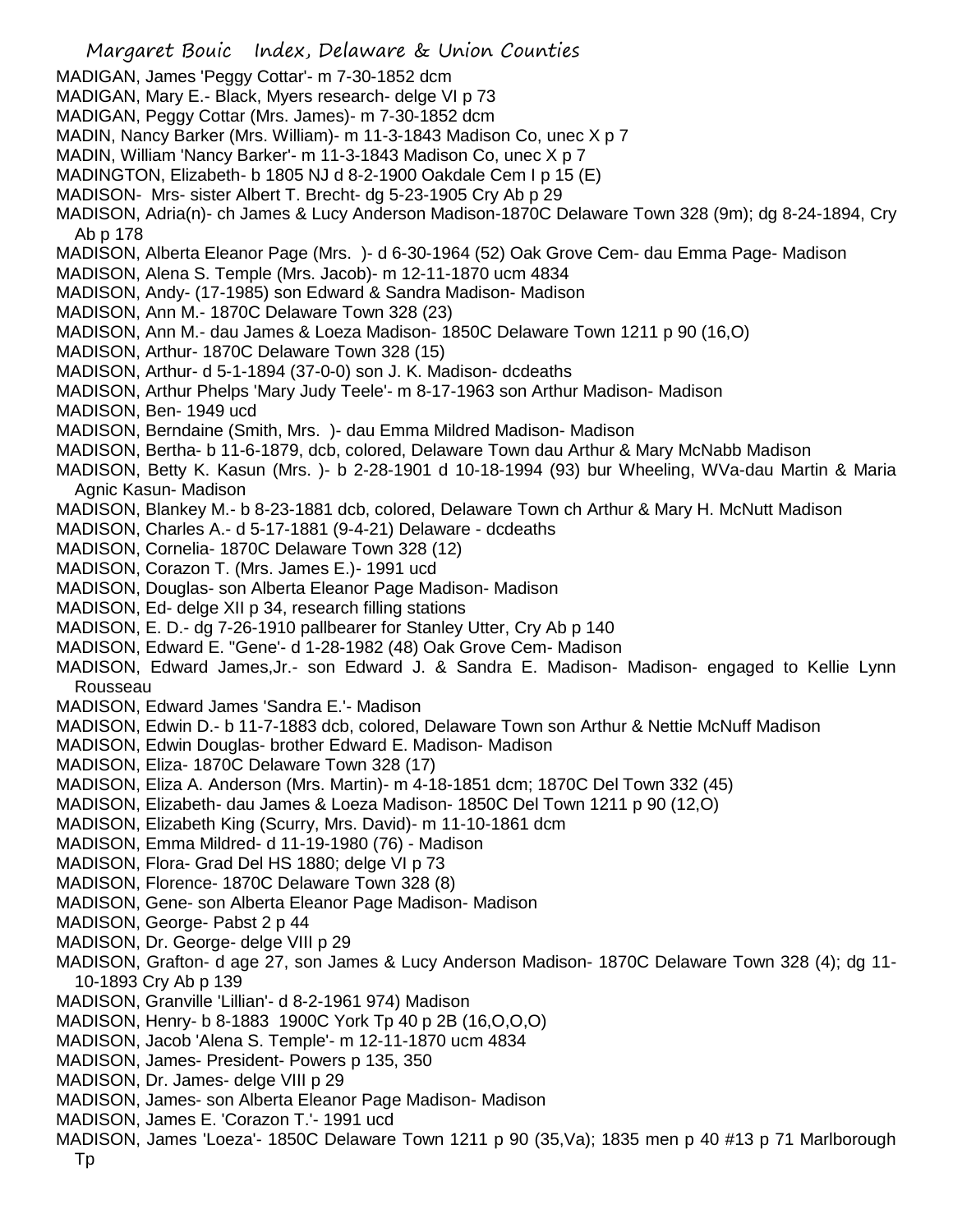MADISON, James 'Louisa Miner''Lucy Anderson'- d 8-18-1894 dg 11-10-1893 Cry Ab p 139, 178

- MADISON, James 'Lucy Anderson'- m 7-25-1852 dcm; 1870C Delaware Town 328 (57\*)
- MADISON, ---(Steward, Mrs. E. P.) dau James & Louisa Miner Madison- dg 8-24-1894 Cry Ab p 178 MADISON, James L.- brother Edward E. Madison- Madison
- MADISON, James W.- b 11-17-1892 dcb, colored, Delaware Town son Oscar & Netie McNabb Madison
- MADISON, Jennie Austin (Mrs. )- dau Rev. A. Austin, death, dg 9-10-1884 Cry Ab p 99
- MADISON, J. K.- d 8-17-1894 (81-0-0) son J. Madison- dcdeaths
- MADISON, Mrs. John- sister Mrs. Daisy McField- dg 5-17-1904 Cry Ab p 245
- MADISON, John- 1870C Delaware Town 332 (4); dg 8-27-1909 pallbearer for Elmer Randolph- Cry Ab p 57
- MADISON, John 'Minnie'- d 8-1-1950 (84) obit Del Mus Lib
- MADISON, Josephine- 1850C Delaware Town 1211 p 90 (30,O)
- MADISON, Josephine- 1870C Delaware Town 328 (19)
- MADISON, Josephine (Evans, Mrs. )- dau James & Louisa Miner Madison- dg 8-24-1894; Cry Ab p 178
- MADISON, Lida (Ragan, Mrs. )- dau James & Lucy Anderson Madison- dg 8-24-1894 Cry Ab p 178
- MADISON, Lillian (Mrs. Granville)- Madison
- MADISON, Loeza (Mrs. James)- 1850C Delaware Town 1211 p 90 (32,Ken)
- MADISON, Louisa Miner (Mrs. James)- dg 5-24-1894 Cry Ab p 178
- MADISON, Lucy Anderson (Mrs. James) 1870C Delaware Town 328 (37); dg 8-24-1894 Cry Ab p 178
- MADISON, Martin 'Elizabeth A. Anderson'- m 4-18-1851 dcm; 1870C Delaware Town 332 (60\*); bur Oak Grove, dg 2-28-1888 Cry Ab p 184
- MADISON, Mary Judy Teele (Mrs. Arthur Phelps)- m 8-17-1963 dau Franklin B. & Mabel English Teele-Madison
- MADISON, Mary S.- 1870C Delaware Town 332 (18)
- MADISON, Mildred Ann- dau Alberta Eleanor Page Madison- Madison
- MADISON, Mildred (Jones, Mrs. John H.)- sister Edward E. Madison- Madison
- MADISON, Minnie (Mrs. John)- obit John, Del Mus Lib
- MADISON, Nellie (Kennedy, Mrs. )- dau James & Lucy Anderson- dg 8-24-1891, Cry Ab p 178
- MADISON, O.- d Sat. dg 5-1-1894 Cry Ab p 166
- MADISON, Oliver- son Alberta Eleanor Page Madison- Madison
- MADISON, Oliver- b 12-6-1898, dcb, colored, Delaware Town son Bertha Madison
- MADISON, Oliver W.- brother Edward E. Madison- Madison
- MADISON, Patricia (Duncan, Mrs. )- dau Emma Mildred Madison- Madison
- MADISON, Perry- b 12-24-1871 dcb, colored, Delaware Town son Anna Madison
- MADISON, R.- original owner Washington Tp, unec XI p 11, XIV p 5
- MADISON, Rowland- 1883 uch V p 658; Roland- unec XII p 5, 53
- MADISON, Sandra E. (Mrs. Edward James)- Madison
- MADISON, Stella- died, dg 4-15-1890, Cry Ab p 14
- MADISON, Stephen- 1830C Scioto Tp
- MADISON, Vera Reed- dau Ben Madison- 1949 ucd
- MADISON, William- son James & Loeza Madison- 1850C Delaware Town 1211 p 90 (14,O)
- MADISON, William H.- d 8-18-1902 (17-0-0) Delaware dcdeaths; dg 8-12-1902 Cry Ab p 146
- MADOLE, Margaret (Oliver, Mrs. Andrew)- Nash p 436
- MADORY, Bertha Ford (Mrs. Charles C.)- Madory
- MADORY, Bertha (Sharrer, Mrs. John W.)- b 7-14-1915 m 5-30-1936 d 4-21-1997 (81) Oakdale Cem II p 137
- (M-R3-13)- dau Charles C. & Bertha Ford Madory- Madory
- MADORY, Charles C. 'Bertha Ford'- Madory
- MADORY, George 'Mae'- 1964 dcd
- MADORY, Mae (Mrs. George)- 1964 dcd
- MADOWS, Brady- son Raymond S. & Dixie Madows- 1959 ucd (4)
- MADOWS, Dennis- son Raymond S. & Dixie Madows- 1959 ucd (3)
- MADOWS, Dixie (Mrs. Raymnond S.)- 1959 ucd
- MADOWS, Douglas- son Raymond S. & Dixie Madows- 1959 ucd (6m)
- MADOWS, Gary- son Raymond S. & Dixie Madows- 1959 ucd (2)
- MADOWS, Raymond S. 'Dixie'- 1959 ucd
- MADOWS, Timothy- son Raymond S. & Dixie Madows- 1959 ucd (6)
- MADRY, Aaron C. 'Helen A. Baldwin'- b 7-12-1919 m 1944 d 2-8-1995 (75) New California Cem- son Aaron W.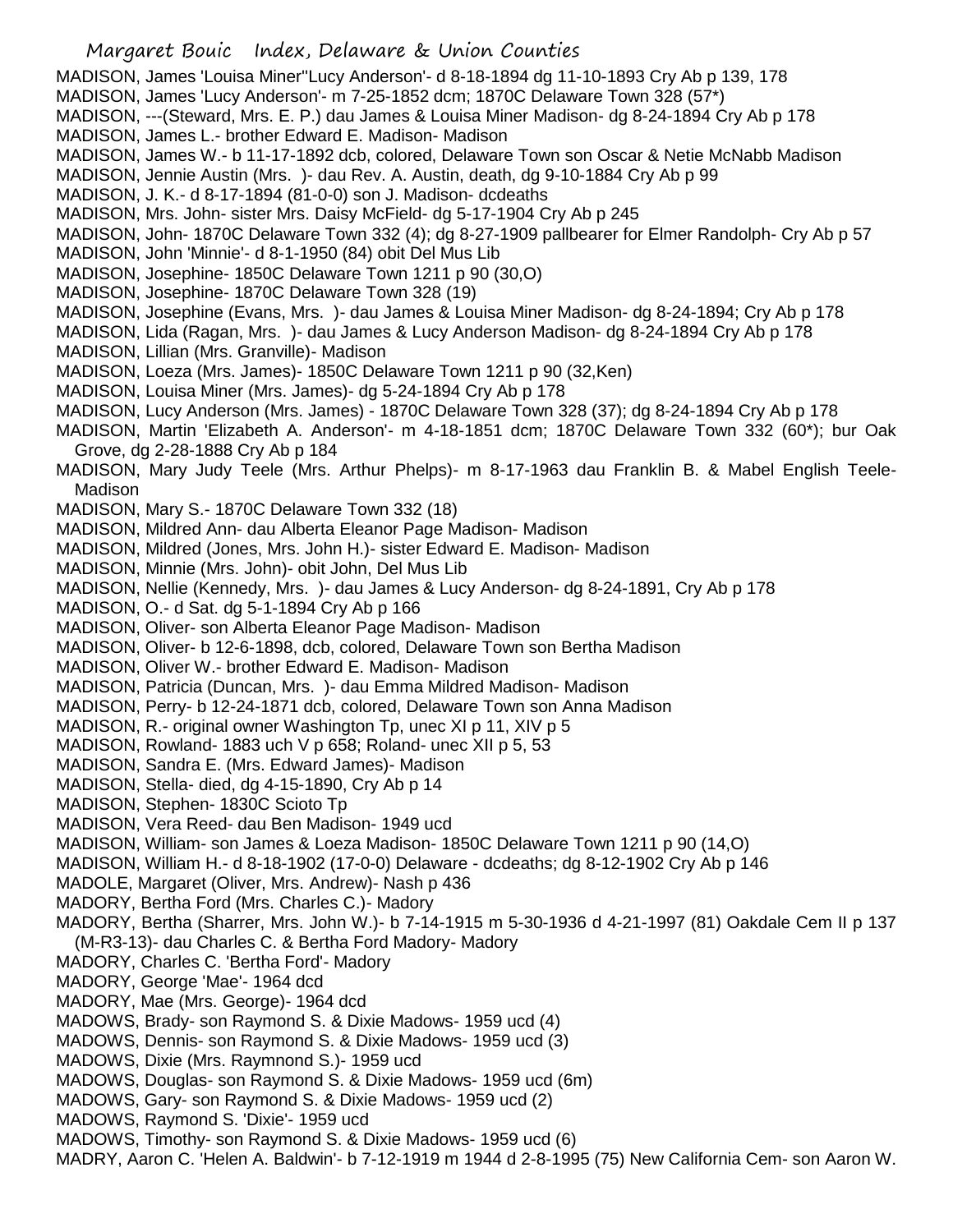- & Bessie Grant Madry- Madry; 1949, 1959, 1962, 1967, 1971, 1973, 1975, 1977, 1979, 1981, 1983 ucd
- MADRY, Aaron,Jr.- son Aaron C. & Helen A. Baldwin Madry- 1959(11), 1962, 1967, 1971 ucd
- MADRY, Aaron W. 'Bessie Grant'- Madry
- MADRY, Bessie Grant (Mrs. Aaron W.)- Madry
- MADRY, Bessie (Haith, Mrs. )- dau Aaron W. & Bessit Grant Madry- Madry
- MADRY, Helen A. Baldwin (Mrs. Aaron C.)- m 1944- Madry; 1949, 1959, 1962, 1967, 1971, 1973, 1974, 1977, 1979, 1981, 1983 ucd
- MADRY, John Mildred- son Aaron W. & Bessie Grant Madry- Madry
- MADRY, Joyce- b 1952 dau Aaron C. & Helen A. Baldwin Madry- 1959, 1962, 1967, 1971, 1973 ucd
- MADRY, Margaret (Slade, Mrs. )- dau Aaron W. & Bessie Grant Madry- Madry
- MADRY, Mary J.- hadc p 92; CCC (1900 Berlin Tp)
- MADRY, Mary (Woode, Mrs. )- dau Aaron W. & Bessie Grant Madry- Madry
- MADRY, Maurice- son Aaron W. & Bessie Grant Madry- Madry
- MADRY, Maurice- b 1958 son Aaron C. & Helen A. Baldwin Madry- 1959, 1962, 1967, 1971, 1973, 1975, 1977, 1979 ucd
- MADRY, Michael- b 1960 son Aaron C. & Helen A. Baldwin Madry- 1962, 1967, 1971, 1973, 1975, 1977, 1979 ucd
- MADRY, Richard- b 1949 son Aaron C. & Helen A. Baldwin Madry- 1959, 1962, 1967, 1971 ucd
- MADRY, Warren- son Aaron C. & Helen A. Baldwin Madry- 1949 ucd
- MADRY, William- b 1956 son Aaron C. & Helen A. Baldwin Madry- 1959, 1962, 1967, 1971, 1973 ucd
- MADSEN, Annie Crane (Mrs. Carl)- b 8-30-1870 m 11-30-1887 d 5-19-1929 dau James & Elizabeth Stewart Crane- McKitrick p 325
- MADSEN, Athea (Mrs. Wayne)- 1964 dcd
- MADSEN, Bill W. 'Lois A.'- 1969, 1971 dcd
- MADSEN, Carl 'Annie Crane'- m 11-30-1887- McKitrick p 325
- MADSEN, Charles 'Sandra'- 1971 dcd
- MADSEN, Chris- b 1957 ch Bill & Lois A. Madsen- 1969 dcd
- MADSEN, Christian- d 3-19-1894 (5-2-3) b NY- son Peter Madsen- dcdeaths
- MADSEN, Chuck- son Charles & Sandra Madsen- 1971 dcd
- MADSEN, Joeanna (Phipps, Mrs. Bill)- dau Nels K & Leona Madsen- Madsen
- MADSEN, Johanna Nelsen (Mrs. Mads)- Madsen
- MADSEN, Leona (Mrs. Nels K.)- Madsen
- MADSEN, Lois A. (Mrs. Bill W.)- 1969 dcd
- MADSEN, Mads 'Johanna Nelsen'- Madsen
- MADSEN, Nels K.'Leona'- b 5-14-1910 d 2-3-1996 (85) son Mads & Johanna Nelsen Madsen- Madsen
- MADSEN, Perry- b 1959 son Bill W. & Lois A. Madsen- 1969 dcd
- MADSEN, Peter H.'Susannah Elizabeth McClenahan'-m 10-9-1889- McKitrick p 161
- MADSEN, Randall- b 1962 don Nill E. & Lois A. Madsen- 1969 dcd
- MADSEN, Rasmus Peter Marius- Nat, Denmark 3-12-1895, delge IX p 76
- MADSEN, Sandra (Mrs. Charles)- 1971 dcd
- MADSEN, Susannah Elizabeth McClenahan (Mrs. Peter H.)- b 5-3-1867 m 10-9-1889 d 4-6-1940 dau James Kemp & Catherine Orthelia Kidd McClenahan- McKitrick p 161
- MADSEN, Wayne 'Athea'- 1964 dcd
- MAEDORS, Arnold R. 'Mildred'- 1964 dcd
- MAEDORS, Mildred (Mrs. Arnold R.)- 1964 dcd
- MAEGERLEIN, Eve (Mrs. Leonard)- 1915 uch p 572, 635, 843
- MAEGERLEIN, Leonard 'Eve' Mary Horst'- 1915 uch p 572, 635, 843
- MAEGERLEIN, Maggie (Boerger, Mrs. John K.)- m 10-18-1866 ucm 4056 d 1882 dau Leonard & Eve Maegerlein- 1915 uch p 572, 793, 837, 843
- MAEGERLEIN, Mary Horst (Linzinmeire, Mrs. Frank)(Mrs. Leonard)- 1915 uch p 630, 635
- MAESTES, Elizabeth (Harrison, Mrs. Ervin )- b 6-1934 m 5-23-1953 dau Pedro & Ruby Gonzales Maestos-McKitrick p 139
- MAESTOS, Pedro 'Ruby Gonzales'- McKitrick p 139
- MAESTOS, Ruby Gonzales (Mrs. Pedro)- McKitrick p 139
- MAFIELD/MAYFIELD, Carlton 'Margarette Beard'- m 1971- Genther p 219, 222
- MAFIELD/MAYFELD, Edwin- b 9-26-1912 son Carlton & Margaretta Beard Mafield- Genther p 222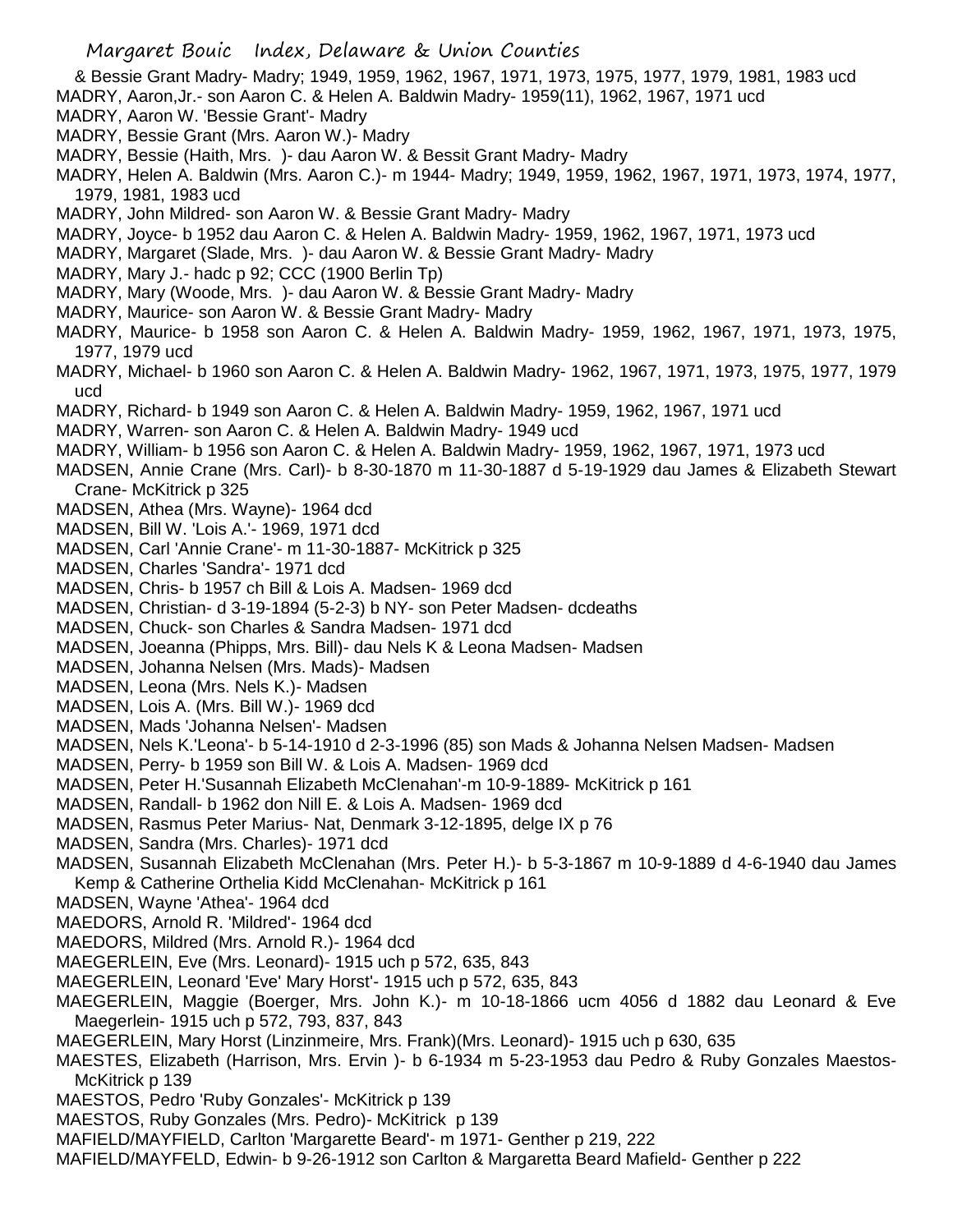Margaret Bouic Index, Delaware & Union Counties MAFIELD/MAYFIELD, Margarette Beard (Mrs. Carlton)- b 4-29-1896 m 1911 dau Clarence & Melissa Wooley Beard- Genther p 219, 222 MAFFITT, Benjamin C.- 1908 dch 399 MAFFITT, Emily Howard (Mrs. John)- m 4-30-1835 dcm MAFFITT, John 'Emily Howard'- m 4-30-1835 dcm MAFFLIN, Angeline- 1860C Leesburg Tp 533-507 p 71 (14,O) mulatto MAFFLIN, Daniel- 1860C Leesburg Tp 533-507 p 70 (44,Md) black MAFFLIN, Josephine- 1860C Leesburg Tp 533-507 p 70 (1,O) mulatto MAFFLIN, Mary- 1860C Leesburg Tp 533-507 p 70 (16,O) mulatto MAFFLIN, Sarah- 1860C Leesburg Tp 533-507 p 70 (24,Md) black MAFFLINE, Sarah- 1860C Leesburg Tp 533-507 p 71 (13,O) mulatto MAFFLIN, William- 1860C Leesburg Tp 533-507 p 70 (19,O) mulatto MAFFY, Alexander- 1883 uch IV p 468 MAFFY, Jefferson- 1883 uch IV p 468 MAGALIA, Susan L. (Gallant, Mrs. James)- m 11-20-1841 dcm MAGALL, Charles 'Deborah'- 1971 ucd MAGALL, Deborah (Mrs. Charles)- 1971 ucd MAGAN, Robert- Powers p 195 MAGAVERO, James J. 'Sue'- 1980 dcd MAGAVERO, Lelah- b 1978 dau James J. & Sue Magavero- 1980 dcd MAGAVERO, Sue (Mrs. James J.)- 1980 dcd MAGDDOX, Mary- d 5-27-1896 (22-1-27) Concord Tp dau James Magddox- dcdeaths MAGEE, Anne M. Tharp (Mrs. John Lewis)- dau Henry D. & Susan Tharp- dcq Richard Foreman 13 MAGEE, Mrs. D.- d 1-21- dg 1-26-1894 Cry Ab p 150 MAGEE, Dora- b 2-26-1857 d 12-26-1904 York Cem p 30 MAGEE, Ethel (Foreman, Mrs. Homer Noel)- dau Oliver & Nellie May Throop Magee- dcq Richard Foreman 3 MAGEE, Ethalinda (Henderson, Mrs. Thomas)- b 12-2-1816 Washington Co Pa d 5-18-1898 Oakdale Cem I p 100 (D-R9-18); 1883 uch V p 115 MAGEE, George- see McGee- 1840C Scioto Tp (20-30) MAGEE, Hugh- see McGee- 1835 men p 55 #61 p 101 Scioto Tp; 1840C Sc Tp (50-60) MAGEE, L. A.- pall bearer for Prof. W. O. Semans- dg 10-21-1904 Cry Ab p 269 MAGEE, John Lewis 'Ann M. Tharp'- dcq Richard Foreman 12 MAGEE, Mary (witness, 1770)- Freshwater p 21, 26 MAGEE, Nellie May Throop (Mrs. Oliver Nathan)- dau Henry Elbert & Ellen Johnson Throop- dcq Richard Foreman 7 MAGEE, Oliver Nathan 'Nellie May Throop'- son John Lewis & Ann M. Tharp Magee- dcq Richard Foreman 6 MAGELL, C. A. 'J.'- Un Al p 91 MAGELL, J. (Mrs. C. A.)- Un Al p 91 MAGELL, Sarah E. Z.- d 7-4-1865 (6m22d) dau C. A. & J. Buck Run Cem, Un Al p 91 MAGER, Elizabeth (Mintonge, Mrs. Adolphys)- m 9-18-1953 dcm MAGER, Frank- 1870C Delaware Town 338 (36\*) MAGER, Franklin- 1870C Delaware Town 338 (5) MAGER, Fredericka- 1870C Delaware Town 338 (16) MAGER, Jacob- 1870C Delaware Town 338 (3) MAGER, Leroy F.- uccp p 28, adm JB3 p 193 MAGER, Louisa- 1870C Delaware Town 338 (12) MAGER, Magdalene- 1870C Delaware Town 338 (38) MAGER, Mary- 1870C Delaware Town 338 (7) MAGER, William- 1870C Delaware Town 338 (1) MAGERLINE, Magdalena (Conrad, Mrs. George W.)- b 10-13-1855 m 5-4-1873 ucm 5274 d 2-16-1878 St. John's Cem, DJ p 55 MAGERS, Ann (Maxson, Mrs. Dennis)- dau Wilbur Francis,Sr. & Harriet Bushong Magers- Magers MAGERS, Blancher E.- b 9-11-1877 Franklin Co, Wes Tp son C. W. & Mary A. Crawford Magers- dcb MAGERS, Claire H. (Kaiser, Mrs. )- dau Wilbur Francis,Sr. & Harriet Bushong Magers- Magers

- MAGERS, Donald "Duke"- son Harold & LaVina Clouse Magers- Magers
- MAGERS, Fran Distel- dau Wilbur Francis,Sr. & Harriet Bushong Magers- Magers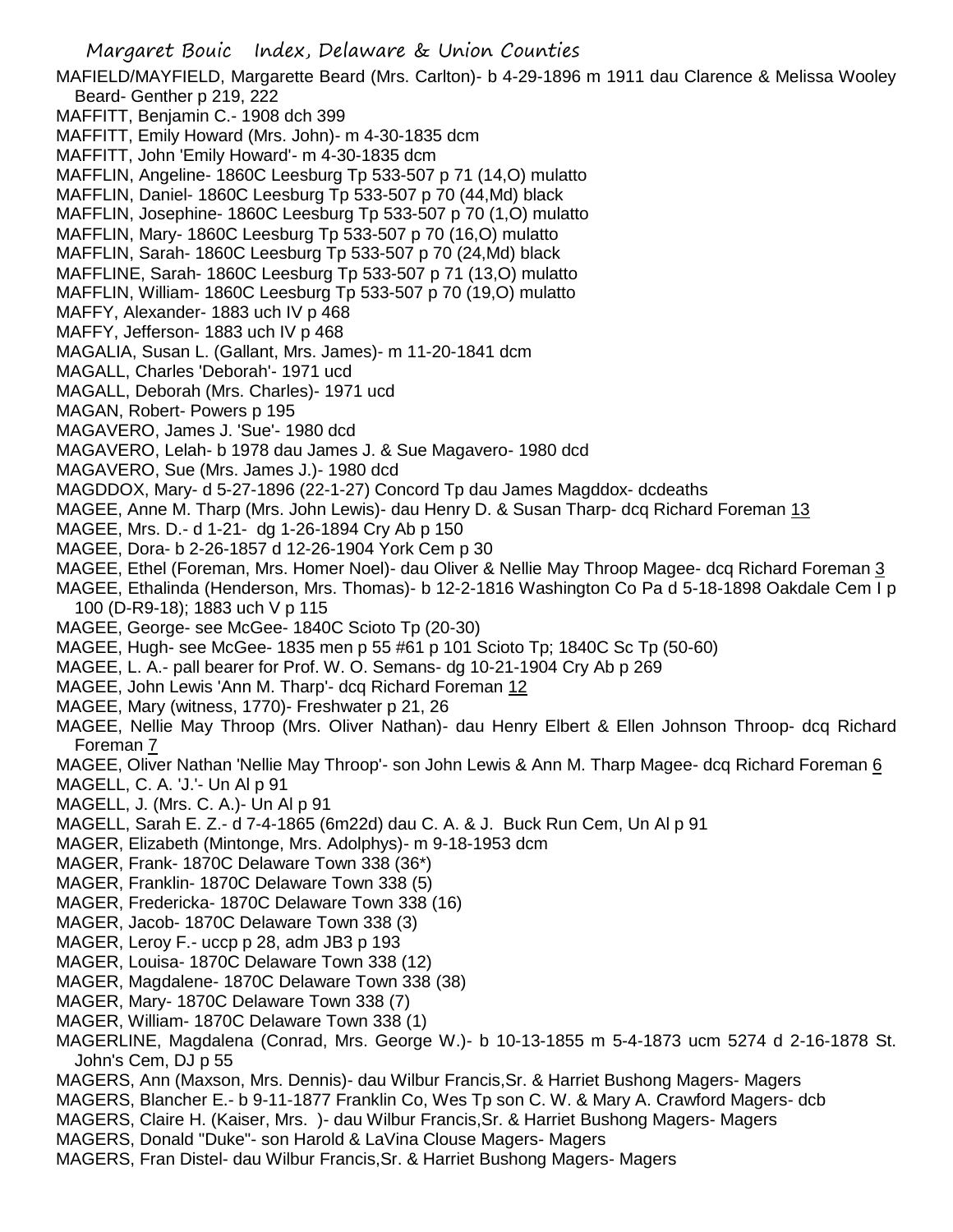MAGERS, Harold 'LaVina Clouse'- Magers

- MAGERS, Harriet Bushong (Mrs. Wilbur Francis,Sr)- m 10-3-1946- Magers
- MAGERS, Helen (Bloom, Mrs. )- dau Harold & LaVina Clouise Magers- Magers
- MAGERS, Helen (Mrs. John)- 1961 dcd
- MAGERS, Jennifer- dau Wilbur Francis,Sr. & Harriet Bushong Magers- Magers
- MAGERS, John 'Helen'- 1961 dcd
- MAGERS, Joseph E.- son Wilbur Francis,Sr. & Harriet Bushong Magers- Magers
- MAGERS, Laura- dau Wilbur Francis,Sr. & Harriet Bushong Magers- Magers
- MAGERS, Lawrence- son Harold & LaVina Clouise Magers- Magers
- MAGERS, LaVina Clouse (Mrs. Harold)- Magers
- MAGERS, Margaret (Spradlin, Mrs. )- dau Wilbur Francis,Sr. & Harriet Bushong Magers- Magers
- MAGERS, Martha (Hade, Mrs. Michael)- dau Wilbur Francis,Sr. & Harriet Bushong Magers- Magers
- MAGERS, Mary C. (Roelle, Mrs. )- dau Wilbur Francis,Sr. & Harriet Bushong Magers- Magers
- MAGERS, Sarah- dau Wilbur Francis,Sr. & Harriet Bushong Magers- Magers
- MAGERS, Theresa (Shofstahl, Mrs. Donald)- dau Harold & LaVina Clouise Magers- Magers
- MAGERS, Thomas H.- son Wilbur Francis,Sr. & Harriet Bushong Magers- Magers
- MAGERS, Urban- son Harold & LaVina Clouise Magers- Magers
- MAGERS, Wilbur Francis,Sr. 'Harriet Bushong'- b 2-2-1923 m 10-3-1946 d 1-30-1989 (65) bur Tiffin- son Harold & LaVina Clouse Magers- Magers
- MAGERS, Wilbur F.Jr. "Bud"- son Wilbur Francis,Sr. & Harriet Bushong Magers- Magers
- MAGG(S), Lizzie d 1-20-1865 (1y2m) Oakdale Cem 821 (D177) I p 98 (D-R9-7)
- MAGGARD, Audrey- 1971 dcd
- MAGGARD, Barbara J. (Mrs. James R.)- Maggard; 1980 dcd
- MAGGARD, Bret- b 1959 son Robert E. & Shirley J. Crist Maggard- Maggard; 1967 ucd, 1969 dcd
- MAGGARD, Charlene (Spradlin, Mrs. Orville)- dau Charles & Mattie M. Webb Maggard- Maggard
- MAGGARD, Charles L. 'Mattie M. Webb'- d 4-25-1976 (70) Oak Grove Cem brother Earl H. Maggard- Maggard
- MAGGARD, Chris 'Vicky Covrett'- Maggard
- MAGGARD, David- son V. Harry & Lois E. Maggard- 1964 dcd
- MAGGARD, David- son Joseph Vollie & Naomi Maggard- Maggard
- MAGGARD, Earl H.- d 1-8-1973 (49) Oak Grove Cem- Maggard; 1969, 1971 dcd
- MAGGARD, Ellen Christine (Hines, Mrs. Brad Eugene)- (9-1969) m 1-12-1979- dau Frederick J. Maggard-Maggard
- MAGGARD, Fred- son Joseph Vollie & Naomie Maggard- Maggard
- MAGGARD, Frederick J.- d 6-6-1969 (1) Oak Grove Cem- son Frederick J. Maggard,Sr.- Maggard
- MAGGARD, Frederick J. Sr.- son Joseph V. Maggard- Maggard
- MAGGARD, Frederick 'Sharon'- 1971, 1980 dcd
- MAGGARD, Goldie (Caldwell, Mrs. )- sister Joseph Vollie Maggard- Maggard
- MAGGARD, Hailey Michelle- b 8-6-1996 dau Chris & Vicky Covrett Maggard- Maggard
- MAGGARD, Harrison- son Charles Maggard- Maggard
- MAGGARD, Harry- son Charles & Mattie M. Webb Maggard- Maggard
- MAGGARD, V. Harry 'Lois'- 1964 dcd
- MAGGARD, H. E.- 1975 dcd
- MAGGARD, Heather- b 1975 dau Michael L. & Pamela J. Maggard- 1980 dcd
- MAGGARD, Ina/Ima Mae Angus (Mrs. )- dau Charles E. Angus- Maggard
- MAGGARD, Irene (Brokaw, Mrs. )- dau Joseph Vollie & Naomi Maggard- Maggard
- MAGGARD, Jean (Fisher, Mrs. )- dau Joseph Vollie & Naomi Maggard- Maggard
- MAGGARD, James R. 'Barbara J.'- Maggard; 1980 dcd
- MAGGARD, James- b 1968 son James R. & Barbara J. Maggard- 1980 dcd
- MAGGARD, Jim- son Joseph Vollie & Naomi Maggard- Maggard
- MAGGARD, Joseph Vollie 'Naomi'- d 5-17-1980 (64) Oak Grove Cem- Maggard brother Earl H. Maggard
- MAGGARD, Karen- dau V. Harry & Lois E. Maggard- 1964 dcd
- MAGGARD, Kristina- b 1979 dau Mark & Susan Maggard- 1980 dcd
- MAGGARD, Laura Jean- b 1962 dau Fredrick J. & Sharon Maggard- Maggard; 1980 dcd; engaged to Jonathon Donald Price
- MAGGARD, Laura (McKee, Mrs. )- sister Joseph Vollie Maggard- Maggard
- MAGGARD, Lois E. (Mrs. V. Harry)- 1964 dcd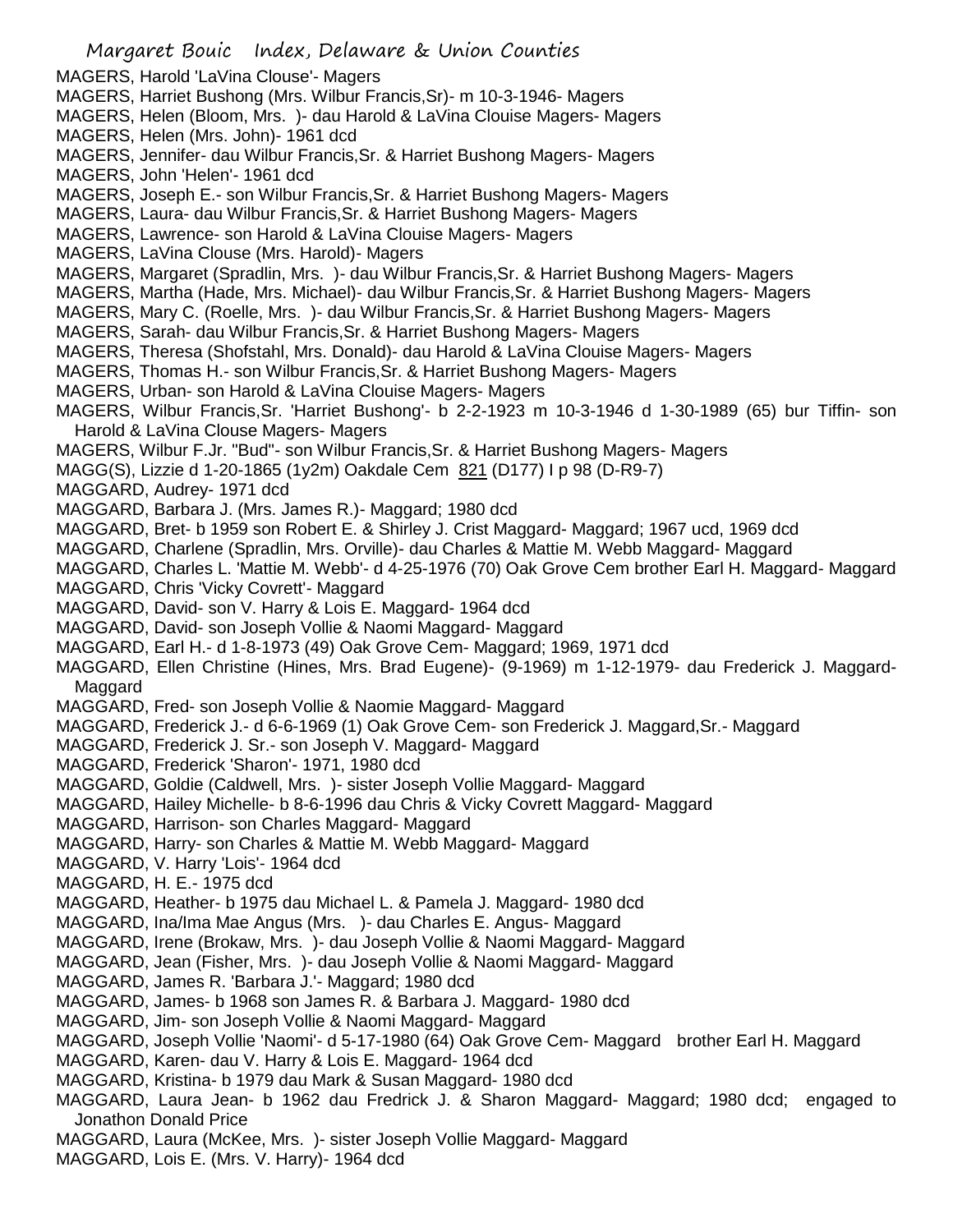- MAGGARD, Mark- b 1970 son Frederick J. & Sharon A. Maggard- 1980 dcd
- MAGGARD, Mark 'Susan '- 1980 dcd
- MAGGARD, Mattie M. Webb (Mrs. Charles L.)- b 1-10-1915 d 4-5-1994 (79) Oak Grove Cem- dau Leonard & Betty Jane Webb- Maggard
- MAGGARD, Melissa- b 1971 dau James R. & Barbara J. Maggard- 1980 dcd
- MAGGARD, Michael- b 1976 son Mark & Susan Maggard- 1980 dcd
- MAGGARD, Michael R. 'Pamela'- b 1955 son Robert & Shirley Crist Maggard- Maggard; 1967, 1971 ucd; 1969, 1980 dcd
- MAGGARD, Naomi (Mrs. Joseph Vollie)- Maggard
- MAGGARD, Nellie (Stevens, Mrs. )- sister Joseph Vollie Maggard- Maggard
- MAGGARD, Pamela J. (Mrs. Michael L.)- 1980 dcd
- MAGGARD, Robert- son Charles L. Maggard- Maggard
- MAGGARD, Robert E. 'Shirley J. Crist'- m 6-20-1954 son Charles & Mattie M. Webb Maggard- Maggard; 1967, 1971 ucd; 1969, 1980 dcd
- MAGGARD, Roberta (Buza, Mrs. )- b 1958 dau Robert E. & Shirley J. Crist Maggard- Maggard; 1967 ucd; 1969 dcd
- MAGGARD, Ronald K. 'Sharon L. Mosier'- m 6-7-1986 son Robert & Shirley Crist Maggard- Maggard
- MAGGARD, Ronnie Lee- b 4-25-1948 d 10-18-1965 Oak Grove Cem- son Charles & Mattie M. Webb Maggard- Maggard
- MAGGARD, Rosie/Rosa (Powers, Mrs. )- sister Joseph Vollie Maggard- Maggard
- MAGGARD, Rose (McKee, )- sister Earl H. Maggard- Maggard
- MAGGARD, Sharon (Mrs. Frederick)- 1971, 1980 dcd
- MAGGARD, Sharon L. Crosswhite (Mosier, Mrs. ) (Mrs. Ronald K.)- m 6-7-1986 dau Roby & Dorcas Crosswhite- Maggard
- MAGGARD, Shirley J. Crist (Mrs. Robert E.)- m 6-20-1954 dau Harry Crist- Maggard
- 1967, 1971 ucd; 1969, 1980 dcd
- MAGGARD, Stephanie- b 1975 dau Michael L. & Pamela J. Maggard- 1980 dcd
- MAGGARD, Susan (Mrs. Mark)- 1980 dcd
- MAGGARD, Todd- b 1963 son Audrey Maggard- 1971 dcd
- MAGGARD, Vicky Covrett (Mrs. Chris)- Maggard
- MAGGINIS, Johnston- unclaimed letter- unec VIII p 44
- MAGGIO, Dominick 'Jane'- Maggio
- MAGGIO, Jane (Mrs. Dominick)- Maggio
- MAGGIO, Owen Christopher- b 10-8-1987 son Dominick & Jane Maggio- Maggio
- MAGGS, Anna- b 7-1869 dau James F. & Catherine Maggs- 1870C Marysville 86 p 10 (11/12,O)
- MAGGS, Catherine (Mrs. James F.)- 1870C Marysville 86 p 10 (36,O)
- MAGGS, Ella- dau James F. & Catherine Maggs- 1870C Marysville 86 p 10 (11,O)
- MAGGS, Ida- dau James F. & Catherine Maggs- 1870C Marysville 86 p 10 (8,O)
- MAGGS, James F.'Catherine'- 1883 uch IV p 457, 485, 536; 1870C Marysville 86 p 10 (36,O)
- MAGGS, John- son James F. & Catherine Maggs- 1870C Marysville 86 p 10 (12,O)
- MAGGS, Katy- dau James F. & Catherine Maggs- 1870C Marysville 86 p 10 (3,O)
- MAGHEY, Eliza Tolbert (Mrs. Zebede)- m 5-13-1849 Madison Co, unec XI p 44
- MAGHEY, Zebede 'Eliza Tolbert'- m 5-13-1849 Madison Co, unec XI p 44
- MAGIE, Catherine (Curtis, Mrs. Joseph)- dcq Martha Curtis Burns 5
- MAGILL, ---hjt p 10, 46; 1915 uch p 414
- MAGILL, Alberta Kathleen Hobbs (Mrs. Lawrence O.)- b 10-10-1921 m 11-1-1943 d 11-2-1992 (71) Hopewell Cem- dau Albert & Marie Amier Hobbs- Magill; 1967, 1971, 1991 ucd
- MAGILL, Algern\Agren W.'Sally Southall'- b 11-11-1868 son Cornelius & Mary A. Magill- 1870C Union Tp 61- 60 p 9 (4,O); obit mlib; obit Earl, mlib
- MAGILL, Broon (Williams, Mrs. Robert)- dau Cornelius & Mary Ann Wagner Magill- obit Cornelius, mlib
- MAGILL, Carl- son Charles & Emma Fry Magill- Magill
- MAGILL, Carol Ann (Verity, Mrs. )- dau Lawrence O. & Alberta Hobbs Magill- Magill; obit Lawrence O, mlib (brown)
- MAGILL, Cecil V.- b 1898 d 1934 Milford Cem- Un Al p 44- son Agren Wayman & Sally Southall Magill- obit Agren Wayman, mlib
- MAGILL, Charles 'Deborah'- 1967, 1971, 1973, 1975, 1977 ucd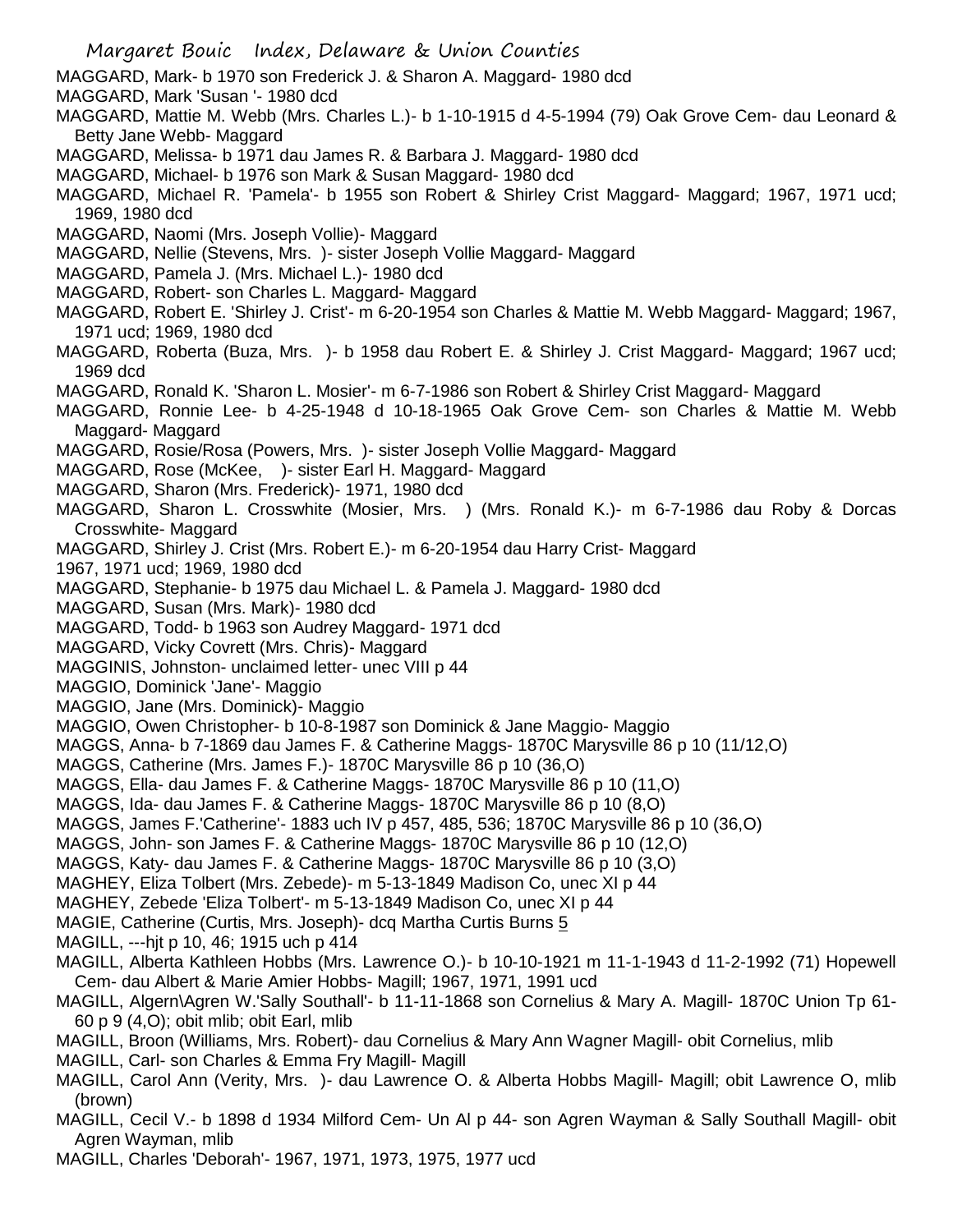- MAGILL, Charles- son Lawrence O. & Alberta Hobbs Magill- Magill
- MAGILL, Charles 'Emma Fry'- Magill
- MAGILL, Charles- son Charles & Emma Frye Magill- Magill
- MAGILL, Cornelius 'Mary Ann Wagner'- b 1839 d 6-14-1920 (81) Milford Cem Un Al p 35; 1870C Union Tp 61- 60 p 9 (31,Va)
- MAGILL, Daisy- dau Herman & Vianna Poling Magill- 1880C Allen Tp 6-7 p 1 (1,O,Va,O)
- MAGILL, Deborah (Mrs. Charles)- 1973, 1975 ucd
- MAGILL, Dwight- son Charles & Emma Frye Magill- Magill
- MAGILL, Edgar G.- son Wm. & Harriet Magill- hjt picture p 88, 186; 1860C Jerome Tp 22-20 p 4 (13,O)
- MAGILL, George Earl- d 8-7-1918 (42)- son Cornelius Magill; obit mlib
- MAGILL, Eli 'Millie'- 1880C Allen Tp 68-76 p 8 (69,Va,Va,Va)
- MAGILL, Eli,Jr.- son Eli & Millie Magill- 1880C Allen Tp 68-76 p 8 (25,Va,Va,Va)
- MAGILL, Eliza J.- dau William & Harriet Magill- 1860C Jerome Tp 22-20 p 4 (20,O)
- MAGILL, Emanuel- son William & Harriet Magill- 1860C Jerome Tp 22-20 p 4 (18,O); 1880C Jerome Tp 58 p 7 (35,O,O,O)
- MAGILL, Emma Frye (Mrs. Charles)- Magill
- MAGILL, Frank- son Herman & Vianna Poling Magill- 1880C Allen Tp 6-7 p 1 (6,O,Va,O)
- MAGILL, George A. 'Jane'- 1870C Allen Tp 43-42 p 3 (27,Va)
- MAGILL, George O.- b 8-1869 son George A. & Jane Magill- 1870C Allen Tp 43-42 p 3 (10/12)
- MAGILL, Glennard- son Charles & Emma Frye Magill- Magill
- MAGILL, Harriet N. (Mrs. William)- d 5-13-1880 (63-10-9) Jerome Cem DJ p 103; 1860C Jerome Tp 22-20 p 4 (44,O)
- MAGILL, Herman 'Viana A. Poling'- m 3-13-1871 ucm 4932; 1880C Allen tp 6-7 p 1 (30,Va,Va,Va)
- MAGILL, Jane (Mrs. George A.)- 1870C Allen Tp 43-42 p 3 (34,Va)
- MAGILL, Jennetta- b 11-3-1904 Trenton Tp dau Samuel & Louie Penkorwood Magill- dcb
- MAGILL, John- son Wesley W. & Nellie Mohler Magill- Magill
- MAGILL, Lawrence O. "Mac" 'Alberta Hobbs'- b 10-30-1901 m 11-1-1943 d 7-17-1976 (74) Hopewell Cem, djlm p 91- son Charles & Emma Frye Magill- Magill; obit mlib (brown); 1967 1971, 1991 ucd
- MAGILL, Louisa S.(Purdam, Mrs. Robert)- dau Cornelius & Mary A. Magill- 1870C Union Tp 61-60 p 9 (8,Va); obit Earl, mlib
- MAGILL, Marvel L. Evans (Mrs. )- d 4-11-1966 (65) Fairview Mem. Pk- Magill; 1961, 1964 dcd
- MAGILLE, Mary- (80-1918)- uninf p 17
- MAGILL, Mary Ann Wagner (Mrs. Cornelius)- b 1839 d 1926 Milford Cem Un Al p 35; 1870C Union Tp 61-60 p 9 (30,Va)
- MAGILL, Maxine (Baldridge, Mrs. Paul)- b 1910 dau Wesley W. & Nellie Mohler Magill- Magill
- MAGILL, Melvin- son Marvel Evans Magill- Magill
- MAGILL, Milla- dau George A. & Jane Magill- 1870C Allen Tp 43-42 p 3 (8,O)
- MAGILL, Millie (Mrs. Eli)- 1880C Allen Tp 68-76 p 8 (68,Va,Va,Va)
- MAGILL, Nancy A.- dau William & Rosanna Draper Magill- 1880C Paris Tp 83-85 p 9 (2,O,Va,O)
- MAHNCKE, Nellie Mohler (Mrs. Wesley W.)- b 4-26-1883 d 11-9-1962 Oakdale Cem II p 135 (M-R2-3)- dau David & Annie Davis Mohler
- MAGILL, Pearl- b 12-1879 son William & Rosanna Draper Magill- 1880C Paris Tp 83-85 p 9 (6/12,O,Va,O)
- MAGILL, Phebe F.- dau George A. & Jane Magill- 1870C Allen Tp 43-42 p 3 (6,O)
- MAGILL, Rosanna Draper (Mrs. William)- m 6-9-1876 ucm 5887; mt 3 p 27; 1880C Paris Tp 83-85 p 9 (21,O,NY,Va)
- MAGILL, Ruth (Simco, Mrs. )- dau Charles & Emma Frye Magill- Magill
- MAGILL, Sally Southall (Mrs. Agren Wayman)- obit Agren Wayman, mlib
- MAGILL, Sarah E.- dau George A. & Jane Magill- 1870C Allen Tp 43-42 p 3 (3,O)
- MAGILL, Timothy- 1870C Allen Tp 61 p 5 (25, Va)
- MAGILL, Valerie (Sargeant, Mrs. Charles)- dau Cornelius & Mary A. Magill- obit Earl, mlib; obit A. W., mlib;1870C Union Tp 61-60 p 9 (7,O)
- MAGILL, Viana A. Poling (Mrs. Herman)- m 3-13-1871 ucm 4932; 1880C Allen Tp 6-7 p 1 (25,O,Va,Va)
- MAGILL, Vince- son Charles & Emma Frye Magill- Magill
- MAGILL, Viola- dau Herman & Vianna Poling Magill- 1880C Allen Tp 6-7 p 1 (9,O,Va,O)
- MAGILL, Wesley W. 'Nellie Mohler'- d 1937- Magill
- MAGILL, William 'Harriet N.'- d 4-17-1885 (71-1-14) Jerome Cem, DJ p 103; 1860C Jerome Tp 22-20 p 4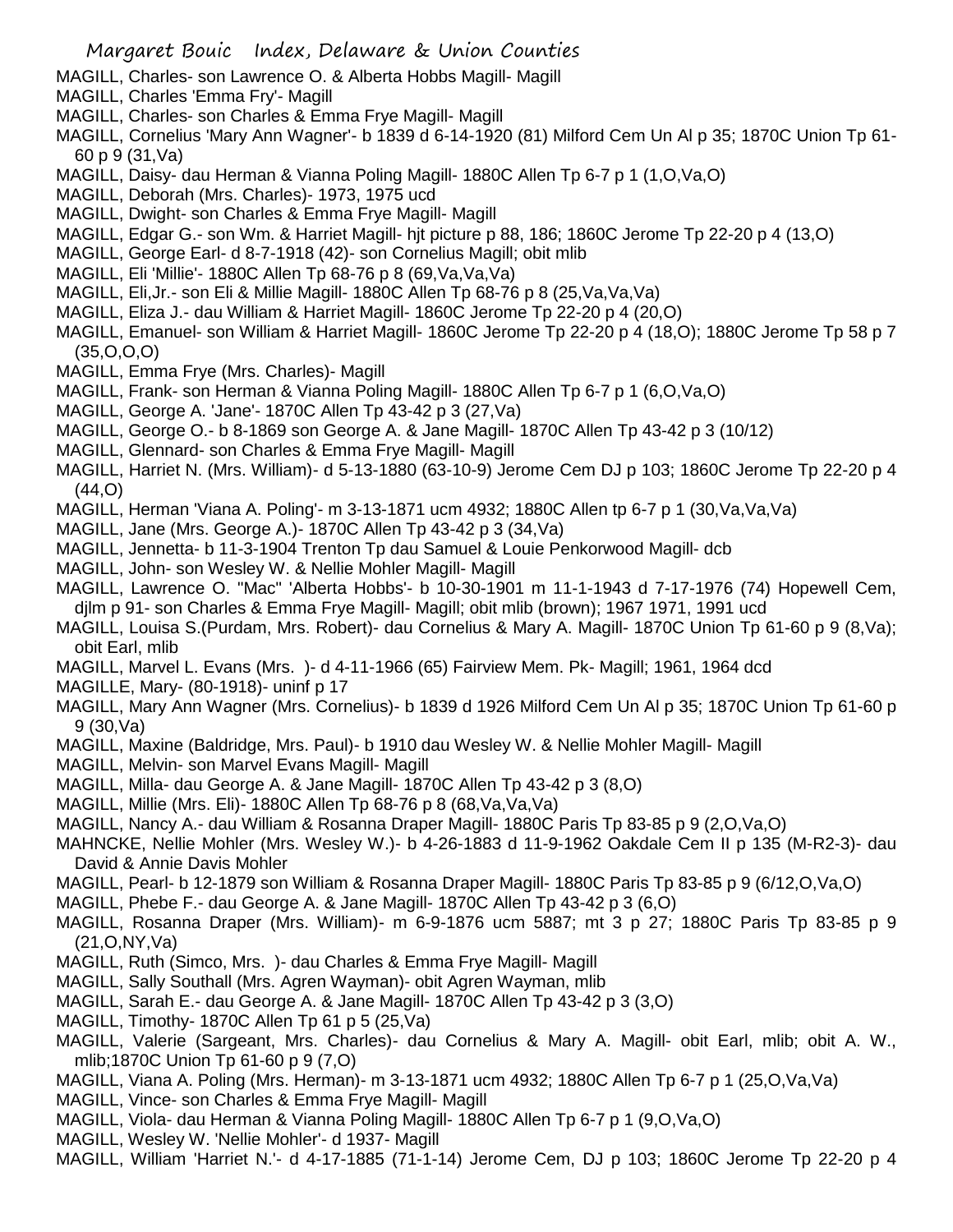Margaret Bouic Index, Delaware & Union Counties (54,O); 1880C Jer Tp 58 p 7 (75,O,Pa,Pa) MAGILL, William 'Rosanna Draper'- m 6-9-1876 ucm 5887; mt 3 p 27; 1880C Paris Tp 83-85 p 9  $(33,Va,Va,Va)$ MAGILL, Willie- son Herman & Vianna Poling Magill- 1880C Allen Tp 6-7 p 1 (8,O,Va,O) MAGINIA, Brent- son Coy & Sue Maginis- 1971 dcd MAGINIS, Coy 'Sue'- 1971 dcd MAGINIS, Craig- son Coy & Sue Maginis- 1971 dcd MAGINIS, Ray- son Coy & Sue Maginis- 1971 dcd MAGINIS, Sue (Mrs. Coy)- 1971 dcd MAGINNIS, D.- hadc p 20; CCC (1849 Brown Tp) MAGLEY, Jacob- Nat 8-3-1852 Switz. delge IX p 76 MAGLIOCCAA, Joseph- Magliocca MAGLY, Lavonne (Mrs. Maurice)- Magly MAGLY, Maurice 'Lavonne;- d 3-20-1972 (66) bur Clearwater, Fl- Magly MAGLY, Maurice,Jr.- son Maurice & Lavonne Magly- Magly MAGLY, Roberta (Foster, Mrs. )- dau Maurice & Lavonne Magly- Magly MAGNUS, James 'Rose Anne'- Mangus MAGNUS, Rose Anne (Mrs. James)- Mangus MAGNUS, Rose Mary- dau James & Rose Anne Mangus- Mangus- engaged to Bruce Allen Bingham MAGOON, David 'Nancy'- 1883 uch V p 864 (36-1882) Broadway- unec III p 2, 54; 1880C Taylor Tp 30-31 p 3 (37,O,O,O) MAGOON, Dwight 'Linda Mahan'- m 10-13-1868 ucm 4446 MAGOON, Eugene- son Isaac W. & Jane R. Gaston Magoon- dcw Bk 4 p 403 (42) MAGOON, Isaac W. 'Jane R. Gaston'- m 11-25-1846 dcm; Powell p 145 MAGOON, Jane R. Gaston (Mrs. Isaac W.)- m 11-25-1846 dcm d 9-14-1850 (24y2m) Old Blue Cem, Powell p 145- dau William D. Gaston; dcw Bk 4 p 403(42) MAGOON, Linda Mahan (Mrs. Dwight)- m 10-13-1868 ucm 4446 MAGOON, Nancy (Mrs. David)- 1880C Taylor Tp 30-31 p 3 (37,O,Md,Md) MAGOWN, Martha (Mrs. Robert)- dg 2-12-1864 Cry Ab p 38 MAGOWN, Matilda (Cutler, Mrs. John)- b 4-23-1809 m 7-15-1825 d 2-1-1864 dg 2-12-1864 Cry Ab p 38, 39 MAGOWN, Robert 'Matilda'- dg 2-12-1864 Cry Ab p 38 MAGREW, Carolyn Sue- dau Robert & Mary Oman Magrew- Magrew MAGREW, Edward P.- b 3-23-1896 Radnor Tp son Edward & Elizabeth D. Perry Magrew- dcb MAGREW, Eliza Ward (Mrs. Nathan)- m 1-30-1850 dcm MAGREW, Elsie Fox (Mrs. )(Shirley, Mrs. Carmi)- d 7-24-1980 (84) MAGREW, Lemuel 'Zelinda Miller'- m 2-28-1854 ucm 2085- unec VIII p 19 MAGREW, Mary E. Oman (Mrs. Robert T.)- m 7-21-1938- Magrew; 1961, 1964, 1969, 1971, 1980 dcd MAGREW, Nathan 'Eliza Ward'- m 1-30-1850 dcm MAGREW, Robert T. 'Mary E. Oman' m 7-21-1938- dg 7-28-1978- Magrew; 1961, 1964, 1969, 1971, 1980 dcd MAGREW, Robert- son Elsie Fox Magrew- Magrew MAGREW, Sally Kay- dau Robert T. & Mary E. Oman Magrew- Magrew; 1961 (18), 1971 dcd MAGREW, Zelinda Miller (Mrs. Lemuel)- m 2-28-1854 ucm 2085- unec VIII p 19 MAGRUDER, Anna E. (Mrs. )- WCTU unec III p 57 MAGRUDER, Anna H. (Mrs. )- WCTU, unec III p 57 MAGRUDER, James M.,Jr.- Nash p 61 MAGRUDER, Prof. J. W.- cousin of Miss Grace Short- dg 9-12-1902 Cry Ab p 153 MAGSIG, Ashley Jean- b 6-5-1983 dau Fritz Magsig- Magsig

MAGSIG, Anna Marie Loertscher (Mrs. Fred C.)- b 6-24-1878 d 1-21-1964 bur lindsey Cem- dau John & Elizabeth Spanne Loertscher- Magsig; obit Fred, mlib (brown)

- MAGSIG, Elvira Plagman (Mrs. Myron)- b 9-10-1914 m 5-15-1935 d 5-15-1990 (75) bur Lindsey, Oh.- dau Elmer & Anna Mischke Plagman- Magsig; 1949 ucd
- MAGSIG, Fred C. 'Anna Marie Loertscher'- d 10-27-1970 (90) bur Lindsey Cem- Magsig; obit mlib (brown)

MAGSIG, Fred- son Fred C. & Anna Marie Loertscher Magsig- obit Fred, mlib (brown)

- MAGSIG, Frederick 'Stephanie'- 1983 ucd
- MAGSIG, Fritz ' '- son Ronald Magsig- Magsig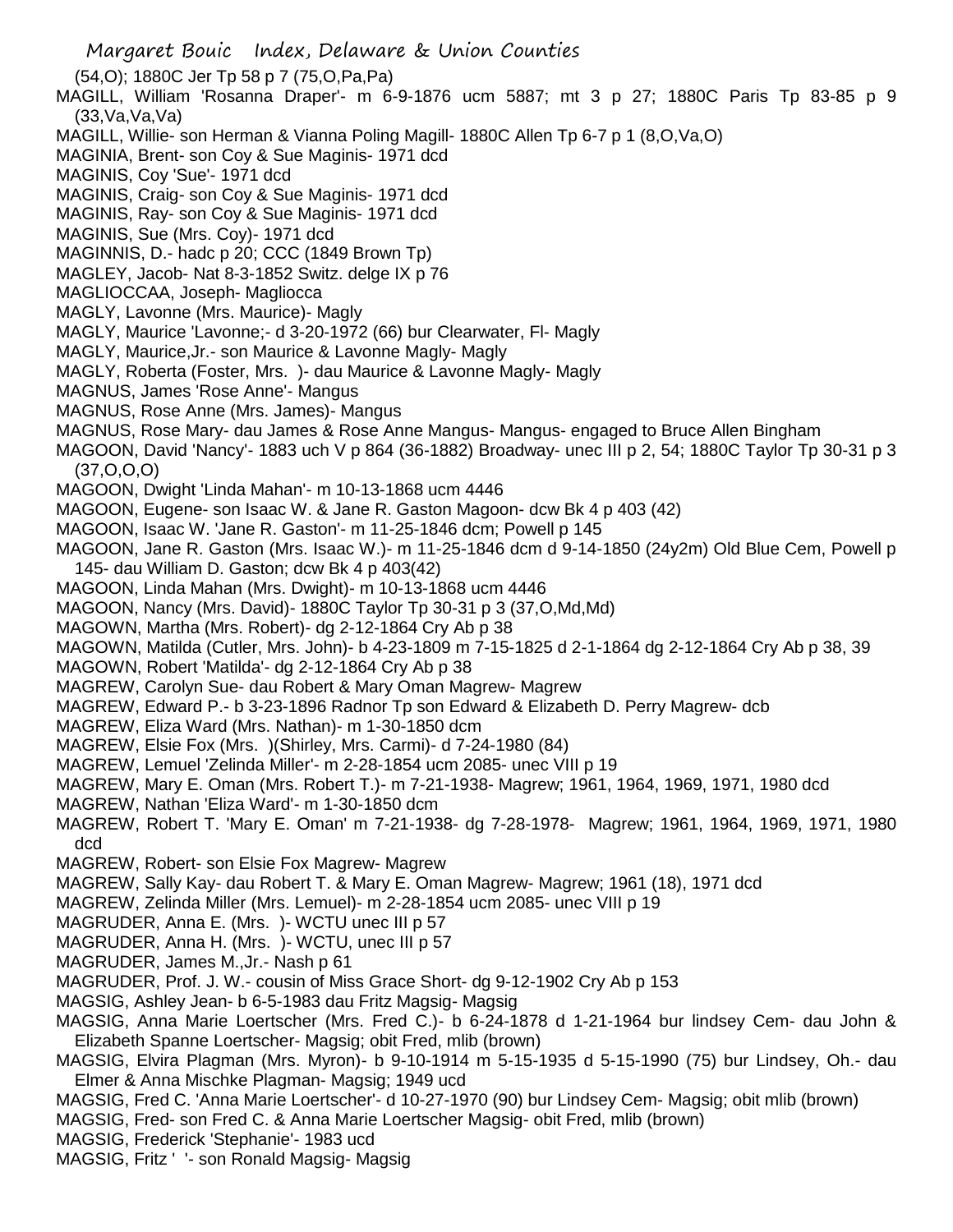- MAGSIG, Jennifer Lynn- b 3-22-1975 dau Richard & Peggy Rector Magsig- Magsig
- MAGSIG, Karen (Powell, Mrs. John Michael)(Baxter, Mrs. )- dau Myron & Elvira Plagman Magsig- Magsig; 1949 ucd
- MAGSIG, Kathryn (Schwartz, Mrs. Lawrence)- dau Fred C. & Anna Marie Loertscher Magsig- Magsig
- MAGSIG, Lillian (Beeker, Mrs. Ray)- dau Fred C. & Anna Marie Loertscher Magsig- Magsig
- MAGSIG, Marilyn June (Ross, Mrs. John F. III)- m 12-29-1967 dau Myron & Elvira Plagman Magsig- Magsig; 1949 ucd
- MAGSIG, Myron 'Elvira Plagman'- son Fred C. & Anna Marie Loertscher Magsig- m 5-15-1935- Magsig; obit Fred, mlib (brown)
- MAGSIG, Peggy Rector (Mrs. Richard)- m 6-2-1973 dau William Rector- Magsig
- MAGSIG, Richard 'Peggy Rector'- m 6-2-1973 son Myron & Elvira Plagman Magsig- Magsig; 1949 ucd
- MAGSIG, Ronald- son Myron & Elvira Plagman Magsig- Magsig; 1949 ucd
- MAGSIG, Sandra Jean (Havel, Mrs.Kirk Jerry)- m 6-8-1968 dau Myron & Elvira Plagman Magsig- Magsig; 1949 ucd
- MAGSIG, Stephanie (Mrs. Frederick)- 1983 ucd
- MAGSIG, Verna (Munk, Mrs. Eldsoe)- dau Fred C. & Anna Marie Loertscher Magsig- Magsig
- MAGSON, Frances Ugens- Pabst 2 p 19
- MAGUET, Elinor (Scofield, Mrs. Edwin McGugin)- b 2-9-1884 m 4-22-1817 Pabst Pion II p 243
- MAGUIRE, Aretta Estella Howell (Mrs.John M.)- b 6-26-1865 m 11-6-1884 d 6-26-1852 dau Marion & Sevilla Russell Howell- ped Richard Ray Nelson 15; delge V p 68
- MAGUIRE, Constance Jones (Mrs. E. Thomas)- dau H. Lloyd Jones- Jones
- MAGUIRE, Constance Marie (McAtee, Mrs. Donald Robert)- Weiser p 821
- MAGUIRE, Hiram C. 'Sally Ann Chapman'- ped Richard Ray Nelson 28; delge V p 68
- MAGUIRE, John M. "Jack" 'Aretta Estella Howell'- b 2-11-1861 m 11-6-1884 d 3-30-1933 son Hiram C. & Sally Ann Chapman Maguire- ped Richard Ray Nelson 14; delge V p 68
- MAGUIRE, Neva Almittie (Pierce, Mrs. Wilbur Thurman)- m 7-20-1900 m 10-30-1919 d 3-18-1974 dau John M. & Aretta Estella Howell Maguire- ped Richard Ray Nelson 7; unec V p 68
- MAGUIRE, Sally Ann Chapman (Mrs. Hiram C.)- ped Richard Ray Nelson 29; delge V p 68
- MAGUIRE, E. Thomas 'Constance Jones'-Jones
- MAGURDER, Kenneth Dann- b 4-22-1899 Cl County, Spr Tp- dai Jas Wm & Mary Estella Dann Magurder-dcb MAGYAROSI, Joseph H. 'Laura M. Gray'- d 1976- Gray; 1971 dcd
- MAGYAROSI, Laura M. Gray (Downing, Mrs. )(Mrs. Joseph H.)(Love, Mrs. Douglas A.) b 3-18-1828 d 3-12- 1997 (67) bur New Millcreek Cem- dau John & Ella Bail Gray- Gray; 1971 dcd
- MAHAFFA, Isaah- Pabst 6 p 48, 54
- MAHAFFEY, ---family of Welthea Ellis #263, unec XII p 2
- MAHAFFEY, --lis- 1910C Dover Tp 39-41 p 2A (48,O,O,O) wd
- MAHAFFEY, Abigail (Dean, Mrs. David W.)- m 4-4-1878 ucm 6243
- MAHAFFEY, Alexander- hjt p 193; 1883 uch IV p 535
- MAHAFFEY, Alexander Curtis 'Olive B. Donley'- son James T. & Maria McCloud Mahaffey- Mahaffey; 1883 uch V p 411; 1870C Liberty Tp Un Co 206 p 25 (8,O); 1880C Lib Tp 225-234 p 24 (18,O,O,O)
- MAHAFFEY, Alexander 'Margaret'- Maugans Anc p 411
- MAHAFFEY, Alexander 'Nancy McCain/McCabe'- son Alexander, Sr. & Margaret Mahaffey- 1883 uch V p 403, 404, 410, 411
- MAHAFFEY, Alice Chloe Peppard (Mrs. Elmer C.)- b 4-6-1888 d 4-15-1944 (57) Oakdale Cem II p 108 (H-RM-7)- dau William E. & Jennie Lillian Gardner- obit mlib; Mahaffey; obit Elmer C. mlib (brown)
- MAHAFFEY, Alice A. Lockwood (Mrs. John W.)- b 6-1854 dau David B. & Mary J. Harsha Lockwood- 1915 uch p 782; 1883 uch V p 411; 1900C Marysville 3rd ward 212-218 p 85 (45,O,Can(Eng),NY) m 18y, 2 ch
- MAHAFFEY, Allena Haines (Mrs. James Willis)- b 1860 m 12-25-1875 ucm 5804 d 1898 Byhalia Cem, lptw p 110- dau Harvey M. & Elmira Haines- 1883 uch V p 670; 1880C Liberty Tp Un Co 211-218 p 21 (21,O,O,O); mt3 p 20; obit Elmer C., mlib (brown)
- MAHAFFEY, Alvira (Mrs. Jefferson)- 1860C Jerome Tp 173-174 p 26 (23,O)
- MAHAFFEY, Bernice M. (Baldwin, Mrs. )- b 3-29-1896 d 1-25-1992 (95) bur Tipp City- dau James Willis & ALena Haines Mahaffey- Mahaffey
- MAHAFFEY, Billy T.- d 12-12-1850 (2-8-18) son James T. & Martha Mahaffey- Plain City Cem, unec VIII p 8
- MAHAFFEY, Carrie Price (Mrs. )- dau David Walter & Ella Holycross Price- Graham 183(10)5
- MAHAFFEY, Caryl Ann Harsh (Mrs. Richard)- m 5-3-1960 dau William A. Harsh- Harsh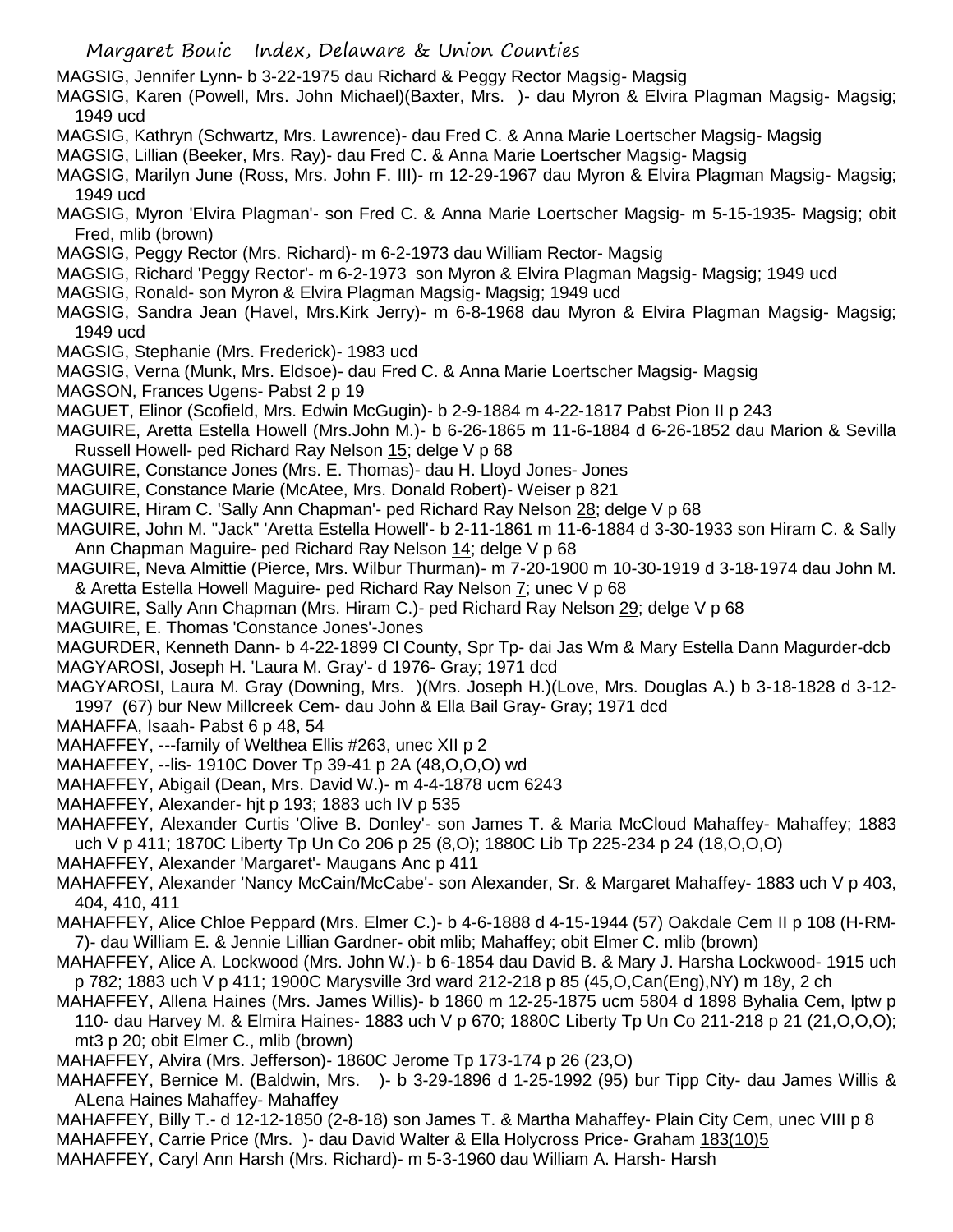- MAHAFFEY, Dwight E.- b 5-1885 1900C Marysville 3rd ward 212-218 p 8B (15,O,O,O)
- MAHAFFEY, Edna- b 9-1884 dau William Mahaffey- 1900C Liberty Tp Un Co p 14B (15,O,O,O)
- MAHAFFEY, Eleanor- d Friday- dau Minnie Stahl Mahaffey- dg 9-9-1887 Cry Ab p 163
- MAHAFFEY, Elizabeth- dau Matthew & Priscilla Mahaffey- 1850C Genoa Tp 327 p 34 (21,NJ)
- MAHAFFEY, Elizabeth M. (Wright, Mrs.Henry)- m 10-6-1852 ucm 1858; unec VII p 57, XIV p 19
- MAHAFFEY, Elizabeth (Mrs. Robert)- d 6-17-1907 (77-8-10) Tussic St. Cem, Powell p 118
- MAHAFFEY, Nancy Ella (Edwards, Mrs. George C.)- m 8-3-1876 ucm 5985
- MAHAFFEY, Elmer C. 'Chloe Alice Peppard''Mabel Hoffman'- b 12-13-1882 d 9-24-1969 Oakdale Cem II p 108 (H-RM-7)- son Alexander & Olive Donley Mahaffey- Mahaffey; obit mlib (brown)
- MAHAFFEY, Evan L.- b 11-1883 son John W. & Alice A. Mahaffey- 1900C Marysville 3rd ward 212-218 p 8B (16,O,O,O)
- MAHAFFEY, Flora Marre- dau James T. & Maria McCloud Mahaffey- Mahaffey; 1870C Liberty Tp Un Co 206 p 25 (3,O)
- MAHAFFEY, Georgiana- dau Jefferson & Alvira Mahaffey- 1860C Jerome Tp 173-174 p 26 (9/12,O)
- MAHAFFEY, Gerald- bother Elmer C. Mahaffey- obit Elmer C., mlib (brown)
- MAHAFFEY, Ione Curtis (Mrs. Jack)- b 4-19-1906 dau George & Mabel Thompson Curtis- Genther p 197
- MAHAFFEY, Isaac/Isacah- uccp p 18, tavern JB 2 p 121
- MAHAFFEY, Isaiah 'Susan McIlfish'- m 2-28-1839 ucm 540; 1835 men p 28 #90 p 47 Genoa Tp; 1840C Paris Tp 879 (40-50); unec III p 37
- MAHAFFEY, Jack 'Ione Curtis'- Genther p 197
- MAHAFFEY, James- Knox Co- delge V p 55
- MAHAFFEY, James- 1915 uch p 120, 133 picture; 1883 uch V p 240
- MAHAFFEY, James- d 6-19-1876 (11d) Byhalia Cem lptw p 110- son James W. & Allie Mahaffey
- MAHAFFEY, James T. 'Matilda Kent''Maria McCloud'- b 4-4-1827 m(1) 2-9-1847/8 ucm 1292 (2) 1-31/0-1856 ucm 2384- son Alexander & Nancy McCain Mahaffey- 1883 uch III p 322, 323, 372 V p 383, 384, 391, 403, 404, 410, 411, 670; unec IV p 33, VII p 26, VIII p 65; 1850C Jerome Tp 1745-1765 p 257 (23,O); 1870C Liberty Tp Un Co 206 p 25 (43,O); 1880C Lib Tp 225-234 p 24 (53,O,Pa,O)
- MAHAFFEY, James T. 'Martha'- unec VIII p 8
- MAHAFFEY, James Willis 'Allena Haines'- b 1-15-1853 m 12-25-1875 ucm 5804 Byhalia Cem, lptw p 110- son James T. & Matilda Kent Mahaffey- 1883 uch V p 411, 670; unec II p 28; mt 3 p 20; 1860C Jerome Tp 169- 170 p 25 (7,O); 1870C Lib Tp 206 p 25 (7,O)
- MAHAFFEY, Jefferson 'Alvira'- hjt p 76; 1883 uch V p 285; unec XV p 21; 1860C Jerome Tp 173-174 p 26 (25,O)
- MAHAFFEY, Jefferson,Jr.- son Jefferson & Alvira Mahaffey- 1860C Jerome Tp 173-174 p 26 (7,O)
- MAHAFFEY, John W. 'Alice A. Lockwood'- b 1-1861 m 4-4-1882 ucm 7152 d 1931 Raymond Cem, lptw p 36 son James T. & Maria McCloud Mahaffey- 1883 uch V p 411; 1870C Liberty Tp Un Co 206 p 25 (9,O); 1880C Lib. Tp 225 p 234 p 24 (19,O,O,O); 1900C Marysville 3rd ward 212-218 p 8B (39,O,O,O)
- MAHAFFEY, Kenneth- d 8-29-1906 son Minnie Stahl Mahaffey- dg 9-4-1906 Cry Ab p 117
- MAHAFFEY, Kent- b 5-1894 son William Mahaffey- 1900C Liberty Tp Un Co p 14B (6,O,O,O)
- MAHAFFEY, L. A.- son Jefferson & Alvira Mahaffey- 1860C Jerome Tp 173-174 p 26 (5,O)
- MAHAFFEY, Louisa (Knight, Mrs. Josiah H.)- m 9-9-1866 ucm 4035
- MAHAFFEY, Louisa (Williams, Mrs. Ed L.)- dau James T. & Matilda Kent Mahaffey- 1883 uch V p 411; 1850C Jerome Tp 1745-1765 p 257 (2,O)
- MAHAFFEY, Mabel Hoffman (Barker, Mrs. Loy M.)(Mrs. Elmer C.)- b 9-14-1891 d 2-7-1981 (89) Oakdale Cem - dau Mathias & Minnie Bollman Hoffman- Mahaffey; obit Elmer C, mlib (brown)
- MAHAFFEY, Maggie A. (Edwards, Mrs. Festus)- m 2-18-1869 ucm 4508
- MAHAFFEY, Margaret (Mrs. Alexander)- 1883 uch V p 411
- MAHAFFEY, Margaret A. (Edwards, Mrs. Festus)- dau James T. & Matilda Kent Mahaffey- 1883 uch V p 411; 1850C Jerome Tp 1745-1765 p 257 (7/12,O)
- MAHAFFEY, Margaret (McCullough, Mrs. John)- m 9-12-1844 ucm 984; unec VI p 16
- MAHAFFEY, Maria McCloud (James T.)- b 3-8-1827 m 1-30-1856 ucm 2384 d 2-5-1900 Oakdale Cem II p 13 (B-R7-17)- dau Curtis & Elizabeth Cutter McCloud- R411; unec VIII p 65; 1860C Jerome Tp 169-170 p 25
- (33,O); 1870C Liberty Tp Un Co 206 p 25 (43,O); 1880C Lib Tp 225-234 p 24 (53,O,Vt,Vt) MAHAFFEY, Martha (Mrs. James T.)- d 8-26-1855 (27-4-15) unec VIII p 8 Plain City
- Cem
- MAHAFFEY, Marvey- b 6-1890 dau William Mahaffey- 1900C Liberty tp Un Co 326-335 p 14A (9,O,O,O)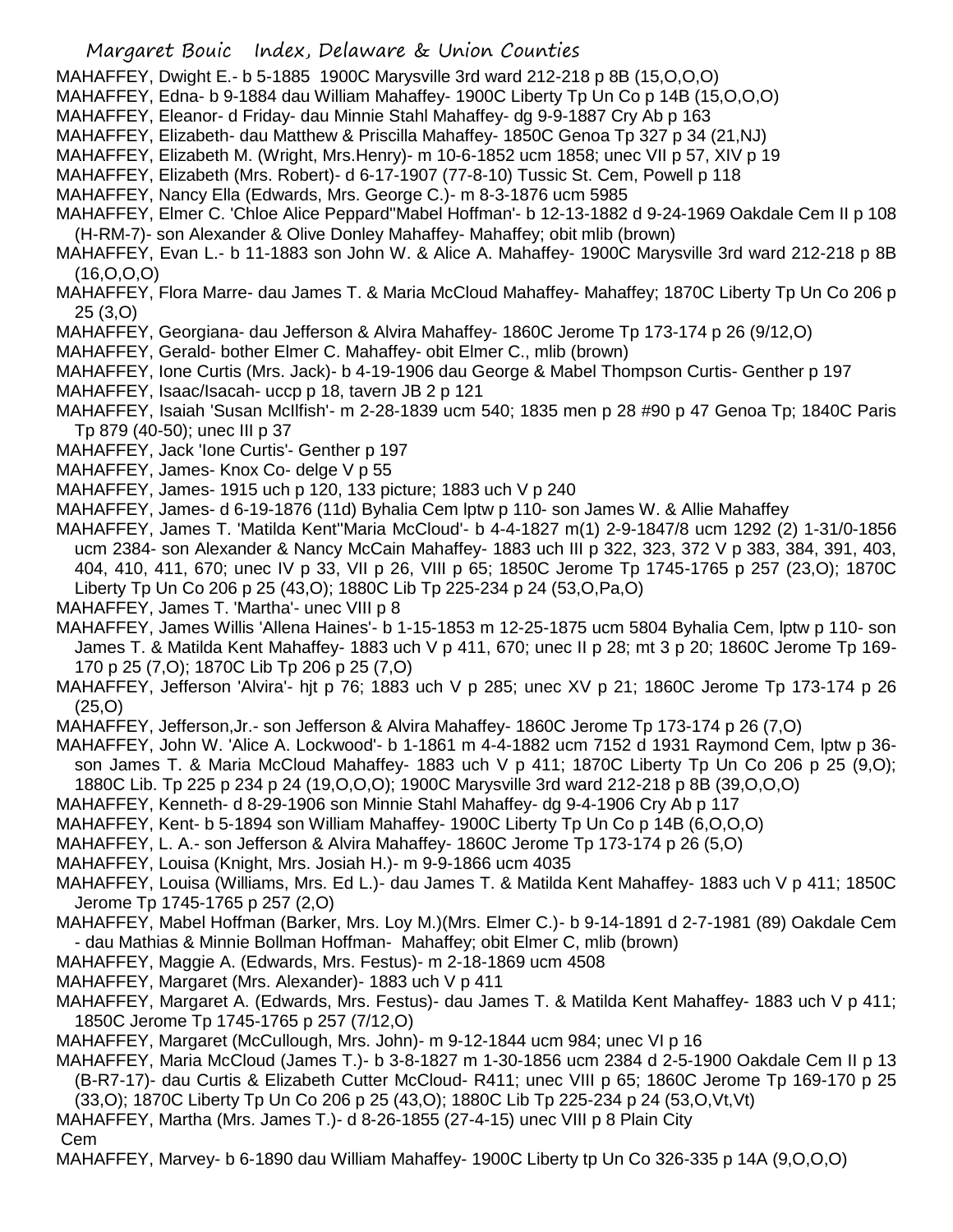MAHAFFEY, Matilda Kent (Mrs. James)- b 4-11-1827 m 2-9-1848 ucm 1292 d 8-25-1855 dau Alexander Kentunec VII p 26; 1850C Jerome Tp 1745-1765 p 257 (22,O)

- MAHAFFEY, Matthew 'Priscilla'- d 2-24-1875 (83-11-12) Tussic St. Cem- Powell p 118; 1840C Genoa Tp, delge IV p 68; 1850C Genoa Tp 327 p 34 (55,Pa); 1835 men p 29 #156 p 50 Genoa Tp; hadc p 26 (1849 Genoa Tp); dcdeaths d 2-24-1876 (88-11-4)
- MAHAFFEY, Matthew- d 9/10-13-1873 (10-3-29) son R. & E. Tussic St. Cem- Powell p 118; dcdeaths
- MAHAFFEY, Maude- d 1-14-1883 (2-8-7) Byhalia Cem, lptw p 110- dau James W. & Allena Haines Mahaffey-1883 uch V p 670; 1880C Liberty Tp Un Co 211-218 p 22 (1/12,O,O,O)
- MAHAFFEY, Minnie (Bailey, Mrs. James S.)- m 6-24-1882 ucm 7186
- MAHAFFEY, Minnie Stahl (Mrs.W. R.)- dg 9-9-1887 Cry Ab p 163, dg 9-4-1906 Cry Ab p 117
- MAHAFFEY, Nancy E. (Edwards, Mrs. George C.)- b 1860 d 10-23-1927 Oakdale Cem II p 13 (B-R7-17)- dau James T. & Maria McCloud Mahaffey- 1883 uch V p 411; 1860c Jerome Tp 169-170 p 25 (1,O); 1870C Liberty Tp Un Co 206 p 25 (11,O); 1880C Lib Tp 225-234 p 24 (13,O,O,O)
- MAHAFFEY, Nancy McCain (Mrs. Alexander)- d 1-1868; 1883 uch V p 411
- MAHAFFEY, Olive Donley (Mrs. Alexander)- Mahaffey; 1883 uch V p 411; obit Elmer C., mlib (brown)
- MAHAFFEY, Patricia C. (Mrs. Thomas O.)- 1969, 1971 dcd
- MAHAFF(E)Y, Priscilla (Mrs. Matthew)- d 2-15-1876 (72-4-4) Tussic St. Cem, Powell p 118; dau Robert & Sarah Martin, dcdeaths; 1850C Genoa Tp 327 p 34 (44,Pa); 1870C Genoa Tp 363 (64)
- MAHAFFEY, Raymond Eugene- son Elmer C. & Chloe A. Peppard Mahaffey- Mahaffey; obit Alice Chloe, mlib; obit Elmer C., mlib (brown)
- MAHAFFEY, Raymond Eugene,Jr.- b 12-19-1942 son R. Eugene Mahaffey- Mahaffey
- MAHAFFEY, Riley- son James T. & Maria McCloud Mahaffey- 1883 uch V p 411
- MAHAFFEY, Robert 'Elizabeth'- d 4-17-1892 (66-8-3) Tussic St. Cem, Powell 118 son Matthew & Priscilla Mahaffey- 1850C Genoa Tp 327 p 34 (25,O)
- MAHAFFEY, Robert- son Minnie Stahl Mahaffey- dg 9-9-1887 Cry Ab p 163
- MAHAFFEY, Robert R.- d 4-17-1892 (66-8-3) Genoa Tp b Lycomin Co, Penn- dcdeaths
- MAHAFFEY, Susan McIlfish (Mrs. Isaiah)- m 2-28-1839 ucm 540; unec III p 37; 1840C Paris Tp 899 (20-30)
- MAHAFFEY, Sylvia b 11-1882 d 1971 Byhalia Cem, lptw p 110 dau William Mahaffey- 1900C Liberty Tp Un Co 326-335 p 14B (17,O,O,O)
- MAHAFFEY, T. A.- 1883 uch V p 398
- MAHAFFEY, Thomas O. 'Patricia C.'- 1969, 1971 dcd
- MAHAFFEY, Viola- dau Jefferson & Alvira Mahaffey- 1860C Jerome Tp 173-174 p 26 (4,O)
- MAHAFFEY, Vivian A. (Spurling, Mrs.Harold L.)- m 6-10-1945- dau Elmer C. & Chloe A. Peppard Mahaffey-Mahaffey; obit Alice Chloe, mlib; Elmer C., mlib (brown)
- MAHAFFEY, Wilbur-d 1-17-1889 (4-8-19) Byhalia Cem, lptw p 110; 1883 uch V p 670; 1880C Liberty Tp Un Cp 211-218 p 22 (2,O,O,O)
- MAHAFFEY, William A.- Harsh
- MAHAFFEY, William- b 1-1853; 1900C Liberty Tp Un Co 326-335 p 14B (47,O,O,O)
- MAHAFFEY, William Richard 'Caryl Ann Harsh'- m 5-3-1960 son William A. Mahaffey- Harsh
- MAHAFFIE, John 'Marguerite Thompson'- m 12-23-1936- Gabriel (1642)
- MAHAFFIE, Marguerite Thompson (Mrs. John)- b 11-25-1912 m 12-23-1936 dau Harry & Ida Maria Gabriel Thompson- Gabriel 1642
- MAHAFFIE, Michael- b 8-4-1944 son John & Marguerite Thompson Mahaffie- Gabriel 16421
- MAHAFFY, Alice Lockwood (Mrs. John)- dau David B. & Mary J. Harsha Lockwood- dumch p 447
- MAHAFFY, Dwight E.- son John & Alice Lockwood Mahaffy- dumch p 447
- MAHAFFY, Evan L.- son John & Alice Lockwood Mahaffy- dumch p 447
- MAHAFFY, Elizabeth- 1870C Genoa Tp 363 (41)
- MAHAFFY, Isaiah- unclaimed letter 1843- unec XII p 56
- MAHAFFY, John 'Alice Lockwood'- dumch p 447
- MAHAFFY, Mathew- 1870C Genoa Tp 363 (\*74)
- MAHAFFY, Mathew- 1870C Genoa Tp 363 (7)
- MAHAFFY, Matthew- 1830C Thompson Tp, delge III p 72
- MAHAFFY, Robert- 1870C Genoa tp 363 (44\*); delge XII p 53 (1890)
- MAHAFFY, Sarah (Curry, Mrs. Harrison)- unec VII p 24
- MAHALAK, Margaret- b 8- 1888- Mahalak
- MAHAM, John 'Julia Walch'- m 4-8-1867 dcm; delge XII p 30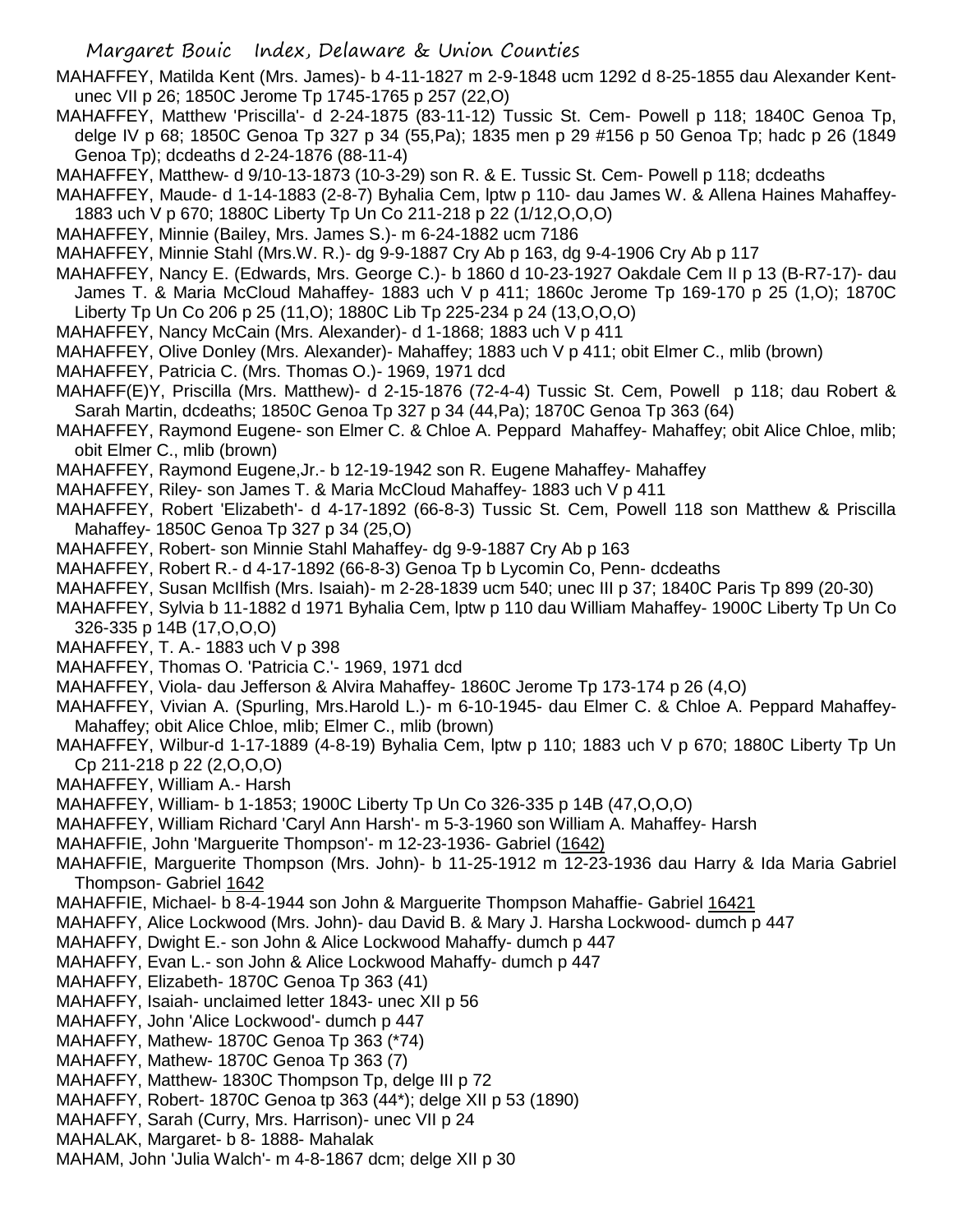Margaret Bouic Index, Delaware & Union Counties MAHAM, Julia Walch (Mrs. John)- m 4-8-1867 dcm; delge XII p 30 MAHAN, Ann (Mrs. Rev. Samuel T.)- 1870C York Tp 81-80 p 11 (35,O) MAHAN, Ara Belle- dau Rev Samuel T. & Ann Mahan- 1870C York Tp 81-80 p 22 (12,O) MAHAN, Brian K. 'Kathleen Terry'- b 5-2-1969 d 4-21-1996 (26) son Robert & Emma Lewis Mahan- Mahan MAHAN, Burns (14-1889) Porter Tp delge VI p 49 MAHAN, Barbara (Mrs. John E.)- 1977 ucd MAHAN, Betty Frances- b 11-21-1941 dau Clarence Everett & Elsie Hazel Crouch Mahan- Weiser p 715 MAHAN, Burt (17-1889) Porter Tp, delge VI p 49 MAHAN, Callie Homer- b 1-2-1892 Porter Tp son John & Anne Eliza Wright Mahan- dcb MAHAN, Clarence Everett 'Elsie Hazel Crouch''Florence Viola Kennel Weikert'- b 7-8-1919 m(1) 7-29-1938 (2) 12-4-1953 son Clarence & Jennie Frances Rabodl Mahan- Weiser p 714 MAHAN, Clarence Everett- b 1-1-1939 son Clarence Everett & Elsie Hazel Crouch Mahan- Weiser p 715 MAHAN, Clarence 'Jennie Frances Rabold'- b 8-10-1887 m 1-20-1909 d 7-1-1939- Weiser p 713 MAHAN, David- son Rev. Samuel T. & Anna Mahan- 1870C York tp 81-80 p 11 (1,O) MAHAN, Drucilla Pauline (Alsop, Mrs. Lawrence Edward)(Davis, Mrs. William Bradford)- b 1-24-1914 m(1) 12- 12-1936 (2) 12-29-1956 dau Clarence & Jennie Frances Rabold Mahan- Weiser p 714 MAHAN, Edith (Mrs. )- Mahan MAHAN, Ella (19-1889) Porter Tp, delge VI p 49 MAHAN, Elmore M.- son Rev. Samuel T. & Ann Mahan- 1870C York tp 81-80 p 11 (8,O) MAHAN, Elsie Hazel Crouch (Mrs. Clarence Everett)- b 7-30-1918 m 7-29-1938- Weiser p 715 MAHAN, Emma Lewis (Mrs. Robert)- Mahan MAHAN, Essie- d 1961- delge I p 7 MAHAN, Ethel (Rinehard, Mrs. )- neice of Homer C. Mahan- Mahan MAHAN, Ethel Viola (Cook, Mrs. Raymond Otis)- b 8-12-1909 m 11-22-1927- Weiser p 713 MAHAN, Florence G. (Boyd, Mrs. David A.)- m 12-2-1869 ucm 4652 MAHAN, Florence Viola Kennel (Weikert, Mrs. )(Mrs. Clarence Everett)- b 9-24-1913 m 12-4-1953- Weiser p 715 MAHAN, George- (10-1889) Porter Tp delge VI p 49 MAHAN, George R.- b 9-23-1878 Delaware Tp son George & Sarah Bells Mahan- dcb MAHAN, Harvey- b 6-13-1883 Porter Tp son John & Anna Eliza Wright Mahan- dcb MAHAN, Homer C. - d 12-13-1971 (79) Rich Hill Cem- Mahan; 1964, 1969, 1971 dcd MAHAN, James Edgar- b 7-1943- son John Luther & Minnie Elizabeth Weidle Mahan- Weiser p 714 MAHAN, Jennie Frances Rabold (Mrs. Clarence)- b 5-8-1890 m 1-20-1909 d 4-17-1956 dau Franklin Jacob & Clara Lavina Gebhart Rabold- Weiser p 713 MAHAN, John E. 'Barbara'- 1977 ucd MAHAN, John Luther 'Minnie Elizabeth Weidle Baker'- b 9-24-1910 m 3-26-1938 son Clarence & Jennie Frances Rabold Mahan- Weiser p 714 brother of Ethel MAHAN, John Luther,Jr.- b 1-27-1941 son John Luther & Minnie Elizabeth Weidle Mahan- Weiser p 714 MAHAN, Joshua Vincent- son Brian K. & Kathleen Terry Mahan- Mahan MAHAN, Joyce Ann- b 1-25-1940 dau John Luther & Minnie Elizabeth Weidle Mahan- Weiser p 714 MAHAN, Rev. J. T.- 1883 uch V p 465 MAHAN, Kathleen Terry (Mrs. Brian K.)- dau Vinal & Carol Terry- Mahan MAHAN, Linda (Magoon, Mrs. Dwight) m 10-12-1868 ucm 4446 MAHAN, Mabel (7-1889) Porter Tp, delge VI p 49 MAHAN, Martha C.- dau Rev. Samuel T. & Ann M. Mahan- 1870C York Tp 81-80 p 11 (3,O) MAHAN, Mary- 1880C Brown Tp (22, Irel, Irel, Irel); delge X p 71 MAHAN, Mary (Bach, Mrs. Allen)- dau Robert & Emma Lewis Mahan- Mahan MAHAN, Minnie Elizabeth Weidle (Baker, Mrs. )(Mrs. John Luther)- b 4-28-1916- Weiser p 714 MAHAN, Patrick- NAT 9-18-1876 delge IX p 76 MAHAN, Robert Donald- b 4-1-1945- son John Luther & Minnie Elizabeth Weidle Mahan- Weiser p 714 MAHAN, Robert 'Emma Lewis'- son Edith Mahan- Mahan MAHAN, Roger Lee- b 3-18-1936 son John Luther & Minnie Elizabeth Weidle Mahan Weiser p 714 MAHAN, Rev. Samuel T. 'Ann M.'- 1870 York Tp 81-80 p 11 (46,O) MAHAN, Susan Y.- dau Rev. Samuel T. & Ann M. Mahan- 1870C York Tp 81-80 p 11 (10,O) MAHAN, Wilbur Gene- b 12-1-1938 son John Luther & Minnie Elizabeth Weidle Mahan- Weiser p 714 MAHANA, Henora- b 8-15-1883 Delaware Town dau Patrick & Ella Crolwell Mahana- dcb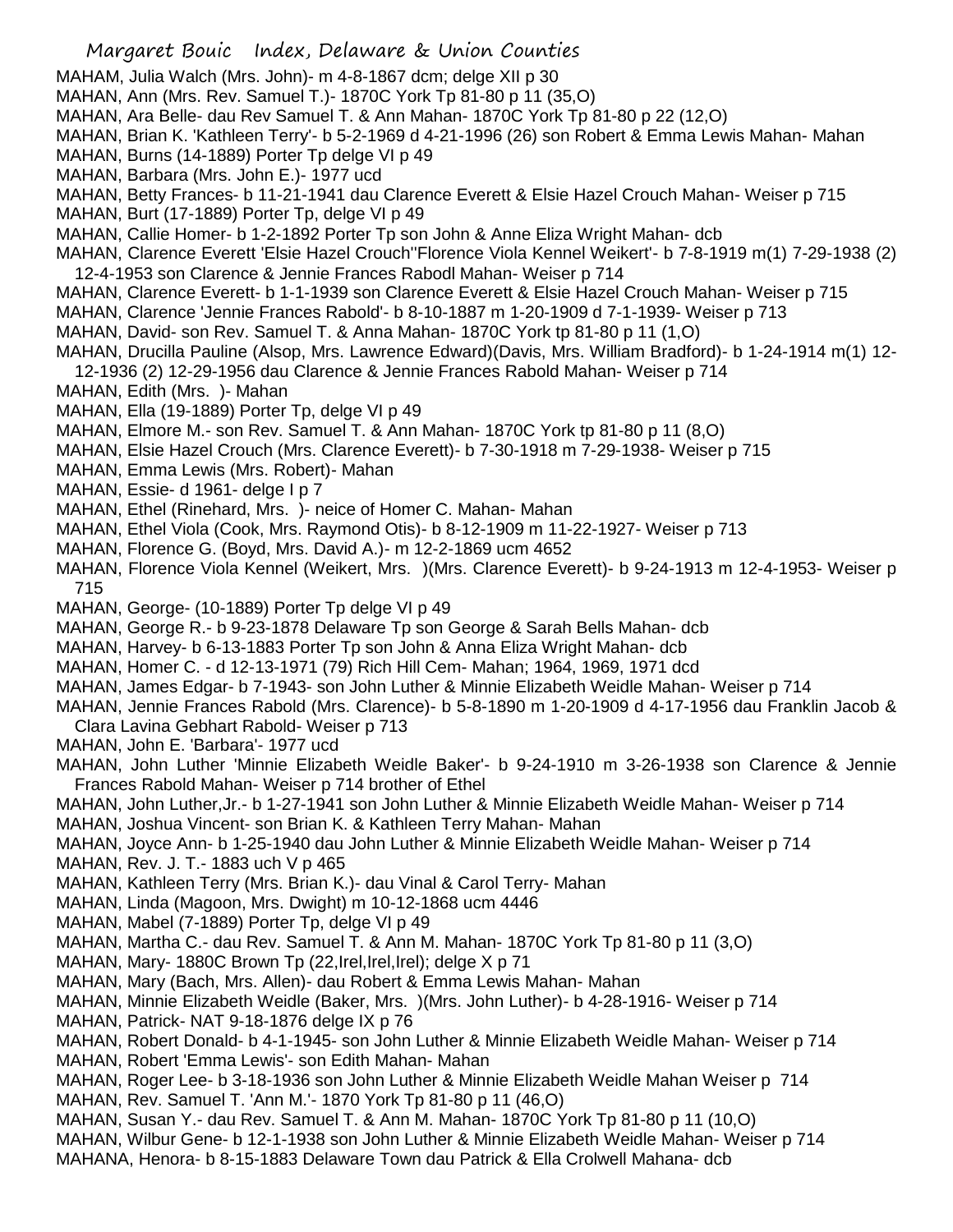Margaret Bouic Index, Delaware & Union Counties MAHANA, Josephine- d 2-3-1883 (2d) Genoa Tp----dcdeaths MAHANEY, -- b 2-1-1888 Genoa Tp son J. B. & Clara E. MCleod Mahaney- dcb MAHANEY, C. A.- b 8-9-1894 Genoa Tp son Burr & Clara McCleod Mahaney- dcb MAHANEY, Claude Joseph- b 7-14-1880 Genoa Tp son Leroy H. & Martha Jane Green Mahaney- dcb MAHANEY/MAHONEY, Cornelius- d 8-8-1890 (54-0-0) dcdeaths; NAT Ireland 10-10-1885; delge IX p 76, to US 5-13-1880 MAHANEY/MAHONEY, Daniel- d 1-18-1895 (29-0-0) b Ireland- son Cornelius & Nora Mahoney- dcdeaths MANANEY, Edward- d 2-2-1885 (18y) b Ireland----dcdeaths MAHANEY, Ella- b 12-23-1878 Delaware Town dau Patrick & Ellen Crowley Mahaney- dcb MAHANEY, Ethel F.- d 10--17-1895 (2-9-15) Genoa Tp dau J. B. & Clara Mahaney- dcdeaths MAHANEY, Evie May- b 7-25-1896 Genoa Tp dau J. B. & Clara Mcleod Mahaney- dcb MAHANEY, James A.- b 3-21-1880 Genoa Tp d 7-11-1896 (16-3-20) dcdeaths- son Burr & Clara E. McClead Mahaney- dcb MAHANEY, Julia (Mrs. Lewis)- d 5-29-1850 (63) Burnside Cem- Powell p 105 MAHANEY, Julia- d 4-10-1884 (2m) Delaware ---dcdeaths MAHANEY, J. B.- delge XII p 53 (1890, Genoa Tp) MAHANEY, Lewis 'Julia'- d 11-5-1851 (62) Burnside Cem- Powell p 105 MAHANEY, Mae (Amrine, Mrs. Lutrelle)- b 1878 d 1949 Oakdale Cem II p 21 (B-R10-5) MAHANEY, Rowland- d 9-12-1890 (3-0-25) b Toledo,O.- son John Mahaney- dcdeths MAHANNY, Cath- 1870C Berlin Tp 234 (35?\*) MAHANNY, Frank- 1870C Berlin Tp 235 (15) MAHANNY, John- 1870C Berlin Tp 235 (13) MAHANY, Adelia J.- 1870C Genoa tp 3359 (16) MAHANY, D. J. 'Nancy Huggins'- Schultz p 5 MAHANY, John B.- 1870C Genoa Tp 359 (14) MAHANY, Leroy H.- 1870C Genoa Tp 359 (17) MAHANY, Lewis- 1880 dch p 611; 1908 dch 132 MAHANY, Mary E.- b 11-12-1889 Delaware Town dau John & Jennie Ullan Mahany- dcb MAHANY, Nancy Huggins (Mrs. D. J.)- Schultz p 5 MAHAR, Annette R. (Mrs. Joseph P.)- 1977, 1979, 1981 ucd MAHAR, Beulah- sister Robert E. Mahar- Mahar MAHAR, Charles- b 1964 son Joseph P. & Annette R. Mahar- 1977 ucd MAHAR, David- b 1962- son Joseph P. & Annette R. Mahar- 1977, 1979, 1981 ucd MAHAR, Hugh- brother Robert E. Mahar- Mahar MAHAR, Ina M. (Mrs. Robert E.)- Mahar; 1961, 1964 dcd MAHAR, Joseph P. 'Annette R.'- 1977, 1979, 1981 ucd MAHAR, Larry- b 1963 son Joseph P. & Annette R. Mahar- 1979 ucd MAHAR, Perry- b 1963 son Joseph P. & Annette R. Mahar- 1977, 1979, 1981 ucd MAHAR, Richard- brother Robert E. Mahar- Mahar MAHAR, Robert E. 'Ina M.'- d 8-30-1964 (53) Union Cem- Mahar; 1961, 1964 dcd MAHER, James 'Julia'- Madison Co Democrat- unec XII p 9 MAHER, Julia (Mrs. James)- d 11-19-1879 (49) Madison Co Democrat- unec XII p 9 MAHER, Margaret (Mulcahy, Mrs. John)- 1915 uch p 1030 MAHER, Mary (Strapp, Mrs. Walter)- m 1859 unec IV p 53 MAHER, Norah- 1870C Marysville-Paris Tp 131 p 15 (17,Irel); 1880C Marysville 492-539 p 39 (48,Fr,Fr,Fr) MAHERY, Rebecca Miller (Mrs. Stephen)- m 8-19-1849 dcm MAHERY, Stephen 'Rebecca Miller'- m 8-19-1849 dcm MAHEW, Jane- Powers Pat p 22 MAHL, Amelia (Malone, Mrs. Alphonso L.)- unec XV p 23 MAHL, Deanne Dorothy Hayworth (Mrs. Helmut)- b 4-7-1938 div dau Richard Elliott & Dorothy Madeline Raymond Hayworth- Cowgill p 4 MAHL, Helmut 'Deanne Dorothy Hayworth'- div- Cowgill p 4 MAHL, Kari Dee-b 8-9-1962 dau Helmut & Deanne Dorothy Hayworth Mahl-Cowgill p 4 MAHL, Mary R. (Mrs. )- b 7-9-1898 Effingham Ill d 12-24-1988 (90) Marlborough Cem- mother of Ruth Shaw & Derl Kimler- Mahl

MAHL, Seemon Andreas- b12-29-1964 son Helmut & Deanne Dorothy Hayworth Mahl- Cowgill p 4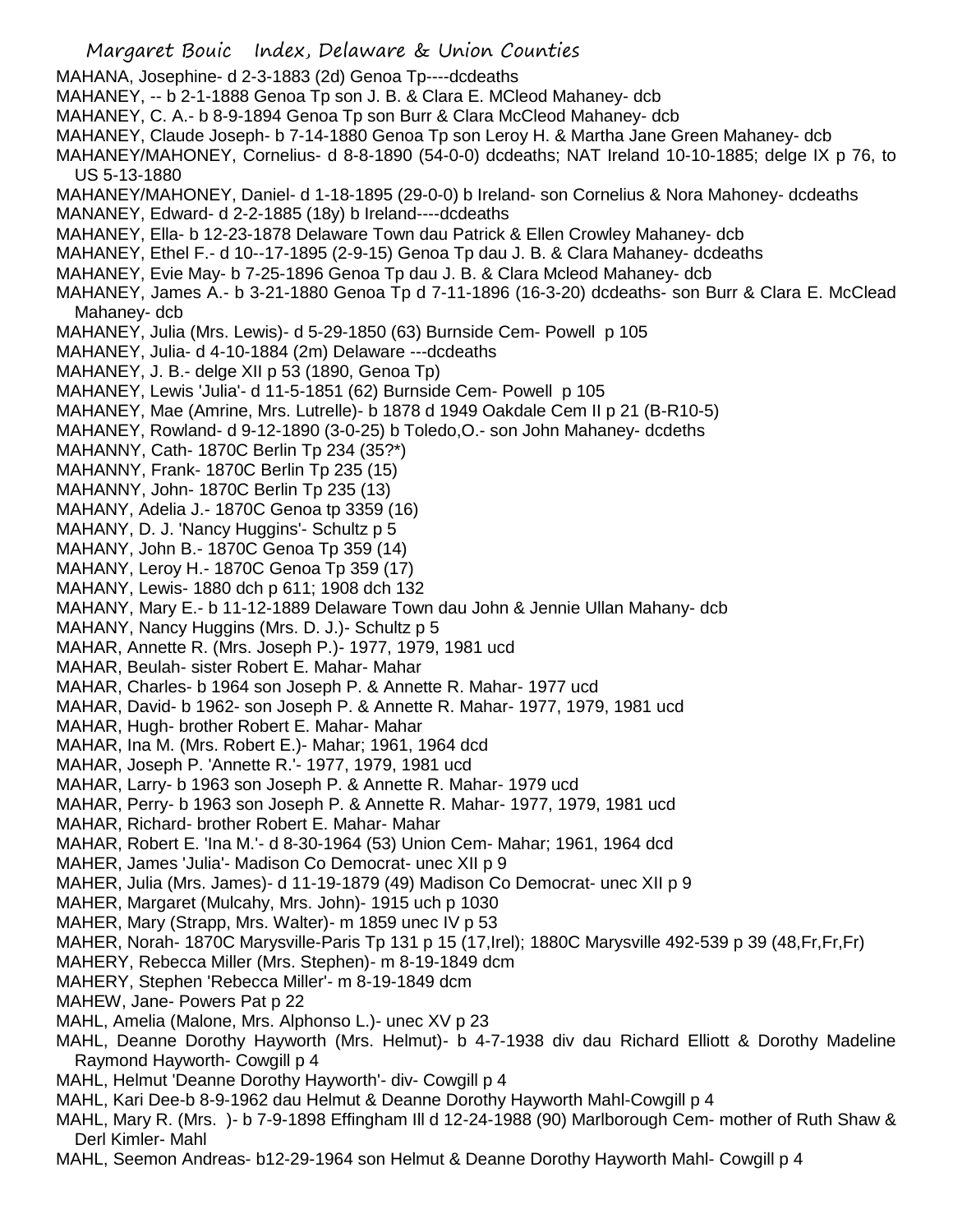- Margaret Bouic Index, Delaware & Union Counties MAHLER, Dorothy Betz (Mrs. )- d 3-1-1981 (72) obit mlib (Marion Star) MAHLER, E. Jean (LaRoche, Mrs. Bill)- dau Dorothy Betz Mahler- obit Dorothy Betz Mahler, mlib MAHLER, Evelyn Lillian (Weiser, Mrs. Rolla James)- b 6-13-1919 m 3-6-1943- Weiser p 281 MAHLER, Walter J.- son Dorothy Betz Mahler- obit Dorothy Betz Mahler, mlib MAHN, William C.- Sheriff- unec III p 39 MAHNCKE, Auguste (Lembke, Mrs. William)- m 5-26-1870 ucm 4725 MAHNCKE, Charlotte C. E. Ewerin (Mrs. Henry)- b 9-1-1850 d 11-24-1876 Trinity Lutheran Cem, DJ p 84; mt 3 p 30 MAHNCKE, Henry 'Charlotte'- 1880C Marysville 473-520 p 36 (30,Ger,Ger,Ger); mt 3 p 30 MAHNCKE, Theodore- 1880C Marysville 473-520 p 36 (3,O,Ger,Ger) MAHNCKE, Willie- d 7-1876 (4m9d) son Henry & Charlotte Mahncke- mt 3 p 30 MAHOLM, James- son-in-law of James Taylor- Nash p 199 MAHOLM, William C.- 1880 dch p 258 MAHON, -- pallbearer for James Wilson- dg 6-23-1908 Cry Ab p 146 MAHON, Ariel Walke- dau Willis S. & Lida Virginia Walke Mahon (5-1906) obit Lida, mlib MAHON, Daisy Pauline Hipple (Mrs. Edward)- b 9-29-1869 m 2-5-1891 dau Jackson Hipple- dg 5-6-1902 Cry Ab p 136, 137 MAHON, David- Powers p 261 MAHON, Dick- 1915 uch p 530 MAHON, Edward 'Daisy Pauline Hipple'- m 2-5-1891 dg 5-6-1902 Cry Ab p 137 MAHON, Harold R. 'Rosalee I.'- 1980 dcd MAHON, Hoyt- Pallbearer for Daisy Hipple Mahon- dg 5-6-1902 Cry Ab p 136 MAHON, Jean Nelson (Mrs. Stephen Keith)- )28-1903) dcb late (Jean) MAHON, Jean (Price, Mrs. )- b 8-30-1903 dau Stephen Keith & Jean Nelson Mahon- dcb late MAHON, John- 1915 uch p 783 MAHON, John M. 'Kathryn M. Weisheimer'- Mahon MAHON, Judson, pallbearer for Daisy Hipple Mahon- dg 5-6-1902 Cry Ab p 136 MAHON, Kathryn M. Weisheimer (Lake, Mrs. M. Stanley)(Mrs. John M.)- b 7-15-1904 d 5-20-1989 (84) Greenlawn Cem, Cols.- dau Charles & Alice M. Turner Weisheimer- Mahon MAHON, Lida Virginia Walke (Mrs. Willis S.)- b 8-15-1878 m 10-4-1893 d 9-5-1906 Milford Cem- dau Arthur W. Walke- obit mlib MAHON, Melissa- b 1969 dau Harold R. & Rosalee I. Mahon- 1980 dcd MAHON, Michael- b 1966 son Harold R. & Rosalee I. Mahon- 1980 dcd MAHON, Parthena (Poling, Mrs. Francis A.)- Mahon MAHON, Pauline (10-1902) dau Edward & Daisy Pauline Hipple Mahon- dg 5-6-1902 Cry Ab p 137 MAHON, Rosalee I. (Mrs. Harold R.)- 1980 dcd MAHON, Sarah- dau John Mahon- 1915 uch p 783 MAHON, Mrs. S. K.- dg 1-10-1908, delge VIII p 14 MAHON, Dr. Stephen K.'Jean Nelson'- d 8-25-1963 (83) Mahon; dcb late (Jean) MAHON, Thomas- Pallbearer for Daisy Hipple Mahon- dg 5-6-1902 Cry Ab p 136 MAHON, Virginia Louise- d 4-1906 (10m)- dau Willis S. & Lida Virginia Walke Mahon- Milford Cem MAHON, Mrs. William- sister Mary Frances Shipley Shur- dg 9-13-1901 Cry Ab p 99 MAHON, Willis S. 'Lida Virginia Walke'- Marysville p 21; obit Lida, mlib MAHONA, Eliza (Gilkeson, Mrs. Thomas)- m 5-11-1843 Madison Co, unec IX p 66 MAHONEY, Albert- b 10-20-1902 Delaware Town d 12-24-1988 (86) St. Mary Cem, Del.- son John & Anna Brennan Mahoney- dcb; Mahoney; WWII; 1961, 1969, 1971, 1980 dcd MAHONEY, Anna, Miss- d 11-13-1948 St. Mary's, Delaware, obit Del Mus Lib MAHONEY, Anna Brennan (Mrs. John)- d 3-3-1953 St. Mary's, obit Del Mus Lib MAHONEY, Ann(a) (Scott, Mrs. Daniel Beckley)- m 2-12-1861 dg 5-7-1909 Cry Ab p 30; dcq Roy Scott 5; Scott (5) MAHONEY, Anna (Koppenhaver, Mrs. Charles Raymond)- Weiser p 299 MAHONEY, Bernadine (York, Mrs. Robert)- dau Claude T. & Florence A. Mahoney- Mahoney MAHONEY, Bess Shaw (Mrs. John)- d 4-1914- Mahoney
- MAHONEY, Bridget- b 1832 d 1899 Oak Grove Cem, Powell p 437
- MAHONEY, Sister M. Carmelita- sister C. T. Mahoney- obit C. E. Manoney
- MAHONEY, Catherine (Mrs. )- b 1815 d 1906(94) Oak Grove Cem, Powell p 438; Mahoney; dg 10-12-1906 Cy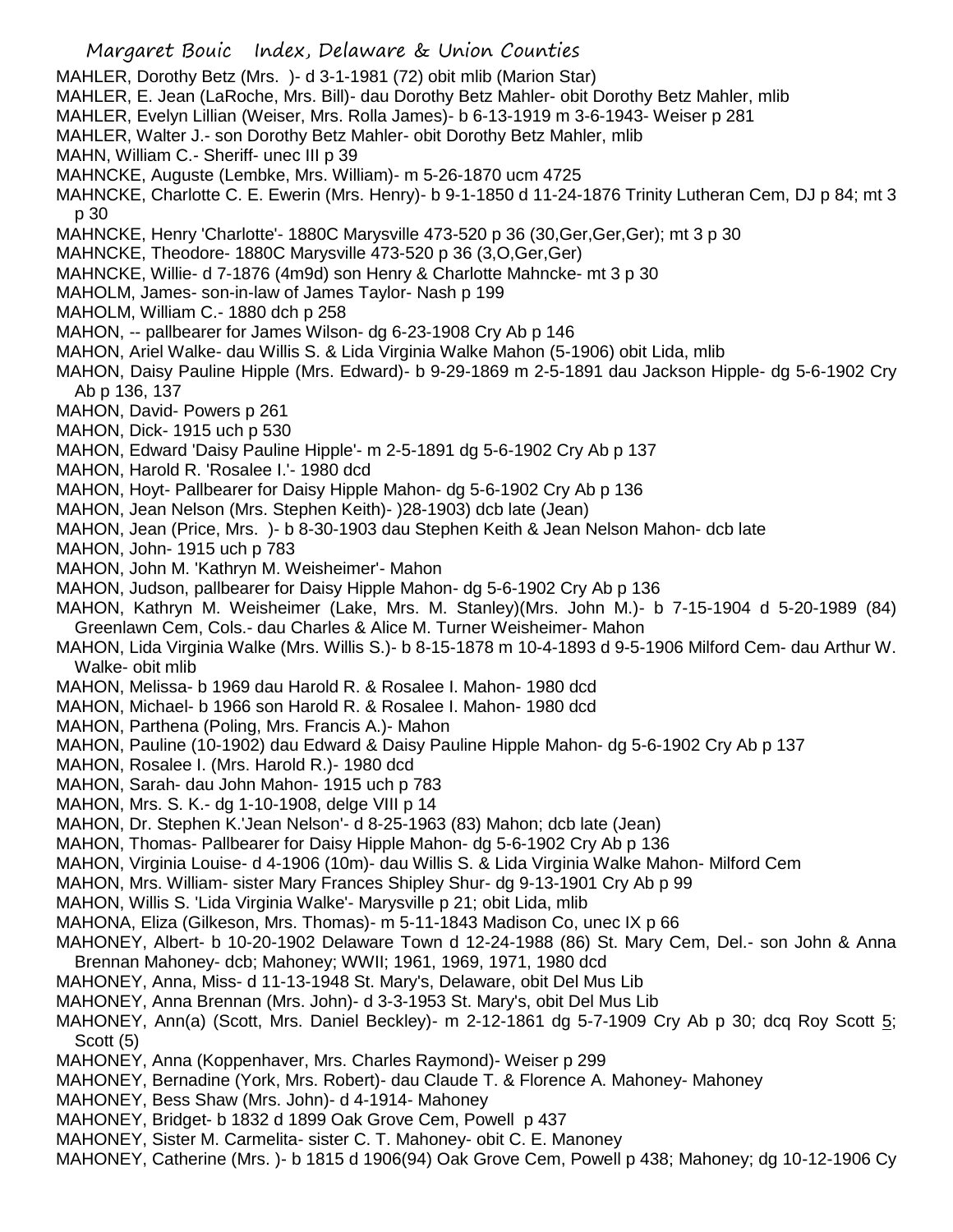Ab p 124

- MAHONEY, --- (McSweeney, Mrs. Pearl)- dau Catherine Mahoney- dg 10-12-1906 Cry Ab p 124
- MAHONEY, Catharine (Codes, Mrs. James)- m 3-26-1864 dcm (Mahony)
- MAHONEY, Charles T. -b 1953 son Francis S. & Kathryn Mahoney- Mahoney; 1961, 1964, 1969 dcd
- MAHONEY, Claude T. 'Florence A.'- d 4-1950 (61) St. Mary's- obit Del Mus Lib; Mahoney
- MAHONEY, Cornelius 'Nora'- b 7-29-1871 Delaware Town son Patrick & Ellen Conely Mahoney- dcb; dg 5-7- 1909 Cry Ab p 29
- MAHONEY, Daniel- 1880C Scioto Tp 317 (18, Irel, Irel, Irel)
- MAHONEY, Dianna L. (Mrs. Thomas S.)- 1980 dcd
- MAHONEY, Ed- d Sat. dg 4-12-1910 Cry Ab p 116
- MAHONEY, Elizabeth- b 1869 d 1874 Oak Grove Cem, Powell p 437
- MAHONEY, Elizabeth Ann (Calsin, Mrs. Gary L.)- b 1957 m 2-23-1974 dau Francis S & Kathryn Mahoney-Mahoney; 1961, 1964, 1969, 1971 dcd
- MAHONEY, Elizabeth (Calsin, Mrs. Gary)- dau Francis S. & Kathryn Mahoney- Mahoney
- MAHONEY, Elizabeth- b 10-15-1876 Liberty Tp dau Patrick & Ellen Mahoney- dcb
- MAHONEY, Ellen- 1870C Troy Tp 339 (39)
- MAHONEY, Ellen Crowley- b 1847 d 1886 Oak Grove Cem Powell p 437
- MAHONEY, F.- dg 5-7-1909 Cry Ab p 29
- MAHONEY, Florence A. (Mrs. Claude T.)- d 2-2-1983 (91) St. Mary Cem- Mahoney; 1961, 1964, 1969, 1981, 1980 dcd; obit C. T., Del Mus Lib
- MAHONEY, ---(York, Mrs. Robert E.)- obit Florence, C. T., Del Mus Lib
- MAHONEY, Florence- b 4-15-1892 Delaware Town dau Dan & Annie Brennan Mahoney- dcb
- MAHONEY, Francis S. 'Kathryn'- d 2-15-1984 (67) St. Mary Cem, Del.- son Claude T. & Florence A. Mahoney-Mahoney; 1961, 1964, 1969, 1971, 1980 dcd; obit C. T. & Florence, Del Mus Lib
- MAHONEY, Frank F.- Mahoney
- MAHONEY, Frank- 1908 dch 433
- MAHONEY, Frank- d Thursday, dg 5-19-1881 Cry Ab p 56
- MAHONEY, Mrs. Frank- dau Thomas McDonald- dg 3-26-1889 Cry Ab p 224
- MAHONEY, Frank Thomas- b 4-4-1885 Delaware Town son Frank & Mary McDonald Mahoney- dcb
- MAHONEY, Frank, Jr.- son Catherine Mahoney- dg 4-3-1906 Cry Ab p 90, dg 10-12-1906 Cyr Ab p 124; pallbearer for :Frank Potter, dg 8-19-1904 Cry Ab p 260, George Clark, dg 5-19-1905 Cry Ab p 29, Edward Keefe, dg 3-24-1908 Cry Ab p 120; Mrs. John Grady dg 4-7-1908 Cry Ab p 124; Martin Higgins, dg 9-25- 1908 Cry Ab p 158; Anna English- dg 11-6-1908 Cry Ab p 166; Alice White dg 4-19-1910 Cry Ab p 118
- MAHONEY, Hamilton'Marie Hanning'- d 1973- Mahoney
- MAHONEY, Hannah A. (Scott, Mrs. Daniel B.)- m 2-13-1861 dcm
- MAHONEY, Helen- b 3-1-1905 Delaware Town dau Patrick & Anna Fresch Mahoney- dcb
- MAHONEY, James, child died- dg 1-6-1881 Cry Ab p 49
- MAHONEY, James- b 10-2-1889 Delaware Town son Frank & Mary McDonald Mahoney- dcb
- MAHONEY, James T..- son Claude T. & Florence A. Mahoney- Mahoney; obit C. T., Florence, Del Mus Lib
- MAHONEY, James T.- brother C. T. Mahoney- obit C. T. Mahoney- Del Mus Lib
- MAHONEY, James Theodore- d 6-30-1968 (81) St. Mary's Cem- Mahoney; 1964 dcd
- MAHONEY, Jeremiah- NAT 9-10-1856, delge IX p 76
- MAHONEY, Jerry- 1880C Scioto Tp 317 (20, Irel, Irel, Irel)
- MAHONEY, Jerry- son Cornelius & Nora Mahoney- dg 5-7-1909, Cry Ab p 29
- MAHONEY, John- 1880 dch p 852
- MAHONEY, John- NAT 9-13-1855 Ireland, delge IX p 76
- MAHONEY, John 'Anna Brennan'- obit Del Mus Lib.
- MAHONEY, John- son Catherine Mahoney- dg 10-12-1906, Cry Ab p 124
- MAHONEY, John- b 12-27-1877 Delaware Town son James & Jane Davis Mahoney- dcb
- MAHONEY, John 'Bess Shaw'- Mahoney
- MAHONEY, John 'Milly Prugh'- m 6-12-1836 Madison Co, unec VII p 24
- MAHONEY, Katherine- dau Cornelius & Nora Mahoney- dg 5-7-1909 Cry Ab p 29
- MAHONEY, Kathryn (Mrs. Francis S.)- Mahoney; 1961, 1964, 1969, 1971, 1980 dcd
- MAHONEY, Leroy H.- 1880 dch p 852
- MAHONEY, Margaret- dau Cornelius & Nora Mahoney- dg 5-7-1909, Cry Ab p 29
- MAHONEY, Marie Agnes (Newhouse, Mrs. Charles)- Newhouse p 90

Margaret Bouic Index, Delaware & Union Counties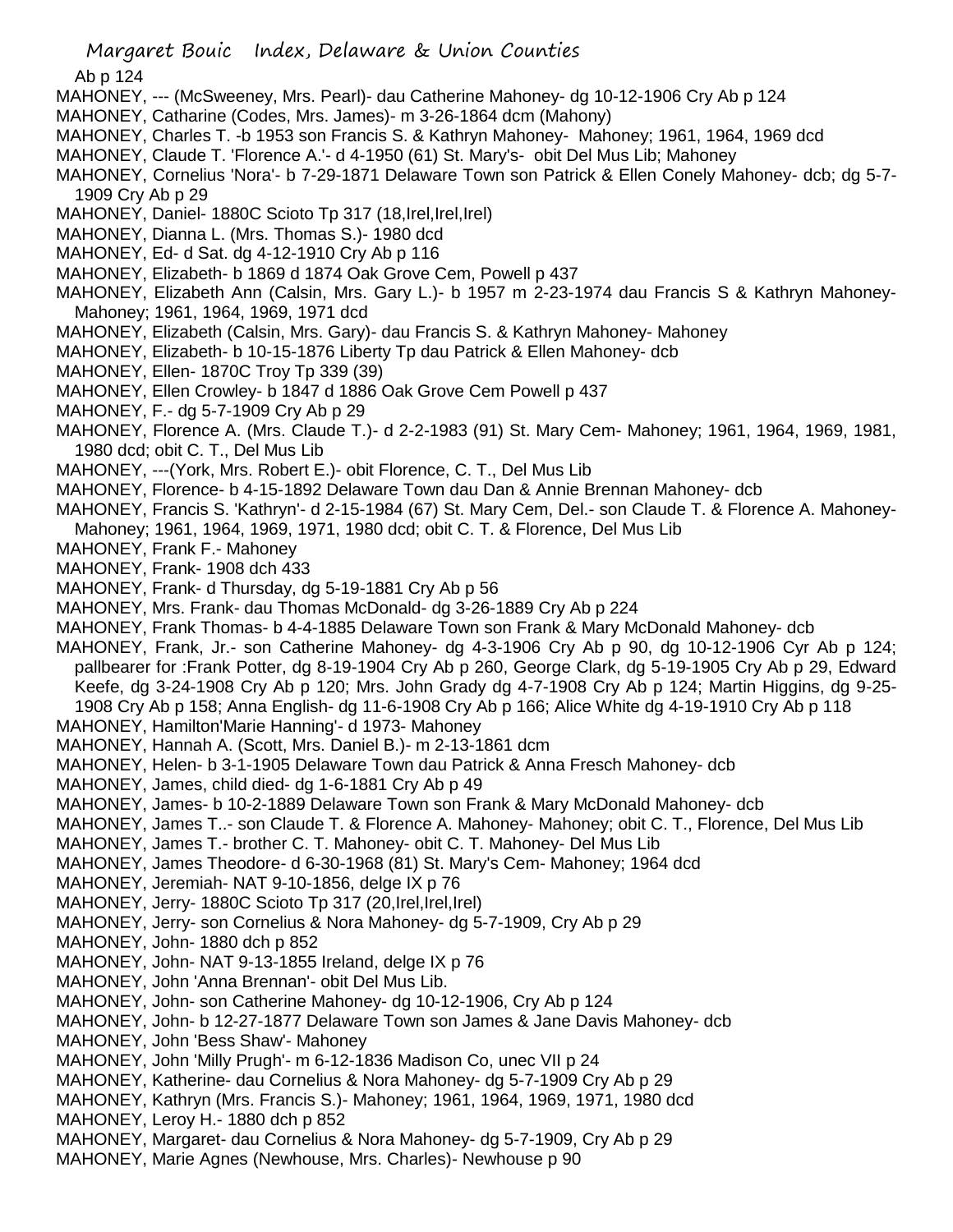MAHONEY, Marie Hanning (Mrs. Hamilton)- d 4-2-1985 (89) St. Mary Cem, Del.- Mahoney

- MAHONEY, Mary- 1890 Delaware Tp, delge XII p 35
- MAHONEY, Mary- b 5-7-1892 Delaware Town dau Frank & Mary McDonald Mahoney- dcb
- MAHONEY, Mary A.- b 10-3-1873 Delaware Town dau Pat & Ellen Crowley Mahoney- dcb

MAHONEY, Mary Carmel (McNamara, Mrs. Edward W.)- dau Claude T. & Florence A. Mahoney- Mahoney; obit C. T., Florence- Del Mus Lib

- MAHONEY, Mary K.- d 12-1-1972 (80) St. Mary's Cem- sister Frank F. Mahoney- Mahoney
- MAHONEY, Mary F. (Knutson, Mrs. Everett)- b 1951 dau Francis S. & Kathryn Mahoney- Mahoney; 1961, 1964, 1969 dcd
- MAHONEY, Mary L.- dau Minna Mahoney- Mahoney
- MAHONEY, Mary Therese Calsin (Mrs. Thomas S.)- m 5-1-1971 dau Henry Calsin- Mahoney
- MAHONEY, Michael- d 12-9-1 (26-9-11) b Ireland- son Cornelious & Nora Horan Mahoney- dcdeaths; 1870C Delaware Town 339 (2)
- MAHONEY, Michael- 1908 dch 399 Michael C.- 1908 dch 414
- MAHONEY, Milly Prugh (Mrs. John)- m 6-12-1836 Madison Co, unec VII p 24
- MAHONEY, Minna (Mrs. )(Mrs. John)- d 8-11-1967- Mahoney
- MAHONEY, Nadine (Wilcox, Mrs. Don)- dau Francis S. & Kathryn Mahoney- Mahoney
- MAHONEY, Nora (Mrs. Cornelius)- d Tues. (66) bur St. Mary's dg 5-7-1909 Cry Ab p 29
- MAHONEY, Ordleia J.- 1880 dch p 852
- MAHONEY, Patricia- b 1-1-1938 d 9-6-1991 St. Mary Cem. Del.- dau Hamilton & Marie Hanning Mahoney-**Mahoney**
- MAHONEY, Patricia (Snyder, Mrs. Michael)- b 1952 m 11-21-1970 dau Francis S. & Kathryn Mahoney-Mahoney; 1961, 1965, 1969 dcd
- MAHONEY, Patrick- b 1828 Ireland d 9-11-1873 (45) dcdeaths -Oak Grove Cem, Powell p 437
- MAHONEY, Patrick- b 1826 Ireland d 11-23-1890 (67) dcdeaths- Oak Grove Cem, Powell p 437
- MAHONEY, Patrick- 1870C Delaware Town 339 (30\*)
- MAHONEY, Patrick- 1890 Delaware Tp- delge XII p 32
- MAHONEY, Patrick John- b 8-31-1883 Delaware Town son Frank & Mary McDonald Mahoney- dcb; pallbearer for Mrs. John Griffin- dg 12-23-1904, Cry Ab p 276
- MAHONEY, Paul- b 2-9-1900 Delaware Town son John & Anna Brennan Mahoney- dcb
- MAHONEY, Rebecca Miller (Mrs. Stephen)- Wight II p 46
- MAHONEY, Ruth (Blain, Mrs. William)- m 4-14-1836 Madison Co, unec VII p 24
- MAHONEY, Stephen 'Rebecca Miller'- m 8-19-1849, Wight II p 46
- MAHONEY, Theodore- 1961 dcd
- MAHONEY, Thomas B.- Oak Grove Cem, Powell p 437
- MAHONEY, Thomas C. d 6-1977 son Claude T. & Florence A. Mahoney- Mahoney
- MAHONEY, Thomas S. 'Dianna L.'- 1980 dcd
- MAHONEY, Thomas S. 'Mary Therese Calsin'- m 5-1-1971 son Francis S. & Kathryn Mahoney- Mahoney; 1961 (13), 1964, 1969 dcd
- MAHONEY, William- b 3-11-1887 Delaware Town d Fri )19) son Frank & Mary McDonald Mahoney- dcb; dg 4- 3-1906 Cry Ab p 90
- MAHONEY, William L.. son Claude T. & Florence Mahoney- Mahoney; Obit Florence, C. T., Del Mus Lib
- MAHONEY, William R.- brother Claude T. Mahoney- obit C. T. Mahoney, Del Mus Lib
- MAHONY, Cornelius, died Thursday, dg 8-12-1890 Cry Ab p 27
- MAHONY, ---b 1-10-1870 son John T. Mahony- dcb
- MAHONY, John Clement 'Mary Bidwell'- m 10-10-1844 Madison Co, unec X p 8
- MAHONY, Mary Bidwell (Mrs. John Clement)- m 10-10-1844 Madison Co, unec X p 8
- MAHONY, Mary (Cain, Mrs. Peter)- m 12-13-1848 Madison Co, unec XII p 9
- MAHONY, Matilda (Hewet, Mrs. Jeremiah)- m 4-14-1837 Madison Co, unec VIII p 68
- MAHONY, Patrick- NATW 4-12-1879 Ireland- delge IX p 76
- MAHOOD, Peggy Ann- dau Lester Mahood- Mahood; engaged to Micahel Brown
- MAHR, Betty C. (Mrs. William)- 1971, 1980 dcd
- MAHR, Betty Jane McKinley (Mrs. James H.)- b 11-12-1945 d 10-5-1989 943) Burnside Cem- Mahr
- MAHR, James H. 'Betty Jane McKinley'- Mahr
- MAHR, James H. 'Mildred'- 1964, 1969, 1971, 1980 dcd
- MAHR, Jason- son William R. & Terri L. Mahr- 1980 dcd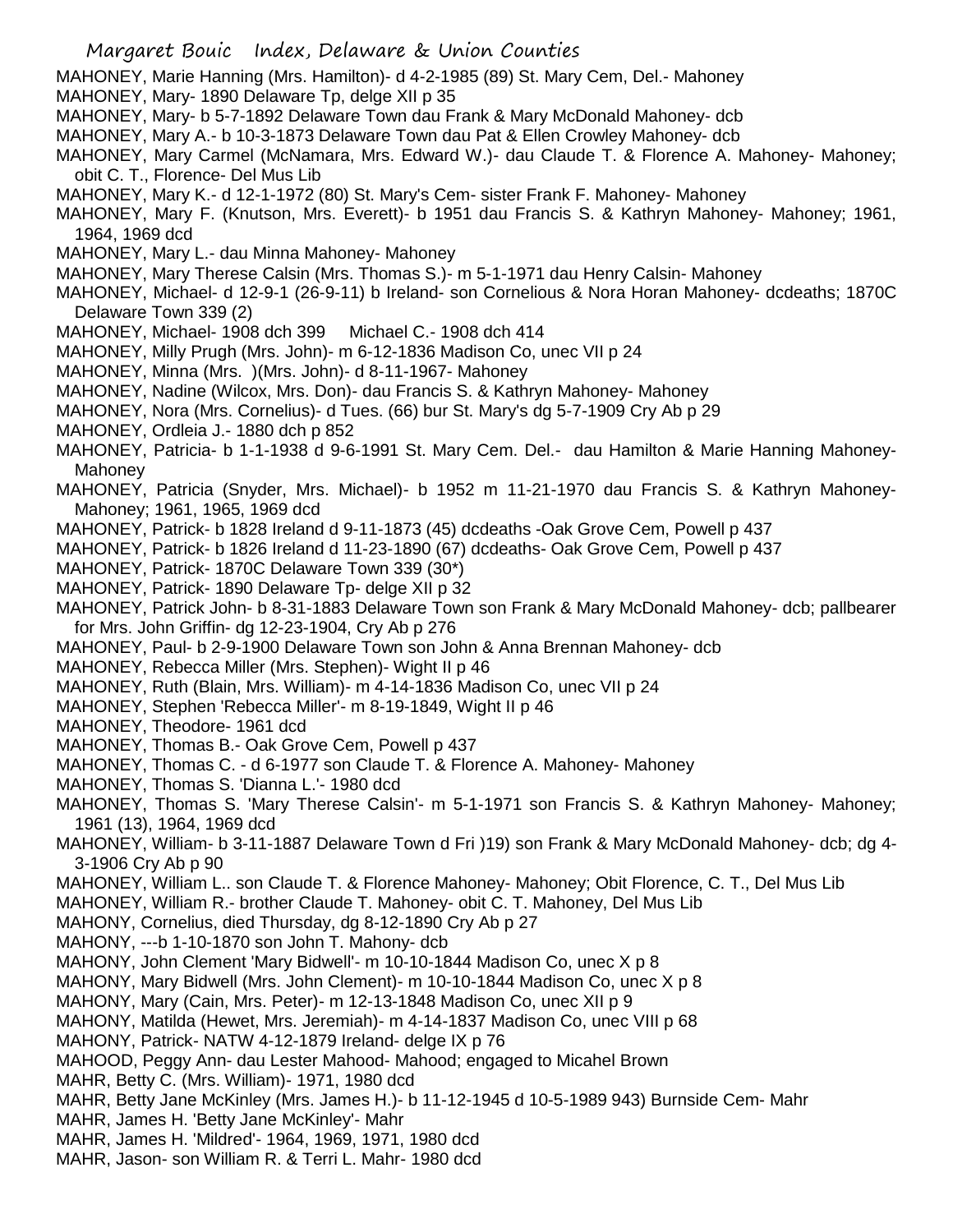Margaret Bouic Index, Delaware & Union Counties MAHR, Karl 'Leslie Dianne Littell'- m 1977; 1985 uch p 92 MAHR, Kenneth- b 1962 son William R. & Betty C. Mahr- 1980 dcd MAHR, Leslie Dianne Littell (Mrs. Karl)- b 1946 m 1977 dau Lester H. & Martha Leonora Temple Littell- 1985 uch p 92 MAHR, Mildred (Mrs. James H.)- 1964, 1969, 1971, 1980 dcd MAHR, Robin- 1980 dcd MAHR, Steven- son William R. & Terri L. Mahr- 1980 dcd MAHR, Terri L. (Mrs. William R.)- 1980 dcd MAHR, William R. 'Betty C.'- 1971, 1980 dcd MAHR, William R. 'Terri L.'- 1980 dcd MAHRING, Barbra- b 10-1873 dau George & Cathrin Mahring- 1900C Jackson tp 45-46 p 39 (26,O,Ger,Ger) MAHRING, Cathrin (Mrs. George)- b 9-1832- 1900C Jackson Tp 45-46 p 3A (67,Ger,Ger,Ger) m 49y MAHRING, George 'Cathrin'- b 5-1833; 1900C Jackson Tp 45-46 p 3A (67, Ger, Ger, Ger,) m 49y MAHRING, Henry L. 'Mary J. Mathers'- m 1899, unec IV p 53 MAHRING, Mary J. Mathers (Mrs. Henry L.)- m 1899, unec IV p 53 MAI, Daniel Scott- b 2-3-1980 son Eugene Mai- Mai MAI, Eugene -Mai MAIBAUM, William F.- Genoa Tp- 1980 dcd MAIDLOW, Charles E. 'Chloe A. Parthemore'- m 3-29-1875 ucm 5672; mt 3 p 11 MAIDLOW, Chloe A. Parthemore (Mrs. Charles E.)- m 3-29-1875 ucm 5672; mt 3 p 11 MAIER, August- son Peter & Eliza Willey Maier- Weiser p 33 MAIER, Beverly (Mrs. Donald L.)- 1964 dcd MAIER, Clara (Pennington, Mrs. Charles C.)- d 1933 dau Peter & Eliza Willey Maier- Weiser p 33 MAIER, Donald L. 'Beverly'- 1964 dcd MAIER, Donald,Jr.- son Donald L. & Beverly Maier- 1964 dcd (2 1/2) MAIER, Eliza Eugenia (Dougherty, Mrs. George w.)Cintura, Mrs. Arnulf B.)- dau Peter & Eliza Willey Maier-Weiser p 33 MAIER, Eliza Willey (Mrs. Peter)- b 2-22-1840 m 6-9-1864 dcm d 1918 dau Henry & Elizabeth Weiser Willey-1880 dch p 782; Weiser p 32; delge IX p 50, dau Samuel Willey MAIER, Evangeline Frances (Pollard, Mrs. Edwin Lauer)- dau Peter & Eliza Willey Maier- Weiser p 33 MAIER, F/Sanchon (Mrs. Fred H.)- 1949, 1959, 1962, 1967 ucd MAIER, Frank Beeks- son Henry Willey & Marie Beeks Maier- Weiser p 32 MAIER, Fred H. 'Fanchon'- 1949, 1959, 1962, 1967, 1971 ucd MAIER, Fred,Sr. 'Margret'- 1959, 1962, 1967 ucd MAIER, Frederick- Nash p 331 MAIER, Gregory Allen- b 7-22-1969 son Myron Robert & Sharon Sue Hahn Maier- Weiser p 33 MAIER, Harrie Cornelia (Swanson, Mrs. Albert Lewis)- dau Peter & Eliza Willsy Maier- Weiser p 33 MAIER, Henry Willey 'Marie Beeks'- son Peter & Eliza Willey Maier- Weiser p 32 MAIER, Margret (Mrs. Fred Sr.) 1959, 1962, 1967 ucd MAIER, Marie- dau Henry Willey & Marie Beeks Maier- Weiser p 32 MAIER, Marie Beeks (Mrs. Henry Willey)- Weiser p 32 MAIER, Mark- b 1952 son Fred H. & Sanchon Maier- 1949, 1959, 1962, 1967 ucd MAIER, Myron Robert 'Sharon Sue Hahn'- m 9-14-1968 son Fred H. & Sanchon Maier- 1959 ucd; Maier MAIER, Peter 'Eliza Willey'- b 8-2-1835 m 6-9-1864 dcm d 1913- Weiser p 32; 1880 dch p 782; NAT 9-16-1856 Ger; delge IX p 76 MAIER, Scott Michael- b 4-19-1971 son Myron Robert & Sharon Sue Hahn Maier- Maier MAIER, Sharon Sue Hahn (Mrs. Myron Robert)- dau Warren Hahn- Maier MAIER, Sherry- dau Donald L. & Beverly Maier- 1964 dcd (7m) MAIER, Mrs. William- dau Charles Becker,Sr.- dg 1-6-1903, Cry Ab p 165 MAILEN, Celia- d 2-15-1873 (13y3m) Oakdale Cem 929 (C159) MAILEY, Kate- Pabst 2 p 98 MAILEY, Katherine Allen- Pabst 2 p 102 MAILEY, L. Etta- Pabst 2 p 98 MAILEY, Mame- Pabst 2 p 99 MAIMONA, Allison Anne- b 9-2-1981 dau Andrew & Thorpe Maimona- Maimona MAIMONA, Andrew J.- Maimona- Maimona